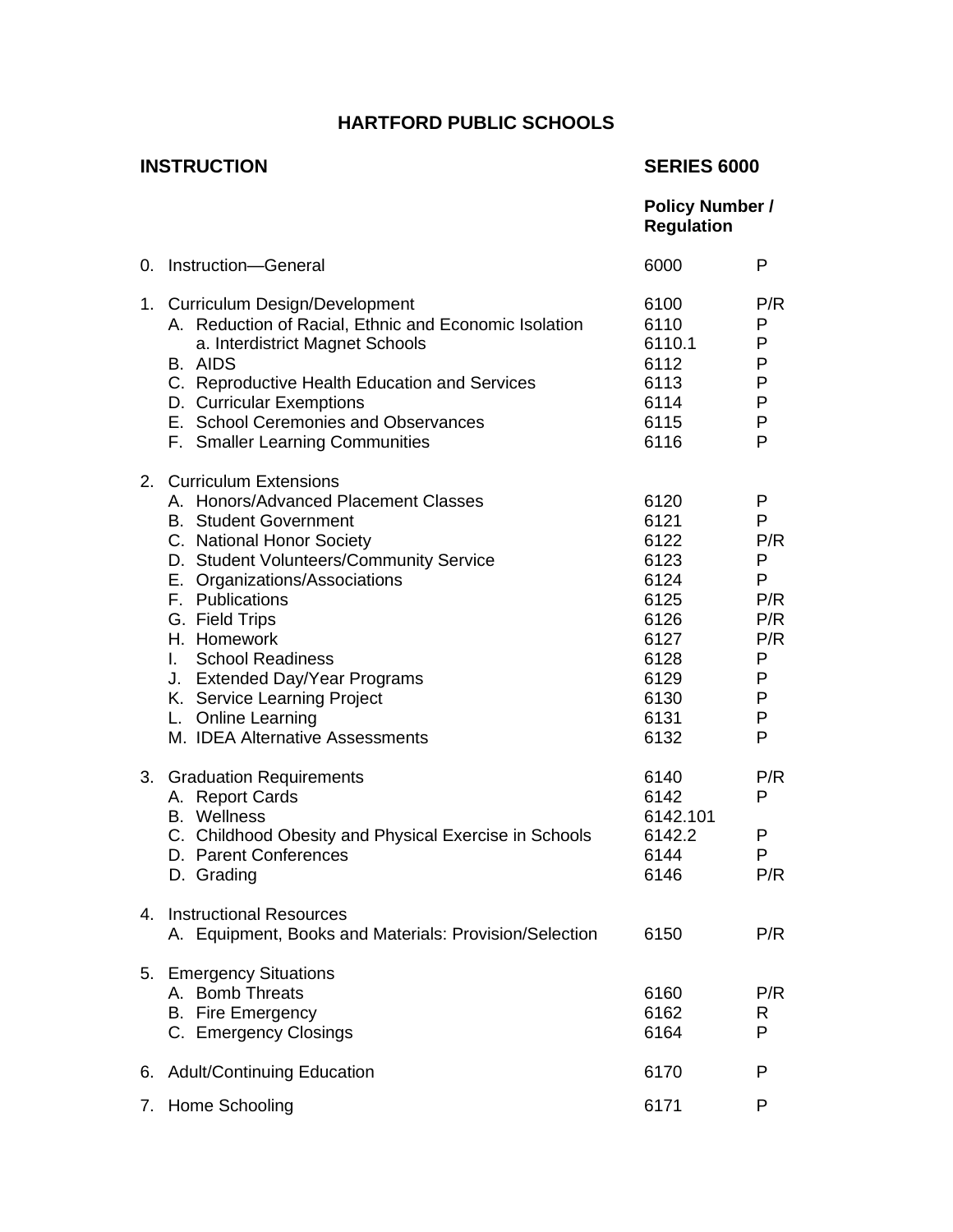# **HARTFORD PUBLIC SCHOOLS**

| <b>INSTRUCTION</b>                                                                      | <b>SERIES 6000</b>                          |   |
|-----------------------------------------------------------------------------------------|---------------------------------------------|---|
|                                                                                         | <b>Policy Number /</b><br><b>Regulation</b> |   |
| 8. Parameters for School Planning:<br>School Size and Grade Configurations<br>$\bullet$ | 6180                                        |   |
| 9. School Redesign/Repurposing                                                          | 6190                                        | Р |
| 10. District Accreditation                                                              | 6200                                        |   |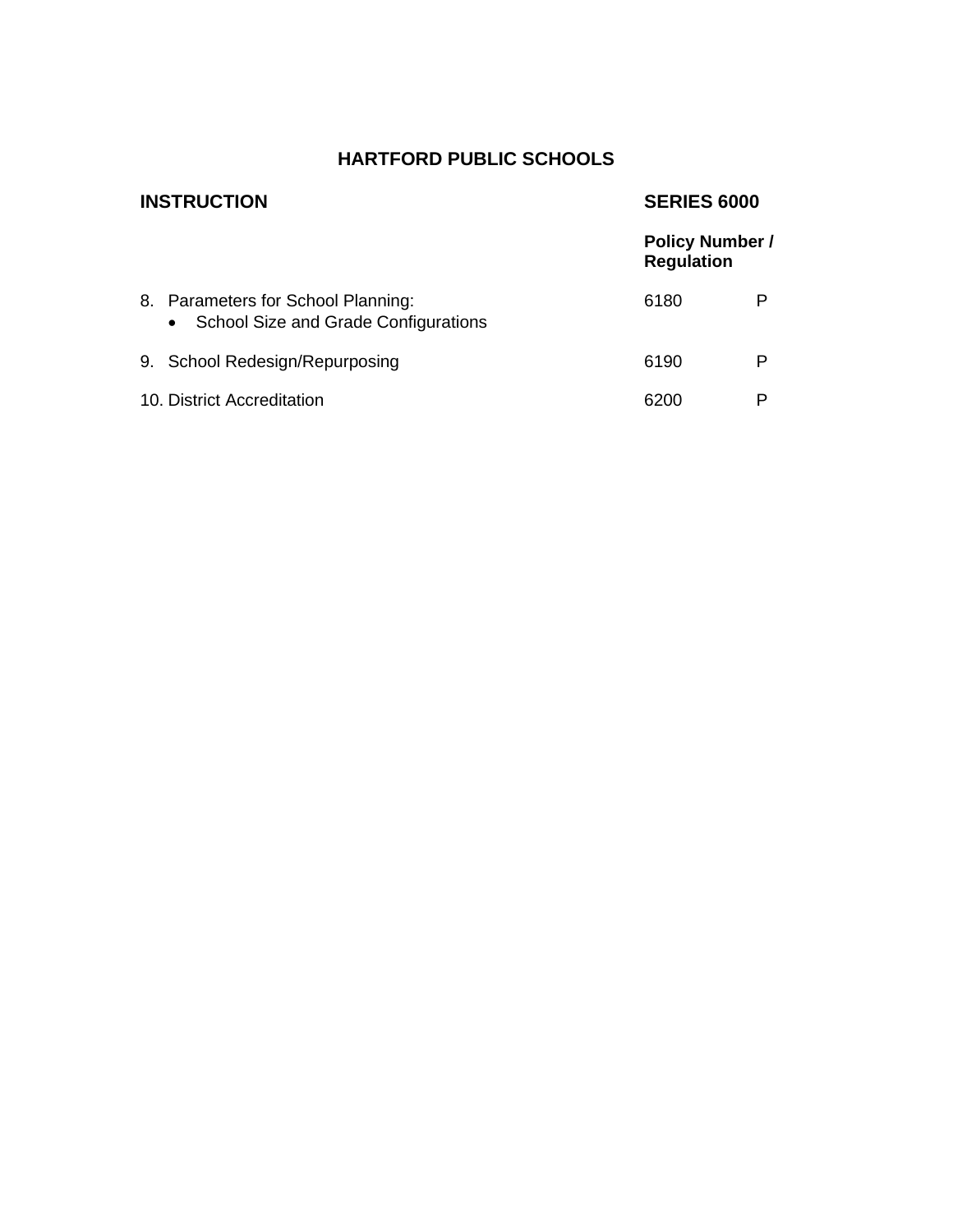#### **Instruction - General**

The Board believes the instructional program of the public schools to be among its highest priorities, and it is therefore important for the Board and the professional staff to work cooperatively in determining educational goals and objectives which meet the needs of students.

Within limitations of budgets made available to it by the town, the Board will provide personnel, equipment, instructional supplies and materials, and other support required to meet professional staff needs and community goals. The Board, understanding that education requires continuing change, also supports continuing in-service education for certified and non-certified staff.

The Superintendent of Schools shall present regular evidence of student progress and of program modifications based on evaluations which are consistent with district goals and objectives.

Evidence of educational productivity is important in evaluating educational systems, for guiding improvement efforts, and in developing public support for the schools.

Policy updated: November 1, 2005 Hartford, Connecticut

Policy adopted: January 4, 2000 HARTFORD PUBLIC SCHOOLS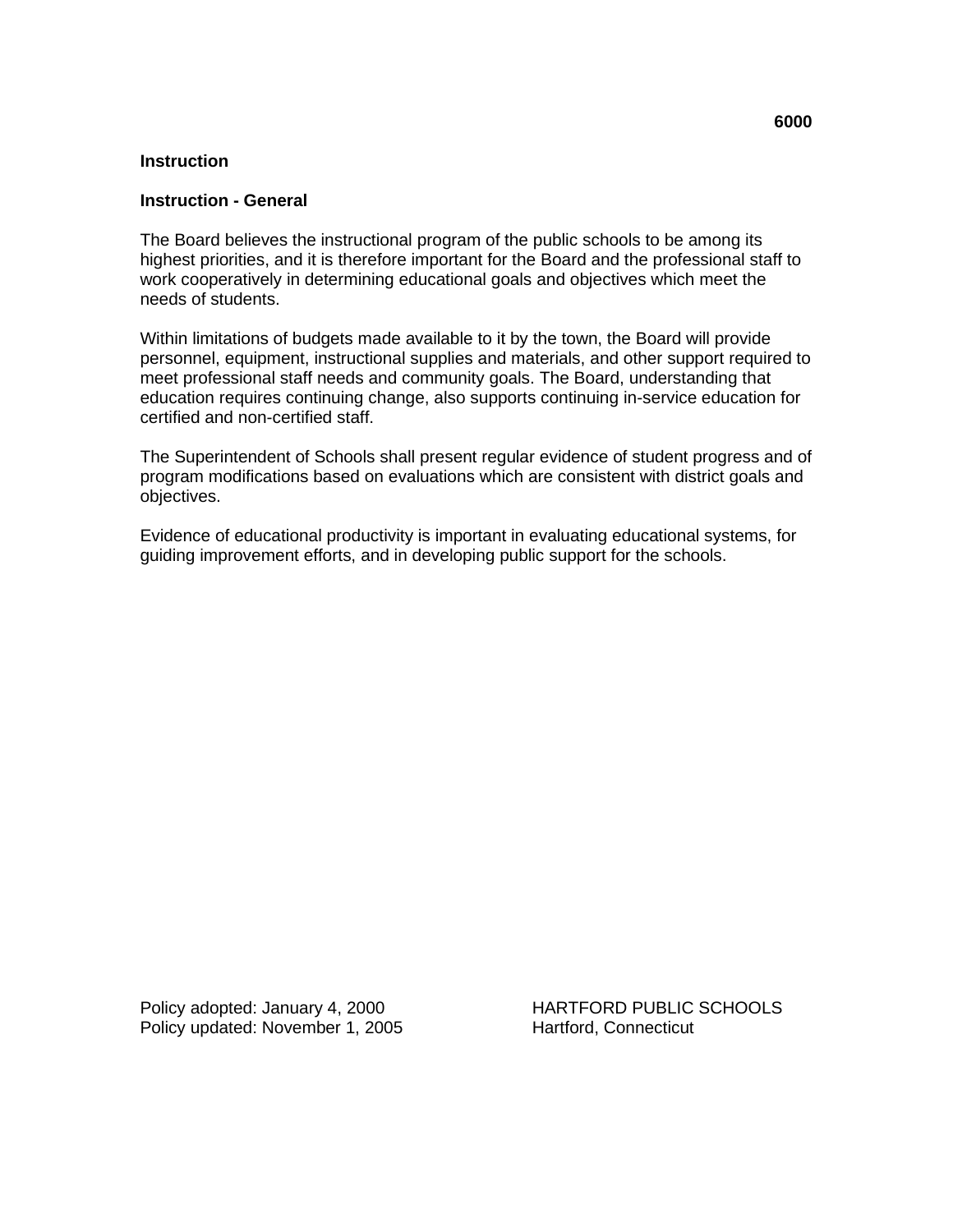# **Curriculum Design/Development**

The curriculum shall be understood to be the planned sequence of educational experiences for grades K-12. Implementation of the curriculum at each grade and at each level shall be planned, integrated, and coordinated to provide for the continuous development of the pupil.

The evaluation and development of the curriculum as a whole shall be under the general direction of the assistant Superintendent for curriculum and instruction. He/ she shall be assisted in this process by principals, instructional leaders, teachers, and other members of the professional staff, selected in such a way as to give broad representation to subject areas, grade levels, and special services.

Policy updated: November 1, 2005 Hartford, Connecticut

Policy adopted: January 4, 2000 HARTFORD PUBLIC SCHOOLS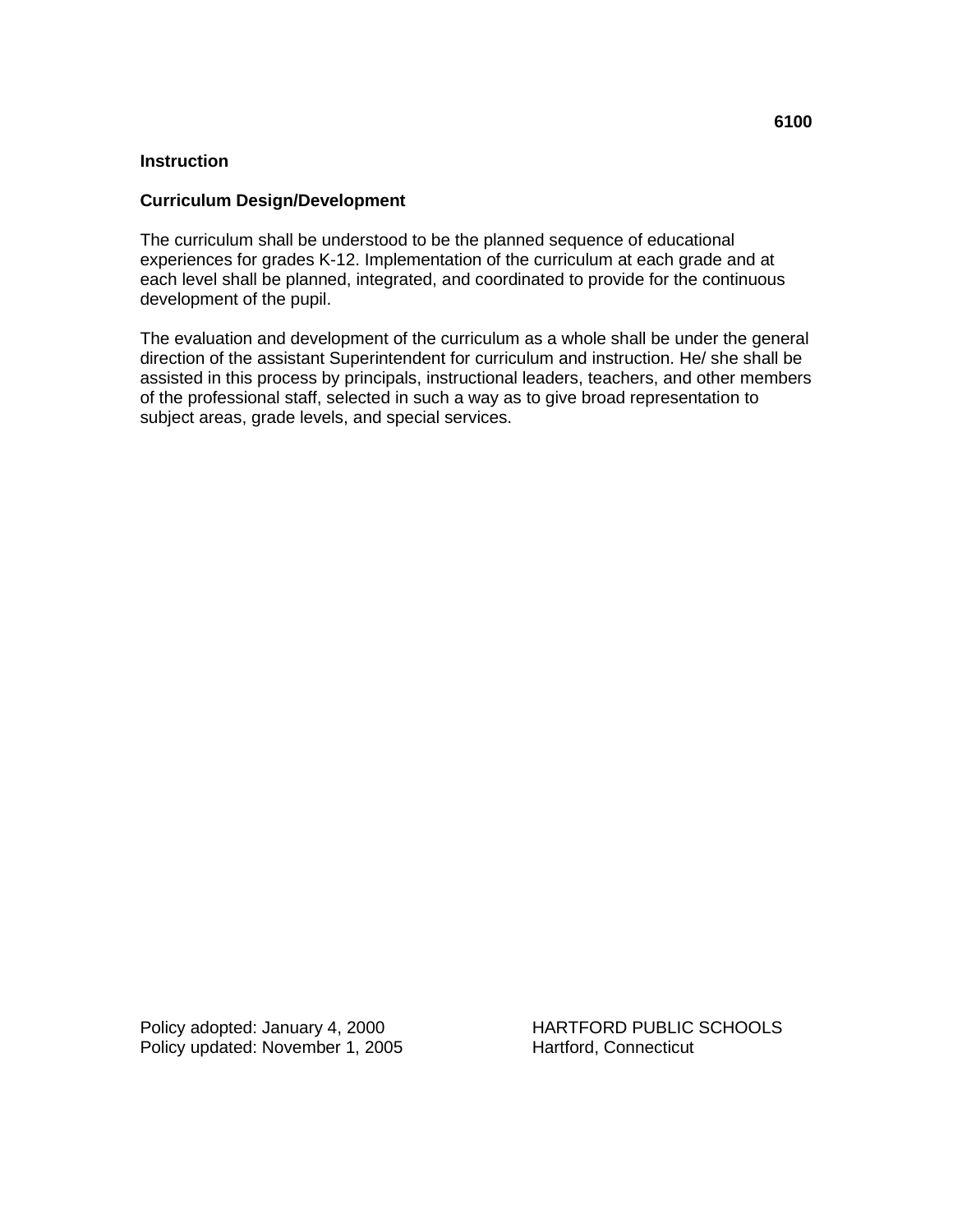# **Curriculum Design/Development**

To the extent practicable, the faculty and parents shall be involved in such areas of curriculum development as:

- a. The design of program goals and objectives;
- b. Instructional strategies to be employed in the instructional program;
- c. Staff accountability for the achievement of stated goals and objectives; and
- d. Evaluation of the instructional program.

To accomplish the involvement of staff and parents in the above areas, the administration shall provide, to the extent practicable, opportunities for the staff to participate in departmental meetings, curriculum and staff improvement seminars and workshops, building faculty meetings, faculty senates, collaborative leadership councils, and any other curriculum development programs involving teachers, principals, and/or central office instructional personnel. Forums shall be created for parents to voice their opinions. Building principals shall invite teacher comments and suggestions concerning the instructional program and, to the extent practicable, offer a variety of opportunities for continuous teacher involvement in the planning, implementation, and evaluation of building and/or city-wide instructional programs.

Regulation: January 4, 2000 HARTFORD PUBLIC SCHOOLS Policy updated: November 1, 2005 Hartford, Connecticut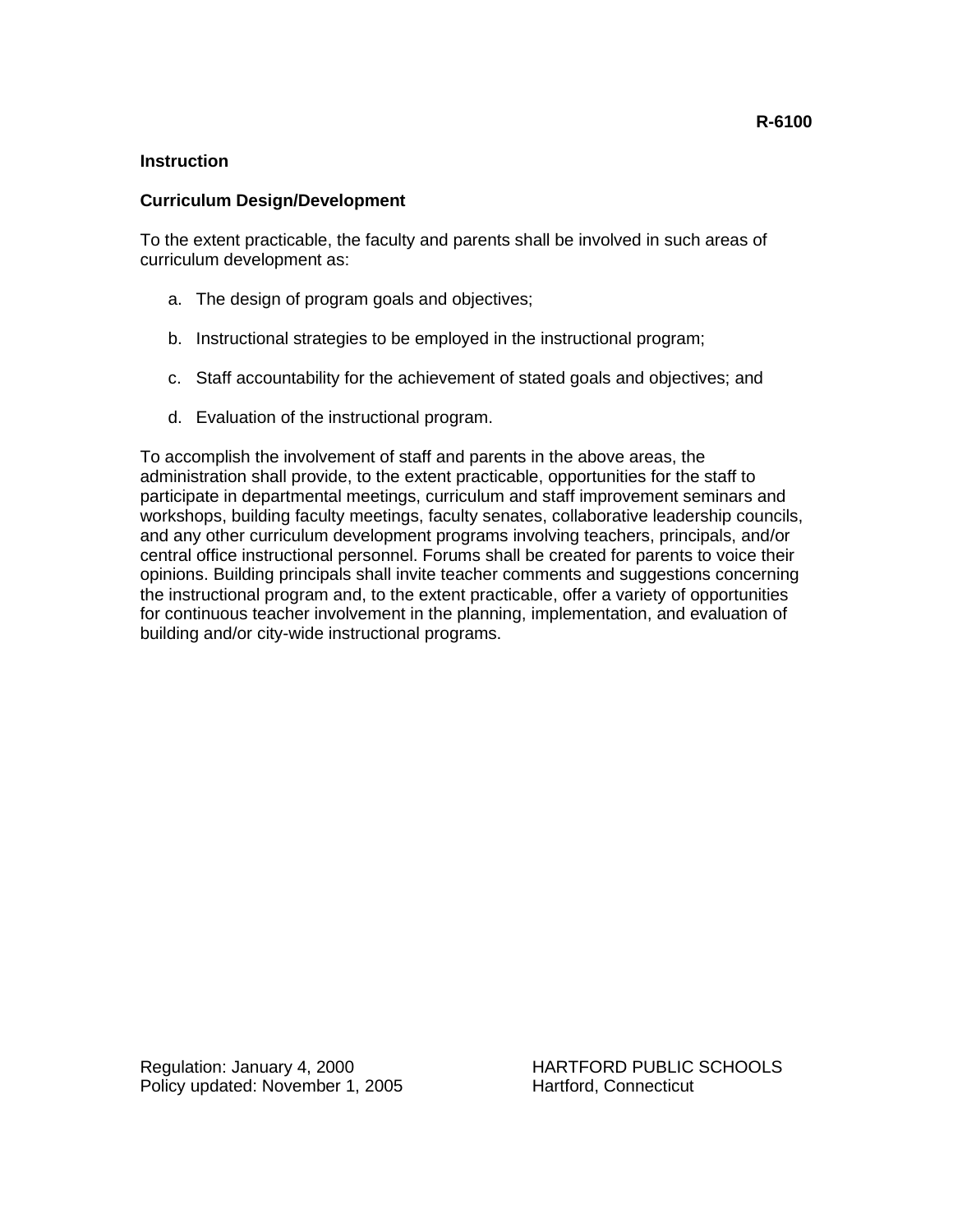# **Equal Educational Opportunity**

# **Reduction of Racial, Ethnic and Economic Isolation**

The Board shall provide, in conformity with all applicable state statutes and regulations, educational opportunities for students to interact with students and teachers from other racial, ethnic and economic backgrounds in order to reduce racial, ethnic and economic isolation. Such opportunities may be provided with students from other communities.

In providing such opportunities, the Board will consider such programs or use such methods as:

- 1. Inter-district magnet school programs;
- 2. Charter schools;
- 3. Inter-district after-school, Saturday and summer programs and sister-school projects;
- 4. Intra-district and inter-district public school choice programs;
- 5. Inter-district school building projects;
- 6. Inter-district program collaboratives for students and staff,
- 7. Minority staff recruitment;
- 8. Distance learning through the use of technology;
- 9. Experiences that increase awareness of the diversity of individuals and cultures; and
- 10. Community and parental involvement in the school district.

Legal Reference: Connecticut General Statutes 10-4a Educational interests of state defined, as amended by PA 97-290- An Act Enhancing Education Choices and Opportunities. 10-220 Duties of boards of education

**6110**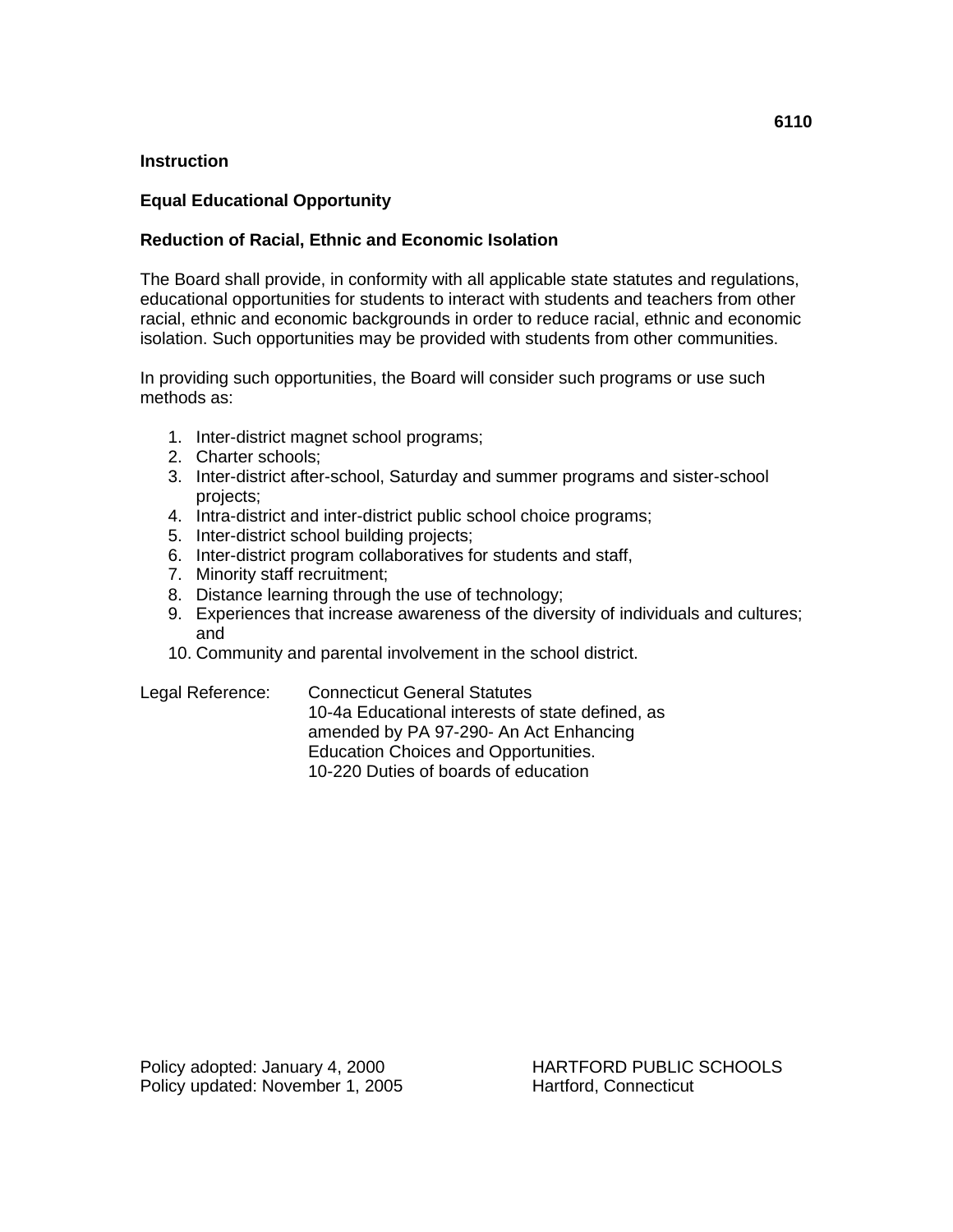#### **Equal Educational Opportunity**

#### **Interdistrict Magnet Schools**

Hartford Public Schools is committed to the expansion of its inter-district host magnet school program as a major initiative responding to the requirements of the Sheff v. O'Neill Connecticut Supreme Court decision, subsequent legislation and agreements. The following recommendation elaborates and extends current Board of Education policy regarding Equal Educational Opportunity – Reduction of Racial, Ethnic and Economic Isolation (6110).

The Board of Education in conformity with all applicable state statues and regulations, may create inter-district host magnet schools as long as these schools are consistent with the Hartford Board of Education Policy of Equal Education Opportunity to Reduce Racial, Ethnic and Economic Isolation (6110), and meet the financial, educational and time-line criteria set forth by the Harford Board of Education. These criteria are found in the Policy Statement and Plan for the Enhancement of Educational Opportunities for All Hartford Students and the Development and Operations of Inter-district Host Magnet Schools manual. All operations plans must concentrate on providing a quality educational plan that demonstrates promise of improving student achievement. The admissions policy and criteria must be open to all applications by all students. Admissions criteria that screen out students are not acceptable.

Legal Reference: Connecticut General Statutes 10-4a Educational interests of state defined, as amended by PA 97-290- An Act Enhancing Education Choices and Opportunities. 10-220 Duties of boards of education

Policy updated: November 1, 2005 Hartford, Connecticut

Policy adopted: January 13, 2004 HARTFORD PUBLIC SCHOOLS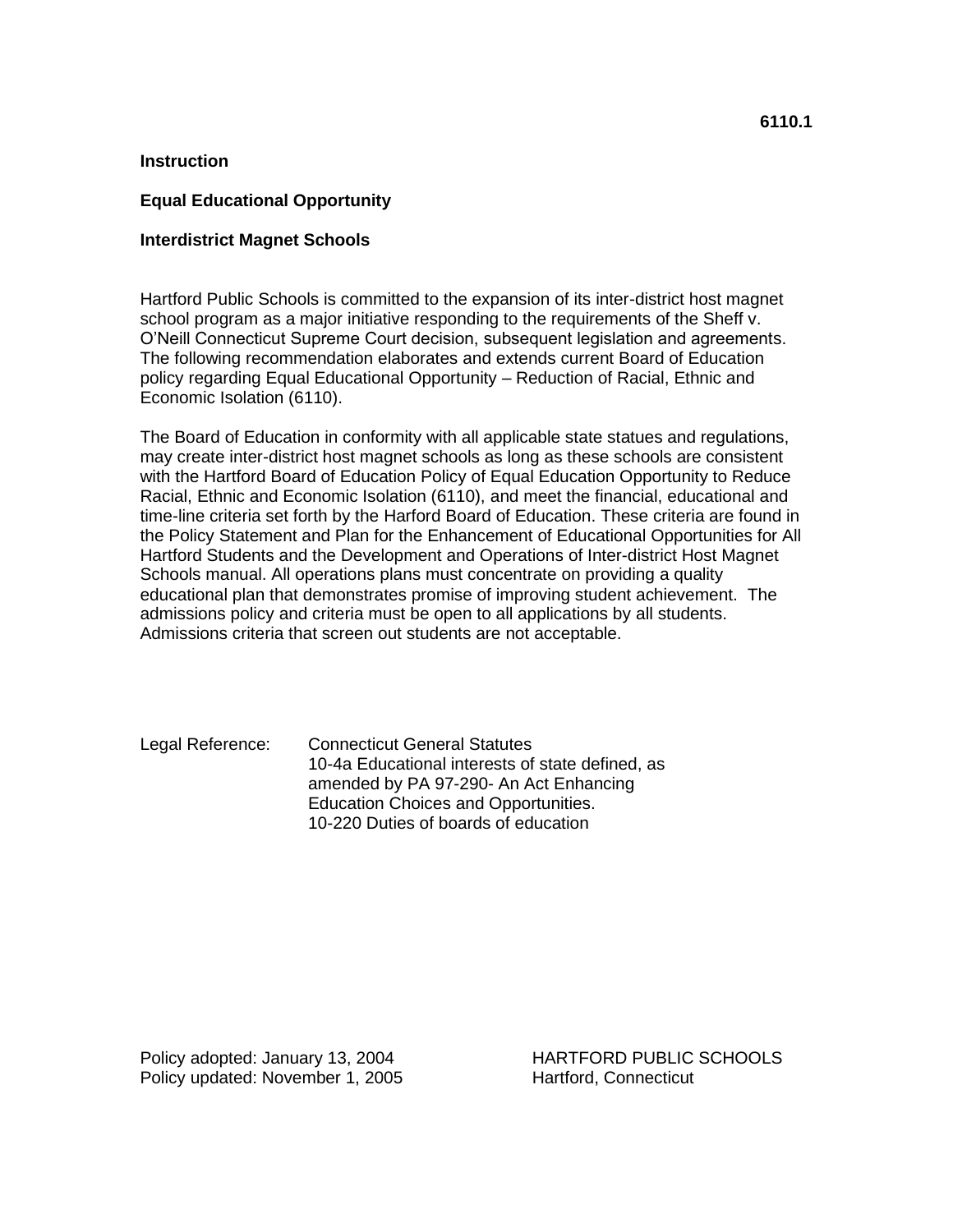# **Acquired Immune Deficiency Syndrome (AIDS)**

In accordance with the provisions of Section 10-19(b) of the Connecticut General Statutes, it is the policy of the Board of Education to provide, during the regular school day, planned, ongoing and systematic instruction on Acquired Immune Deficiency Syndrome (AIDS). The Superintendent of Schools shall develop procedures concerning the exemption of pupils from such instruction upon the written request of the pupil's parent or guardian.

Legal reference: Conn. Gen. Stat. §10-19(b).

Policy adopted: January 4, 2000 HARTFORD PUBLIC SCHOOLS Policy updated: November 1, 2005 Hartford, Connecticut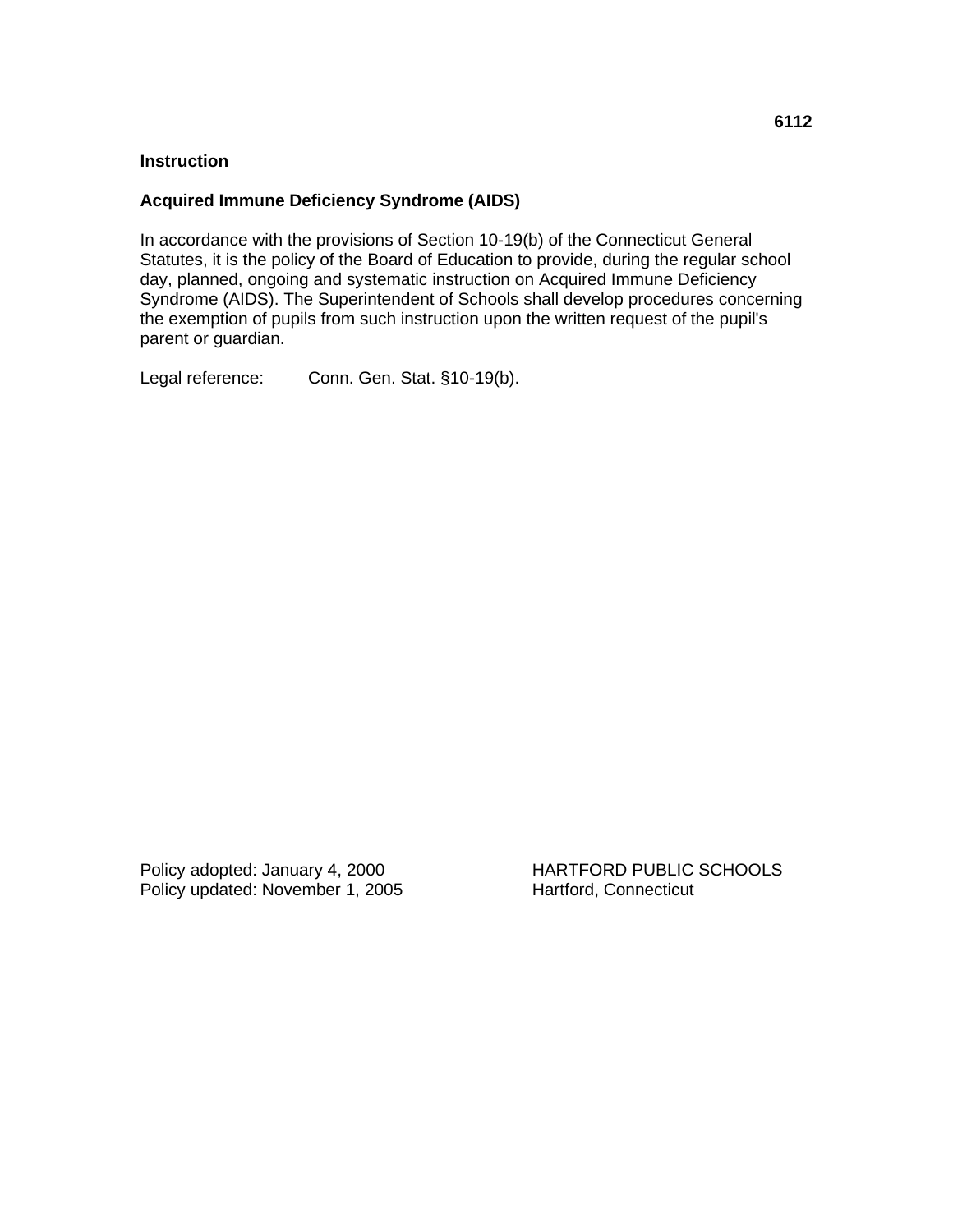# **Reproductive Health Education and Services**

The Hartford Public Schools will provide developmentally appropriate reproductive health education to all students grades K through 12 with particular emphasis on grades 7 through 9. The Health Department of the Hartford Public Schools will make available reproductive and preventative health services including contraception, counseling and testing for sexually active youth.

Policy adopted: July 10, 2001 HARTFORD PUBLIC SCHOOLS Policy updated: November 1, 2005 Hartford, Connecticut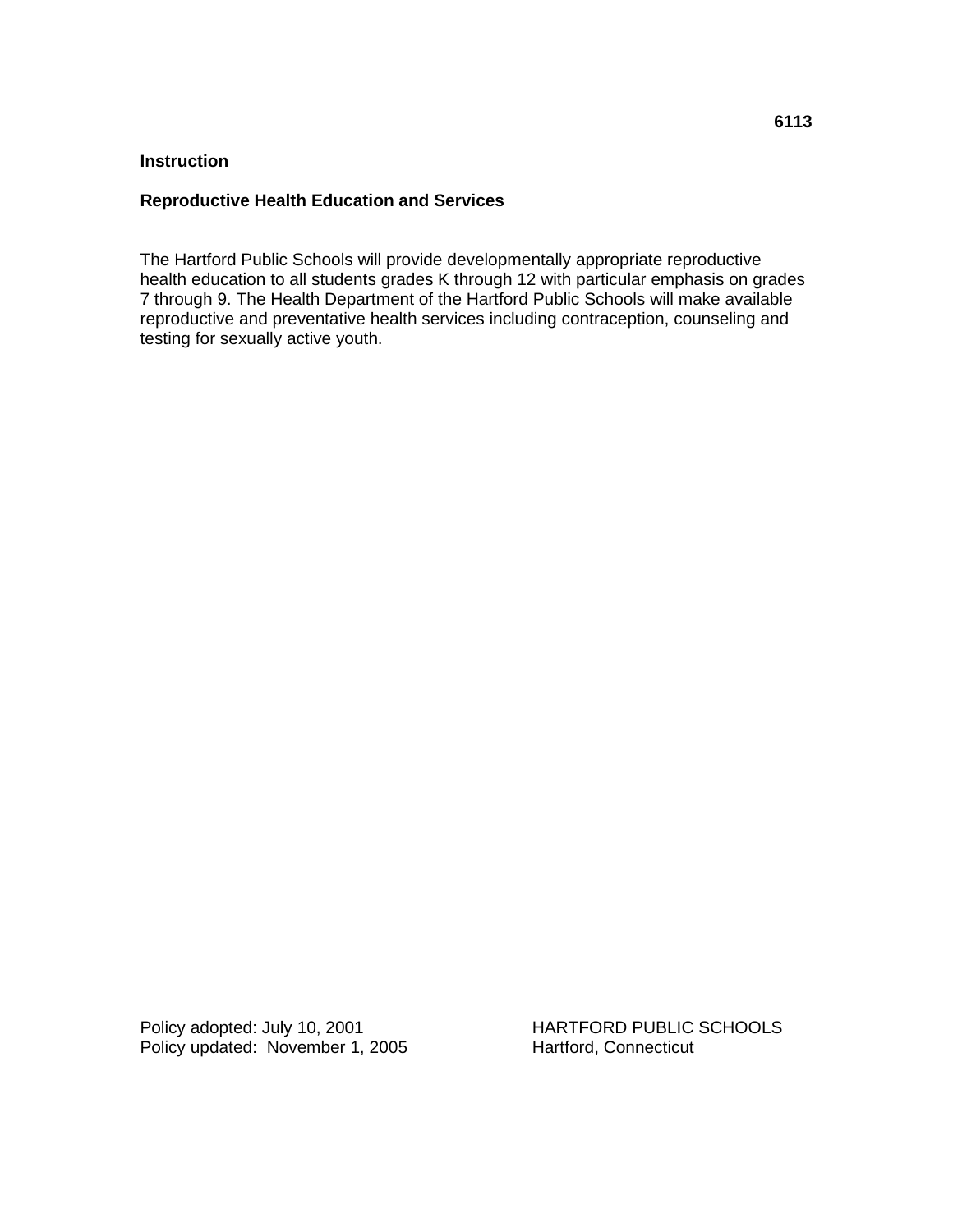#### **Curricular Exemptions**

The Hartford Board of Education shall permit curricular exemptions as required by law. Specifically, upon the written request of a parent or guardian received by the school district prior to planned instruction in the areas set forth below, the Board shall permit curricular exemptions for instruction in the following areas:

- 1. Dissection;
- 2. Family life education;
- 3. HIV/AIDS; or
- 4. Sexual abuse and assault awareness and prevention program.

Legal References:

Conn. Gen. Stat. § 10-16c. Conn. Gen. Stat. § 10-16e. Conn. Gen. Stat. § 10-18d. Conn. Gen. Stat. § 10-19(b). Conn. Gen. Stat. § 17a-101q.

Policy adopted: August 18, 2015 HARTFORD PUBLIC SCHOOLS Hartford, Connecticut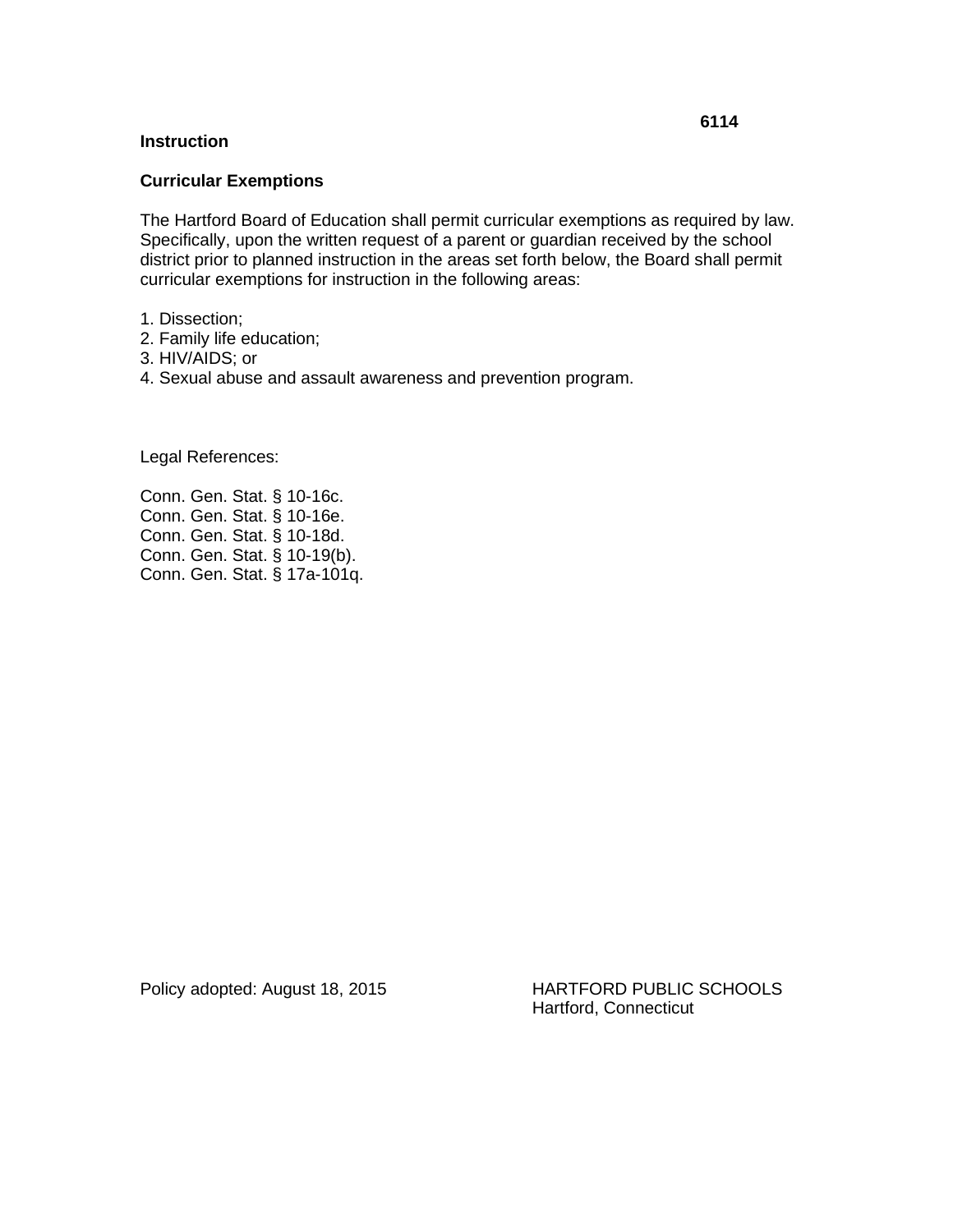#### **School Ceremonies and Observances**

The Board directs that an opportunity to say the Pledge of Allegiance shall be provided each school day. Participation in the recitation of the Pledge is voluntary.

Each school within the district shall provide time each school day for students to recite the Pledge of Allegiance. Such recitation is voluntary. If, because of some personal philosphy or belief, a student has made the personal decision not to recite the "Pledge," he/she may choose to stand and remain silent. Those students may wish to use this time to reflect. Non-participants are expected to maintain order and decorum appropriate to the school environment.

Legal Reference: Connecticut General Statutes

PA 02-119, An Act Concerning Bullying Behavior in Schools and Concerning the Pledge of Allegiance

Policy adopted: November 22, 2002 HARTFORD PUBLIC SCHOOLS Policy updated: November 1, 2005 Hartford, Connecticut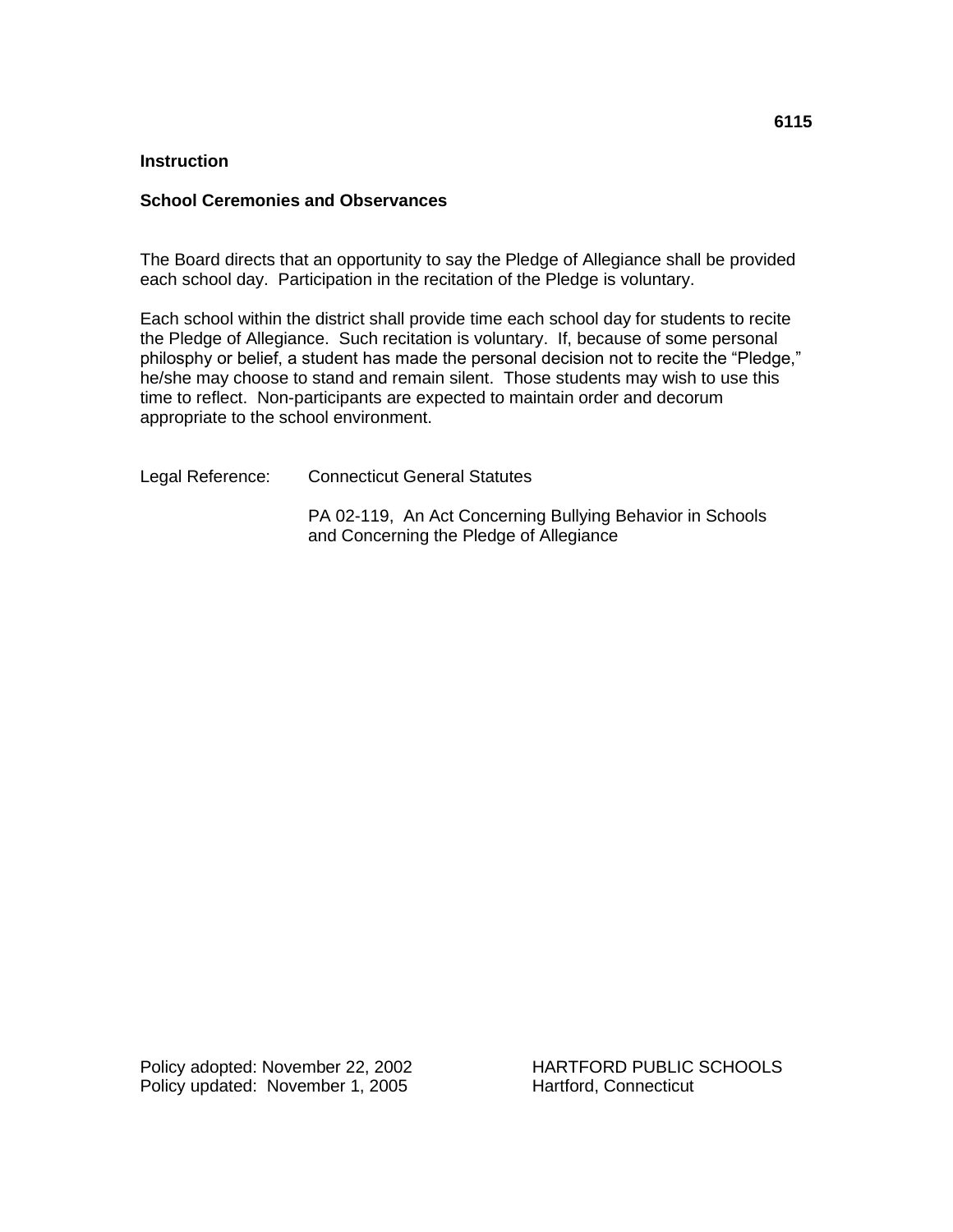# **Smaller Learning Communities**

All Hartford high schools shall be restructured into Smaller Larning Communities by the year 2005 and all newly established high schools will exemplify the Smaller Learning Community model.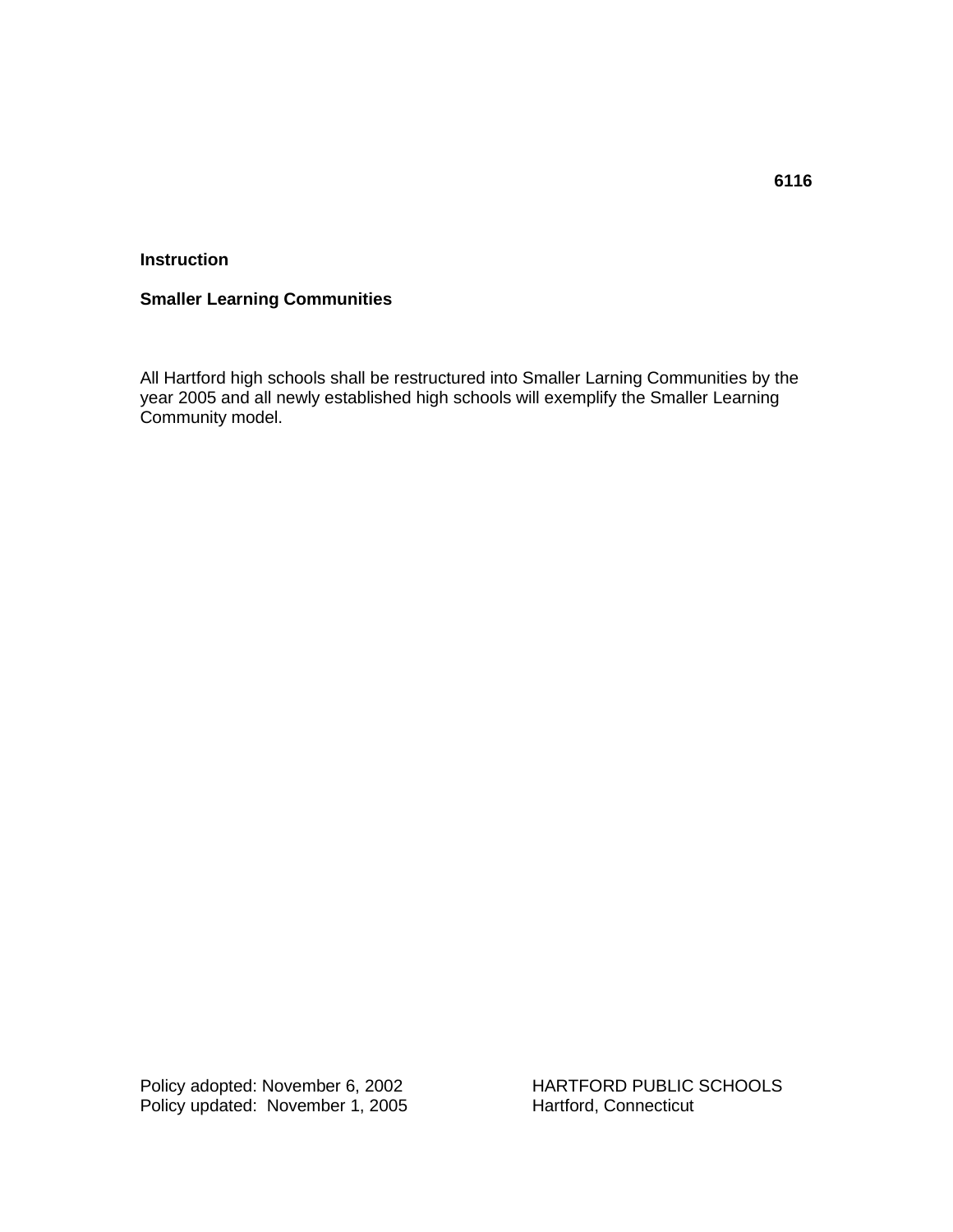# **Honors/Advanced Placement Classes**

The Board encourages students to advance academically at a pace appropriate for them. Therefore, it shall permit advanced placement in college, either on a full or part-time basis, for high school juniors or seniors who are exceptionally able and motivated academically.

The administration shall develop and the Board shall approve, criteria and regulations pertaining to students who may be accorded advanced placement privileges.

In grades 9 through 12, honors division classes shall be available in several subjects. Advanced placement classes are also available in grades 11 and 12. Specific information about a student's achievement and placement should be obtained from the school counselor.

 $(AP)$  Advanced Placement: Courses offered at the 11<sup>th</sup> and 12<sup>th</sup> grade level for which students may receive high school and college credit provided they score high enough on the AP examination.

(H) Honors: Courses offered at a higher level of difficulty for students who intend to go on to post-secondary education.

Policy adopted: January 4, 2000 HARTFORD PUBLIC SCHOOLS Policy updated: November 1, 2005 Hartford, Connecticut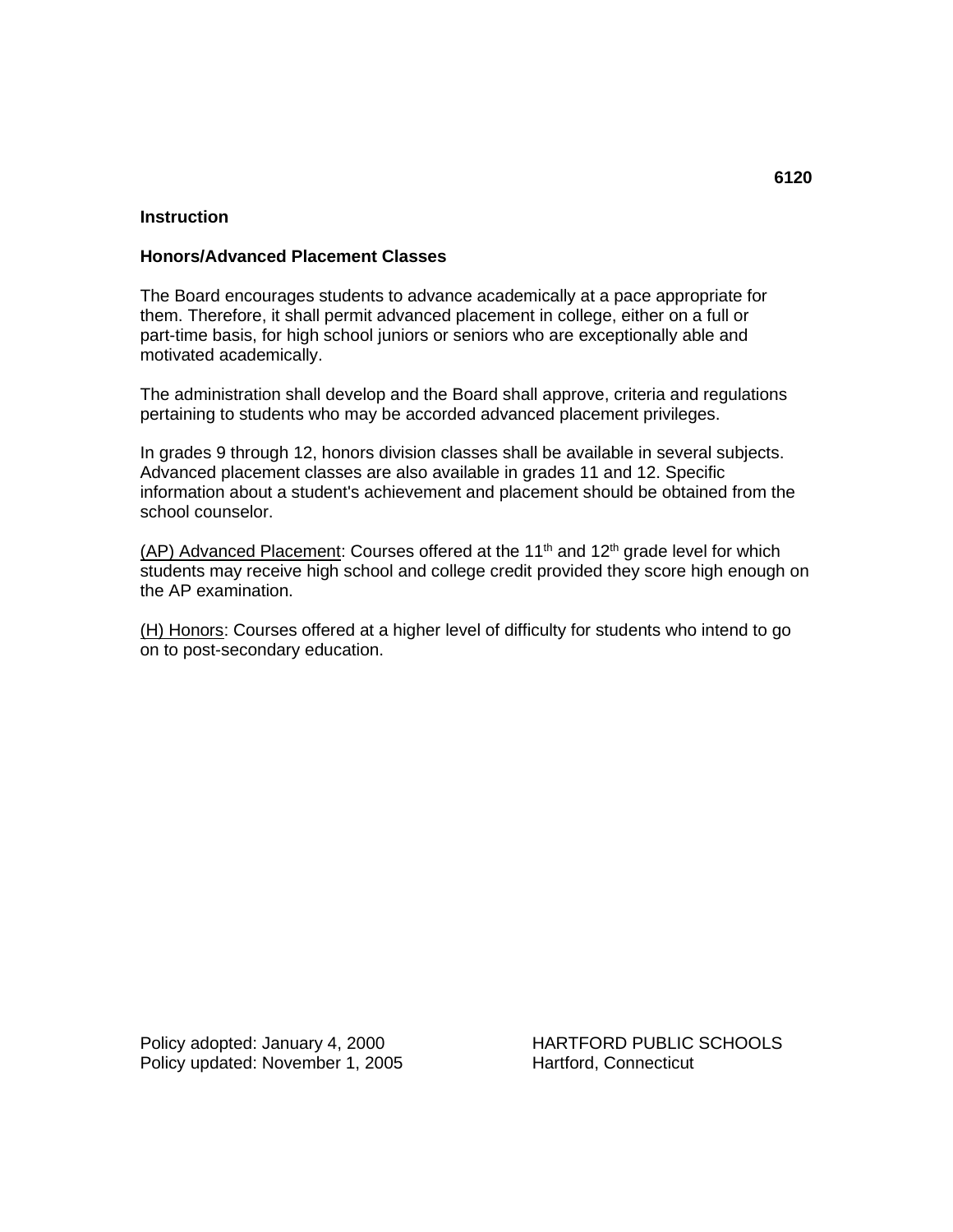## **Student Government**

The Board believes that meaningful involvement by students in school life and government is correlated with positive behavior and student growth. Therefore, students shall be encouraged to assume responsibility and self-discipline through active student councils and meaningful input in such areas as discipline, student handbooks, and others as may be agreed upon in each school.

Policy adopted: January 4, 2000<br>
Policy updated: November 1, 2005<br>
Hartford, Connecticut Policy updated: November 1, 2005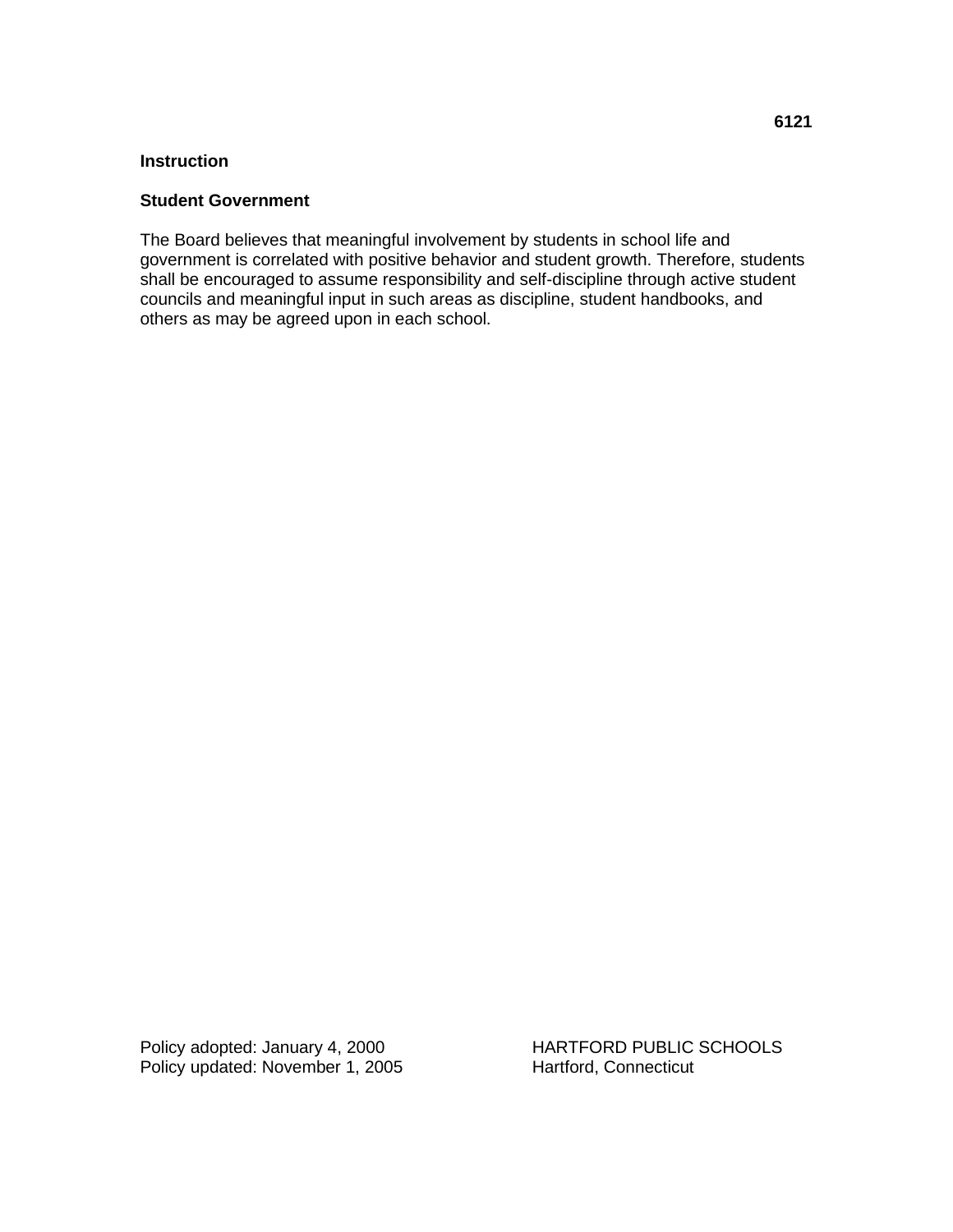#### **Students**

#### **National Honor Society**

The Hartford Board of Education endorses the concept of the National Honor Society in its ability to provide special recognition to students who combine scholarship with demonstrated leadership, extensive service and good character. The principal shall approve all activities and decisions of the chapter. The principal appoints the society advisor and the members of the faculty council. The administration is directed to develop appropriate regulations regarding Honor Society procedures.

Policy adopted: January 4, 2000 HARTFORD PUBLIC SCHOOLS Policy Updated: November 1, 2005 Hartford, Connecticut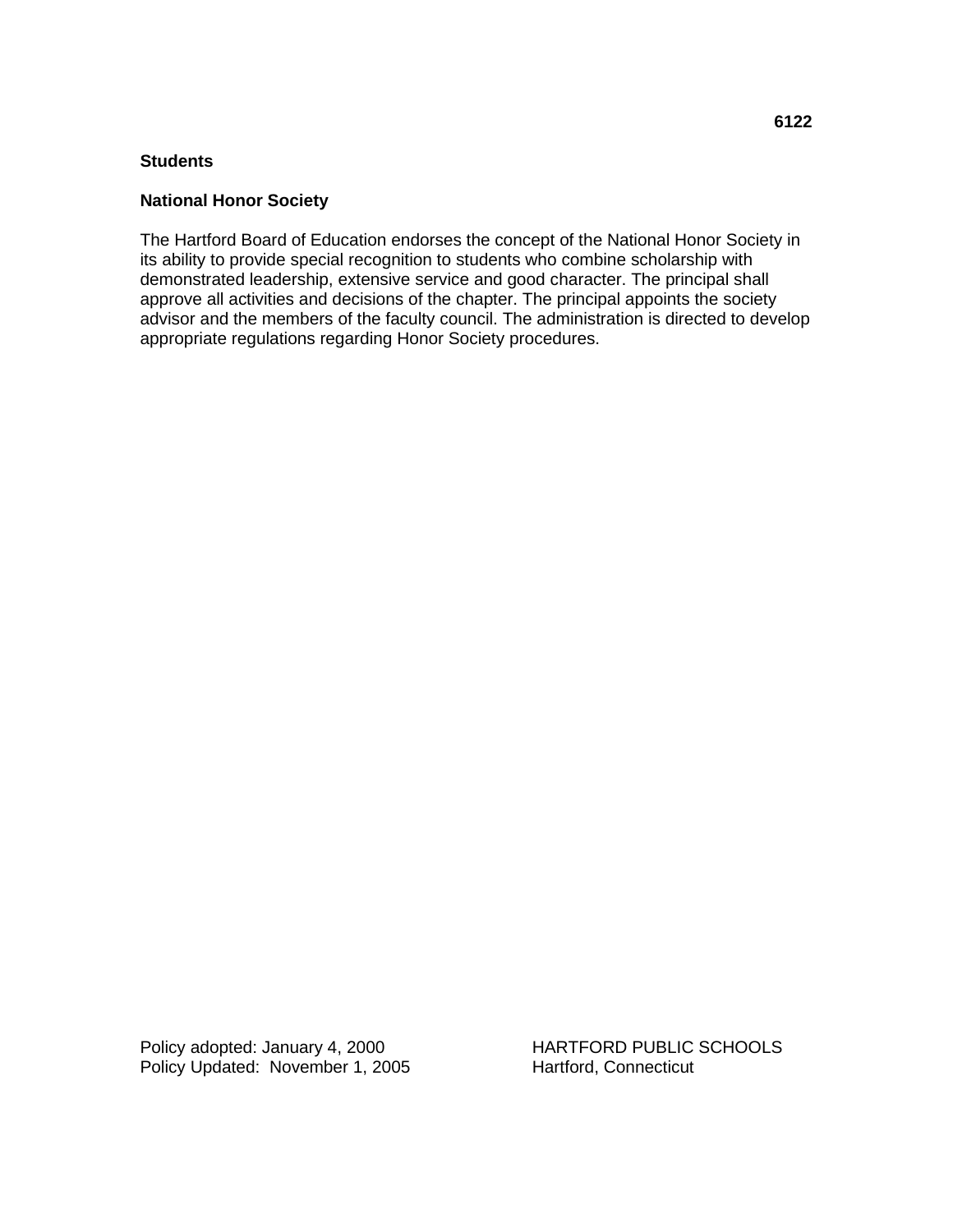# **Students**

#### **National Honor Society**

# **Eligibility**

Students who have a weighted cumulative quality point average of at least **(3.6) 8.0** are academically eligible to be considered for membership in the National Honor Society. However, membership cannot be granted on the basis of academics alone. Service, character, and leadership must be taken into consideration as well. The guidance department shall provide the National Honor Society advisor with the weighted average of juniors and seniors.

# **Selection of Members**

Membership in the National Honor Society is an honor bestowed upon a student for outstanding scholarship, character, leadership and service.

A representative faculty council, appointed by the principal and consisting of no fewer than five members, shall make the selection of students for membership in the National Honor Society. The National Honor Society advisor chairs the faculty council and is a non-voting member.

The National Honor Society advisor prepares a list of students who are academically eligible for membership. The faculty council determines the criteria for evaluating service, character, and leadership. Academically eligible students may be surveyed for information regarding their leadership and service but this does not guarantee selection. The entire faculty may be surveyed for input on a prospective candidate's character, leadership and service, but the final decision belongs strictly to the faculty council. All information provided to the council by the faculty shall be based on fact or shall be known by the student or have been discussed with the student.

#### **Probation or Dismissal**

Any student who fails to maintain at least a weighted **(3.6) 8.0** cumulative Q.P.A. in subsequent marking periods after admission may be subject to probation for one marking period. Failure to improve a cumulative Q.P.A. of less than **(3.6) 8.0**, after two marking periods, shall lead to consideration of dismissal by vote of the faculty council.

A member may also be dropped from membership if he/she violates the purpose of the chapter and/or the high standards of the National Honor Society. The faculty council will review the case and vote on whether to retain the student as a member. The student will be notified in writing as to the reason why he/she has been placed on probation or dropped from membership. The student has the right to appeal the decision to the faculty council. A member may also be dropped from membership for failure to pay dues or maintain active membership as described in the chapter bylaws. The faculty council will make the decision. However, membership should not be denied because of a student's inability to pay.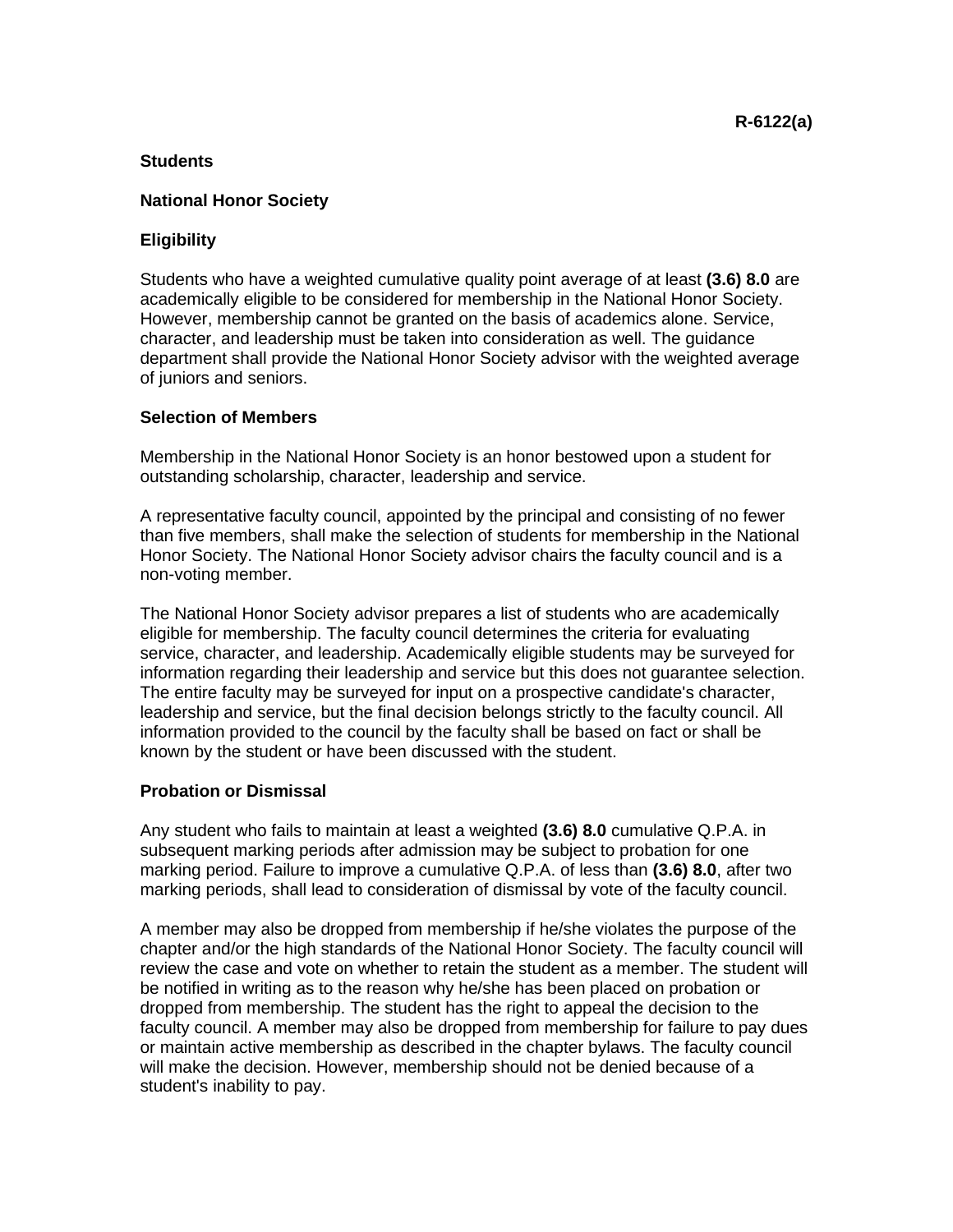# **Students**

#### **National Honor Society**

# **Notification to Students**

Students shall be made aware of the selection criteria for the National Honor Society through an announcement of standards. Students nominated/considered for the National Honor Society will be informed within a reasonable time of their selection or non-selection to the society by the advisor of the representative faculty council. The advisor will meet and inform the principal before any public announcement of the council's selection of students to the society. Means of communication may include public address announcements, articles in the school newspapers and other forms of public communication.

# **Appeals Procedure**

Students who are not selected can request a meeting with the advisor of the National Honor Society. The advisor shall indicate the general area(s) in which the student was below expectations and recommend specific ways to improve in the future.

In addition, the principal shall explain the selection process to those students and parents who are unhappy with the results. The principal shall indicate the general area(s) in which the student was below expectations and recommend specific ways to improve in the future. While maintaining confidentiality, the principal may review individual rating sheets and convene the council for a discussion prior to making a determination as to the appropriateness of its decision. If the principal believes a technical error has been made in the selection process, he/she may ask the faculty council to reconvene and review the cases. The principal will investigate to ascertain that all aspects of the process were carried out fairly and properly.

A decision by the council may be appealed to the Superintendent by parties to the decision. The Superintendent may investigate the process and review individual rating sheets as part of the appeal procedure.

Regulation: January 4, 2000 HARTFORD PUBLIC SCHOOLS Regulation updated: November 1, 2005 Hartford, Connecticut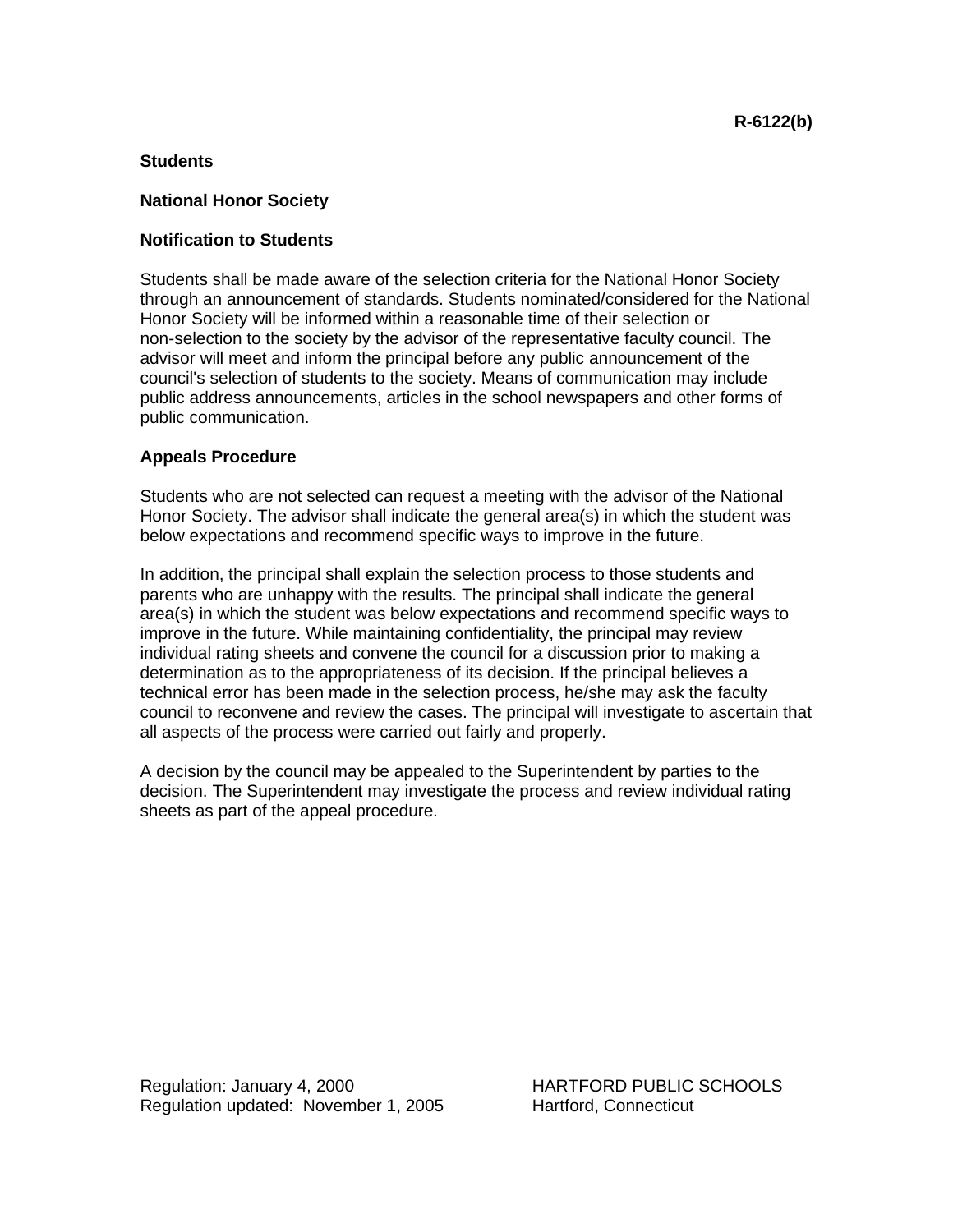#### **Student Volunteers and Community Service**

The district is committed to preparing its students for active participation in community affairs through a student service learning program. Student service learning is defined as an unpaid activity within the curriculum, school or outside community that provides service to an individual or group to address a school or community need. The activity must be developmentally appropriate and meaningful to the student.

The program aimed at teaching skills and habits the Board of Education perceives as essential for good citizenship, strives to allow students to develop a wide range of personal, intellectual, academic and social skills such as teamwork, problem-solving, negotiation, communication, planning and evaluation. It will help students become effective employees, colleagues, citizens and leaders.

Through participation in student service learning, a student will have opportunities to:

- develop knowledge and respect for community and citizenship;
- learn that problems can be solved by working together;
- learn the responsibilities involved in citizenship;
- explore career opportunities;
- increase self-esteem and appreciation for others;
- become sensitive to others and appreciate cultural diversity;
- overcome barriers among children.

Students performing unpaid community service are viewed as beneficial to both society and the individual. It is believed that high school students are worthy citizens, capable of giving of themselves and willing to do so when encouraged. The Board encourages efforts by the staff to encourage and assist students in such service.

| Legal Reference: | <b>Connecticut General Statutes</b>               |  |
|------------------|---------------------------------------------------|--|
|                  | 10-22 1 a [a] An Act Concerning High School       |  |
|                  | <b>Community Service</b>                          |  |
|                  | Herndon v. Chapel Hill - Carrboro City Board of   |  |
|                  | Education, 899 F. Supp 1443 (North Carolina) 1995 |  |
|                  | Immediate v. Rye Neck School District, 873 F.     |  |
|                  | Supp 846 (New York) 1995                          |  |

Policy adopted: January 4, 2000 HARTFORD PUBLIC SCHOOLS Policy updated: November 1, 2005 Hartford, Connecticut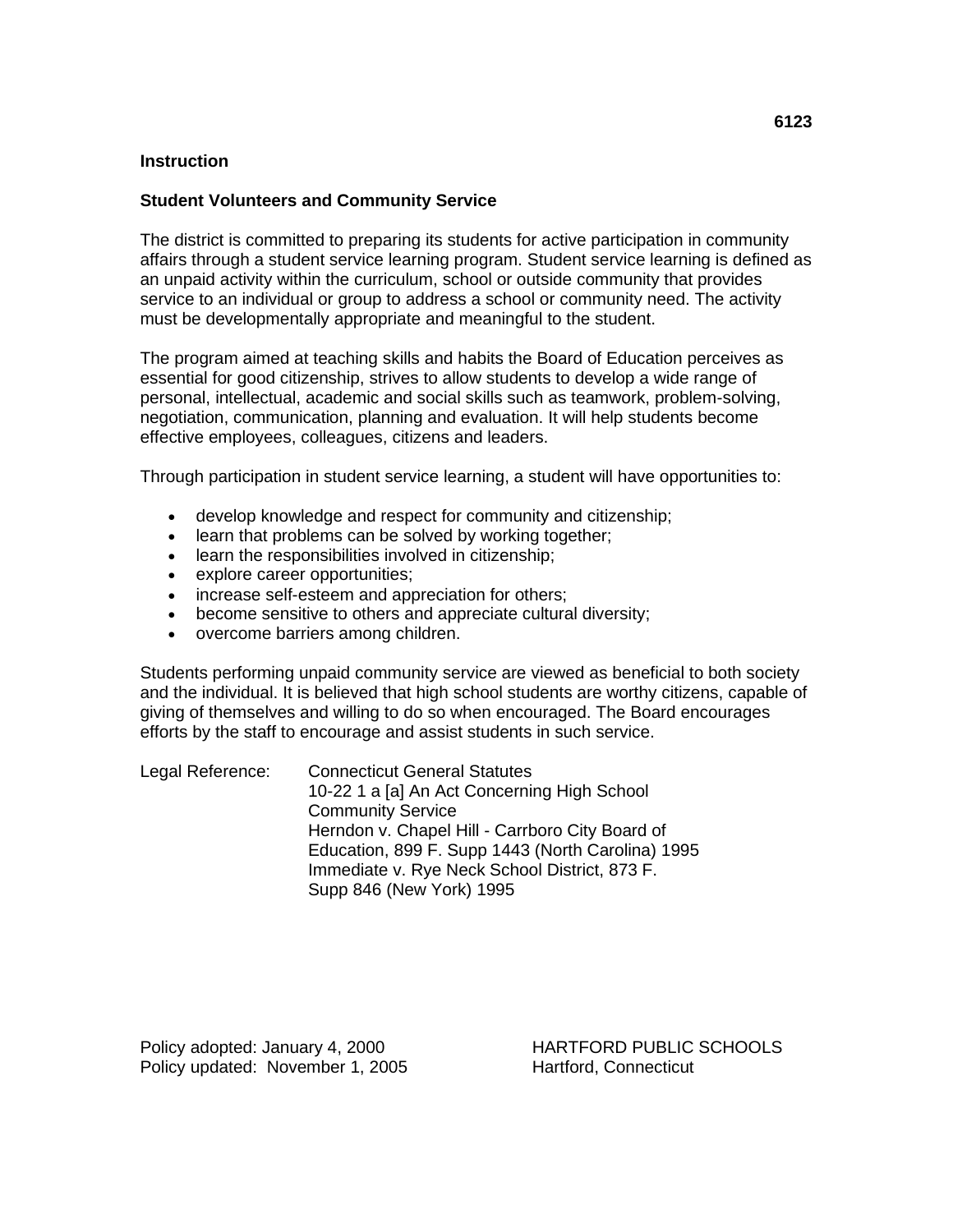#### **Organizations/Associations**

# **Fraternities, Sororities and Other Secret Societies**

No fraternities, sororities, and other secret societies shall be recognized or encouraged in any way. No meeting of any such group shall be permitted in any of the schools, nor shall any staff member act as sponsor or advisor or in any capacity for any such group.

These terms shall be understood to apply to any group which seeks to perpetuate itself by taking in members from pupils in a school on the basis of the decision of its membership, rather than on the free choice of any pupil who is qualified to fulfill the special aims of an organization.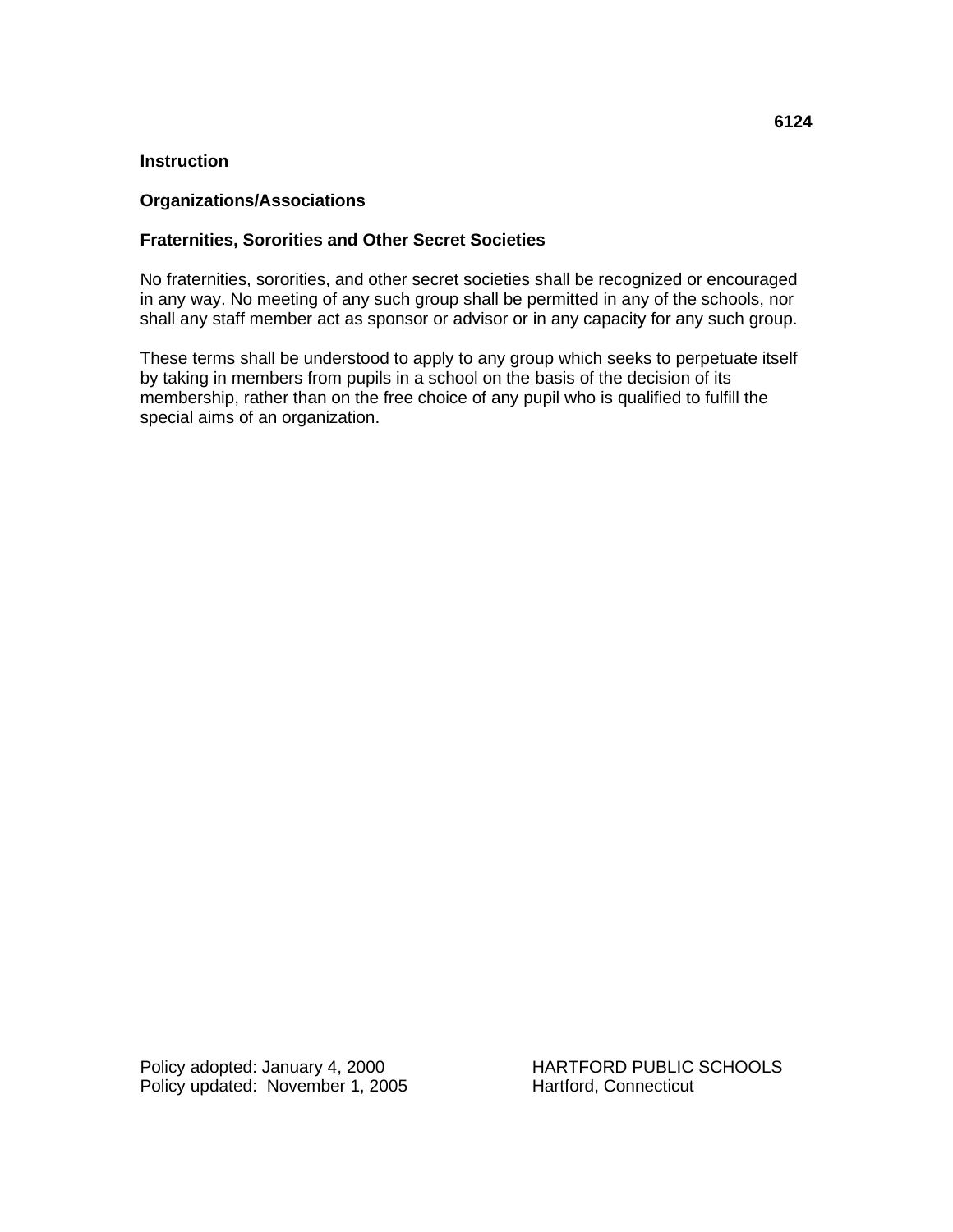#### **Publications**

Student publications are important elements of the instructional program and contribute directly to the accomplishment of the school's goals. The Board shall encourage the development of school newspapers, annuals, and magazines.

Legal Reference: Eisner v Stamford Board, 440 F. 2d 803 (2nd Cir. 197 1) Trackman v Anker, 563 F. 2d 512 (2nd Cir. 1977) cert. denied, 435 U.S. 925(1978)

Policy adopted: January 4, 2000 HARTFORD PUBLIC SCHOOLS Policy Updated: November 1, 2005 Hartford, Connecticut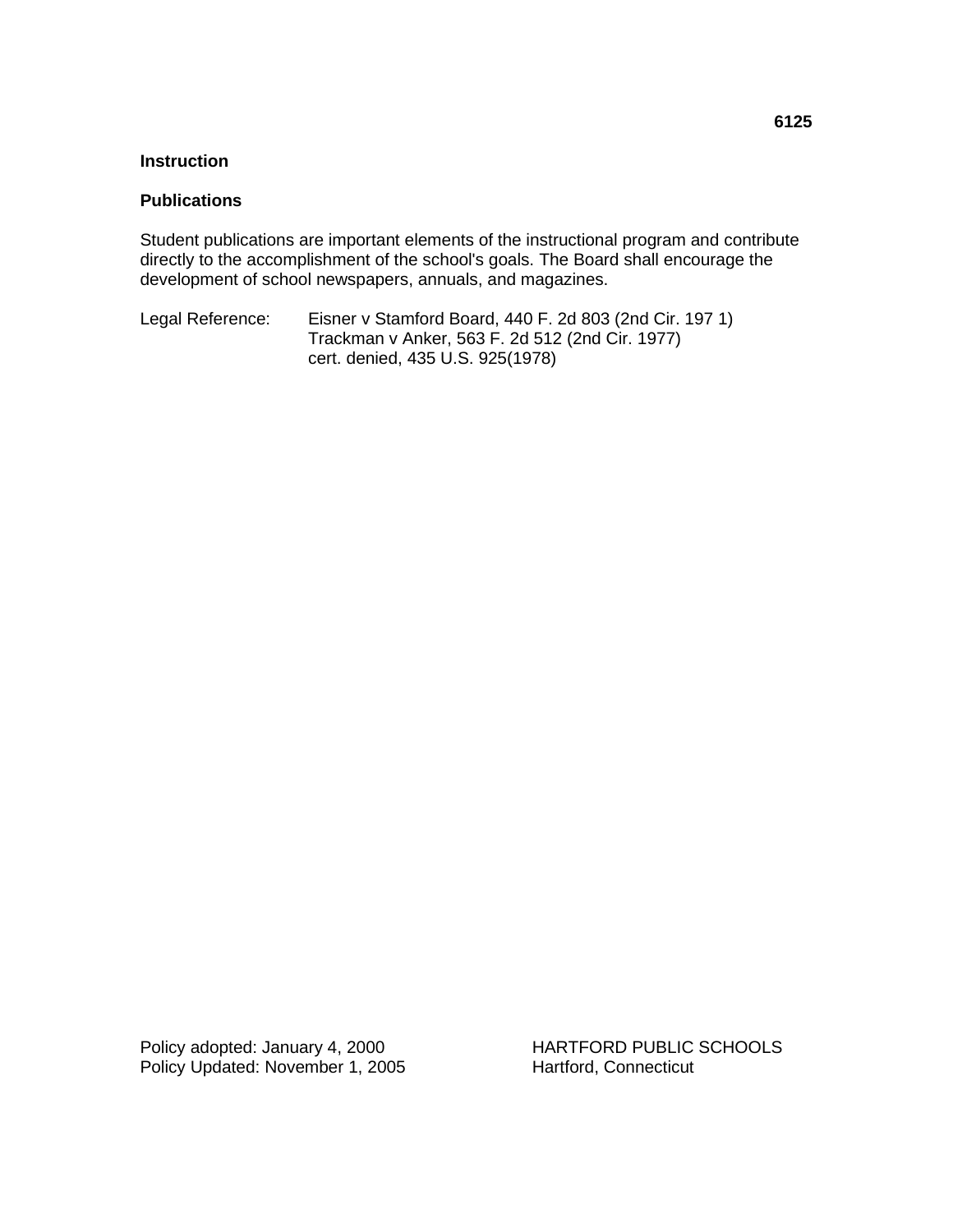# **Student Publications**

#### **Purposes of Official Student Newspaper**

- 1. To exist as an instructional device for the teaching of writing and other journalistic skills;
- 2. To provide a forum for opinions of students, staff, and members of the community;
- 3. To serve the entire student body by reporting school activities.

#### **Rights of Student Journalists**

- 1. To print factual articles dealing with topics of interest to the student writers; and
- 2. To print, on the editorial page, opinions on any topic, whether school related or not, which students feel are of interest to themselves or to the readers.
- 3. Subject to the specific limitations in these guidelines, to determine the contents of official student newspapers.

#### **Responsibilities of Student Journalists**

- 1. To submit copy that conforms to good journalistic writing style;
- 2. To rewrite stories, as required by the journalism advisor (teacher), to improve journalistic structure, sentence structure, grammar, spelling and punctuation;
- 3. To check facts and verify quotes;
- 4. In the case of editorials on controversial issues, to provide space for rebuttals, in the same issue if possible, but otherwise no later than the following issue; and
- 5. Provide journalism advisor copies of articles for approval.

#### **Material Not Permitted in Official School Newspapers**

- 1. Material that is libelous or that violates the rights of privacy;
- 2. Profanity, obscenity that hereby defined as the language that would not be used in The Hartford Courant or the New York Times;
- 3. Material that criticizes or demeans any individual race, religion, gender or ethnic group;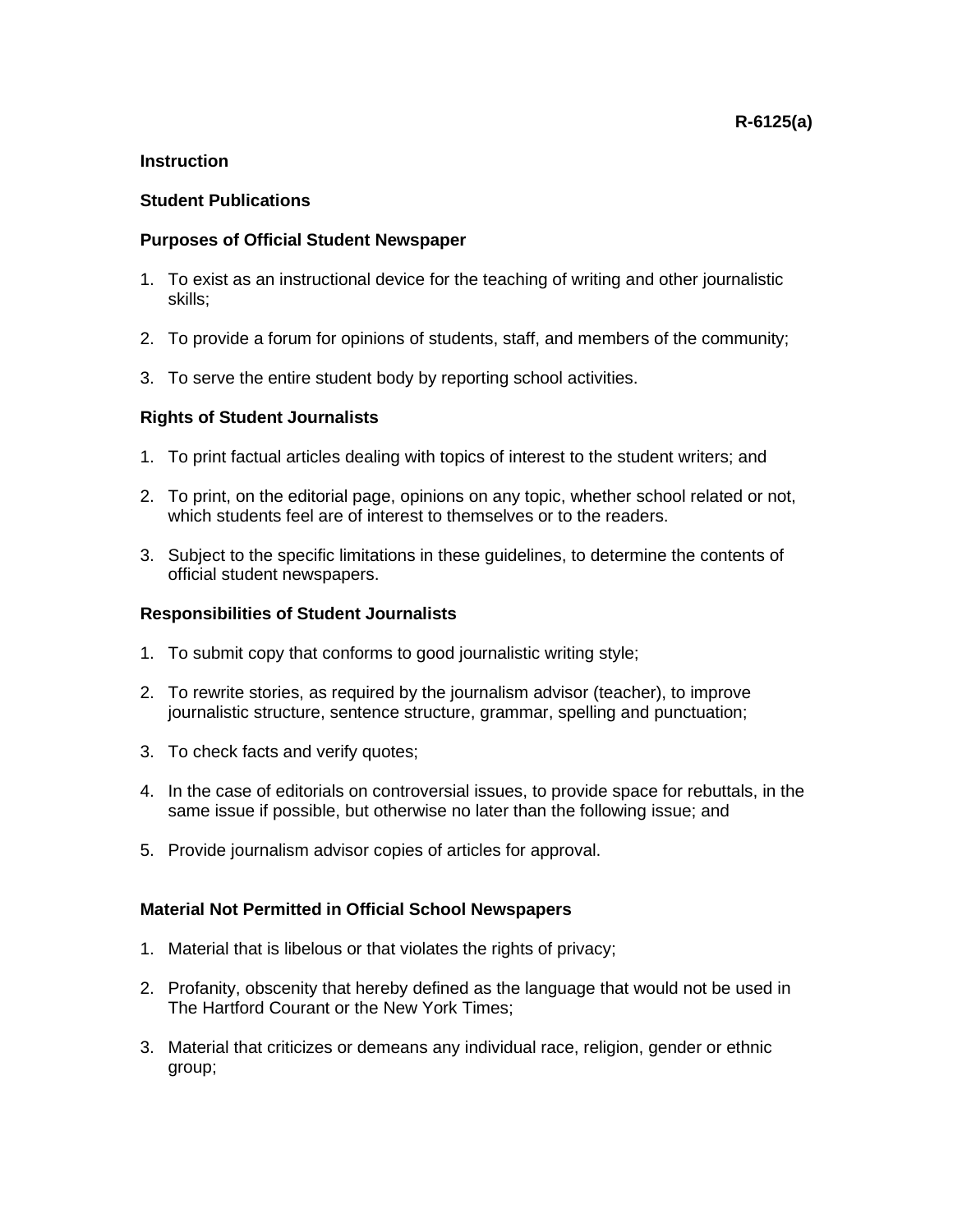# **Student Publications**

# **Material Not Permitted in Official School Newspapers** (continued)

- 4. Ads for cigarettes, liquor, or any other product not conducive to good health or safety;
- 5. Any material, the publication of which would cause substantial disruption of the school. Substantial disruption is hereby defined as the threat of physical violence in the school or nearby community and/or the disruption of the school's educational program; nor
- 6. Endorsements of political candidates or ballot measures, whether such endorsements are made via editorial, articles, letter, photograph or cartoon. The newspaper may, however, publish "fact sheet" types of articles on candidates and ballot measures, provided such articles do not endorse any person or position, and provided equal space is provided for all candidates for a particular office or both sides of a ballot measure.

# **Determination of Appropriateness**

The newspaper advisor, a faculty member, shall have the primary responsibility of reviewing each article prior to its publication to determine if it satisfies all the conditions of these guidelines. The school principal or his/her designated representative other than the newspaper advisor must also review copy prior to its publication. However, such copy must be returned to the student editors within 72 hours after it is submitted for review. No copy may be censored except for reasons specifically listed in these guidelines.

# **Resolution of Differences**

In the event of disagreement as to whether an article should be printed, each school shall have a publications Board, which shall meet within 48 hours to submit its opinion. The publications Board shall consist of the principal or his/her designated representative; the journalism advisor; the editor-in-chief-, representatives from the student government, the PTA/PTO and the advisory council; and other members as mutually agreed upon. If the publications Board cannot resolve the dispute, then an appeal shall be made to the Superintendent who shall seek advice from the Board's legal counsel in making his decision. The Superintendent shall act on the appeal within 48 hours.

Legal Reference: Eisner v Stamford Board, 440 F.2d 803 (2nd Cir 1971) Trachtman v Anker, 563 F.2d 518 (2nd Cir 1977), cert. denied, 3 54 U.S. 925 (1978)

Regulation: January 4, 2000 HARTFORD PUBLIC SCHOOLS Regulation updated: November 1, 2005 Hartford, Connecticut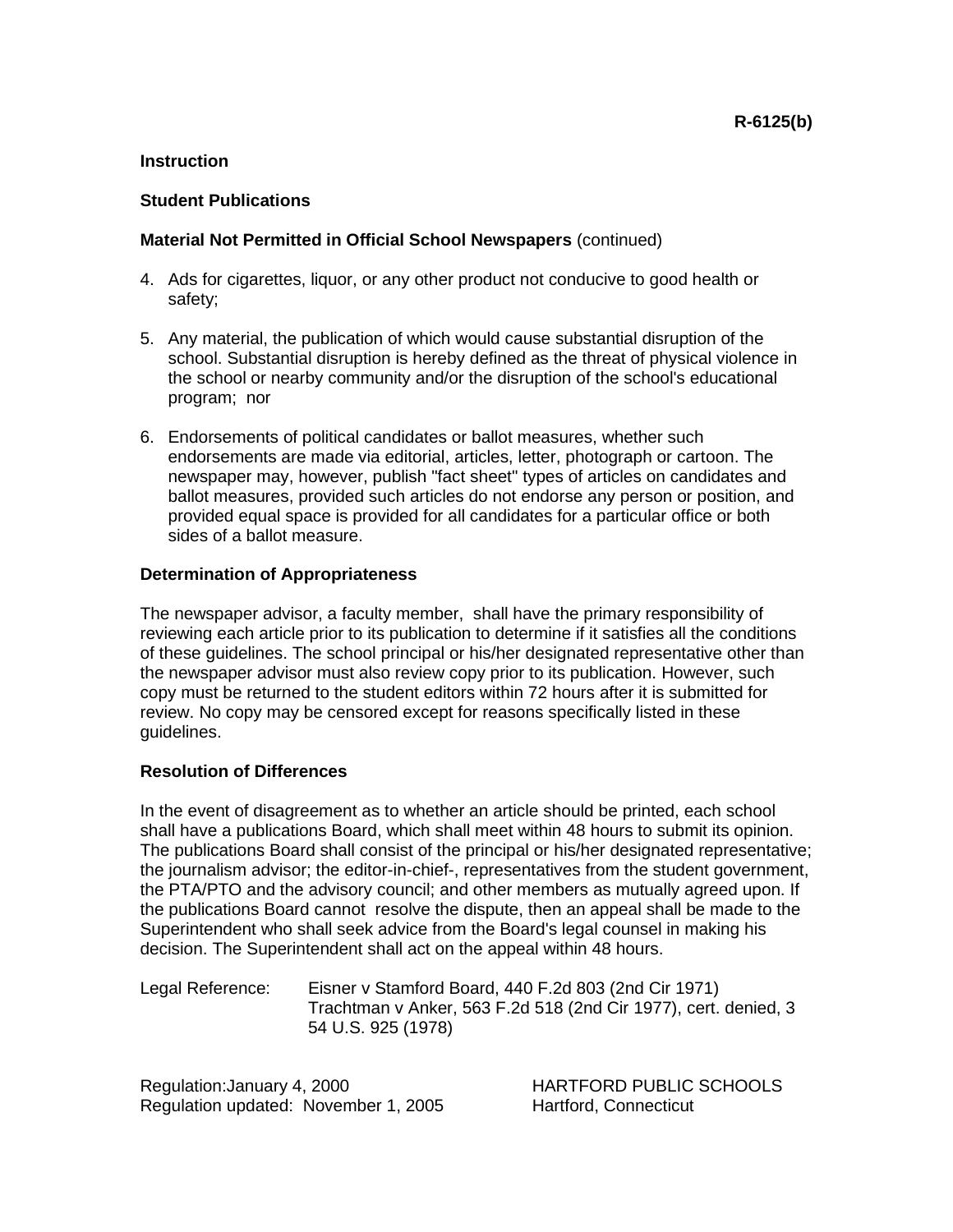# **Field Trips**

- 1. Instructional travel away from the school grounds is recognized by the Board of Education as a significant part of the educational program of a school, provided that it:
	- a. Is directly related to the stated curriculum
	- b. Enhances student learning
	- c. Assures student safety
	- d. Has been carefully planned by the teacher and building level administration
- 2. Students and parents must be made aware of the purpose of the planned field trip and be involved in the planning process.
- 3. Field trip plans must include evaluation of the experience with follow-up classroom activities to reinforce the educational value of the trip.
- 4. The Board of Education recognizes the following types of instructional travel for students in grades K-12:
	- a. Day Field Trips: those in which students leave and return on the same day
	- b. Overnight Field Trips: those in which students are away from home one or more nights.
	- c. Trips to Foreign Lands: those that take students outside the geographical limits of the continental United States
- 5. The procedure for planning and conducting instructional travel away from the school grounds is contained in the accompanying administrative regulation.

**6126**

Policy adopted: January 4, 2000 HARTFORD PUBLIC SCHOOLS Policy updated: November 1, 2005 Hartford, Connecticut Policy revised: July 22, 2014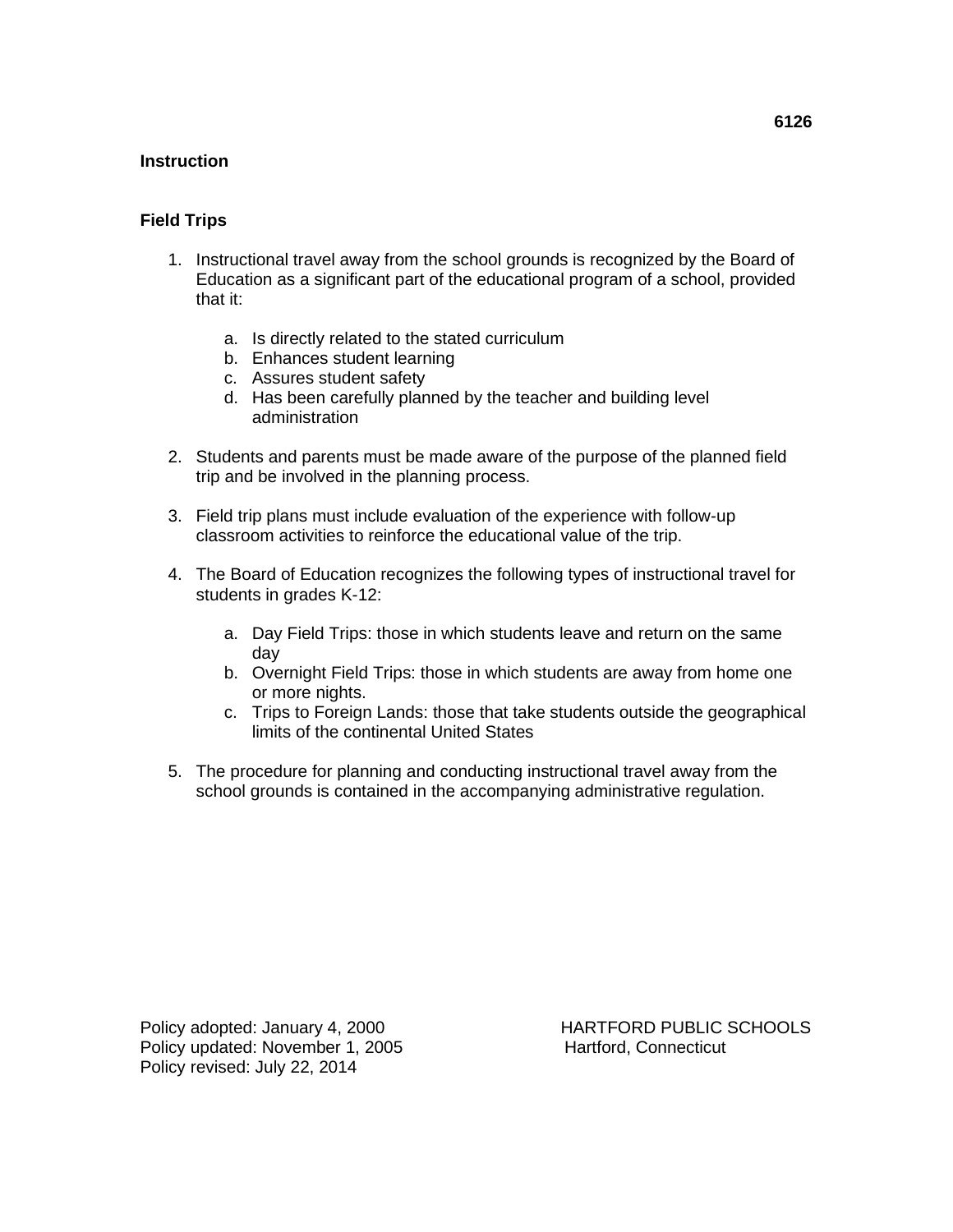# **Field Trips**

The Board of Education encourages planned student visits to places outside the regular classroom for the purpose of providing firsthand knowledge, stimulating the imagination, and encouraging further reading and investigation.

Field trips must be planned and conducted in accordance with administrative guidelines which will include provisions for notifying parents of the details of proposed trips and ensuring the adequate supervision of students who participate.

The Board further recognizes that certain field trips of a recreational nature, such as end-of-year school picnics, incentive-based trips, may include important opportunities for social education, group and student/teacher interaction, and physical exercise. Such plans, providing they cause minimal disruption to instruction, may be approved by the Central Office. The Board does not encourage, however, group plans for trips which focus entirely on amusement and entertainment.

\*Please be advised: District-sponsored events also require the submission of field trip forms to Central Office as students are leaving the school premises.

#### **I. PRE-APPROVAL**

In-State Field Trips

- 1. Prior to discussion with students, preliminary permission for such trips must be first secured through the building Principal and then forwarded to Central Office for FINAL approval two weeks in advance of scheduled trip.
- 2. If financial support for the trip is sought, this must be incorporated into the approved school budget, or be brought by the Superintendent to the Board of Education for approval.

Overnight Field Trips - all trips extending beyond one school day.

- 1. Prior to discussion with students, any teacher wishing to take a group on an extended trip should first clear with the building Principal and the Superintendent or Designee and have the following available:
	- a. Tentative itinerary and timetable;
	- b. Cost per student;
	- c. Reliability of the agency sponsoring the trip and appropriate coverage in place if trip is cancelled;
	- d. Anticipated numbers and qualifications of chaperones;
	- e. Anticipated numbers of students to go;
	- f. Reason and purpose of trip;
	- g. Proposed means of obtaining financing for the trip; including fundraising plan.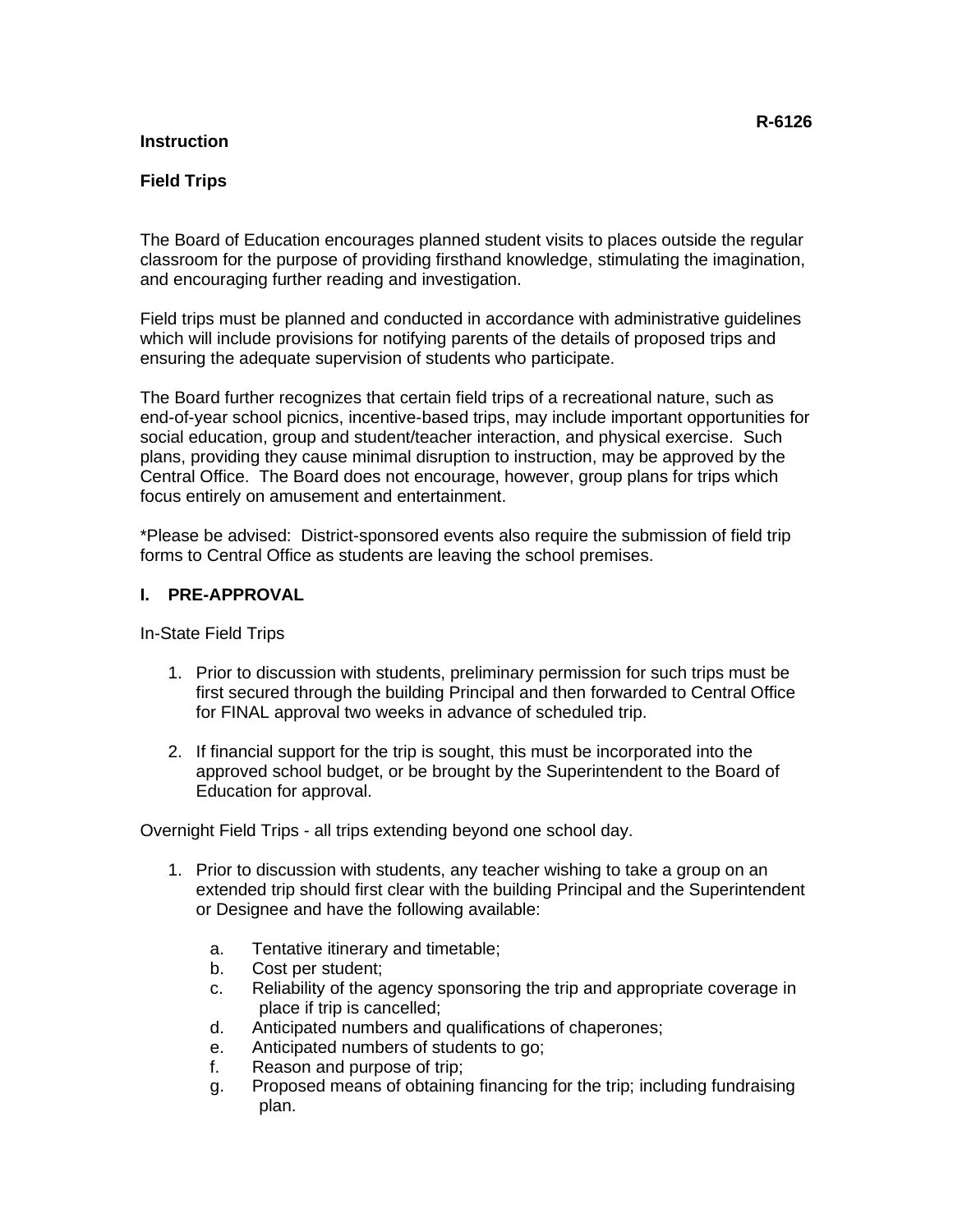# **Field Trips (continued)**

2. Once pre-approval is granted from Principal and Superintendent or Designee, field trip forms must be submitted for FINAL approval to the Superintendent or Designee at least one month in advance.

International Field Trips – all trips outside the limits of the United States. Will abide by the same provisions (a-g) listed above for Overnight Field Trips. Schools must seek preapproval for any International Trip by October 1 of that school year. Principals should also complete the *BOE Request for International Student Accident Coverage* form.

This policy sets forth the regulations governing school trips by Hartford Public Schools, during the school year and in summer programs. The regulations are intended to ensure that school trips are enjoyable and safe experiences for students, parents and staff.

# **II. GUIDELINES**

# 1. **Definition**

A school trip is any authorized field trip off school premises during or after school hours, regardless of the destination or method of transportation used, during the school year or in the summer.

# 2. **Indemnification**

Compliance with these procedures will form the basis for determining whether individual staff members are entitled to be indemnified and represented in the event that there is litigation resulting from an incident on a school trip. Staff members who deviate from these procedures may not be entitled to such indemnification by the City of Hartford, representation by the Law Department of the City of Hartford.

# 3. **Purpose**

All trips must have a valid educational purpose and, whenever possible, directly relate to the curriculum. Out of State and international trips will be considered on a case by case basis. Approval of these trips will depend on specific national or state alerts initiated by national, state and local officials.

#### 4. **Planning Considerations**

All trips must comply with the regulations, described below, pertaining to the adult to student ratio, parental consent, supervision and emergency preparedness.

Transportation - If transportation (busing) is required, the Principal should submit/fax the standard bus request form directly to the bus company 30 days in advance and must be funded by school based field trip funds. *No private vehicles may be used to transport students.* Other modes of transportation (including air travel, train and public transportation) will be considered on a case by case basis. *Transportation is available for any student with a physical disability.*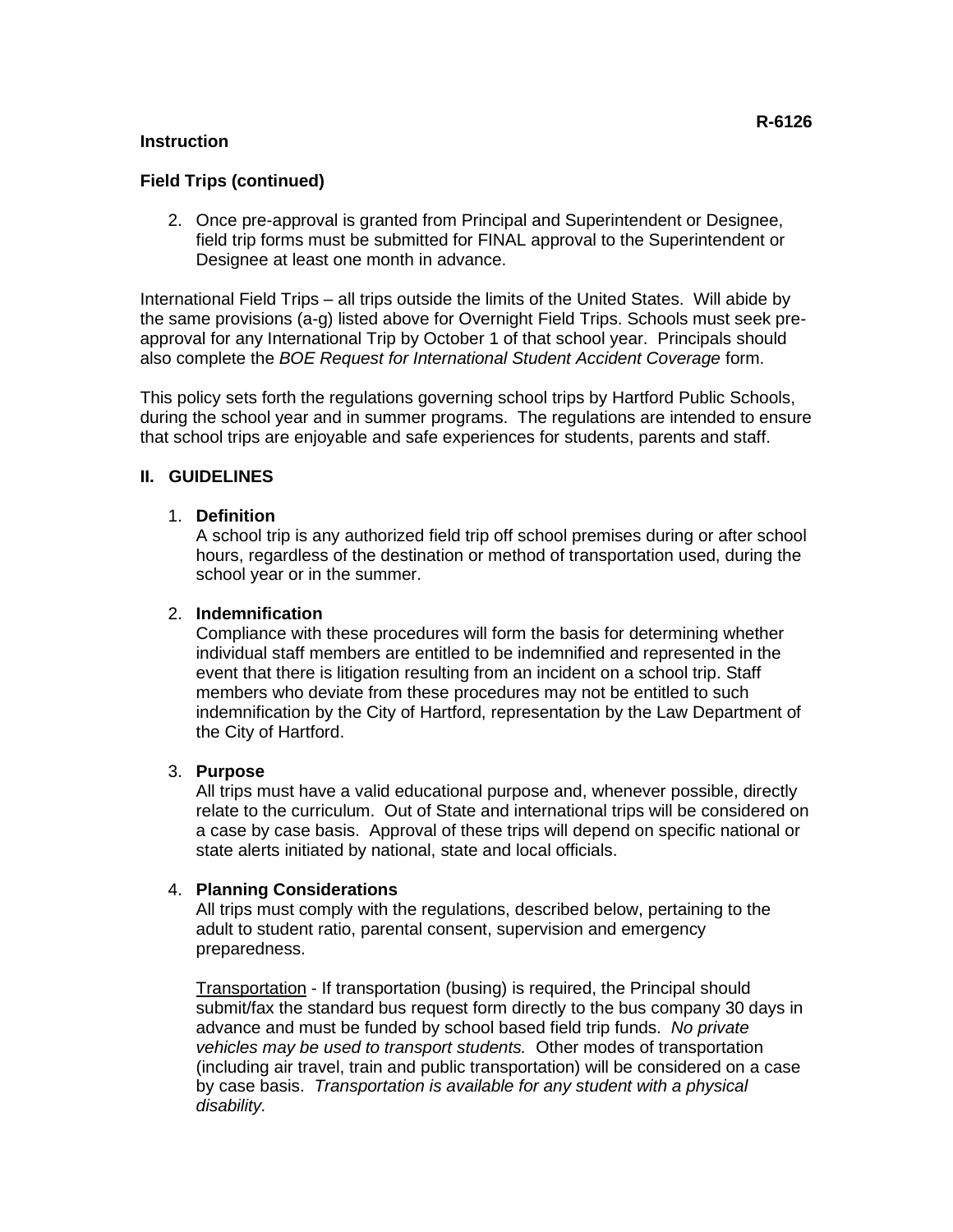#### **Field Trips (continued)**

Trips by foot are valuable and encouraged as long as they fulfill some need in the curriculum of the group concerned. Teachers must consider traffic danger and distance involved in any trip by foot before making final preparations. Walking trips off school premises are considered field trips and require the proper documentation to be submitted to Central Office.

Meals – Teachers planning field trips must also notify the cafeteria manager of any field trips when classes will not be eating lunch in the cafeteria. This must be done at least one week before the scheduled trip. If lunches are needed for any field trip, teachers must submit to the Food Service Department the *Request for Field Trip Meals* form 7 school days prior to the scheduled trip.

Medical Conditions – Students attending field trips with special health conditions must be identified and a proper plan of action discussed with the School Nurse. If nursing support is needed, please submit a *Request for Medical Support* form to the Health Services Department 30 days before departure.

The principal is required to monitor adherence to all pertinent regulations of the trip policy, complete the Field Experience Form and compile the proper attachments.

- 5. Rules applicable to all trips
	- a. Adult to Student Ratio it is necessary to have an adequate number of adult chaperones. Factors to be considered are: age of children, location and nature of the trip. Refer to table below for recommended requirements:

| Grades K thru 4                   | 1 to 5                                                                                                     |
|-----------------------------------|------------------------------------------------------------------------------------------------------------|
| Grades 5 thru 8                   | 1 to 10                                                                                                    |
| Grades 9 thru 12                  | 1 to 12                                                                                                    |
| For trips involving SPED students | Ratio of adults to SPED students should be the<br>same as the instructionally mandated ratio - per<br>IEP. |
| Overnight                         | 1 to $5$                                                                                                   |

b. Parental Notification/Consent Under no circumstances should principals allow students to attend a trip without a written, signed consent form. DO NOT ACCEPT VERBAL PERMISSION.

If a student chooses not to participate, an alternative activity associated with the curriculum topic will be provided at the school.

c. A student must not be allowed to participate unless his/her parent/guardian or person in parental relation has signed a consent form allowing the student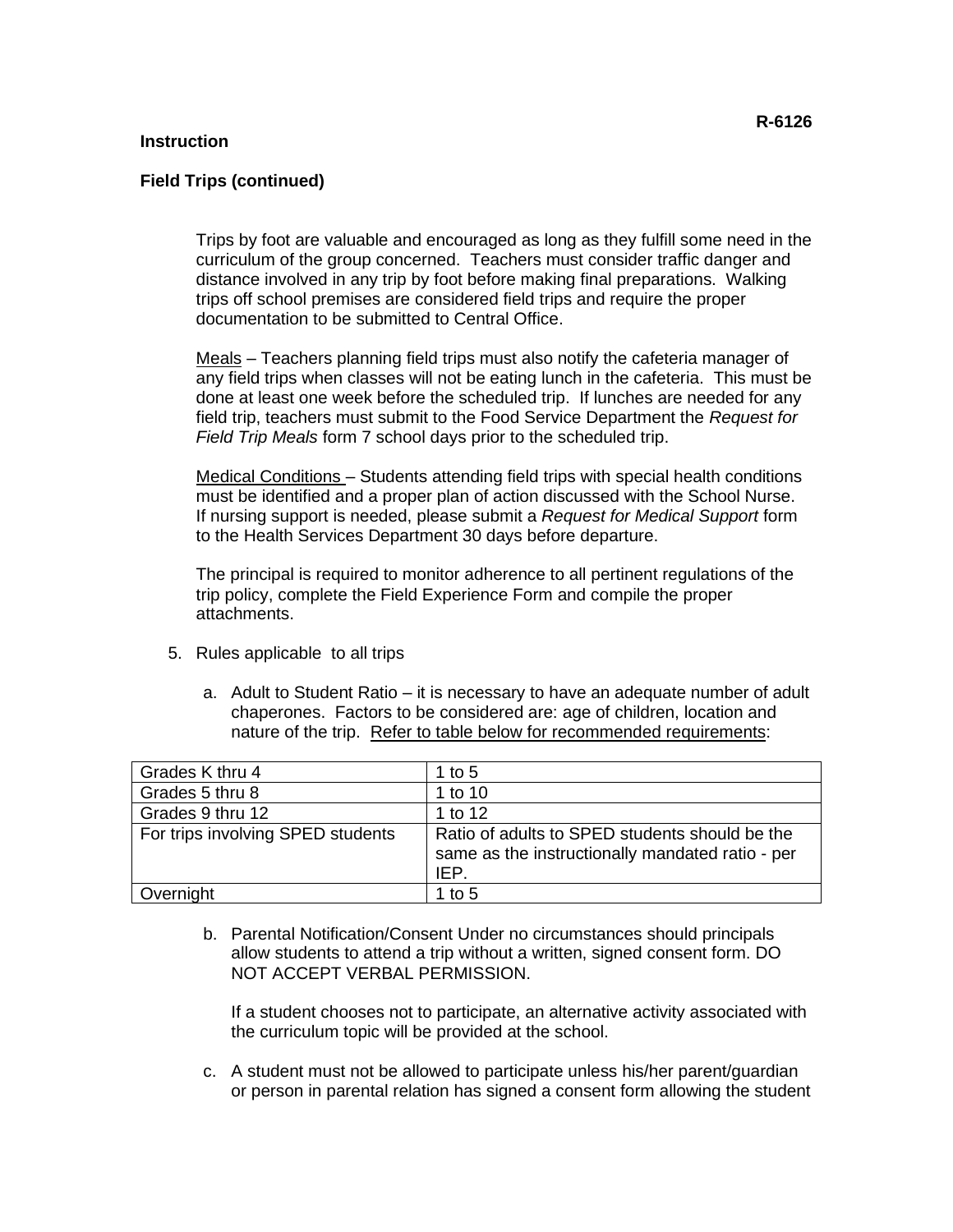# **Field Trips (continued)**

to attend the trip. The consent form shall include, at a minimum, the following:

- Trip destination;
- Need for parental consent, as a prerequisite;
- Time of departure and return;
- Pertinent information; e.g. the types of activities students will be involved in. If a brochure is available, it should be provided;
- Estimated cost; for day trips, no student shall be excluded due to financial considerations. For overnight trips, every effort will be made to explore financial assistance opportunities;
- Type of transportation to be used;
- The opportunity to indicate that the child should not participate in a particular activity due to a medical or other condition.
- d. For ALL trips, it is essential that the consent form indicates the precise nature of the trip and gives the parents an opportunity to indicate that their child should not participate in a particular activity due to a medical or other condition. The form should also indicate that, if a parent feels that it is necessary to limit a student's activity to a great extent, the school might not be able to accommodate the child on the trip.
- e. Trips sponsored by an outside organization
	- If a trip is sponsored by an outside organization, and not by the Hartford Public Schools, parents must be explicitly advised of this fact and all documentation relating to the trip must so indicate.
- f. Trips involving buses
	- All buses under contract with the Board of Education carry a minimum insurance coverage of \$5,000,000 per person and \$5,000,000 per accident or combined single limit coverage of at least \$5,000,000. City of Hartford and BOE named as "Additional Insured".
	- When a non-contracted bus is utilized to transport students on a trip, the bus company must carry the above coverage as a minimum and present proof of this insurance coverage to the school.
- g. Person in charge of the trip
	- The principal shall designate one staff person accompanying the students as the person in charge, with overall responsibility for the trip.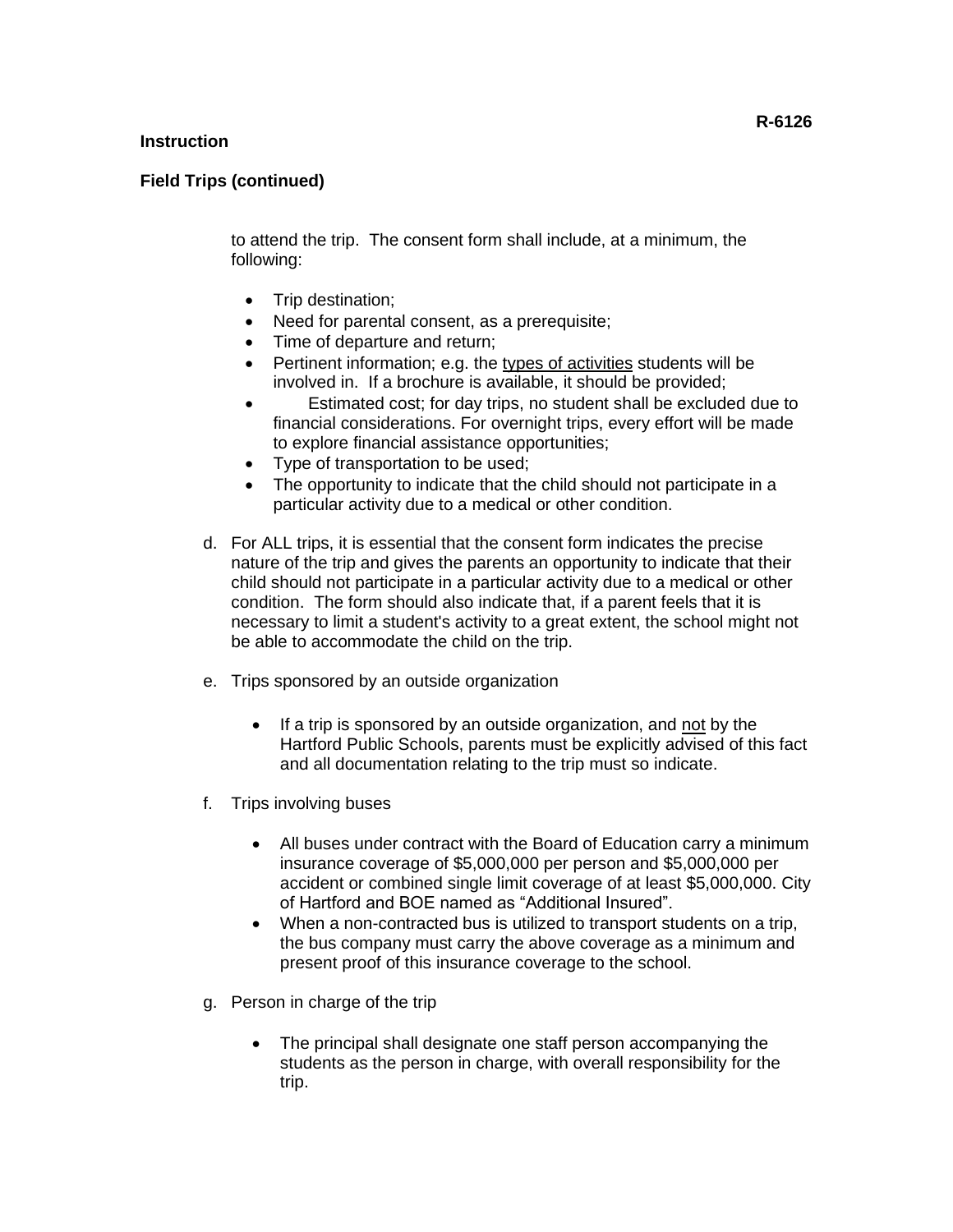# **Field Trips (continued)**

- The principal must ensure that the staff member in charge of the trip can reach him/her if an emergency occurs before the end of the trip.
- h. Staff Responsibilities during the trip
	- The person in charge is responsible for knowing the number of students and adults on the trip and for ensuring that students remain under authorized adult supervision at all times.
	- The person in charge must have in his/her possession a roster of the students, with parents' names and home telephone numbers.
	- All adults going on the trip should be advised of the times students will be departing and returning, and the location from which students will be departing and to which they will be returning. All students must be accounted for before departing for the trip site and before leaving the trip site.
- 6. Emergency Procedures
	- The principal must be available to be reached by telephone either in school or at home until all students have returned from the trip.
	- In the event that one or more students cannot be accounted for at the trip site, the person in charge must:
		- ❖ Notify the authorities at the site immediately to conduct a search.
		- ❖ If the student (s) cannot be located, make every effort to contact the parents, as well as the principal of the school (at the school or at home if necessary).
		- ❖ Call the local police.
		- ❖ Upon returning to school, complete and submit an Unusual Incident Report.
	- A staff member must remain at the site until all the students are accounted for. The person in charge shall make the decision as to whether other students and adults should leave the site, in consultation with the principal.
	- Consideration should be given to have at least one staff member drive to the site in a private car so that, in the event that someone must remain at the site, he/she will have transportation for the return trip.
	- Parents should be kept updated as to the status of the search for their child.
- 7. Overnight Trips/Out of State Trips/International Trips

When overnight trips are approved, the person in charge is responsible for assuring that the chaperones continuously supervise the students until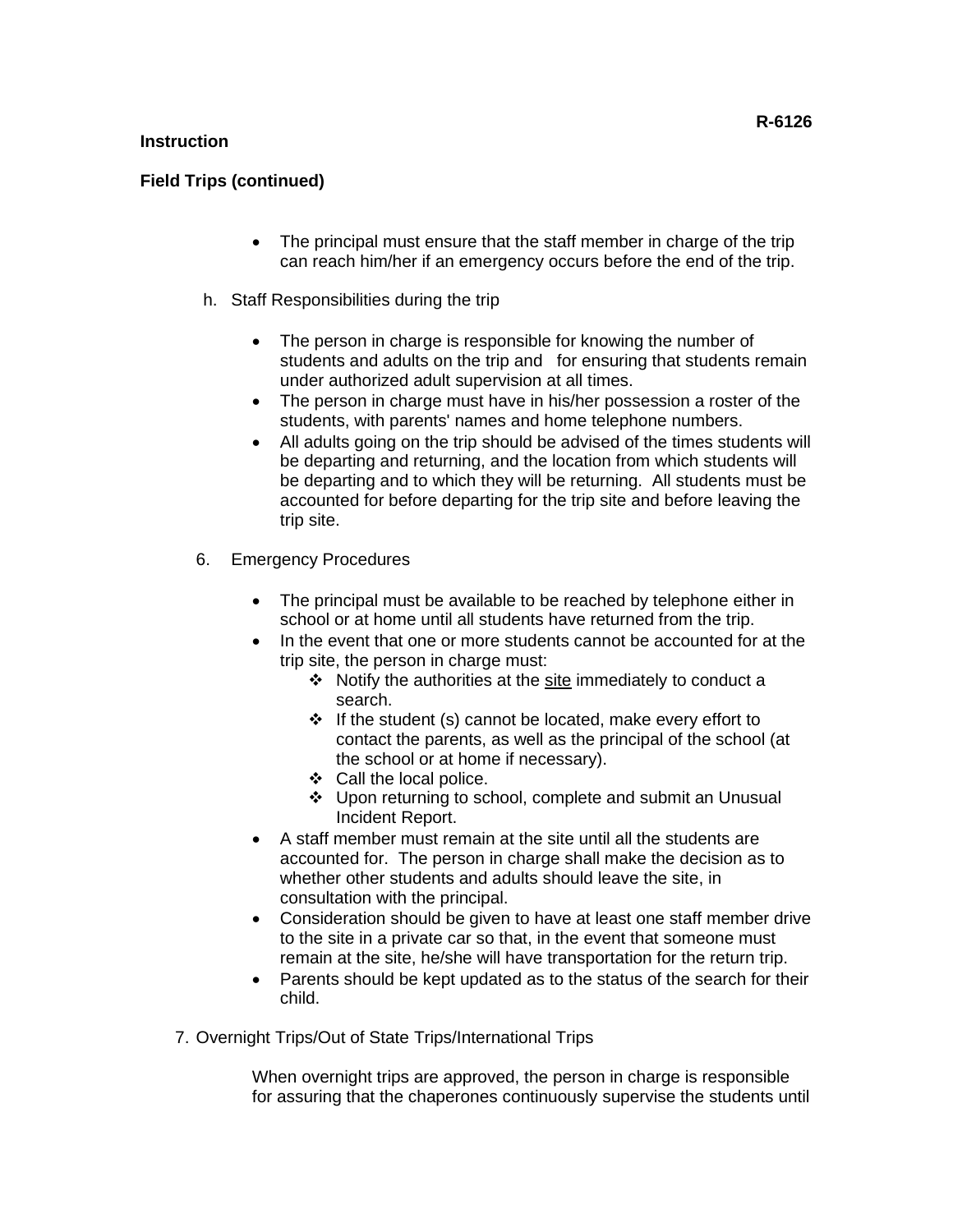# **Field Trips (continued)**

they return to their rooms in the hotel or other sleeping facilities. He/she should give students a time schedule showing the supervised activities and meeting places. Students are not permitted to use any hotel facilities that involve activities prohibited by these regulations or that could potentially endanger their health, safety or welfare.

Ratio for overnight trips is 1:5.

- 8. Trips involving unusual precautions and all out-of-state travel (see below):
	- These trips will encompass local travel involving more stringent safety precautions and all out of state travel. The following items along with the Field Experience Form must be submitted to Superintendent or Designee, prior to approval;
	- Swimming and/or water activities may be approved by Superintendent or Designee on a case by case basis; approval will be based upon school's action plan for non-swimmers, additional safety measures outlined on the field trip form and completion of a 'Swimming Permission Form' by each parent. *Swimming at a field trip's location without a certified lifeguard is strictly prohibited;*
	- Boating activities on small watercraft such as paddleboards, kayaks, canoes, flotation devices, etc. need prior District approval;
	- Boating activities, on larger vessel watercraft require District approval and may be granted permission, on a case by case basis. Insurance certificate from boat charter/rental showing evidence of general liability must be attached;
	- List of students and emergency telephone numbers;
	- Name and telephone number of transportation company and/or overnight accommodations/sites;
	- List of chaperones and telephone numbers;
	- For international travel, principals must enroll in US Department of State, Smart Traveler Enrollment Program; https://step.state.gov/step/

# **Examples:**

- International Travel;
- Senior Class trips;
- Camping trips;
- Any overnight trip;
- Trips out of Greater Hartford- e.g. Boston, New York, Philadelphia, etc.;
- Athletic events that require overnight and/or out-of-state travel.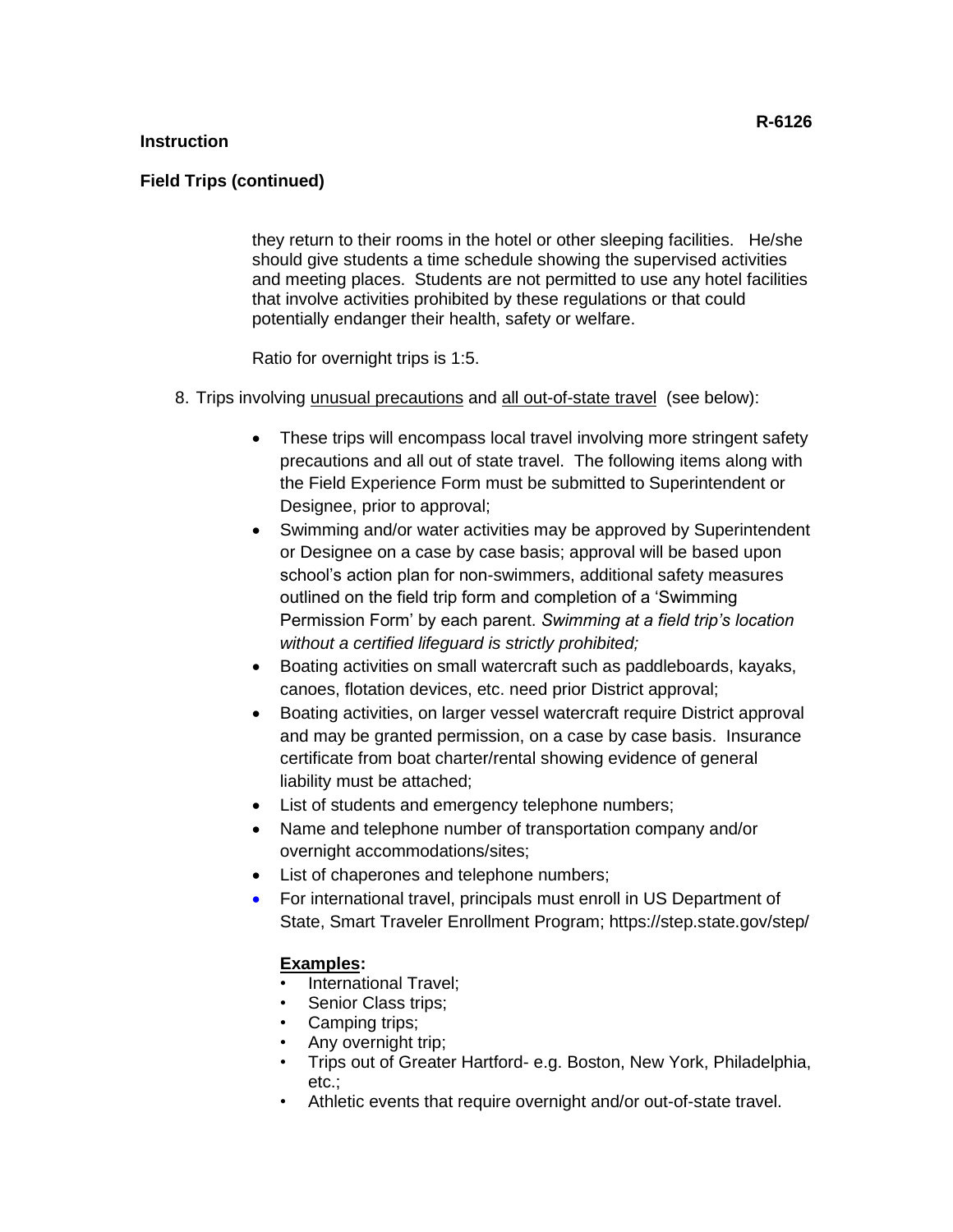# **Field Trips (continued)**

- 9. The principal and teacher in charge are directed to submit the Field Experience Form with the required attachments to the Superintendent or Designee for review and final authorization. All Overnight requests must be submitted at least 30 days in advance (and International Requests by October 1 of current SY). The trip cannot take place unless the Principal receives the form approved by the Superintendent or Designee.
- III. FUNDRAISING POLICY
	- 1. Any school planning a fundraiser in an effort to raise funds for an upcoming field trip; must complete the *School Fundraising Approval* form, contact the Student Funds Coordinator.

Updated: July 22, 2014 HARTFORD PUBLIC SCHOOLS Hartford, Connecticut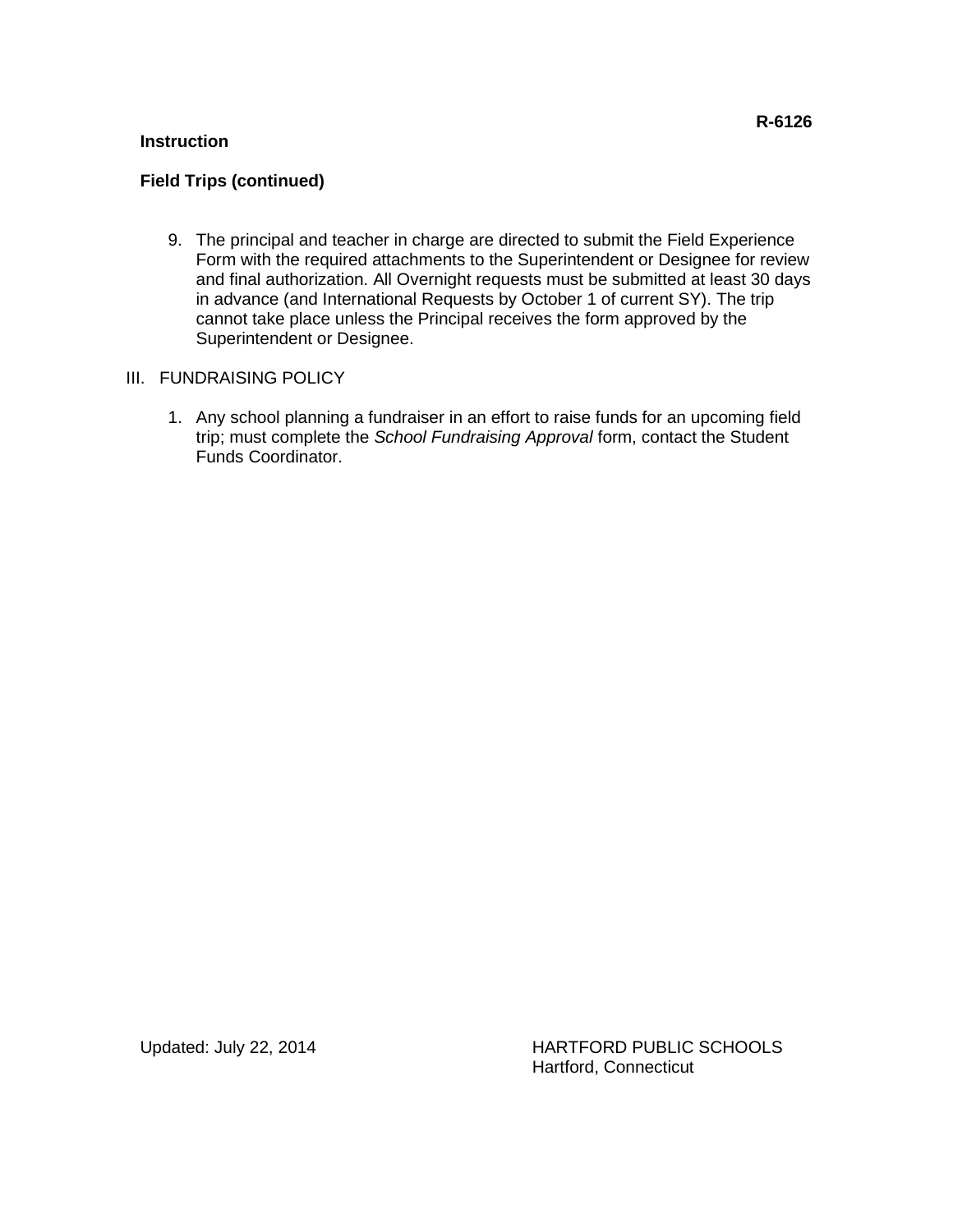#### **Homework**

It is the policy of the Board of Education to ensure that all students comply with the homework requirements imposed by the school in which the child is enrolled. It is also the policy of the Board of Education that any imposition of homework should be related to the curriculum goals and standards recognized as appropriate for the student's grade.

The Superintendent or his/her designee shall be responsible for developing procedures in furtherance of this policy.

Legal Reference: Connecticut General Statutes §10-221(b)

Policy adopted: January 4, 2000 HARTFORD PUBLIC SCHOOLS Policy updated: November 2, 2005 Hartford, Connecticut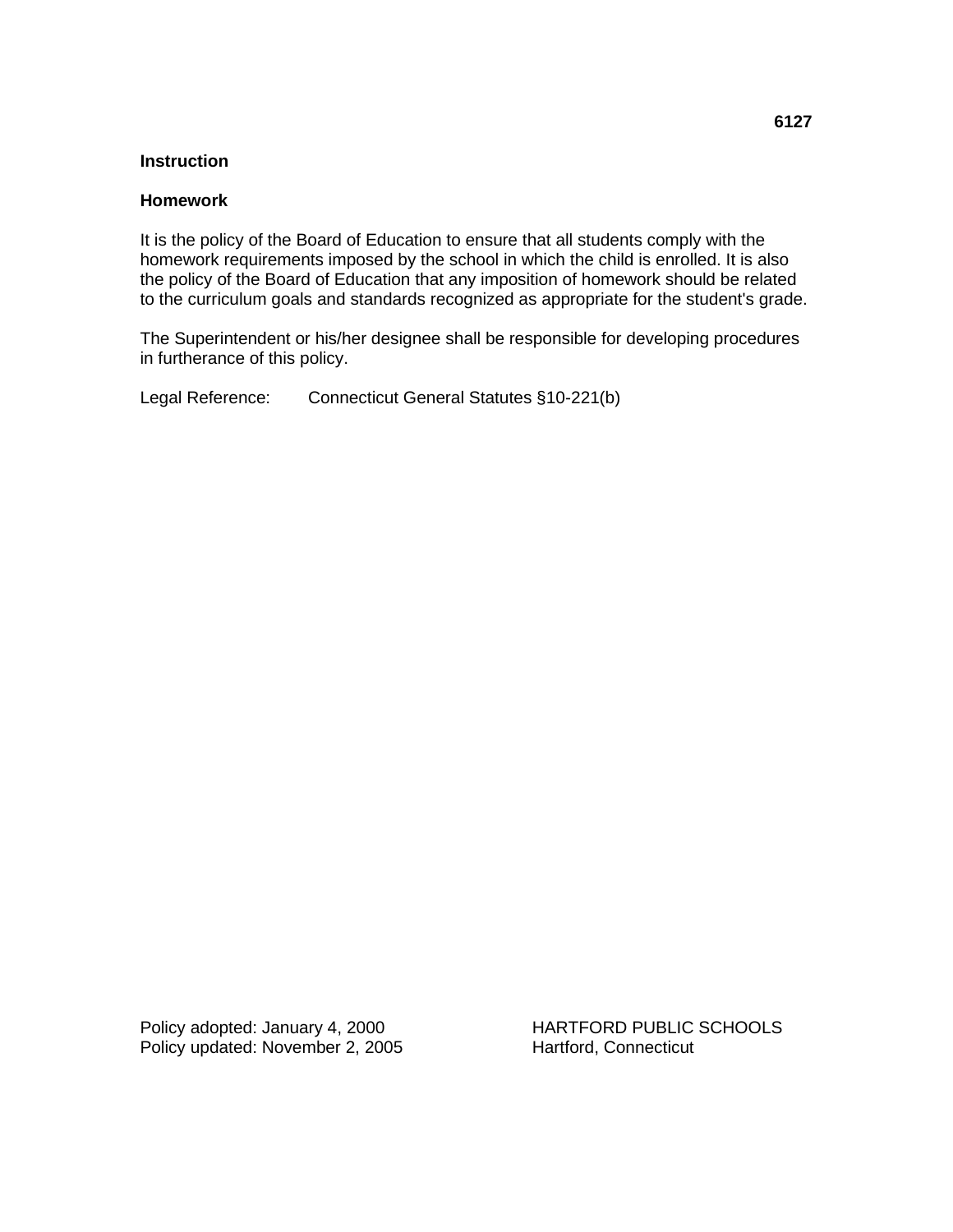#### **Homework/Make-Up Work**

Homework is an important part of a child's school experience from elementary school through high school. The program of homework is geared closely to the developing maturity of children throughout the grades and their increasing ability to profit from independent study. It is, therefore, important for him/her to be taught the concepts related to the subject area and how to study in school before he/she is given work to do at home. There is a steady increase in the amount of homework expected of pupils from the elementary grades through the senior high school.

The educational value of homework assignments depends, to a large extent, on the independent study skills that the youngster has acquired. Beyond the control of the school, but still very important, are the conditions provided in the home whereby the pupil is encouraged to work independently and to do the best possible job with the assignment at hand. A quiet, secluded spot and an encouraging attitude on the part of the parent will be major factors in the effectiveness with which a child undertakes the task of homework assignments.

Homework during a pupil's school experiences includes many kinds of learning activities. Two types are essential to an adequate program:

- 1. Short-Term assignments are to be completed by the following day. They are intended to reinforce academic learning which have been presented in class. They frequently involve specified reading or drill and practice exercises. Specified reading includes preparation of reports. Topics of mastery and practice exercises provide practical application of this material.
- 2. Long-Term assignments are spread over a number of days or weeks. This type is outlined and explained in school to be completed outside of class hours. Long-term assignments include such school activities as: social studies research, science projects, creative writing, extended reading.

Homework, to be educationally meaningful, should serve some or all of the following purposes:

- 1. Encourage the student to think and search for new ideas.
- 2. Help the student to develop self-direction, self-reliance, a sense of responsibility, and the ability to make decisions.
- 3. Broaden the student's experience for increased class contribution.
- 4. Reinforce school learning by providing practice and application.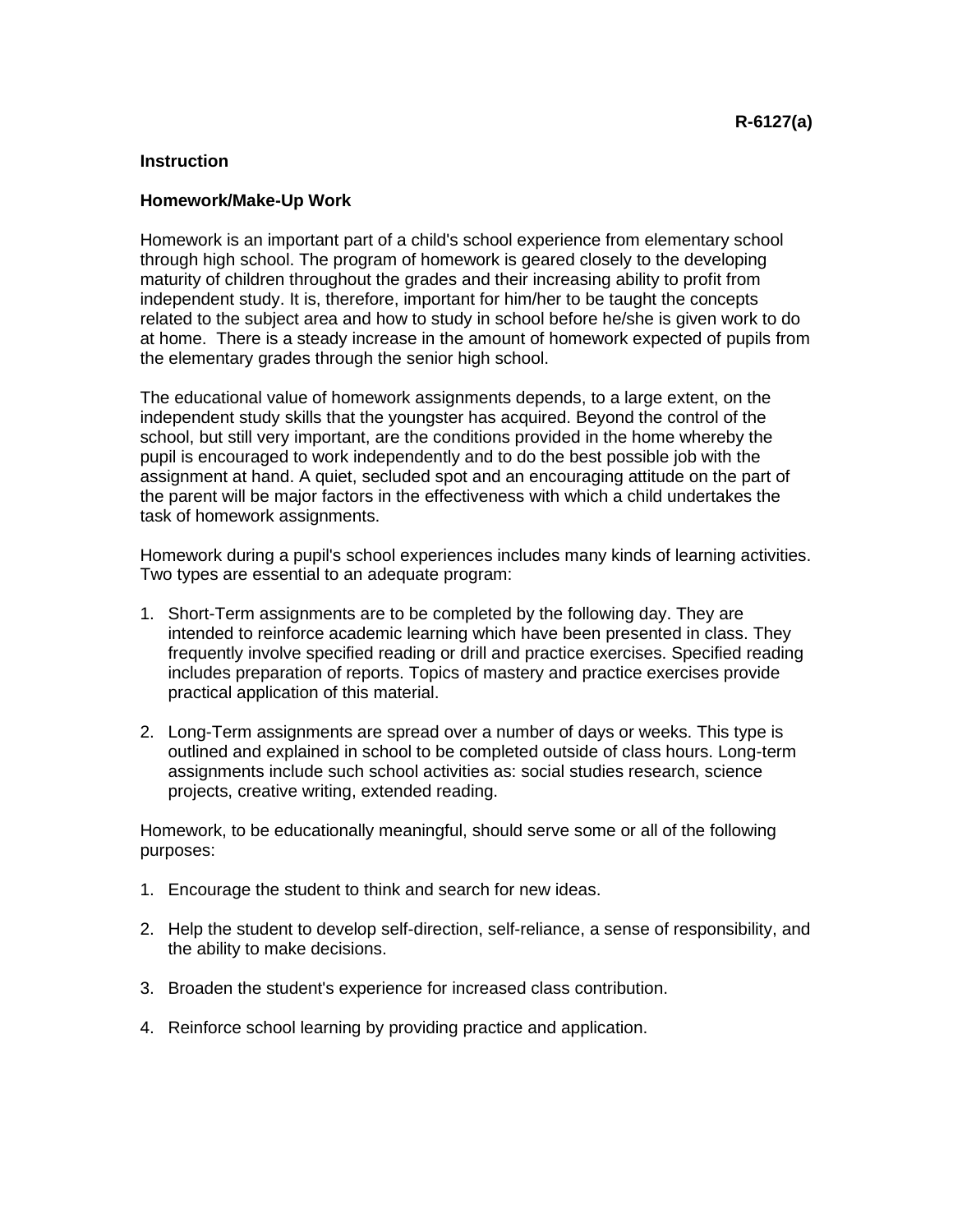#### **Homework/Make-Up Work**

#### **Homework** (continued)

The homework policy provides for a planned sequence during the course of a child's total school experience. There are four stages in the sequence during which assigned school work is adapted to the maturity and achievement level of the pupils: primary, intermediate, middle and senior high school.

#### **Elementary School**

Pupils in elementary school are grouped within classes for specific instructional purposes. A variety of materials and techniques is used to meet the needs of individual children. Therefore, the same homework assignment can seldom be given at the same time to all children in a class. Homework will vary with the needs of the small groups or individual pupils. Independent study skills, the groundwork for success in homework, should be taught in school.

#### **Middle School**

Homework in grades six through eight becomes the responsibility of several teachers in the various subject areas. Each teacher has the responsibility for setting reasonable limits on the requirements for preparation beyond class time. This should be done in cooperation with other teachers.

All homework is designed to extend learning experiences and to stimulate pupils to study independently. It is recognized that pupils work at different rates and with varying degrees of efficiency. These factors are considered when assignments are made.

Class time is provided for supervised study to insure thorough understanding of assignments and efficient work habits. Scheduled study periods during the school day provide time for additional preparation. Time at home should be set aside for the completion of assigned work.

#### **Senior High School**

The amount of outside preparation required increases markedly at the senior high school level, particularly for the college bound student. The ability to work successfully without supervision is one of the most important attributes a student can offer in his/her candidacy for college acceptance. Independent study by means of both short-term and long-term assignments becomes a valuable preparation for the more rigorous requirements of the curriculum at college.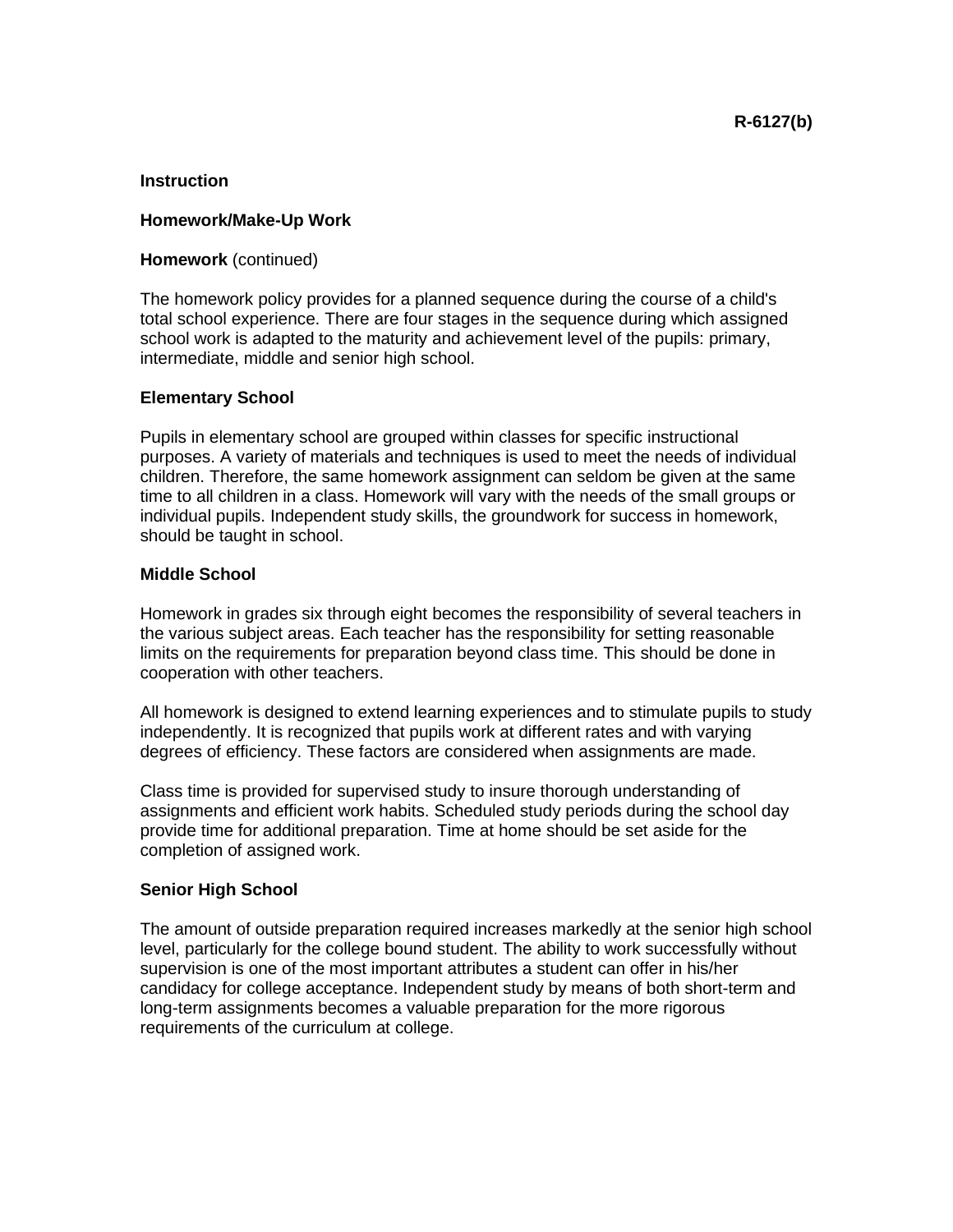#### **Homework/Make-Up Work**

#### **Senior High School** (cont.)

Each academic subject calls for an average preparation time of approximately one hour outside the class period. This time estimate is for the average student, but does not imply that assignments are or should be the same for all pupils.

Teachers, in making homework assignments, will bear in mind that the foregoing time requirements include the total time allotted for both the short-term everyday type of assignment as well as the long-term type of assignment required in several subject areas. Teachers should consider the possibility of reductions in daily assignments when demands for long-term assignments are heaviest.

Regulation: January 4, 2000 HARTFORD PUBLIC SCHOOLS Regulation updated: November 1, 2005 Hartford, Connecticut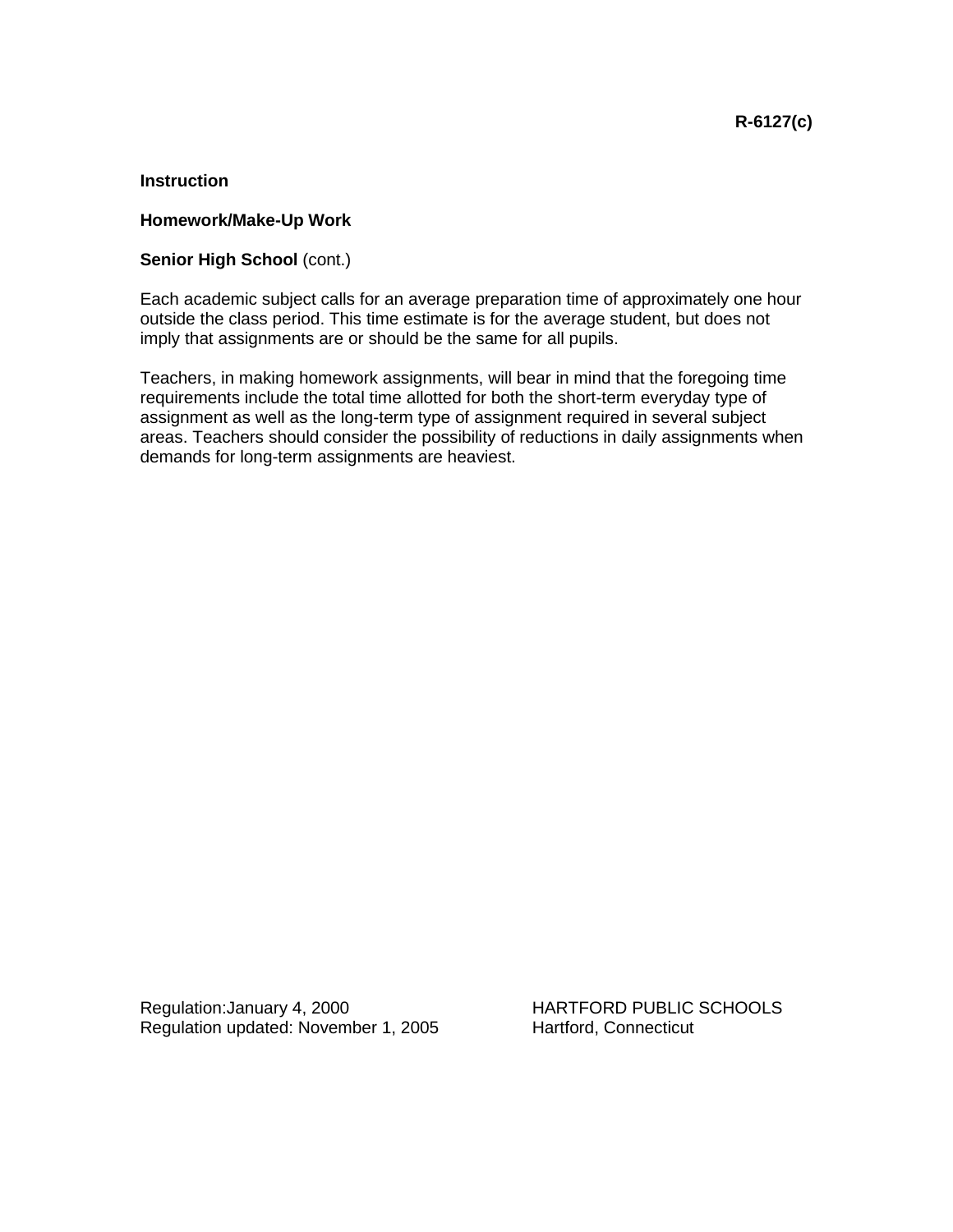# **School Readiness**

The critical importance of the early years in determining the educational development of children is recognized by the Board of Education. Insofar as resources permit, programs designed to help meet the physical, emotional, social and intellectual needs of preschool children ages three and four are encouraged. Such programs shall promote the health and safety of children and prepare them for formal schooling. In the utilization of resources, however, including available space, first priority is assigned to the regular school program for grades K through 12.

The Board regards parental involvement and community cooperation as an integral part of this program. A local school readiness council, its composition and duties specified by statute, shall be formed to address the needs of three and four year olds. Community capacity, student participation and community standards are reviewed and updated as needed.

Legal Reference: Connecticut General Statutes 17b-749a Establishment of school readiness program. Council as amended by PA 97-259 An Act Concerning School Readiness and Child Day Care.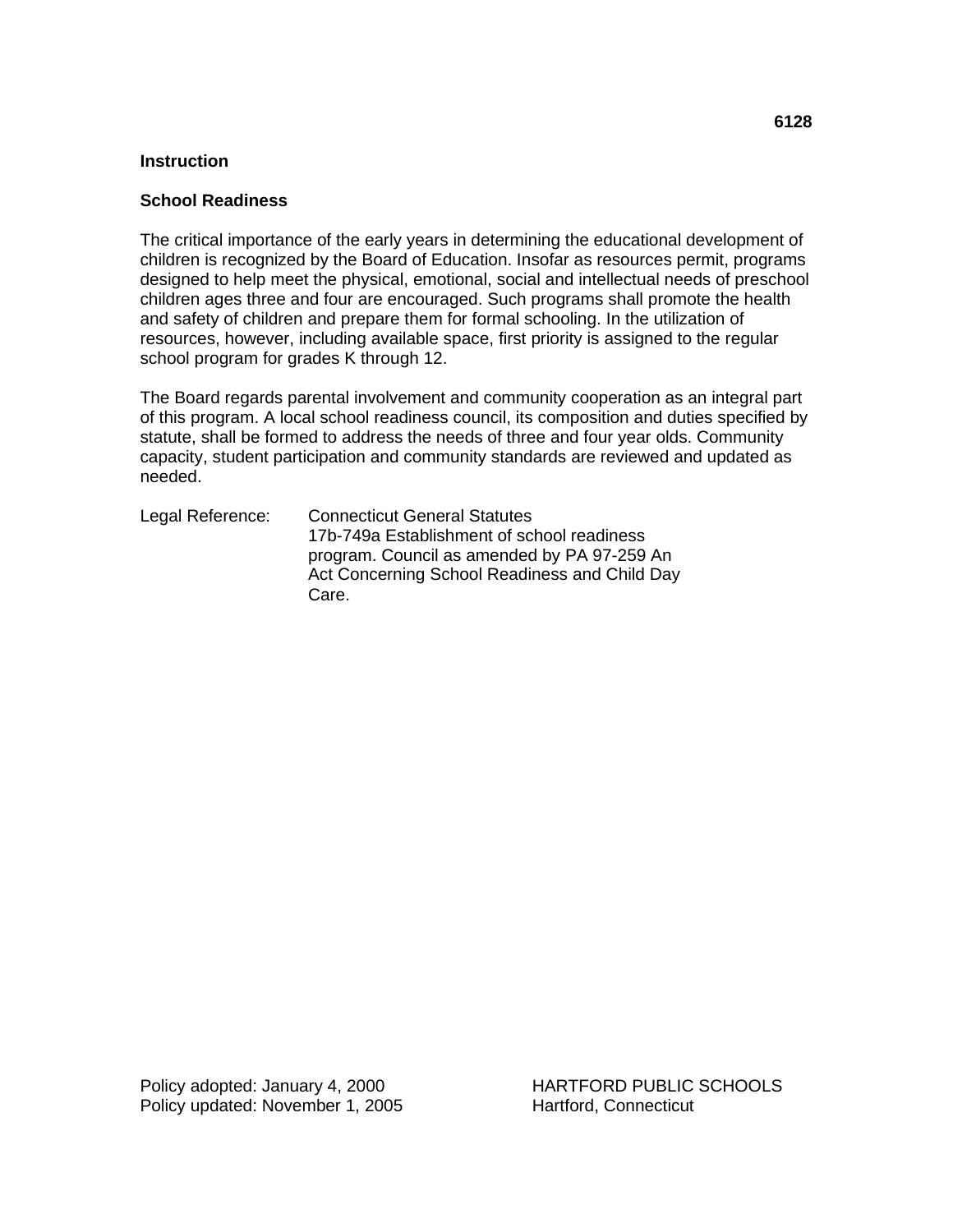# **Extended Day/Year Programs**

It is the policy of the Hartford Public Schools to maintain quality extended day/year programs in each of the city's public schools. These quality extended day/year programs will be included as integral parts of each school's SIP (School Improvement Plan) to the extent that funding allows.

The extended day/year programs will be designed to:

- Improve general student academic performance;
- Support student needs according to their Personalized Educational Program;
- Increased parental involvement;
- Promote creativity;
- Increase social skills; and
- Support health, fitness and positive youth/family development.

Extended day/year programs will be evaluated by the district. Continuance of said programs will be contingent upon the level of achievement of the goals developed cooperatively with the schools.

The Superintendent of schools, in collaboration with the City of Hartford, communitybased organizations, parents, and the school community, will oversee the development and implementation of the extended day/year programs.

# **Contingencies:**

- The effective date of this policy will be school year 1999-2000.
- The programs will be implemented to the extent permitted by available funds.

Policy adopted: March 2, 1999 HARTFORD PUBLIC SCHOOLS Policy updated: November 1, 2005 Hartford, Connecticut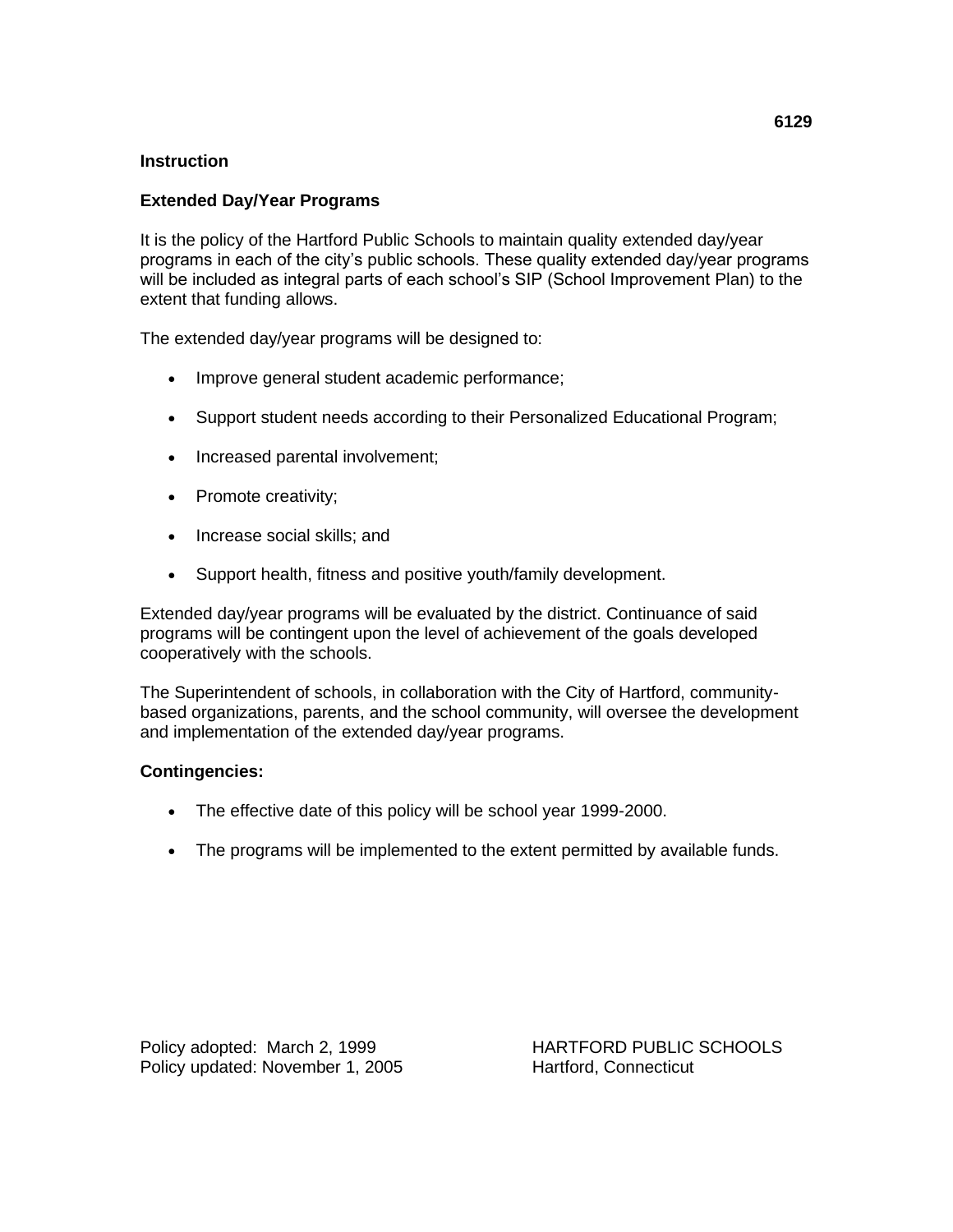#### **Instruction 6130**

#### **Service Learning Project**

The Hartford Public School System's Service Learning Project will connect students to their community and give them opportunities to associate with positive adult role models and peers in meaningful activities to accumulate experiences that strengthen traditional academic studies. Service Learning makes classroom studies relevant as our students will connect their actions in the world beyond the school walls with academic work integrated into their service experience. In addition, Service Learning Projects will foster school and community relationships, advocate active learning, provide school-to-work preparation, and provide opportunities for performance based assessment as in portfolio development.

All student will be required to participate in a minimum of 30 hours of service learning activities prior to exit grade 8, calculated at a rate of 15 hours per academic year. Students can complete hours during the seventh and eighth grades, including the summer. Students exiting grade 8 after June of 2002 will be required to complete the minimum of 30 hours of service learning activities.

At the high school level, all students will be requires to participate in a minimum of 60 hours of service learning activities in order to graduate, calculated at a rate of 15 hours per academic year.

Students can fulfill the service learning requirement in increments over the students' total high school career. Students may be awarded service learning hours for projects/activities which take place during the summer.

Beginning in 2004 students graduating in June of 2004 will be required to complete a minimum of 45 hours of service learning. Student entering the school system after the beginning of grade 9 will be required to complete the equivalent of 15 service learning hours per year.

Policy adopted: October 3, 2000 HARTFORD PUBLIC SCHOOLS Policy revised: May 1, 2001 **Hartford, Connecticut** Policy updated: November 1, 2005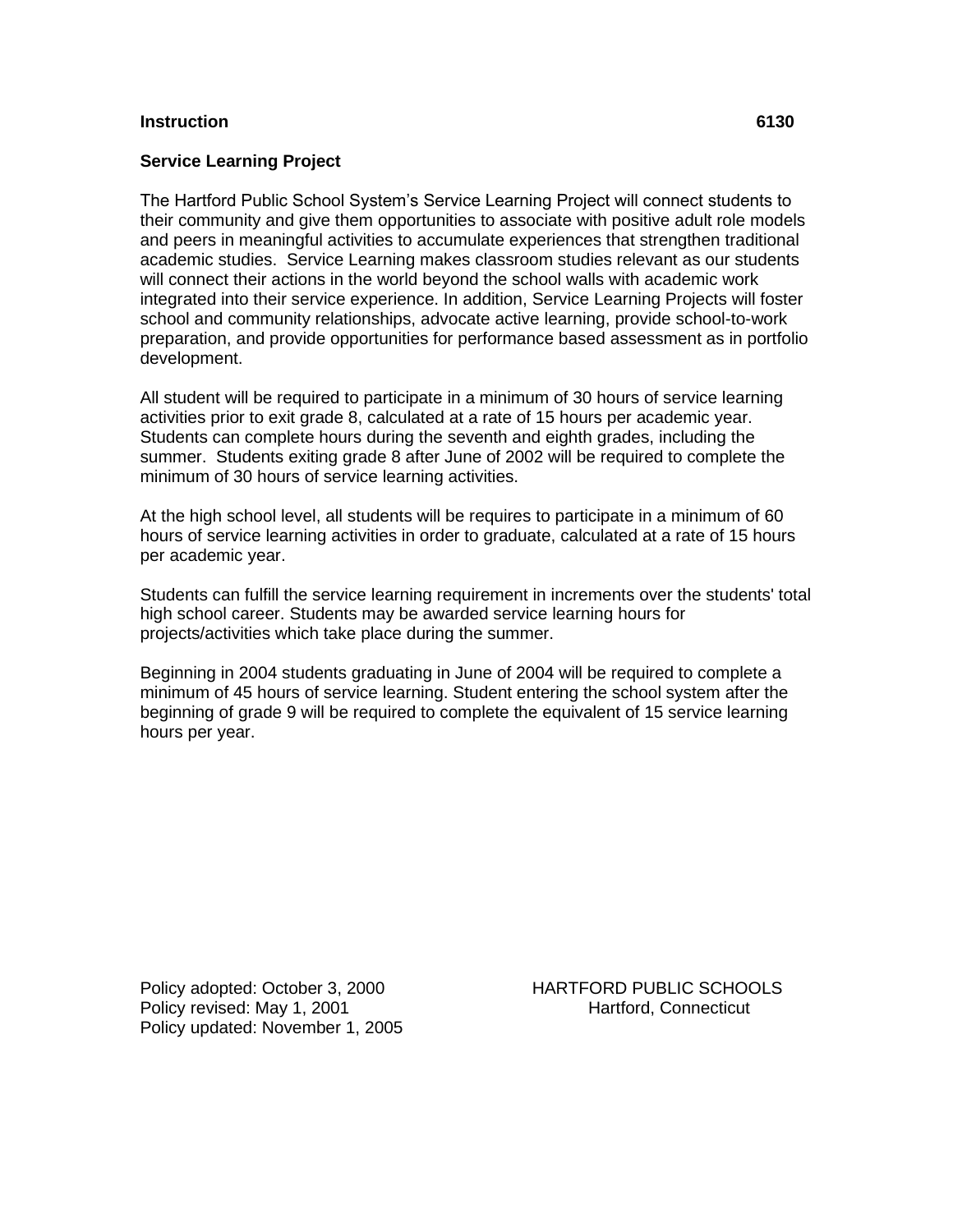#### **Instruction**

#### **Online Learning**

#### **Background**

The Hartford Public Schools Board of Education (HPS BOE) believes that a variety of learning options, including online courses and programs, are critical for 21<sup>st</sup> Century learners. The board recognizes that the online learning environment provides students with unique opportunities to become self-disciplined learners with life-long learning skills. Further, the board believes that online learning provides tremendous opportunities for students to access curriculum and specialized courses in a flexible learning environment that might not otherwise be available. Online learning is hereby defined as an educational opportunity that offers courses at the secondary grade level through Internet or Web-based methods. These can be courses that enhance, supplement or enrich the existing curriculum and can also provide an alternative means of instruction to earn or recover credit.

In order to earn credits in meeting the requirements for high school graduation through the successful completion of online coursework, the Board, in compliance with C.G.S. 10-221a (17) shall ensure, at a minimum, that (a) the workload and participation required by the online course is equivalent to that of a similar course taught in a traditional District classroom setting, (b) the content is rigorous and aligned with curriculum guidelines approved by the State Board of Education, where appropriate, (c) the course engages students and has interactive components, which may include, but are not limited to, required interactions between students and their teachers, participation in online demonstrations, discussion boards or virtual labs, (d) the program of instruction for such online coursework is planned, ongoing and systematic, and (e) the courses are (1) taught by teachers who are certified in the state or another state and have received training on teaching in an online environment, or (2) offered by institutions of higher education that are accredited by the Department of Higher Education or regionally accredited; or (3) toward meeting the high school graduation requirement upon the successful completion of the board examination series permitting students in grades 9 through 12 to substitute achievement of a passing score on a series of examinations approved by the State Board of Education for meeting credit requirements for graduation.

Approval of any course shall be based upon its compliance with Connecticut State Department of Education's established academic standards and requirements, including but not limited to the course content and rigor, its length and scope, its method of assessing knowledge acquired by the student, the qualifications of the instructor and other appropriate factors. Credit for online courses will be granted in the same manner as other course offerings in the district.

Neither the District, BOE, nor schools are responsible for any costs incurred (e.g. tuition, fees, etc.) by students and families who avail themselves of online learning opportunities that are not part of school-based instruction.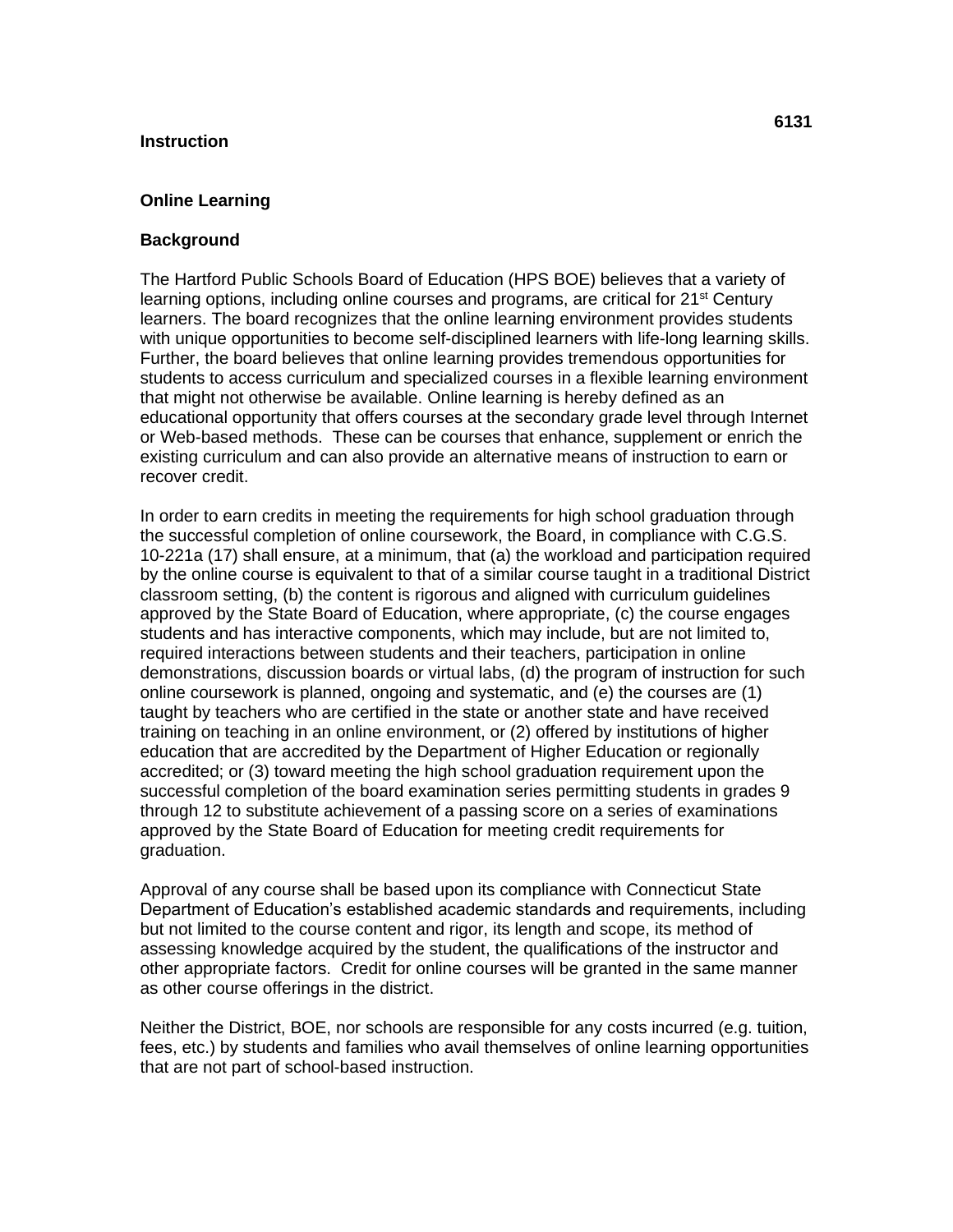# **Online Learning (continued)**

## **Information to Students and Parents or Guardians**

The Board of Education recognizes students may benefit from on-line courses or postsecondary courses to assist students in obtaining credits necessary to earn a diploma, to maintain academic standings or to provide enrichment for those who might require special courses. On-line learning aligns with the district's goal of providing opportunities for students to personalize their learning experience, thus increasing relevance to their individual post secondary aspirations and goals.

Information to parents and students will be provided through the student handbook and other appropriate district communication resources.

## **School Responsibilities**

Schools will ensure that all parents and students are aware of all credit attainment opportunities, including online learning.

The school must receive an official record of the final grade before awarding credit toward graduation. Only approved courses shall be posted on student transcripts.

Schools must ensure that no more than four (4) credits earned in courses required for graduation are earned through online learning. However, in the event that there are extenuating circumstances, which require additional credits to be earned, then the district review committee or superintendent designee will review the situation.

Through its policies and/or supervision plan, the school shall be responsible for providing appropriate supervision and monitoring of students taking on-line courses to ensure assessment integrity. In addition, schools will create guidelines to regulate, monitor, and evaluate rigor and course completion fidelity.

## **Oversight**

The Superintendent shall establish a district committee to review and make recommendations pertaining to all distance education courses prior to use by the District as well as develop administrative regulations to govern policy implementation. This committee will be comprised of members deemed necessary to ensure alignment to Hartford Public Schools Board of Education approved curriculum.

Legal Reference: Connecticut General Statutes 10-221 (a-g) Boards of Education to prescribe rules, policies and procedures.

Policy adopted: June 17, 2014 Hartford Public Schools

Hartford, Connecticut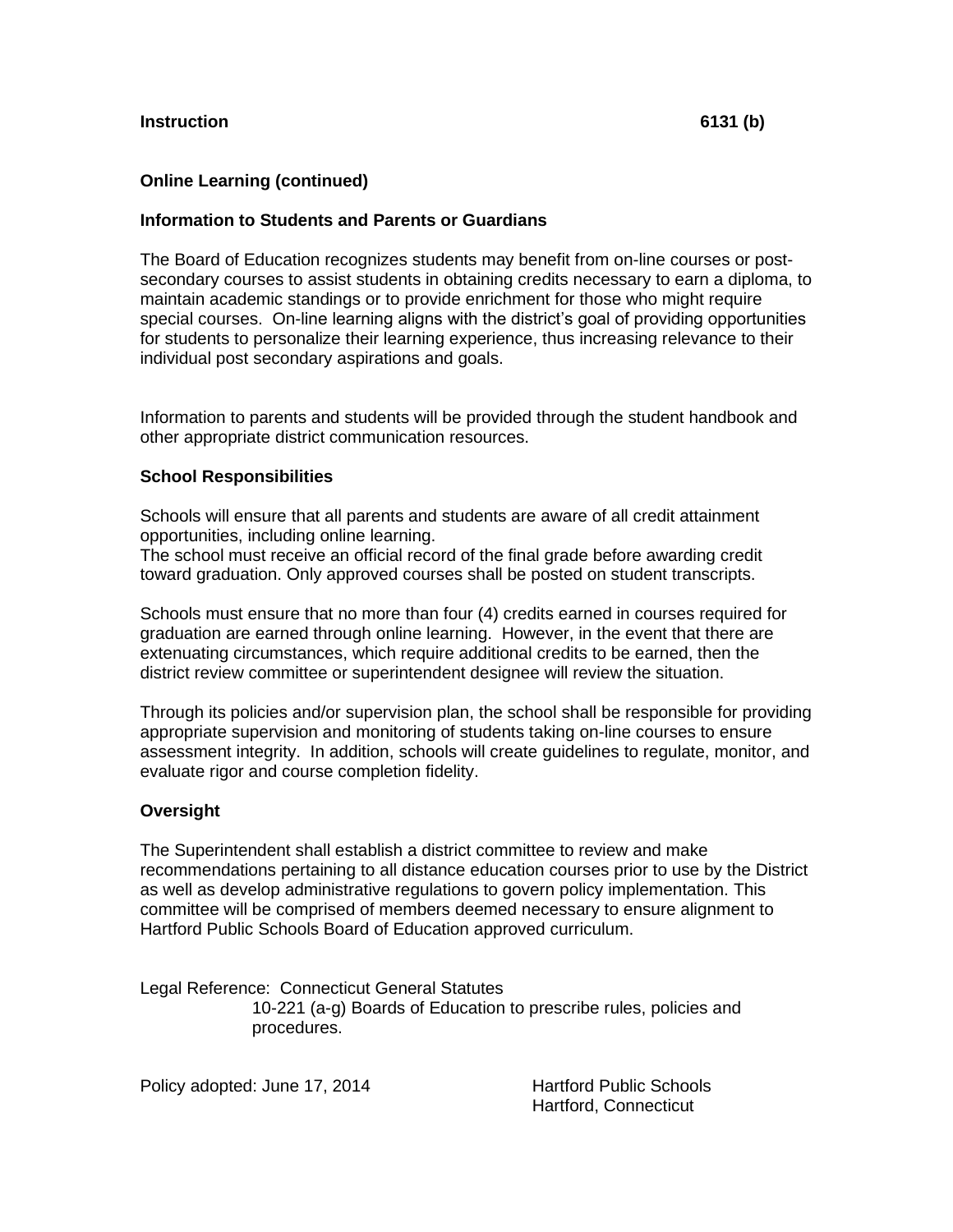#### **Instruction**

## **Individuals with Disabilities Education Act – Alternative Assessments for Students with Disabilities for Statewide and District-wide Assessments**

The Board will, in all respects, comply with the requirements of state and federal law with regard to the special education of students with disabilities. The Board directs the Superintendent or designee to, in accordance with state and federal law, develop procedures that indicate how district staff shall determine when a student with a disability eligible for special education and related services under the IDEA shall partake in alternative assessment(s) to particular statewide or district-wide assessments of student achievement. Such procedures shall include, among other things, a requirement that all decisions for alternative assessments be made by the particular student's planning and placement team.

Legal References: Individuals with Disabilities Education Act, 42 U.S.C. § 1400, *et seq.* (IDEA) 34 C.F.R. § 300.320

Policy adopted: August 18, 2015 HARTFORD PUBLIC SCHOOLS Hartford, Connecticut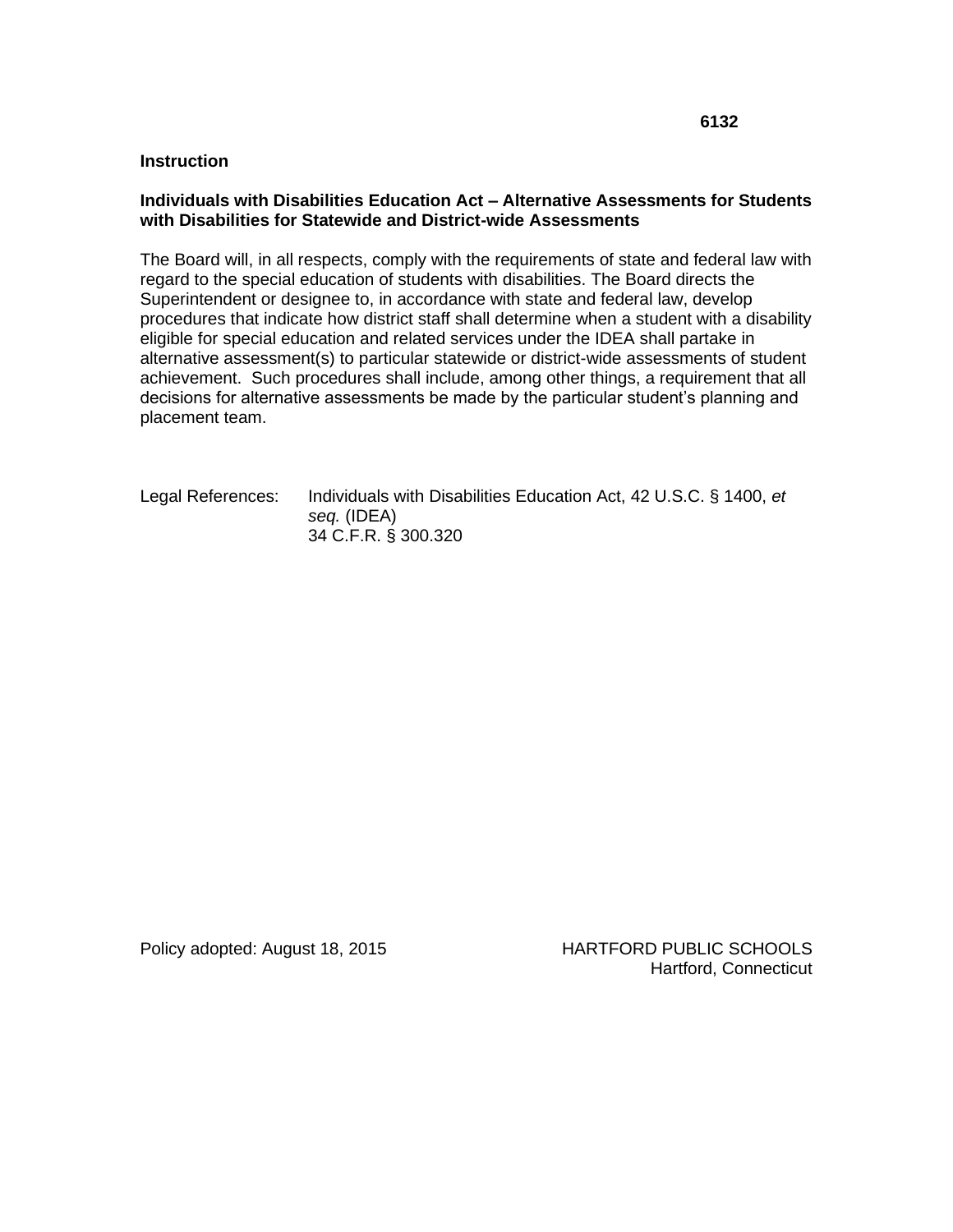**Graduation requirements in effect** *beginning* **with the graduating class of 2015 :** 

## **Purpose**

The Board of Education will provide all students with high quality distinctive high schools in which students can attain a Hartford Public School high school diploma that reflects a standardsbased college-ready curriculum designed to meet the high educational outcomes of the State of Connecticut and prepare all students to be competitive candidates for entrance into a four-year college program.

# **Course Levels**

All high school graduation requirement courses are designated as college preparatory, honors, or \*AP/ECE/DE.

\*Advanced Placement/Early College Experience/Dual Enrollment

# **College Credits**

All high schools will offer opportunities for students to earn college credits through Advanced Placement courses, Dual Enrollment (high school and college credit) courses, ECE (Early College Experience), and/or through articulation agreements that allow students to take courses at a college campus. .

# **Capstone Experience (1 credit, required)**

The purpose of the Capstone Experience is to provide all high school seniors the opportunity to apply the knowledge and skills they have developed to complete a project, portfolio, internship, service learning or other demonstration project in an area of particular interest to the student.

| <b>Required Courses</b>                                         |         |                                                           |  |  |  |  |  |  |  |
|-----------------------------------------------------------------|---------|-----------------------------------------------------------|--|--|--|--|--|--|--|
| * (Students will be required to take four years of Mathematics) |         |                                                           |  |  |  |  |  |  |  |
| Area                                                            | Credits | Requirements                                              |  |  |  |  |  |  |  |
| English                                                         | 4       | English I & II; Literature & Composition I & II           |  |  |  |  |  |  |  |
| Math*                                                           | 3       | Including Algebra I, Geometry, Algebra II                 |  |  |  |  |  |  |  |
| Science                                                         | 3       | Including Biology, Chemistry Lab                          |  |  |  |  |  |  |  |
| History                                                         | 3       | Including 1.0 U.S. History, 1.0 International Studies 0.5 |  |  |  |  |  |  |  |
|                                                                 |         | Civics, 0.5 Geography                                     |  |  |  |  |  |  |  |
| <b>Visual and Performing</b>                                    | 2       |                                                           |  |  |  |  |  |  |  |
| Arts                                                            |         |                                                           |  |  |  |  |  |  |  |
| World Language                                                  | 2       |                                                           |  |  |  |  |  |  |  |
|                                                                 |         |                                                           |  |  |  |  |  |  |  |
| <b>Physical Education</b>                                       | 1.5     |                                                           |  |  |  |  |  |  |  |

# Minimum Graduation Requirements for Classes 2015-2020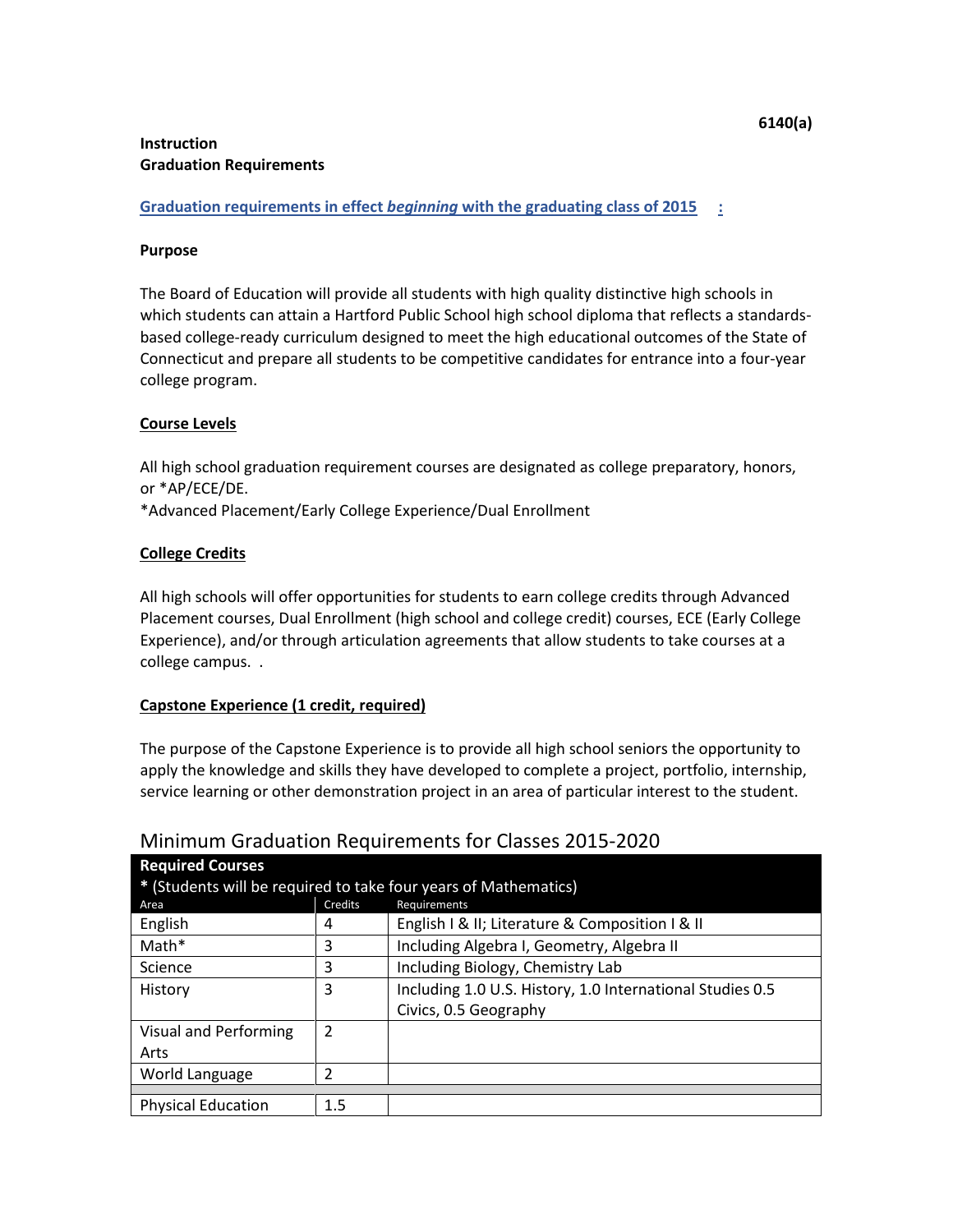| Health, Nutrition, &          | 0.5 |    |
|-------------------------------|-----|----|
| Wellness                      |     |    |
| <b>School Thematic</b>        | 4.0 |    |
| Courses                       |     |    |
| Capstone Experience           |     |    |
|                               |     |    |
| <b>Total Credits Required</b> |     | 24 |
| <b>Credits</b>                |     |    |

# Minimum Graduation Requirements for Class of 2021 and 2022

| <b>Humanities (11.0 Credits)</b>             |                |                                                                |  |  |  |  |
|----------------------------------------------|----------------|----------------------------------------------------------------|--|--|--|--|
| Area                                         | Credits        | Requirements                                                   |  |  |  |  |
| English                                      | 4              | 2.0 English I & II; 2 English Electives                        |  |  |  |  |
| Social Studies                               | 3              | 1.0 American History; 0.5 Civics and American Government;      |  |  |  |  |
|                                              |                | 1.0 World History or International Studies; 0.5 Social Studies |  |  |  |  |
|                                              |                | Elective                                                       |  |  |  |  |
| World Language                               | $\overline{2}$ | 2.0 World Language                                             |  |  |  |  |
| <b>Fine Arts</b>                             | $\mathbf{1}$   | 1.0 Fine Arts Elective                                         |  |  |  |  |
| <b>Humanities</b>                            | $\mathbf{1}$   | 1.0 Humanities Elective                                        |  |  |  |  |
| <b>STEM Courses (7 Credits)</b>              |                |                                                                |  |  |  |  |
| Area                                         | Credits        | Requirements                                                   |  |  |  |  |
| Math                                         | 3              | 1.0 Algebra I; 1.0 Geometry; 1.0 Algebra II or Probability &   |  |  |  |  |
|                                              |                | Statistics; and 1.0 Math Elective                              |  |  |  |  |
| Science                                      | 3              | 1.0 Biology with Lab; 1.0 Chemistry with Lab; 1.0 Science      |  |  |  |  |
|                                              |                | Elective                                                       |  |  |  |  |
| <b>STEM</b>                                  | $\mathbf{1}$   | 1.0 STEM Elective                                              |  |  |  |  |
| <b>Career and Life Skills (3.5 Credits)</b>  |                |                                                                |  |  |  |  |
| Area                                         | Credits        | Requirements                                                   |  |  |  |  |
| <b>Physical Education</b>                    | 1              | 1.0 Physical Education                                         |  |  |  |  |
| Health/Safety                                | 0.5            | 0.5 Health and Safety Education                                |  |  |  |  |
| Career & Life Skills                         | $\overline{2}$ | 2.0 Career & Life Skills Elective                              |  |  |  |  |
| <b>Additional Requirements (2.5 Credits)</b> |                |                                                                |  |  |  |  |
|                                              | Credits        | Requirements                                                   |  |  |  |  |
| <b>Course Electives</b>                      | 1.5            | 1.5 School Thematic Courses or Open Electives                  |  |  |  |  |
| Capstone                                     | $\mathbf{1}$   | 1.0 Capstone Senior Demonstration or Equivalent                |  |  |  |  |
| <b>Total Credits Required</b>                |                | 24                                                             |  |  |  |  |
| <b>Credits</b>                               |                |                                                                |  |  |  |  |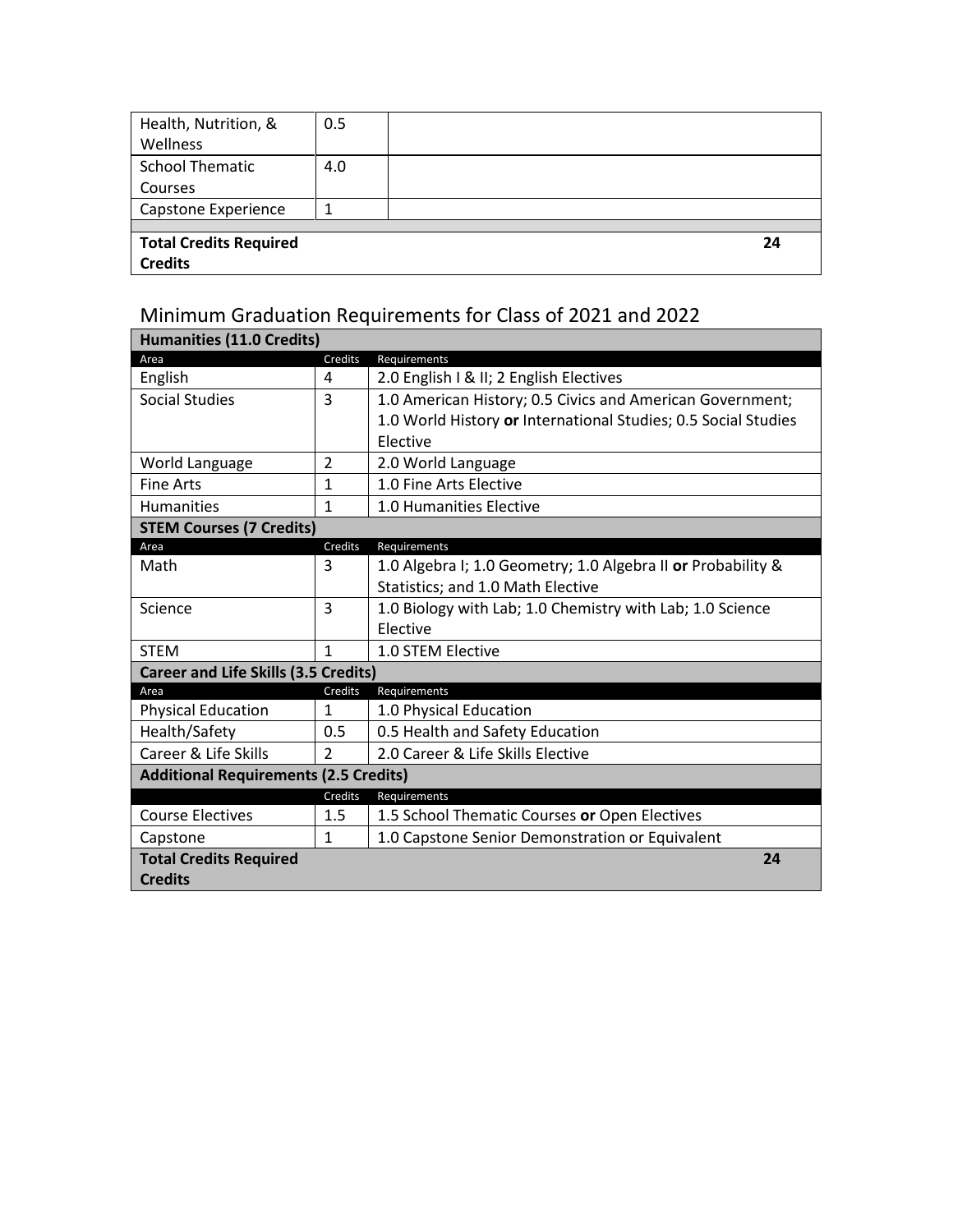# Graduation Requirements for Class of 2023 and Beyond

| <b>Content Area</b>                                                                                          | Required<br><b>Credits</b> | <b>Required courses</b>                                                                                                                                                                |
|--------------------------------------------------------------------------------------------------------------|----------------------------|----------------------------------------------------------------------------------------------------------------------------------------------------------------------------------------|
| Humanities (Total credits in content area: 9.0 credits)                                                      |                            |                                                                                                                                                                                        |
| English                                                                                                      | 4.0                        | Must include English I, English II, Lit & Comp I, Lit & Comp<br>Ш                                                                                                                      |
| Social Studies                                                                                               | 3.0                        | Must include Civics and US History                                                                                                                                                     |
| Visual and Performing Arts                                                                                   | 1.0                        |                                                                                                                                                                                        |
| <b>Humanities Elective</b>                                                                                   | 1.0                        | Includes courses in English (beyond the required 4.0),<br>Social Studies (beyond the required 3.0), Fine Arts, Visual<br>& Performing Arts, Music, or Theater (beyond the<br>required) |
|                                                                                                              |                            | Science, Technology, Engineering, and Math (Total credits in content area: 9.0 credits)                                                                                                |
| Math*                                                                                                        | 4.0                        | Must include Algebra I, Algebra II, Geometry & Data                                                                                                                                    |
| Science                                                                                                      | 3.0                        | Including a life science and a physical science                                                                                                                                        |
| <b>STEM Electives</b>                                                                                        | 2.0                        | Includes courses in Computer Science, Engineering, IT,<br>Media, Applied Arts, Technology, etc (beyond the<br>required courses listed above)                                           |
| World Languages* (total credits in content area: 1.0 credit)                                                 |                            |                                                                                                                                                                                        |
| <b>World Language</b><br>(1.0 credit required,<br>however 2.0 credits or<br>more are strongly<br>encouraged) | 1.0                        |                                                                                                                                                                                        |
| Wellness (Total credits in content area: 2.0 credits)                                                        |                            |                                                                                                                                                                                        |
| Physical Education &<br>Wellness                                                                             | 1.0                        |                                                                                                                                                                                        |
| Health & Safety Education                                                                                    | 1.0                        |                                                                                                                                                                                        |
|                                                                                                              |                            | Additional Requirements (Total credits in content area: 4.0 credit)                                                                                                                    |
| <b>Mastery Based</b><br>Project/Capstone                                                                     | 1.0                        |                                                                                                                                                                                        |
| lElectives                                                                                                   | 3.0                        |                                                                                                                                                                                        |
| <b>Total Credits Required to graduate:</b><br>25.0                                                           |                            | *exemptions/exceptions require district approval                                                                                                                                       |

In order to support students in meeting the graduation requirements for entry and success in post-secondary education, the appropriate curricular and instructional supports will be provided to students.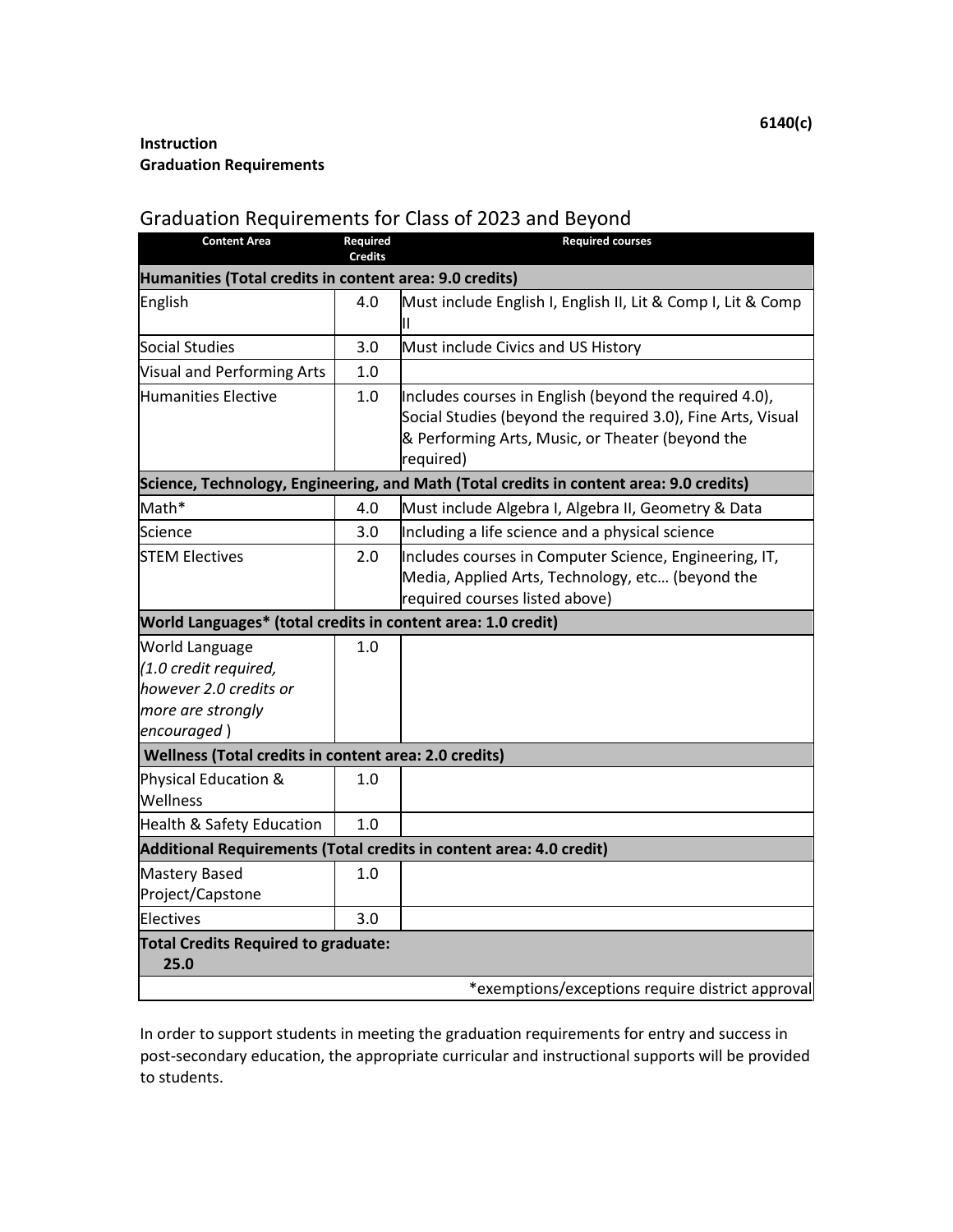# **Curricular Support**

All graduation requirement (or equivalent) courses will include clearly defined learning objectives aligned with Common Core and/or State Standards (when applicable). Adequate student supports and remedial services will be targeted to the individual needs of students. Such student support and remedial services shall provide alternate means for a student to complete any of the high school graduation requirements or end of year course examinations. Students will have multiple opportunities to demonstrate mastery of the essential learning objectives.

## **Student Success Plan**

State mandated Student Success Plans will be developed in Grade 6 and continued through Grade 12 to provide in-depth support in the process of assisting students in goals for academic growth, career exploration and planning, and personal-social/emotional growth.

## **Credits**

Credit or part of a credit toward high school graduation will be granted for the following:

- 1. Successful completion of a course taken in grades nine to twelve as stipulated in subsection (f) of section 10-221a of the general statutes (Effective July 1, 2013) that defines a credit as not less than the equivalent of a forty- minute class period for each school day of a school year,
- 2. Credit or part of a credit earned:

a. At an institution accredited by the Board of Regents for Higher Education or State Board of Education or regionally accredited as stipulated in subsection (g) of section 10-221a of the general statutes (Effective July 1, 2010) that defines a three-credit semester course, or its equivalent, at such institution equal to one-half credit toward high school graduation,

b. Through successful completion of online coursework, provided that the Hartford Board of Education has adopted an online coursework policy and the course is in accordance with the policy, or

c. Through a demonstration of course mastery based on competency and performance standards.

3. Through the successful mastery of the subject matter content provided during educational experiences and opportunities that provide flexible and multiple pathways to learning, including cross-curricular graduation requirements, career and technical education, virtual learning, work-based learning, service learning, dual enrollment and early college, courses taken in middle school, internships and student-designed independent studies,

4. Through the successful completion of any course in grades seven or eight that corresponds directly to the subject matter of a specified course requirement in grades nine to twelve and the student has demonstrated mastery on the corresponding high school level end-ofcourse assessment,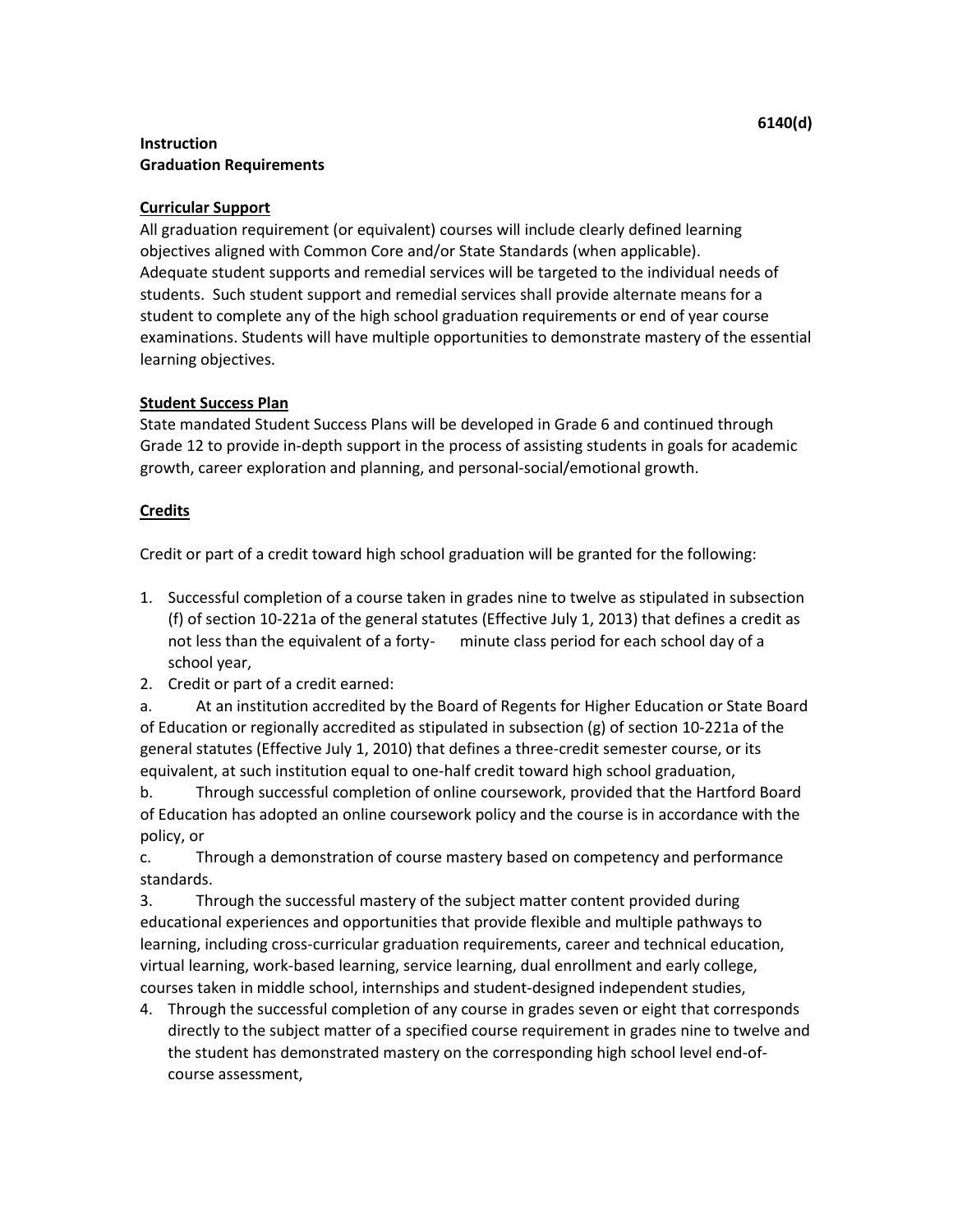- 5. Through successful completion of a world language course in grades six, seven, or eight through online coursework or coursework completed privately through a nonprofit provider, and the student has demonstrated a passing grade on an examination prescribed by the Commissioner of Education for which up to four credits may be awarded,
- 6. Through achievement of a passing grade on a subject proficiency examination identified and approved by the Commissioner of Education

7. Through completion of a course during the school year or summer at an institution accredited by the Board of Regents for Higher Education or Office of Higher Education or regionally accredited,

8. Through the completion of online coursework in alignment with Hartford Board of Education Policy 6131,

- 9. Through completion of academic advancement program, or
- 10. Through the completion of not less than fifty hours of actual service performed outside of the regular school day in connection with a planned community service learning project supervised by a certified school administrator or teacher and supplemented by not less than ten hours of related classroom instruction, for which 0.5 elective credit may be awarded. In Hartford Public Schools, a student may only participate in this option once.

# **State Mandated Assessments**

- Students will meet any participation and proficiency requirements specified by the State Department of Education for mandated assessments.
- Students are required to pass the following end of year examinations: Algebra I, Geometry, Biology, American/US History, and Grade 10 English
- Students who have received a failing score, as determined by the Commissioner of Education, on an end of year exam will be allowed to take an alternate form of the exam.

# **Parent and Student Notification**

Students and parents must be notified in writing of the student's performance on state mandated assessments.

# **Special Education**

Special Education students may meet these requirements through modifications and adaptations as prescribed in the student Individualized Education Plan.

# **English Language Learners (ELL)**

ELL students who enter a Hartford High School and will have enrolled in U.S. school(s) totaling 10 months or more by their intended date of graduation will be expected to achieve HPS graduation requirements.

ELL students who enter a Hartford High School in their senior year and who will have enrolled in U.S. school(s) totaling fewer than 10 months by their intended date of graduation will be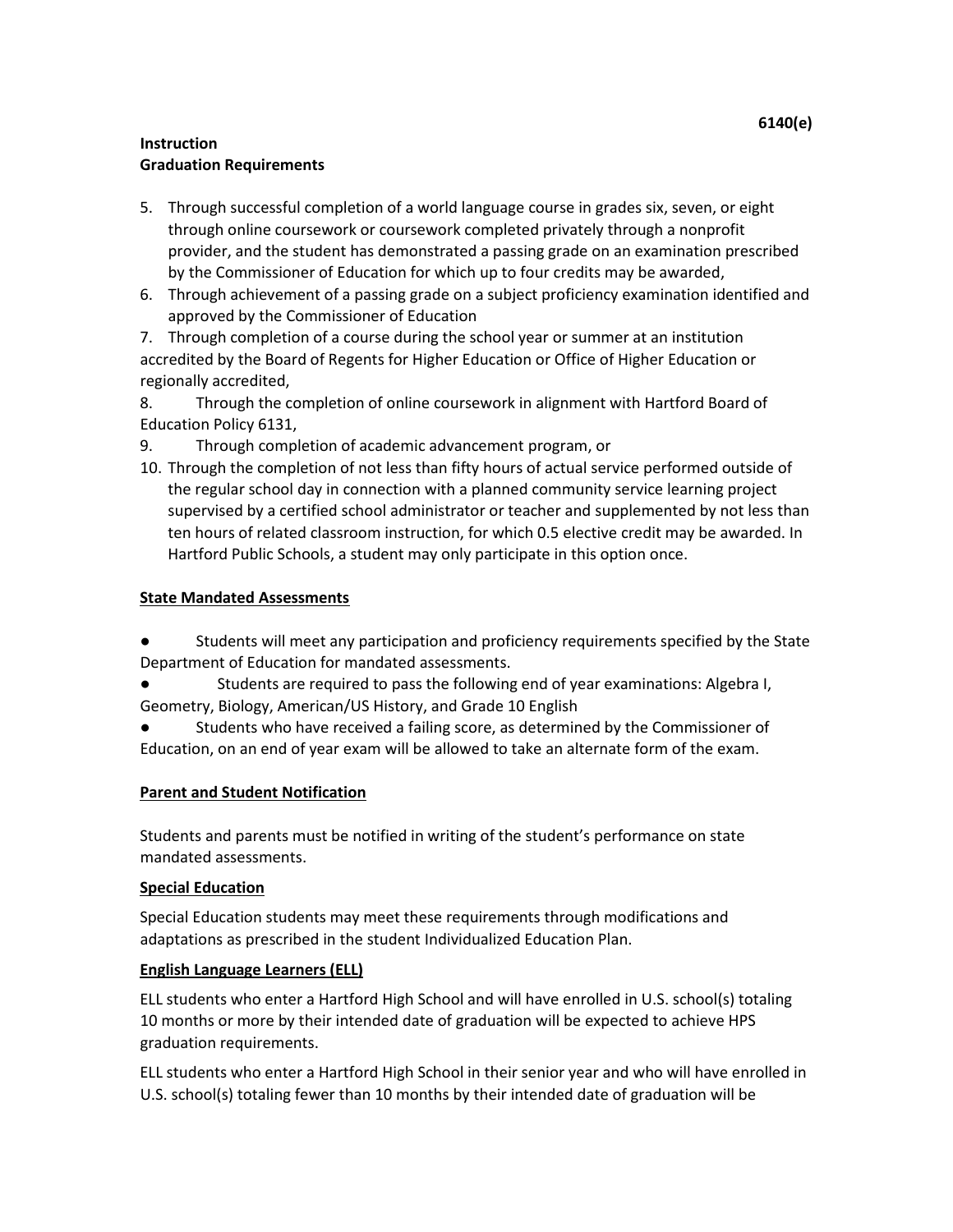referred to an EL Review Team in order to determine individual expectations for demonstrating performance standards for graduation.

#### **Timeline**

The Board directs the Superintendent to implement these high school graduation requirements beginning with the graduating Class of 2015.

*The Hartford Public Schools Graduation Policy meets the expectations set forth by the Connecticut State Department of Education. Furthermore, the Hartford Public Schools adheres to*  national, state, and local non-discrimination policies. In accordance with Title VI of the Civil *Rights Act of 1964, Title IX of the Education Amendments of 1972 and Section 504 of the Rehabilitation Act of 1973, all educational programs and activities of the Hartford Board of Education will be offered without regard to race, color, national origin, sex or handicap.* 

Legal Reference: Connecticut General Statutes 10-221a PA 15-237 An Act Concerning High School Graduation Requirements

Policy adopted: January 4, 2000 HARTFORD PUBLIC SCHOOLS Policy revised: August 27, 2002 Hartford, Connecticut Policy revised: November 1, 2005 Policy updated: June 17, 2008 Policy revised: May 20, 2014 Policy updated: March 21, 2017 Policy revised: June 8, 2021 Policy revised: October 19, 2021

Hartford, Connecticut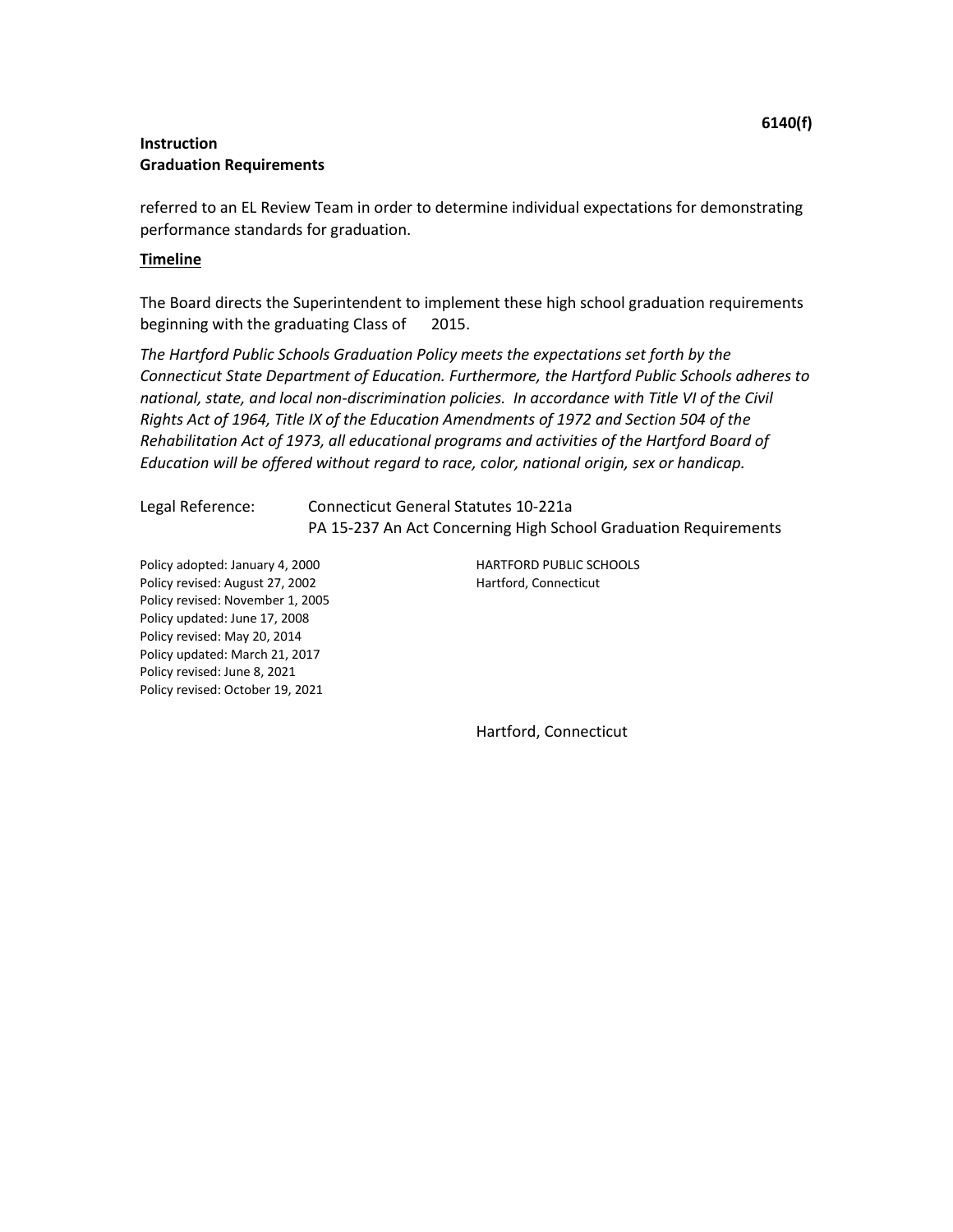# **Instruction**

# **Graduation Requirements**

Regulations

| <b>Regulation</b>                                     | <b>Policy Component</b>      |
|-------------------------------------------------------|------------------------------|
| <b>Credit requirements for Promotion</b>              | Minimum Diploma Requirements |
| <b>Acceptable Courses for Graduation Requirements</b> | Minimum Diploma Requirements |
| Demonstration of course mastery                       | Credits #4                   |
| Define Career & Life Skills Elective                  | Minimum Diploma Requirements |
| <b>Define Humanities Elective</b>                     | Minimum Diploma Requirements |
| <b>Define STEM Elective</b>                           | Minimum Diploma Requirements |
| <b>Initial credit and Online Credit</b>               | Credits #3                   |
| <b>Course Change Procedure</b>                        |                              |
| <b>Repeating courses</b>                              |                              |
| Grades 7 and 8 course completion of HS course         | Credits #5                   |
| Grades 6-8 World Language completion for credit       | Credits #6                   |
| Awarding credit for heritage language proficiency     | Minimum Diploma Requirements |
| <b>Course Proposal Process</b>                        | Minimum Diploma Requirements |
| <b>Honors rigor</b>                                   | Course levels                |
| <b>Honor Roll</b>                                     |                              |
| <b>Class Rank</b>                                     |                              |
| Capstone                                              | Capstone Experience          |
| <b>SSP</b>                                            | <b>Student Success Plan</b>  |
| College credit earned                                 | Credits #2                   |
| <b>Dual Enrollment and Concurrent Enrollment</b>      | Course Levels                |
| <b>Early Completion of High School</b>                |                              |
| <b>Extended Learning Opportunities</b>                | Credits #4                   |
| <b>Service Learning</b>                               | Credits #8                   |
| <b>Grading regulations update and GPA</b>             | Updates R-6146               |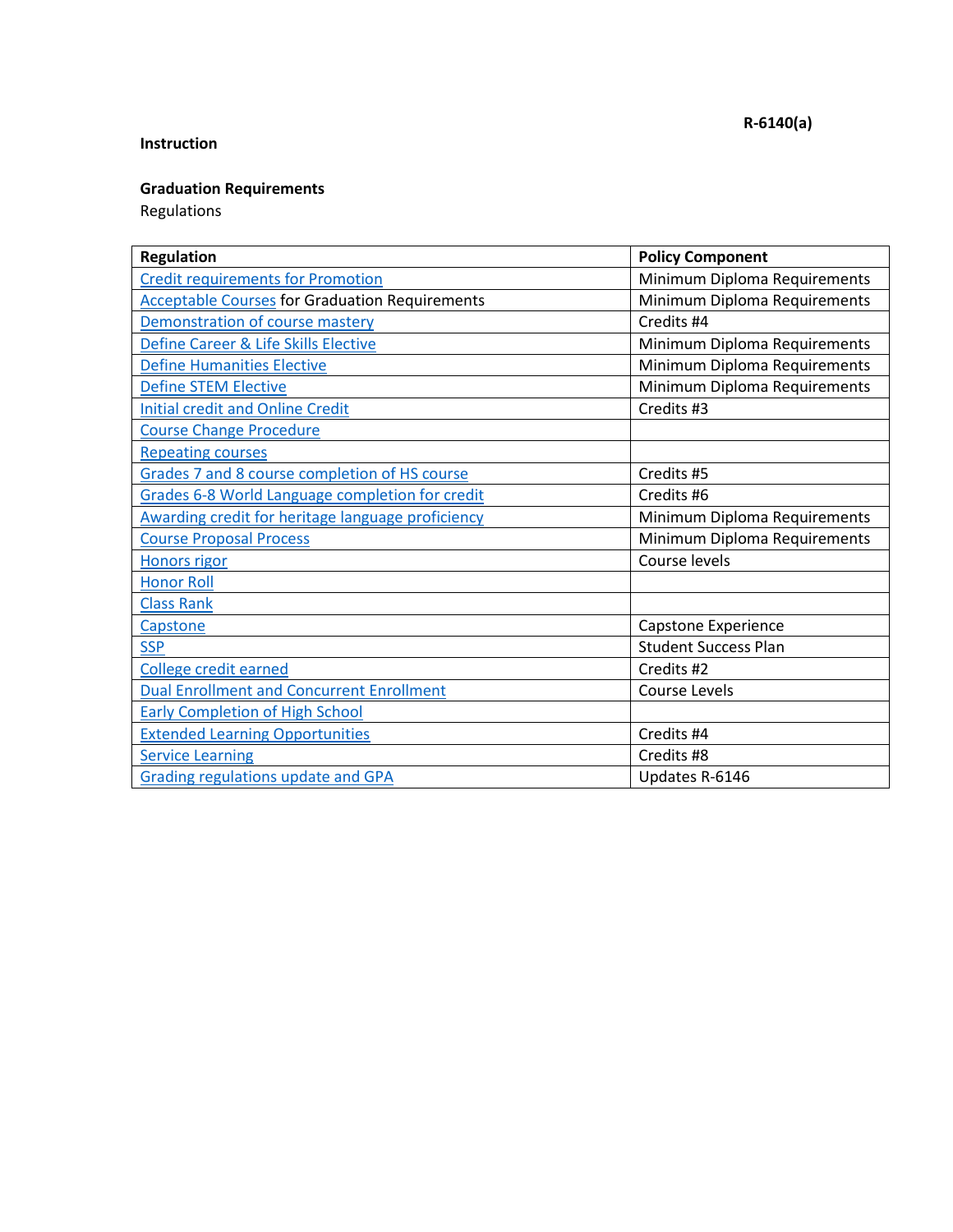## <span id="page-47-0"></span>**Credit Requirements for Promotion**

Hartford Public Schools requires high school students to successfully complete a minimum number of distributed credits before they can graduate. To ensure a logical progression toward graduation, schools shall determine grade level promotion and/or grade level identification using the following criteria. **This applies to students in the class of 2020 and later.**

## **1. In order to be considered a Sophomore/10th grader:**

- Students must have successfully completed 6 credits.
- Credits must include: 1 in Mathematics, 1 in English.

## **2. In order to be considered a Junior/11th grader:**

- Students must have successfully completed 12 credits.
- Credits must include 2 in Mathematics, 2 in English, 1 in Science, and 1 in Social Studies/History.

## **3. In order to be considered a senior/12th grader:**

- Student must successfully have completed 18 credits.
- These credits must include 3 in Mathematics, 3 in English, 2 in Science, 2 in Social Studies/History, 1 in World Language, 1 in Physical Education, and 1 in Career & Life Skills.

Students who earned credits in an accelerated progression may have a parent/guardian petition to graduate per the Early Graduation regulation.

Students who enroll in the district without a transcript shall have their grade level determined using the credit via mastery regulation.

Students with disabilities may have promotion criteria adjusted per his/her Individual Education Plan (IEP).

## **Acceptable AP and DE/CE/ECE Courses toward Graduation Requirements**

Students may meet course graduation requirements through successful completion of comparable Advanced Placement and ECE courses of the college prep level course, subject to district approval. Students may meet the following requirements through this regulation:

<span id="page-47-1"></span>

| <b>Graduation Requirement</b> | Course                                        |
|-------------------------------|-----------------------------------------------|
| Literature & Composition I    | AP Language & Composition                     |
| Literature & Composition II   | AP Literature & Composition, ECE Literature & |
|                               | Composition                                   |
| U.S. History                  | AP U.S. History, ECE U.S. History             |
| <b>World History</b>          | AP World History                              |
| Biology (with lab)            | AP Biology, ECE Biology                       |
| Chemistry (with lab)          | AP Chemistry, ECE Chemistry                   |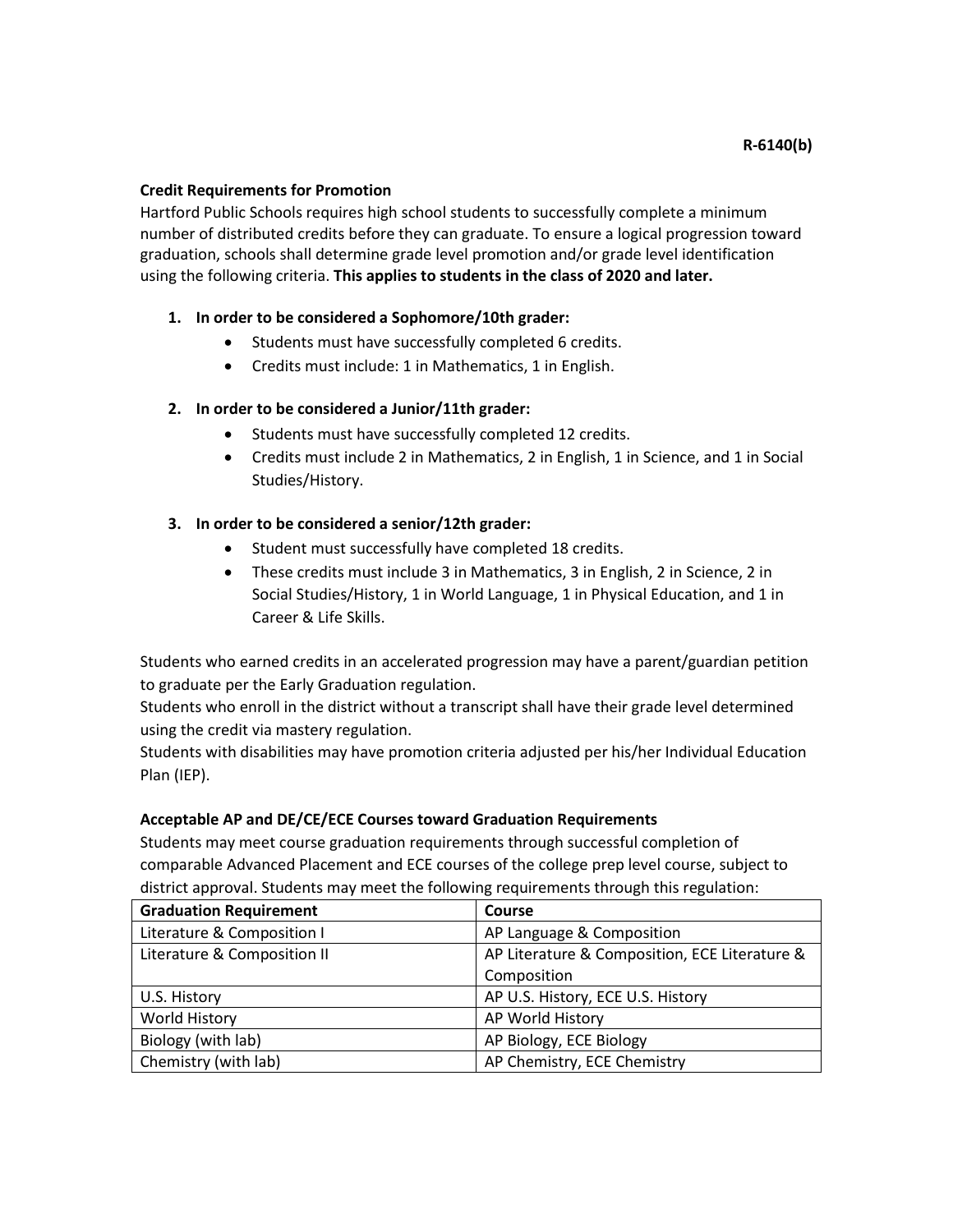#### **Demonstration of Course Mastery**

A student may petition the District Graduation Review Board (DGRB) to receive credit based on for mastery for graduation requirement courses. The DGRB is led by the Office of Academics, represents various stakeholders, and may include members such as district and school administration, teachers, and parents. The DGRB considers petitions for mastery-based credit and makes the final decision on granting or denying credit.

The student shall demonstrate mastery per board policy and district approval to receive high school graduation requirement credit on the high school transcript. Only courses defined by the district as eligible for high school credit may be considered. The petition shall consider multiple measures and a preponderance of evidence demonstrating mastery. Evidence shall include, but not be limited to, content, skills, and dispositions aligned to the content competencies. No more than 4 credits may be awarded through petitioned, mastery-based coursework. An exception to the 4-credit regulation is in cases when a student enrolls in the district without a transcript.

## **Career and Life Skills Elective (from CSDE The Connecticut Plan)**

Includes approved: career and technical education courses, English as a second language, community service, personal finance, public speaking, nutrition, and physical activity\*. Credits for core graduation requirements shall be applied prior to utilizing a course as an elective.

*\*Interscholastic sports shall not be used for crediting purposes.*

#### <span id="page-48-0"></span>**Definition of Humanities Elective (from CSDE The Connecticut Plan)**

Includes approved: English, World Languages, Social Science, Fine Arts, or other Humanities courses. Credits for core graduation requirements shall be applied prior to utilizing a course as an elective.

## <span id="page-48-1"></span>**Definition of STEM Elective (from CSDE The Connecticut Plan)**

Includes approved: Science, Mathematics, Technology, Engineering, or other STEM courses. Credits for core graduation requirements shall be applied prior to utilizing a course as an elective.

#### <span id="page-48-2"></span>**Initial Credit and Online Credit**

Initial course crediting must follow Board of Education policy and regulations for crediting of courses. Products or programs designed for credit recovery cannot be used for granting of initial course credit. This stipulation does not prohibit use of online learning, per board policy, to earn initial credit. No more than four (4) initial credits earned in courses required for graduation are earned through online learning.

#### <span id="page-48-3"></span>**Course Change Procedure**

Changes after the third week of a course are not permitted (transfer students – three weeks after enrollment date). Unique or extenuating circumstances that require a change in program will be considered on an individual basis and must have the written approval of the Principal (e.g. changing a student from a college prep course to the honors level of the course). Any withdrawals after the designated time period will result the following coding on the transcript: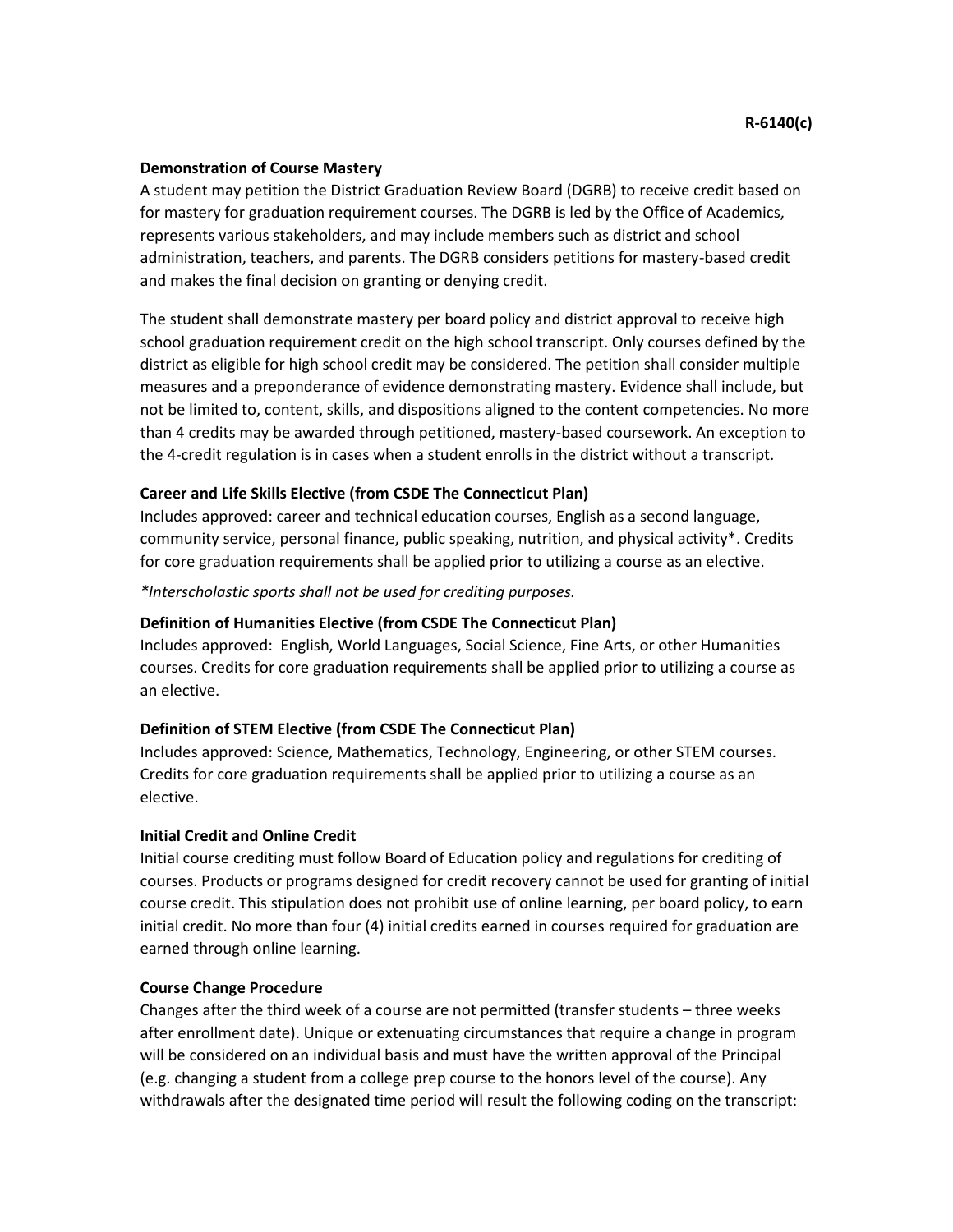- If the student was passing the course at the time of withdrawal, the transcript shall include the code of W.
- If the student was not passing the course at the time of withdrawal, the transcript shall include the code of WF. Additionally, a WF disqualifies a student from crediting through mastery and credit recovery. If the course is a graduation requirement course, the course must be repeated.

#### <span id="page-49-0"></span>**Repeating Courses**

Students who have failed a graduation requirement course with a final grade of F (0% - 59%) and credit recovery is not an option, shall repeat the course. With successful completion (at least a 60%), the student will receive credit for repeating the course. All the requirements of the course must be met and a grade will be recorded. The final grade earned in a repeated course shall be calculated in the student's GPA but shall not replace the previous course grade.

Students who repeat a course for which credit has already been earned may do so but will not receive credit for taking the same course. All the requirements of the course must be met and a grade will be recorded. The final grade earned in a repeated course shall be calculated in the student's GPA but shall not replace the previously credited course grade.

#### <span id="page-49-1"></span>**Middle Grades Coursework and High School Credit**

Beginning with the class of 2021, coursework for which a middle school student has demonstrated high school level mastery, per board policy and district approval, shall receive high school credit on the high school transcript via a transfer credit. **Only courses defined by the district as eligible for high school credit may be considered.** Credit will be assigned based on demonstrated mastery on the corresponding high school level course equivalent and assessment. No more than 4 credits may be awarded through middle school coursework mastery. The sending school shall determine credit for high school coursework through examination of the final course grade and the district end of course assessment. The student must pass the district end of course assessment (determined by the Office of Academics) and demonstrate mastery in the coursework with a 60% or better.

During the end of their fifth-grade year, students and families must be informed of the opportunity to take middle grades courses, as outlined below, for high school credit. Additionally, they should be counseled on the potential impact of placing a course grade from middle school on a high school transcript. The middle school counselor or middle school principal's designee shall ensure that the student is enrolled in the eligible course (see below) for grade 8 and that their final course grade is reflected in PowerSchool/PowerTeacher. For scheduling considerations, high school principals and school counselors shall have access in PowerSchool to a master list of all grade 8 students who passed the courses outlined below. Before placement in an accelerated sequence, the high school shall verify the student has the course as a transfer credit in PowerSchool (on the transcript) before enrolling the grade 9 student in the accelerated course sequence.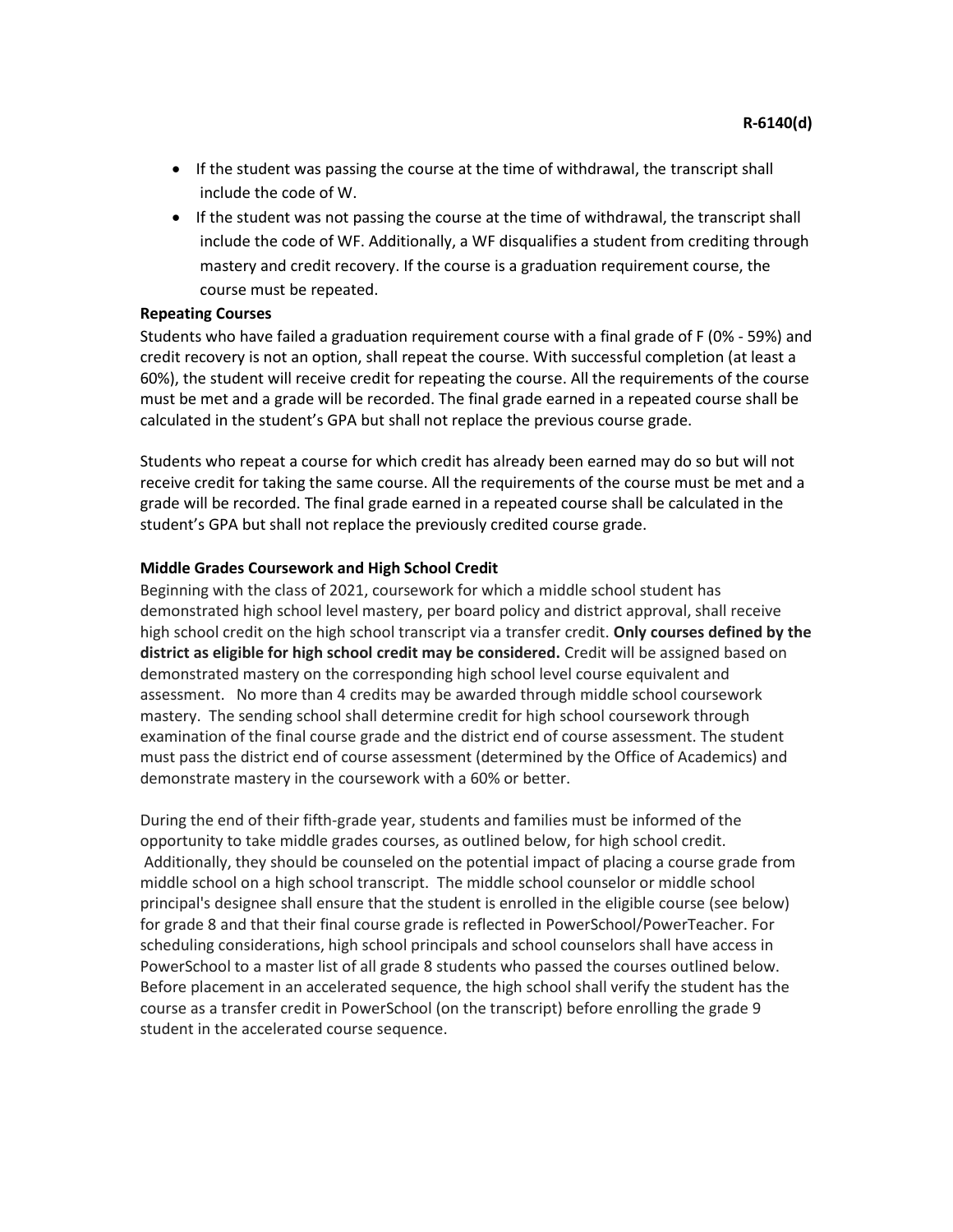| Coursework                                                                     | Assessment                                                                                                                                                                                                                                                                                                                                                                                                 | Credit                                                                                                                                                   |
|--------------------------------------------------------------------------------|------------------------------------------------------------------------------------------------------------------------------------------------------------------------------------------------------------------------------------------------------------------------------------------------------------------------------------------------------------------------------------------------------------|----------------------------------------------------------------------------------------------------------------------------------------------------------|
| 8 <sup>th</sup> grade Algebra I                                                | If 8 <sup>th</sup> grade Algebra I course was completed<br>in HPS, final passing grade in course and on<br>the End of Course assessment.<br>If student is enrolling in HPS but completed<br>the 8 <sup>th</sup> grade Algebra I course outside of<br>HPS, passing grade on district designated<br>Algebra I End of Course Assessment and<br>demonstrated proficiency of related<br>coursework is required. | 1 credit Mathematics<br>(Algebra I credit)                                                                                                               |
| World Language                                                                 | District designated World Language Course<br>End of Course Assessment                                                                                                                                                                                                                                                                                                                                      | 1 credit for each level of<br>demonstrated ACTFL<br>proficiency in the<br>language and placement<br>in the next proficiency-<br>level course for grade 9 |
| Other courses via<br>petition to District<br><b>Graduation Review</b><br>Board | Determined by district                                                                                                                                                                                                                                                                                                                                                                                     | Dependent on course                                                                                                                                      |

# <span id="page-50-0"></span>**World Language Credit for speakers of languages other than English**

In recognition of native and heritage languages other than English, students may earn high school credit for world languages through external examination, regardless of seat-time. The number of credits, not to exceed 4, will be commensurate with the scores earned on the assessment. The assessment must be aligned to the ACTFL Proficiency Guidelines. Students who do not earn more than 1 credit will need to demonstrate mastery per board policy and district approval to meet graduation requirements in world languages. The course type code of T for transfer shall be used.

## Credit will be awarded as follows:

| <b>Proficiency Level</b> | <b>Credits</b> |
|--------------------------|----------------|
| Novice Mid               |                |
| Novice High              |                |
| Intermediate Low         |                |
| Intermediate Mid         |                |

For assessments with multiple parts, credit will be awarded based upon the lowest score of all skills.

| Acceptable assessments include: |  |
|---------------------------------|--|
|---------------------------------|--|

| Assessment   | <b>Languages Offered</b>                                           |
|--------------|--------------------------------------------------------------------|
| AAPPL        | Arabic, Chinese, French, German, Portuguese, Russian, Spanish      |
| <b>STAMP</b> | Arabic, English, French, German, Hebrew, Hindi, Italian, Japanese, |
|              | Mandarin, Russian, Spanish                                         |
| OPI and WPT  | Numerous – see LTI website                                         |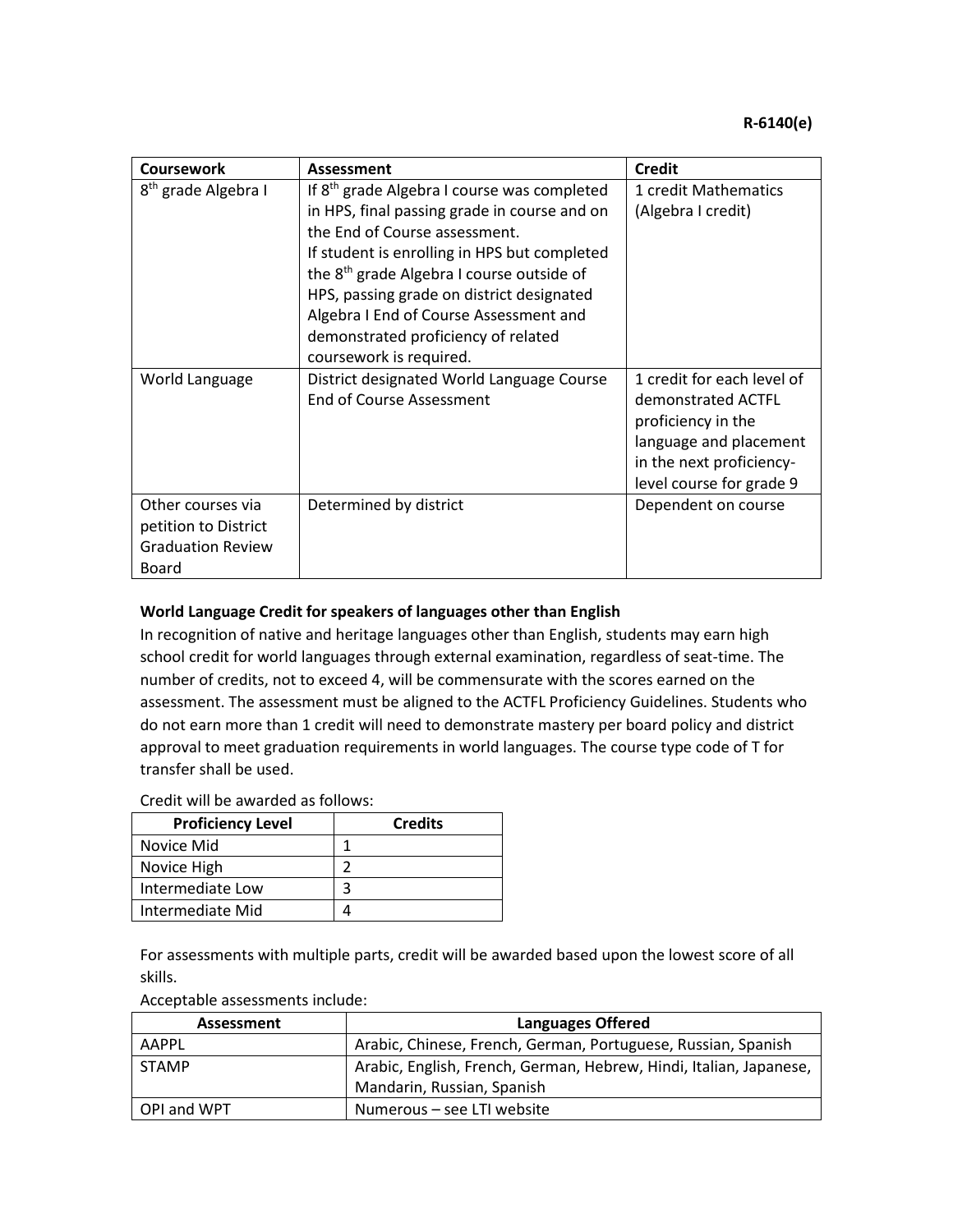Acronyms:

ACTFL = American Council on the Teaching of Foreign Languages AAPPL = ACTFL Assessment of Performance toward Proficiency in Languages OPI = Oral Proficiency Interview (ACTFL) OPIc = Oral Proficiency Interview - Computer (ACTFL) WPT = Written Proficiency Test (ACTFL) STAMP = Standards-based Measurement of Proficiency (Avant Assessment) LTI = Language Testing International (vendor of all ACTFL assessments)

# <span id="page-51-0"></span>**Course Proposal Process, Curriculum Design/Development/Revision**

Curriculum development and revision is an on-going process. Whenever the Connecticut State Board of Education adopts new Connecticut Frameworks for a curriculum area, when a new district course needs to be added, or a current district curriculum needs to be revised, a formal curriculum development and revision process shall be implemented and a new curriculum shall be produced.

For high school-based courses, developed at the school level, the Course Proposal Process is in place. This process must be followed in order to ensure academic rigor, alignment with district and/or state and/or national standards, curricular coherence, and research-based instructional practice.

- 1. New courses a high school wishes to offer must be approved by the school's Assistant Superintendent and the Office of Academics (OOA) through the course proposal process.
- <span id="page-51-2"></span>2. A schedule will be determined and communicated to schools. Activities may include:
	- a. Initial approval request proposal submitted to OOA
	- b. Mandatory Course Proposal Workshop
	- c. Submission of Course Proposal to OOA
	- d. Development and submission of course curriculum

## <span id="page-51-1"></span>**Honors**

Honors courses are developed and conducted to demand more challenging involvement than college prep courses, distinguished by a difference in the quality of the work expected rather than merely by the quantity of the work required. Honors courses address the content with greater complexity and /or pacing. Honors courses should reflect a differentiation of curriculum in depth of study.

Schools will follow the district standard equity selection process for students to enroll in honors courses.

## **Honor Roll**

High Honors: 4.0 and above of the weighted GPA Honors: 3.0-3.99 of the weighted GPA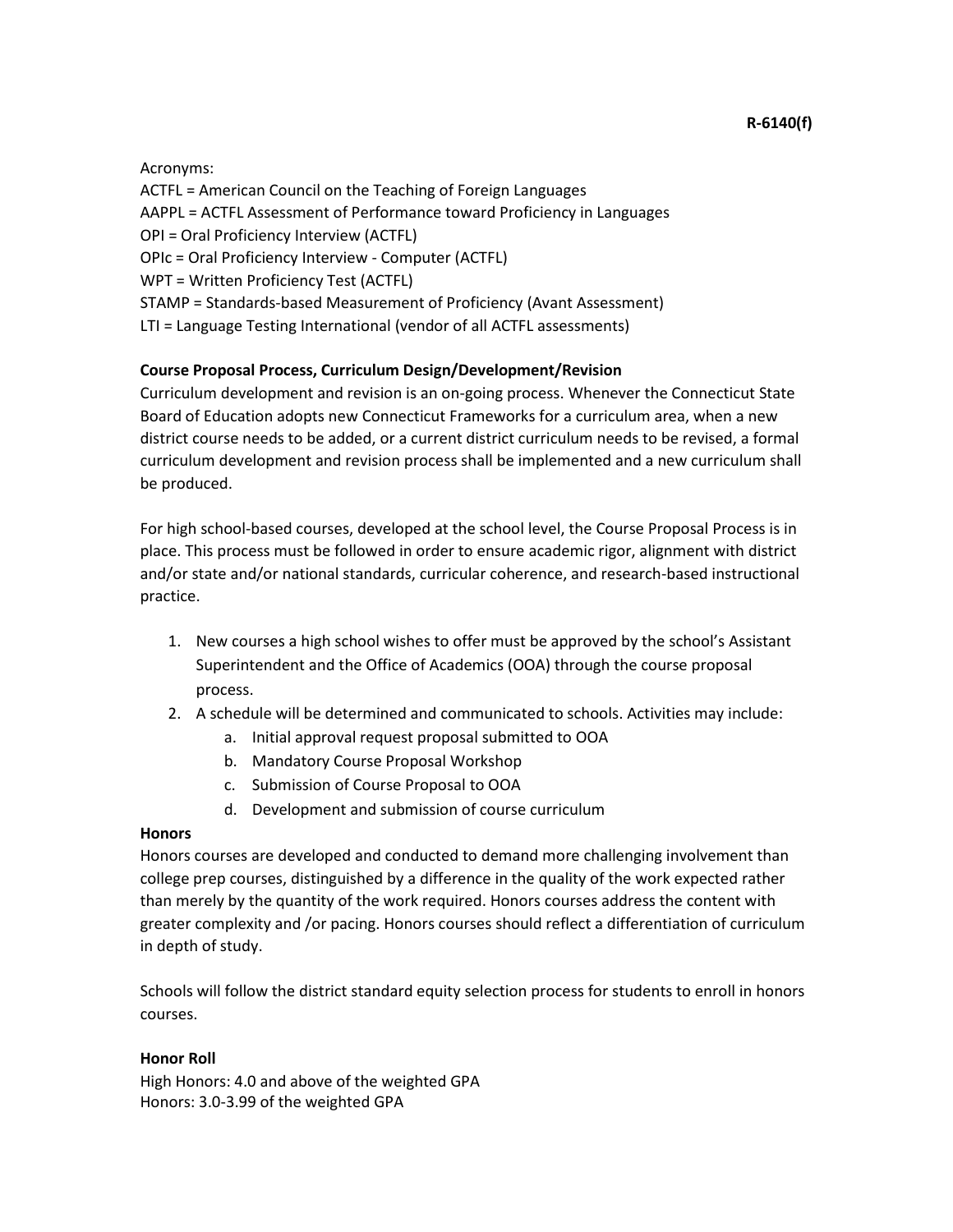# <span id="page-52-0"></span>**Class Rank\***

- The selection of valedictorian and salutatorian will be the responsibility of each individual high school.
- GPA will be reviewed at the end of first marking period, second marking period, and the third marking period.
- The valedictorian designation shall be the student who has the highest cumulative, weighted grade point average in grades 9 – 12.
- The salutatorian shall be the student with the next highest cumulative, weighted grade point average in grades  $9 - 12$ .
- Any disciplinary issue dealing with academic honesty will disqualify a student (Including but not limited to cheating and/or plagiarism).
- No one may be valedictorian or salutatorian if they receive any major disciplinary consequence in junior or senior year that results in two or more days of Out of School Suspension
- To qualify, a student must have earned their final sixteen (16) credits in the Hartford Public Schools at time of graduation and a minimum of two (2) years at the high school from which s/he is graduating. All grades earned in all subjects, both required and elective, shall count in determining the final average.
- In the instance of a tie, students will be awarded a designation as co-valedictorian or cosalutatorian.
- Some form of recognition should be granted to both individuals during the Honors Night and the graduation ceremony beyond the designation in the printed program. Such recognition may take the form of being a student speaker, sitting on the dais, leading the pledge to the flag, standing and being introduced by the principal during their remarks to the audience, noting the student's achievements during their high school career, etc.

*\*Some school governance councils may have elected to forgo the Valedictorian or Salutatorian process. Please contact your student's school for additional information.*

## <span id="page-52-1"></span>**Capstone**

The Capstone Project is a culminating performance-based assessment incorporating all the disciplines that determine what twelfth-graders know and are able to do. It consists of research and the development of a major product or project that is an extension of the research. The project represents a high interest area for the student and is developed around the student's career focus. The Capstone Project and a Capstone instructional component / course are graduation requirements. Finally, the Capstone is a student's demonstration of mastery. Refer to the District Capstone Manual for additional information and guidelines.

All Capstones are required to meet the following components:

- Components of a Capstone include: Proposal, Paper (research summary), Portfolio, Project, Presentation
- Supported by a field expert
- Evidences a learning stretch for the student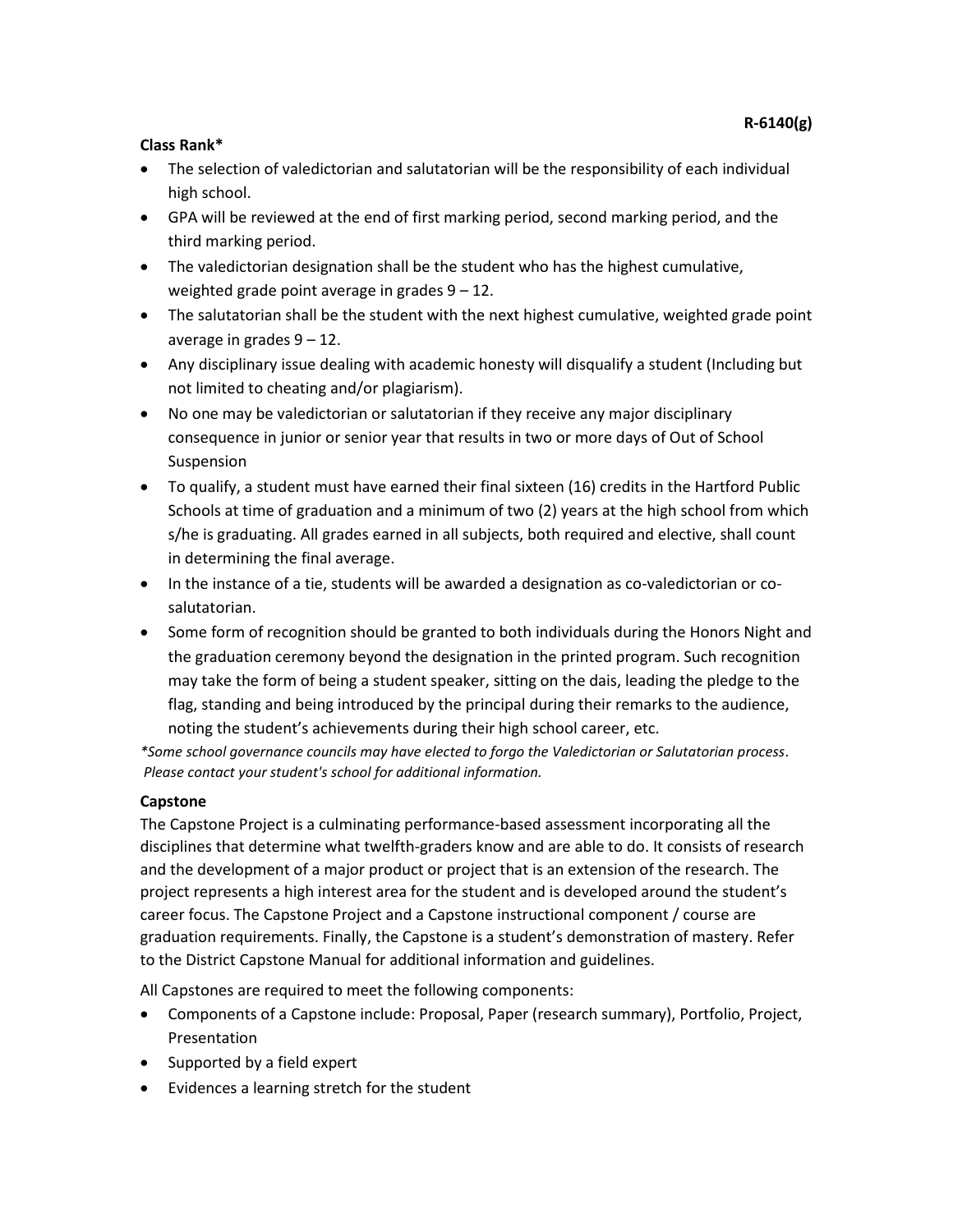- Focuses on a significant issue that contributes to the student's course of study and interest
- Provides a bridge between the classroom and the real world
- Defines criteria, rubrics, guidelines, and scoring for all processes
- Includes a published Capstone Project Proposal by the student and includes a project timeline: September to June
- Clearly defines academic integrity
- Is curriculum-based in 9-12
- The culminating product and/or presentation employs multimedia

## **Student Success Plan**

The Student Success Plan (SSP) is an individualized student driven plan that will be developed to address every student's needs and interests to help every student stay connected in school and to achieve postsecondary educational and career goals. The SSP will begin in the 6th grade and continue through high school to provide the student support and assistance in setting goals for social, emotional, physical and academic growth, meeting rigorous high school expectations, and exploring postsecondary education and career interests. The SSP and supporting structures such as student portfolios and academic/personal records should be portable following the student from school to school and district to district.

An effective SSP is built around three core components: Academic Development, Career Development, and Social, Emotional and Physical Development. The SSP allows for skill acquisition and demonstration in a student's academic, career and personal life. Students have been assigned grade and developmentally aligned SSP assignments for each core component that, once completed, will demonstrate a personalized goal oriented plan.

All students in grades 6 - 12 will have a student success plan that will transition with the student through high school completion. Each school will identify a Student Success Plan coordinator and will conduct progress monitoring to ensure all students have created a plan. Plans will be reviewed no fewer than twice per year with a caring adult assigned to each student. Parents are encouraged to contact their child's school to schedule an appointment to review the SSP.

For additional information, please refer to the HPS Student Success Plan Report (2017).

## <span id="page-53-0"></span>**College Credit Earned**

Students who have successfully completed college level\* course(s) while in high school may be eligible to earn high school credit towards graduation. The following process will determine if students will receive credit:

- Students must present an official transcript to the School Counselor within one semester of completing the college level course
- The official transcript will be reviewed by the School Counselor and/or designee to determine if course is eligible for high school credit
- The School Counselor and/or designee will determine the high school course equivalent and appropriate credit amount (e.g. 0.25; 0.5; 1.0)\*\*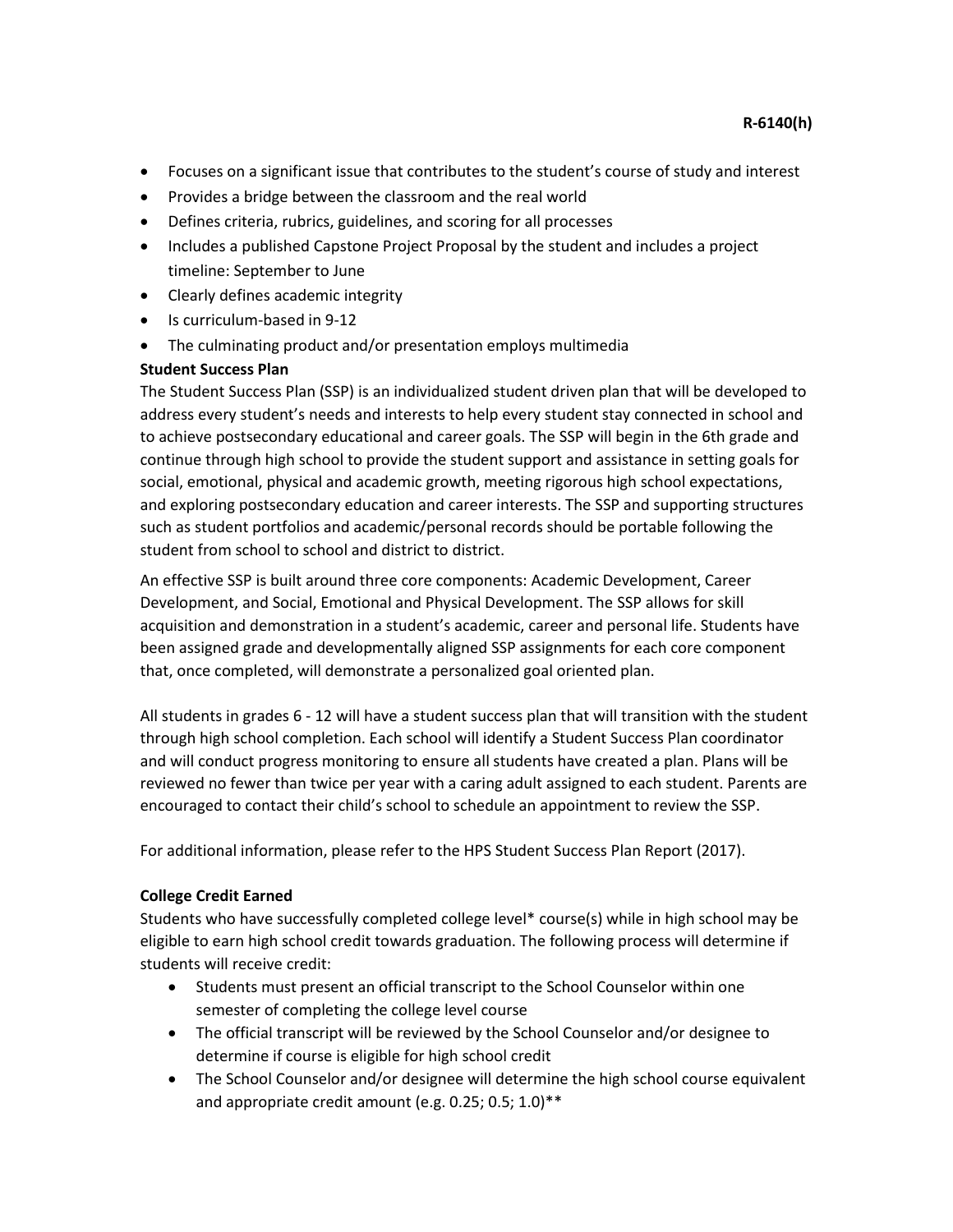- The college level course will be added to historical grades in the student data system by following the course coding guidelines and GPA calculations
- The School Counselor and/or designee will notify student by the end of the current school year of decision

*\*College level remedial courses are not eligible for high school credit \*\*Credit value is based on HPS BOE Mastery Regulations. Please see Demonstration of Course Mastery regulation for additional information.* 

## <span id="page-54-0"></span>**Advanced Placement**

**Advanced Placement: Advanced Placement (AP)** is a program created by the College Board which offers college-level curricula and examinations to high school students. American colleges and universities may grant placement and course credit to students who obtain high scores on the examinations. Hartford Public Schools offers open access to AP courses. Open access allows students, parents/guardians, and HPS staff to collaboratively determine readiness for AP coursework.

## **Dual Enrollment, and Concurrent Enrollment/Early College Experience (ECE)**

**Dual Enrollment**: **Dual enrollment** (DE) programs allow students to be **enrolled** in two separate, academically related institutions. It refers to high school students taking college or university courses on the campus of the college/university. Courses are often offered after high school hours and classes are often comprised of college freshmen. This enables students to pursue an advanced curriculum relevant to their individual postsecondary interests.

# **Concurrent Enrollment/Early College Experience (ECE)**: **Concurrent Enrollment (CE)/Early**

**College Experience (ECE)** is defined as credit hours earned when a high school student is taking a college course for college credit, during the high school day, on the high school campus, taught by a qualified high school instructor. This enables students to pursue an advanced curriculum relevant to their individual postsecondary interests. For example, Early College Experience (ECE) is a concurrent enrollment opportunity through the University of Connecticut.

# **Students must meet the following eligibility criteria to participate in CE/DE opportunities**:

- $\circ$  Be enrolled as a student in a HPS school in grades  $9-12$
- $\circ$  Have a 3.0 or higher unweighted high school grade point average (GPA)\*;
- $\circ$  Meet any additional eligibility criteria specified by the postsecondary institution (college / university)

 $\circ$  Be scheduled to graduate after the completion of the dual enrollment course. All required paperwork, applications, and supporting documentation requested by the college/university must be submitted according to the institutions deadlines and guidelines

*\*Participation in dual enrollment and concurrent enrollment by students without the required GPA is at the discretion of the postsecondary institution and the school district.*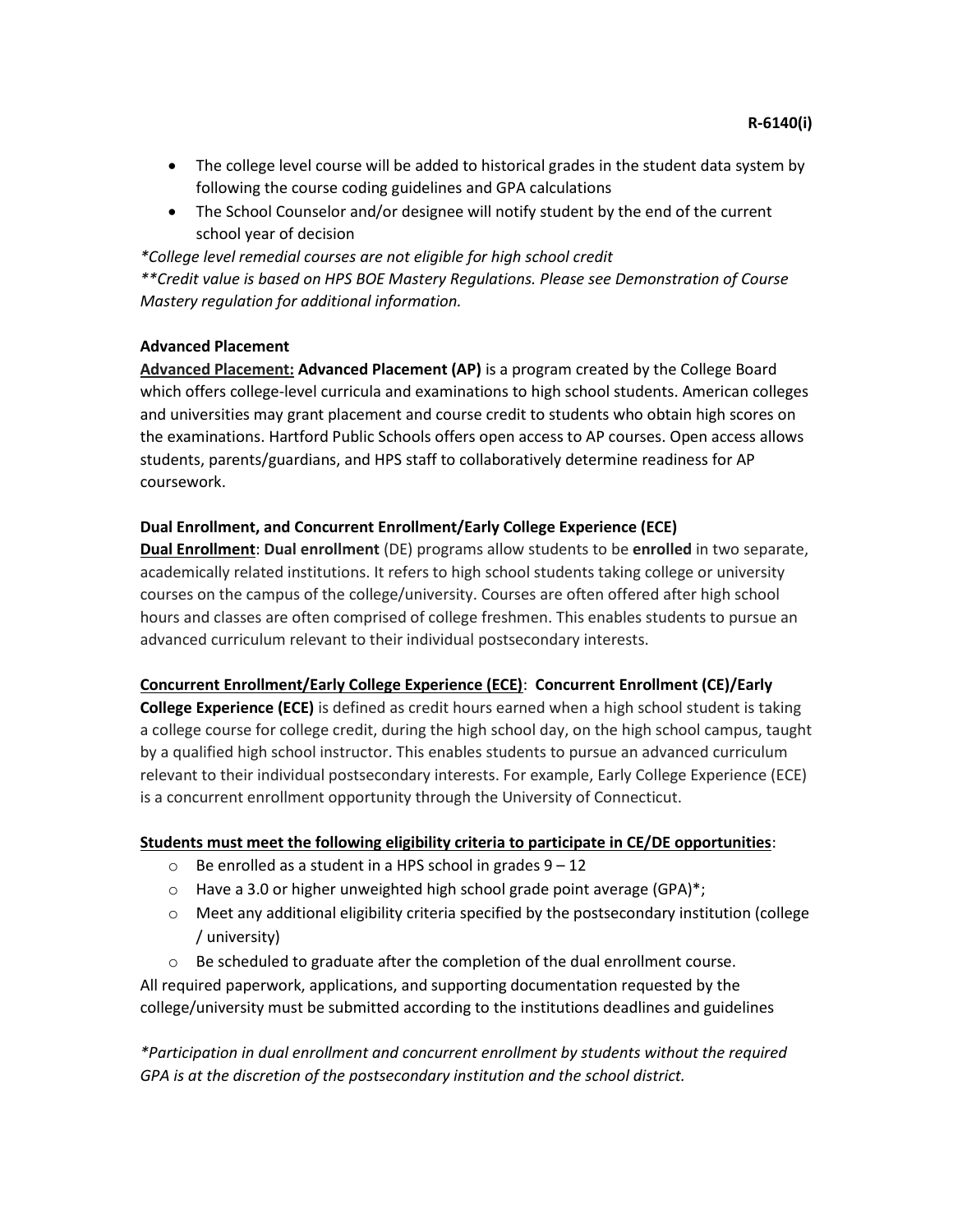#### <span id="page-55-0"></span>**Early Completion of High School**

Students who are at least 17 years of age\* and have earned all the district-required graduation credits and courses may petition the District Graduation Review Board for early graduation. See the Early Completion of High School procedural manual for instructions. *\*Parents/Guardians must make the petition on behalf of the student.*

#### <span id="page-55-1"></span>**Extended Learning Opportunities**

Extended learning opportunities (ELO) are rigorous learning opportunities that align with approved HPS curriculum. These opportunities occur beyond the traditional school day, school year, and/or beyond the classroom. Students must complete the ELO approval process BEFORE participating in an \*ELO.

Assessment of extended learning opportunities must be conducted by a CT certified administrator or teacher and include an evaluation of the mastery level of standards aligned to each \*ELO.

Credit will be awarded based on assessment outcomes and will follow the service learning guidelines.

\*ELO may include but are not limited to:

- Summer travel programs
- Online learning (see online learning policy and regulations)
- Before and after school programs
- Extracurricular activities
- Internships
- Apprenticeship
- Independent study
- Private instruction

*\*ELO are NOT considered Service Learning/community service. Please refer to Service Learning section for of this document for additional information*

#### <span id="page-55-2"></span>**Service Learning**

Service Learning is a teaching and learning strategy that integrates meaningful \*community service with instruction and reflection to enrich the learning experience, teach civic responsibility, and strengthen communities.

Service-learning provides students with opportunities to develop civic engagement skills. By working with community members, students can enhance their group, organizational and interpersonal skills. They also can gain important experience working with diverse members of their communities.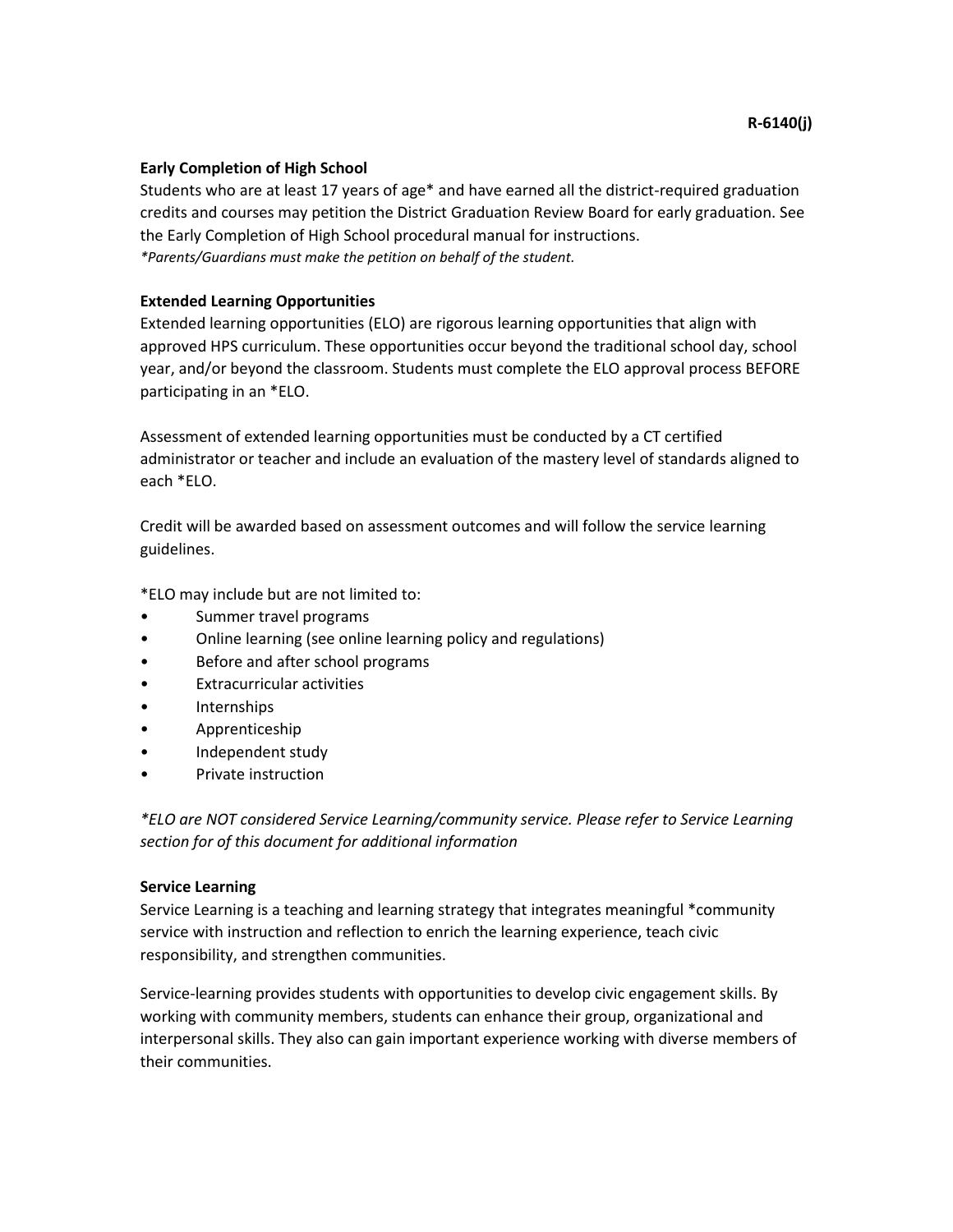Students will earn one-half credit (0.5) in \*service learning/community service, which qualifies for high school graduation credit. The \*service learning/community service must be preapproved and supervised by a certified school administrator or teacher and consist of not less than 50 hours of actual service that may be performed at times when school is not regularly in session and not less than 10 hours of related classroom instruction. A service-learning plan must be developed in collaboration with the student and

the supervising HPS staff member. The Service Learning Plan must be pre-approved by the supervising HPS staff member prior to the start of participation. Assessment of service learning will be based on actual service hours and classroom instruction.

*\*The CT State Department of Education and Hartford Public Schools do NOT recognize partisan political activities as service learning or community service.*

## <span id="page-56-0"></span>**Grading**

The district shall establish a consistent, fair, objective and meaningful system to communicate the academic profile of student(s) to families and other approved institutions. Report cards combined with scheduled parent-teacher conferences, and other forms of communication promote a process of continuous evaluation of student performance and communication regarding student achievement. Achievement is defined as performance measured against Common Core State Standards (adopted by CT State Dept. of Ed July 2010) and other national and state standards and student learning outcomes. This will provide students, teachers and parents with a clear understanding of what students are expected to learn. Achievement of the standards will be the measure in the process of evaluating student performance. (See HPS BOE Policy 6146)

Student academic achievement shall be evaluated, recorded and reported each marking period. Students, parents/guardians and appropriate school personnel will be informed of the student's progress.

The 4-point model is the approved configuration for grading.

| A+      | A   | А-                     | $B+$ |     | B-                                          | U+        | ֊     | ⌒<br>◡   | D+  |     | D-     |       |  |
|---------|-----|------------------------|------|-----|---------------------------------------------|-----------|-------|----------|-----|-----|--------|-------|--|
| 4.0     | 4.0 | $\mathbf{\tau}$<br>3.7 | 3.3  | 3.0 | $\overline{\phantom{a}}$<br>$\mathcal{L}$ . | າລ<br>د.ء | 2.0   | $\pm$ ./ | 1.3 | 1.0 | 0.7    |       |  |
| $100 -$ | 96- | $92 -$                 | 89-  | 86- | $82 -$                                      | 79-       | $76-$ | $72 -$   | 69- | 66- | $62 -$ | 59-   |  |
| 97      | 93  | 90                     | 87   | 83  | 80                                          | --        | 73    | 70       | 67  | 63  | 60     | $50*$ |  |

4-point numeric system

\*The use of the minimum 50 as an F grade is for all marking periods except the final marking period. The mid-term exam and final exam are the earned grade. The final marking period shall use the earned grade (e.g. 35%) in calculation of the final course grade. This includes semester or other length courses; the final marking period shall be the earned grade. All individual assignments shall be the earned grade.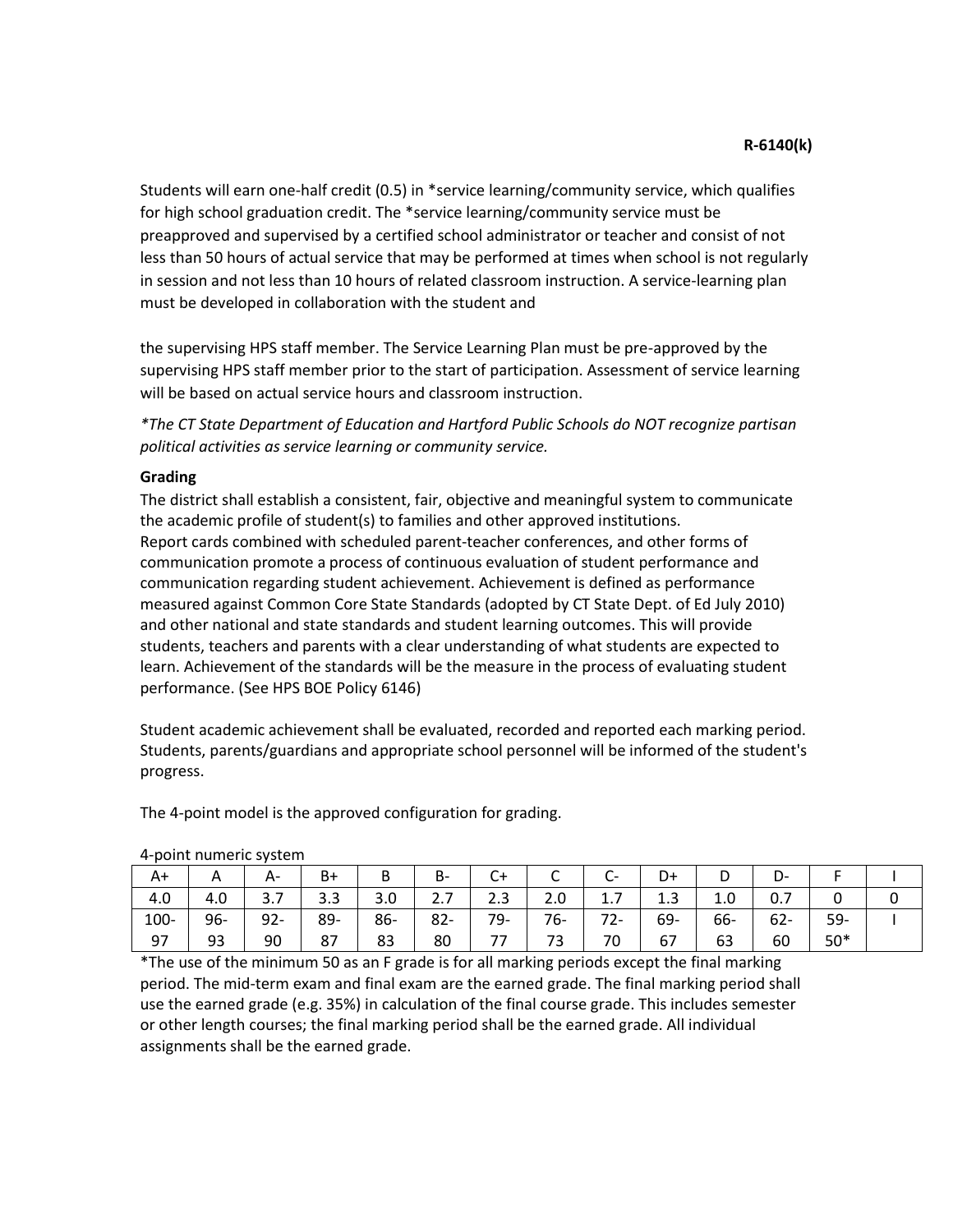#### **Weighting**

Courses are available for students at three levels of academic challenge. Students are encouraged to strive for academic excellence. A system of grade weighting recognizes the differences in student achievement. Grade weighting encourages and rewards students for selecting courses at more challenging levels of difficulty. A grade weighting system shall be implemented for the high schools in accordance with the guidelines set forth and published annually in the parent/student handbook. Each marking period a student will receive a letter grade (A-F). The letter grade communicates the level of achievement of current content standards. This grade along with the course "weight" is used to determine the student's Grade Point Average (GPA). At the end of the school year, a final GPA is computed from the final grade point average of each course.

|                                    | A+   | A    | А-   | B+   | B    | B-                | C+   |      | $C-$ | D+   |      | D-   |      |  |
|------------------------------------|------|------|------|------|------|-------------------|------|------|------|------|------|------|------|--|
| *AP/ECE/DE<br>(1.0)                | 5.00 | 5.00 | 4.70 | 4.30 | 4.00 | 3.70 <sub>1</sub> | 3.30 | 3.00 | 2.70 | 2.30 | 2.00 | 1.70 | 0.00 |  |
| Honors (.5)                        | 4.50 | 4.50 | 4.20 | 3.80 | 3.50 | 3.20              | 2.80 | 2.50 | 2.20 | 1.80 | 1.50 | 1.20 | 0.00 |  |
| <b>College Prep</b><br>(no weight) | 4.0  | 4.0  | 3.7  | 3.3  | 3.0  | 2.7               | 2.3  | 2.0  | 1.7  | 1.3  | 1.0  | 0.7  | 0    |  |

\*Advanced Placement/Early College Experience/ Dual Enrollment

Un-weighted Scale

| $\sim$<br>-<br>∽<br>В-<br>-<br>B+<br>-<br>⌒<br>$\mathbf{v}$<br>Δ.<br>+ر,<br><br>י<br>┑.<br>. J<br>◡<br>$\overline{\phantom{0}}$<br>$\overline{\phantom{0}}$<br>-<br>-<br>-<br>$\overline{\phantom{a}}$<br>-<br>$\overline{\phantom{a}}$ |             |     |     |      |  |     |          |      |     |         |         |      |     |  |
|-----------------------------------------------------------------------------------------------------------------------------------------------------------------------------------------------------------------------------------------|-------------|-----|-----|------|--|-----|----------|------|-----|---------|---------|------|-----|--|
|                                                                                                                                                                                                                                         |             |     |     |      |  |     |          |      |     |         |         |      |     |  |
| __<br>__                                                                                                                                                                                                                                | Un-weighted | 4.U | 4.U | J. 1 |  | J.U | <u>.</u> | ر .ر | z.u | <b></b> | <br>1.0 | . U. | 0.0 |  |

Note: The weighted scale is calculated by applying the following "Added Values" to the unweighted grade depending on the rigor of the course:

| <b>Course Rigor</b>    | <b>Added Value</b> |
|------------------------|--------------------|
| AP/ECE/Dual Enrollment | 1.00               |
| <b>Honors</b>          | 0.50               |

## **Incomplete (I)**

A grade of incomplete is a record of work that was interrupted by unavoidable absence or other causes beyond a student's control, which work was passing at the time it was interrupted and the completion of which does not require the student to repeat the course in order to obtain credit.

The incomplete grade is not to be used as a substitute for a failing grade. The incomplete may also be used to delay the awarding of a grade in courses (e.g., mastery courses and independent study) the completion of which was interrupted.

For any incomplete given, a course completion plan must be developed and agreed upon by the student and the principal.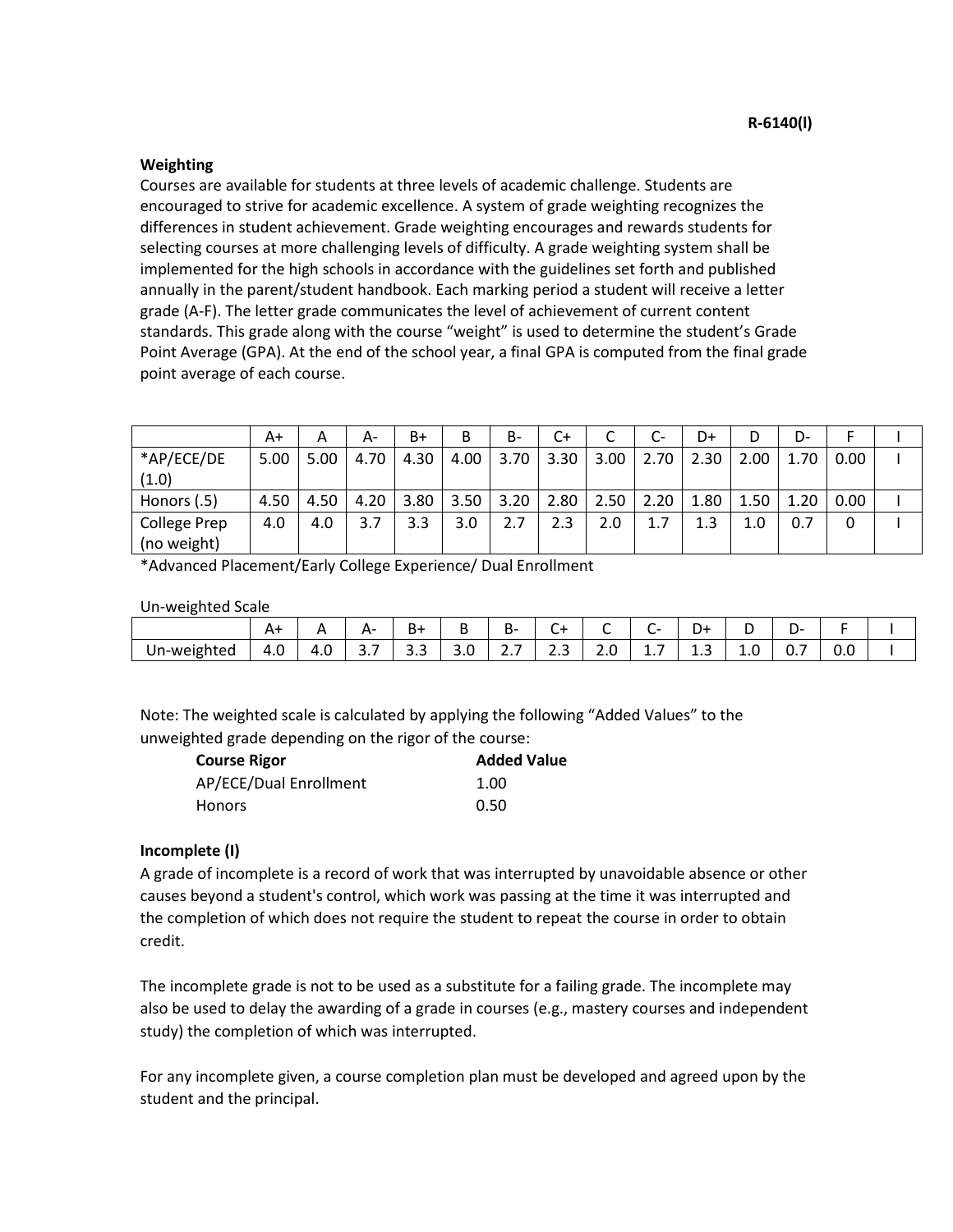#### **Grade Point Average Calculation – Grades Prior to Adoption**

Grade point averages shall be calculated using the following formulas.

Unweighted GPA =  $\frac{\sum \text{Course GPA}}{\sum \text{Number of Classes}}$ 

$$
Weighted\ GPA = \frac{\sum (Course\ GPA + AidedValue)}{\sum Number\ of\ Classes}
$$

**Grade Point Average Calculation – Grades After to Adoption**

Grade point averages shall be calculated using the following formulas.

Unweighted GPA =  $\frac{\sum (Course\, GPA * Earned\, Credit\, Hours)}{\sum Potential\, Credit\, Hours}$ 

 $Weighted GPA = \frac{\sum ((Course GPA + Added Value) * Earned Credit Hours)}{\sum Potential Credit Hours}$ 

**Adoption (this means with implementation in 2017-2018, that the classes of 2018, 2019, 2020 would have their GPAs calculated using the formula below. Class of 2021 will use the new earned credit/potential credit hours formula only. This, in essence, grandfathers classes of 2018-2020 to account for their prior years under the prior GPA calculation)**

The new point values and GPA calculation shall be effective for all grades starting in school year 2017-2018.

During the transition of the GPA the following calculations shall be used.

 $\sum$  Course GPA +<br>Unweighted GPA =  $\frac{\sum (Course\ GPA * Earned\ Credit\ Hours)}{\sum Number\ of\ Classes} +$  $\Sigma$ . Potentional Credit.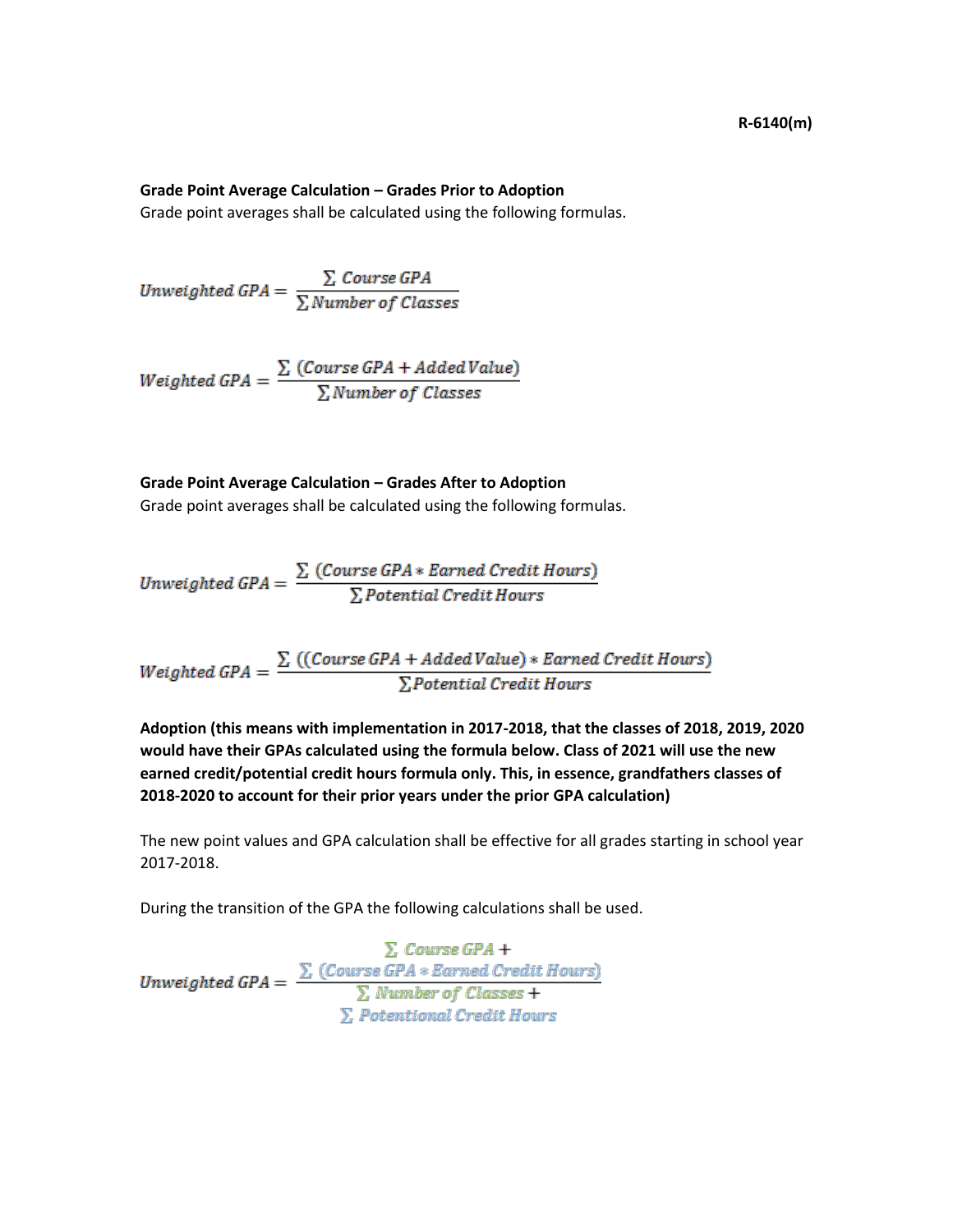#### **R-6140(n)**

 $\sum$  (Course GPA + Added Value) +  $\sum$  (Course GPA + Added Value) + Earned Credit Hours)<br>Weighted GPA =  $\frac{\sum$  ((Course GPA + Added Value) + Earned Credit Hours)  $\sum$  Number of Classes +  $\Sigma$  Potentional Credit Hours

*Color Key*

 $\bullet$  = Grades prior to adoption

 $\bullet$  = Grades after to adoption

Legal Reference: Connecticut General Statutes 10-221a PA 15-237 An Act Concerning High School Graduation Requirements

Regulations adopted: September 2017 HARTFORD PUBLIC SCHOOLS

Hartford, Connecticut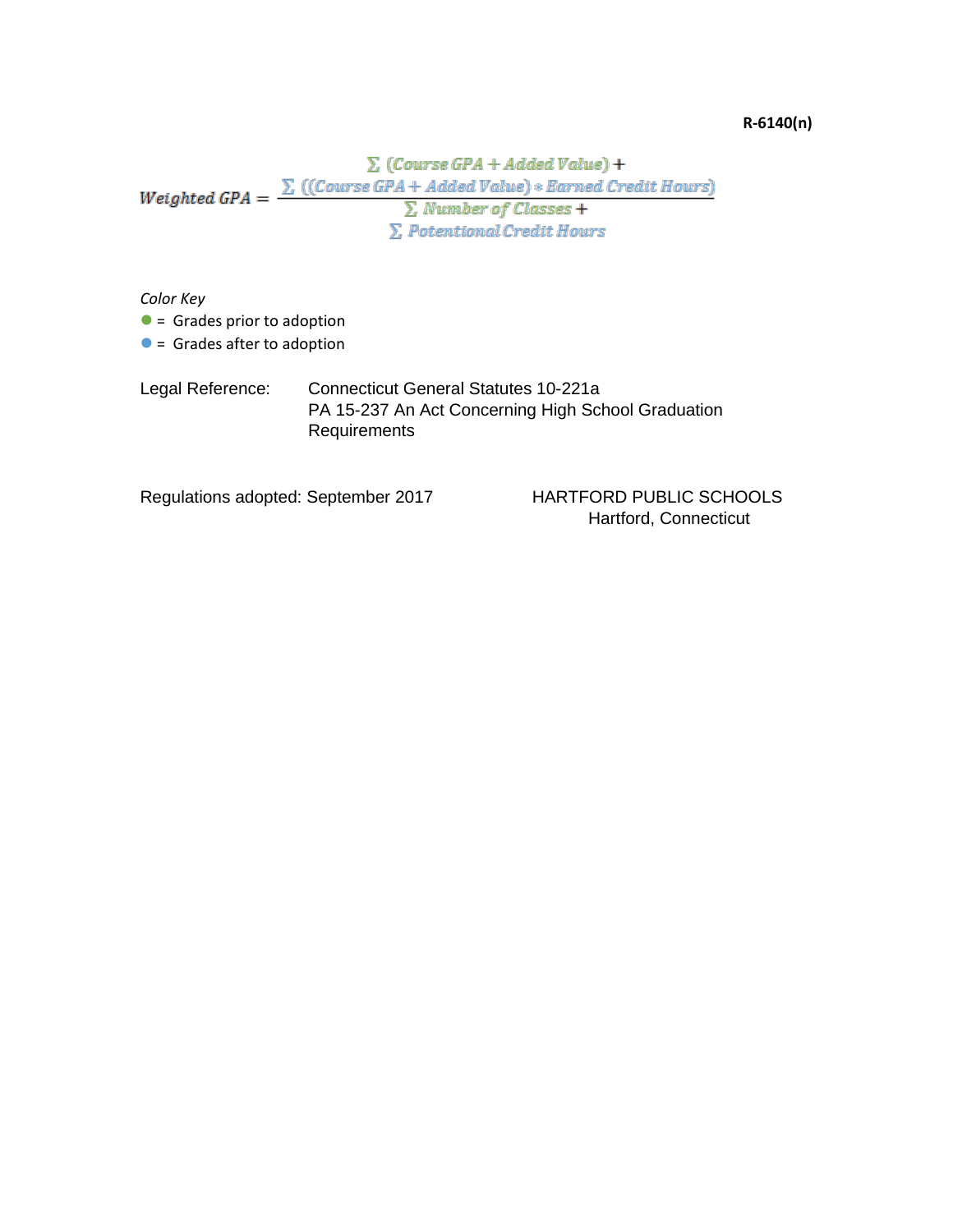# **Instruction**

# **Report Cards**

Parents shall be kept aware of their children's progress in school throughout the year by means of grades, absences, tardiness and statements on report cards and by parent conferences.

Supplementary reports such as warning notices and letters of commendation shall also be used to inform parents of their children's progress.

It is important for students to understand that marking period grades are calculated taking into account:

- 1. Daily Attendance and Classroom Participation
- 2. Homework, Quizzes, Tests, etc.
- 3. Marking Period Exams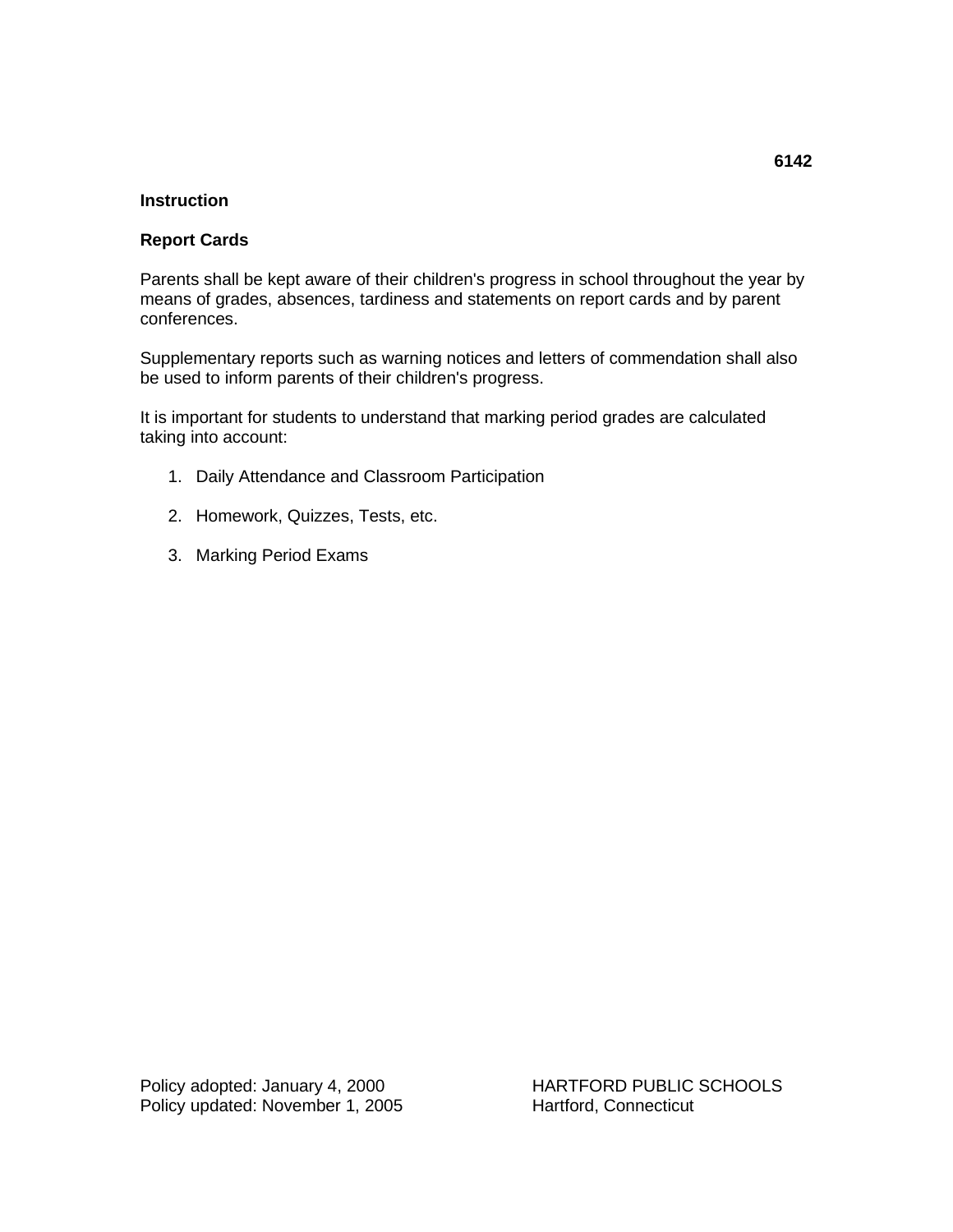# **Policy Intent / Rationale**

Hartford Public Schools recognizes that overall student wellness is at the core of student learning and success in school. Achieving wellness requires balancing the various aspects of the whole student, including physical, social, and emotional well-being. Hartford Public Schools promotes healthy schools by supporting and modeling positive wellness practices, good nutrition, and regular physical activity as part of a wellbalanced learning environment. Hartford Public Schools is dedicated to optimizing student performance potential by continuously improving our wellness model to ensure that our students develop healthy behaviors that will carry them through and beyond their years in school.

## **Nutrition Education and Promotion**

It is recommended that:

- A comprehensive health education program implemented sequentially will ensure that nutrition education is taught at all grade levels in an appropriate manner, delivering key concepts and honing on the skills necessary to develop the functional, nutritionally literate student for life.
- Administration will plan for students to receive adequate instruction and training in nutrition education. The goal of the schools will be to teach healthy and safe food choices.
- Schools will plan interdisciplinary instruction, with the goal of increasing nutrition education instruction in core curricula.
- Provide a Standards-Based Sequential Nutrition Education curriculum, developed with the guidance of the Health Education Assessment Project (HEAP) and/or the Health Education Curriculum Analysis Tool (HECAT). The curriculum should emphasize education strategies most likely to promote lifelong habits for good health with developmentally appropriate and culturally relevant activities.
- The nutrition education program will be linked to school meal programs, school gardens, cafeteria nutrition promotion, after-school programs, and farm-to-school programs.
- Be taught by state-certified health education teachers or other qualified school staff.
- Provide all school personnel with opportunities to attain updates of scientifically accurate and evidence-based health information.
- Involve sharing consistent and reinforcing health information with families and the broader community to positively impact students and the health of the community.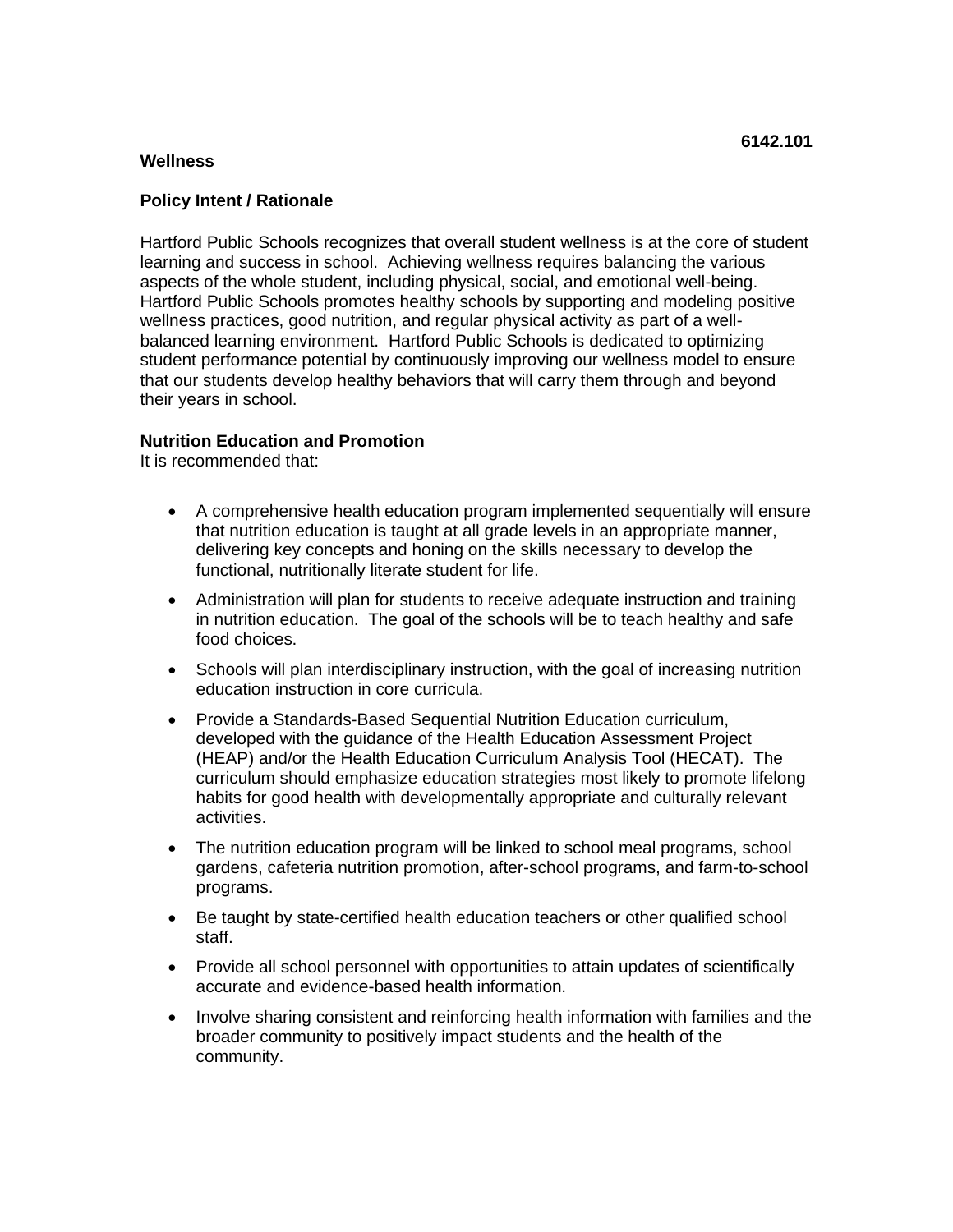#### **Physical Education**

It is recommended that:

- Be taught by state-certified physical education teachers.
- Be aligned with national, state and local standards-based curriculum.
- Have a student/teacher ratio similar to other classes.
- Have time allotted for physical education in accordance with existing state standards/guidelines.
- Provide an environment where students learn, practice and are assessed on developmentally appropriate motor skills, movement patterns, social skills and knowledge needed to perform a variety of physical activities.
- Include the instruction of individual and cooperative fitness activities to encourage life-long physical activity.
- Have adequate equipment available for all students to participate in physical education.
- Provide a physical and social environment that encourages safe and enjoyable activity for all students.
- Provide information to families to help them incorporate physical activity into their daily lives.
- Encourage families and community members to institute programs that support physical activity, such as a walk to school program.

## **Physical Activity**

It is recommended that:

- Physical activity be integrated across curricula and throughout the school day.
- All elementary school students (PK-5) shall have at least twenty (20) minutes per day of supervised recess, preferably outdoors, during which schools should encourage moderate to vigorous physical activity.
- Middle and high schools shall incorporate physical activity through the physical education and health curriculums that focus on and promote physical, social, and emotional wellness of students.
- Hartford Public Schools provide parent education programs about the importance of physical activity and encourage adults to model healthy behavior by participating in wellness programs, and in physical activity programs with their children or students.

•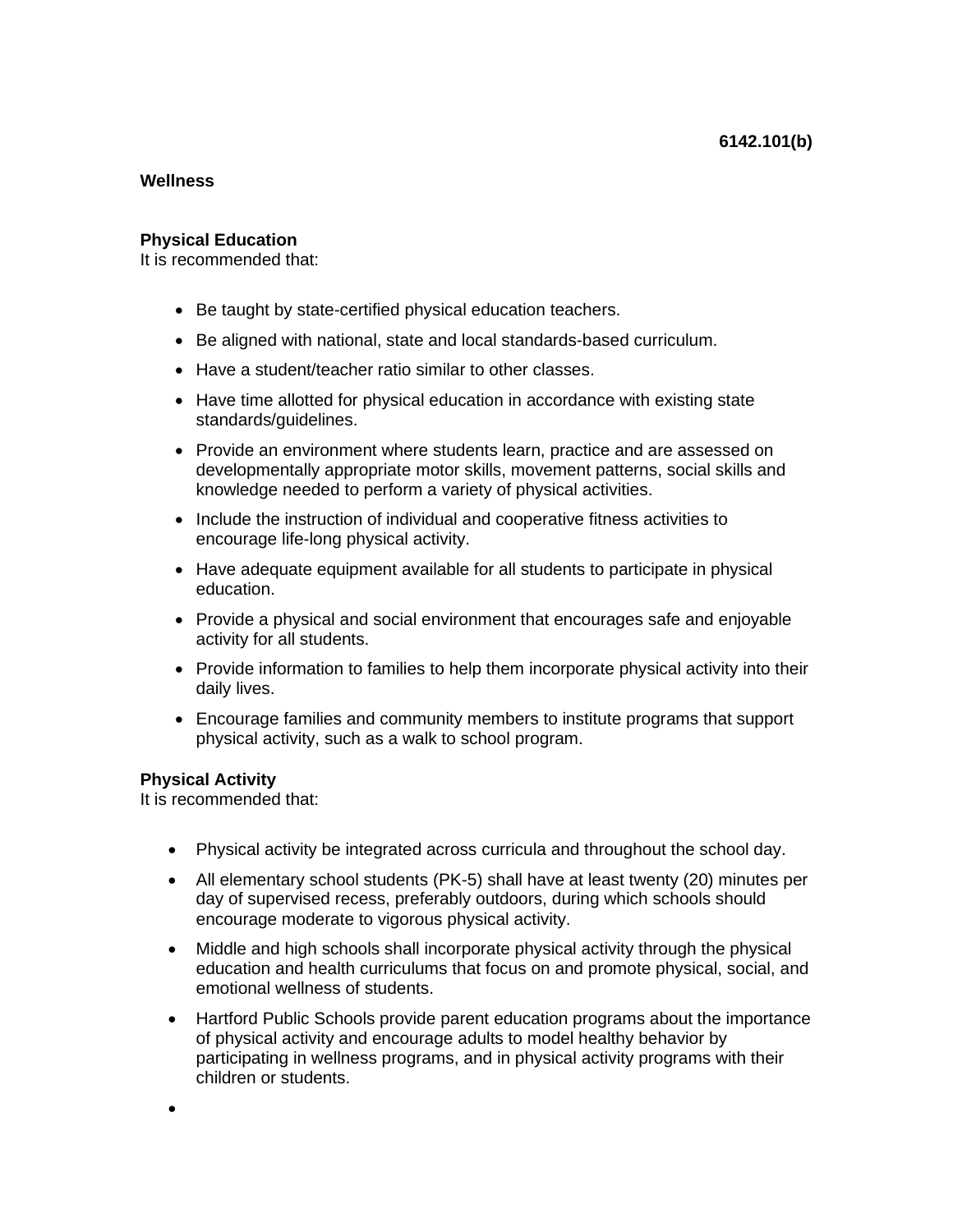• Hartford Public Schools will encourage community partners and families to provide structured physical activity programs and opportunities for unstructured physical activities for students outside of school.

# **School Meals**

- School meals shall offer varied and nutritious food choices that meet the U.S. Department of Agriculture's nutrition standards and requirements for the National School Lunch Program and School Breakfast Program, and all applicable state statutes and regulations.
- Emphasis will be placed on foods that are nutrient-rich such as fresh fruits and vegetables, whole grains, low fat dairy, lean meats, legumes, and seeds.
- School meals shall be planned to incorporate the basic menu planning principles of balance, variety, contrast, color and eye appeal, cultural norms and preferences and student acceptability to help develop lifelong healthy eating habits.
- A School Breakfast Program will operate in every school and students are encouraged to eat a health breakfast.
- With appropriate medical documentation, efforts will be made to modify meals prepared for students with food allergies or other special nutritional needs.
- **■** Menus and allergen information will be distributed to schools and posted on district web site.

# **Nutrition Standards for School Foods and Beverages**

- All sources of food and beverage sales to students at school must comply with the Connecticut Nutrition Standards (CNS). This applies to all sources of food sales on school premises at all times including, but not limited to, school stores, vending machines, school cafeterias, and any fundraising activities on school premises.
- All beverages sold in school must meet the state statute (C.G.S. Section 10-221q). This applies to all beverages sold as part of school meals and separately from school meals, from all sources including school cafeterias, school stores, vending machines, fundraising activities on school premises, and any other sources of beverage sales to students.
- It is encouraged that foods and beverages served at school celebrations shall meet the Connecticut Nutrition Standards and the beverage requirements of state statute.
- **EXECT School meals shall be served in clean and pleasant settings. The cafeteria** environment will have adequate space to eat and students will have adequate time to eat. All full day students shall be provided with a daily lunch period of not less than 20 minutes.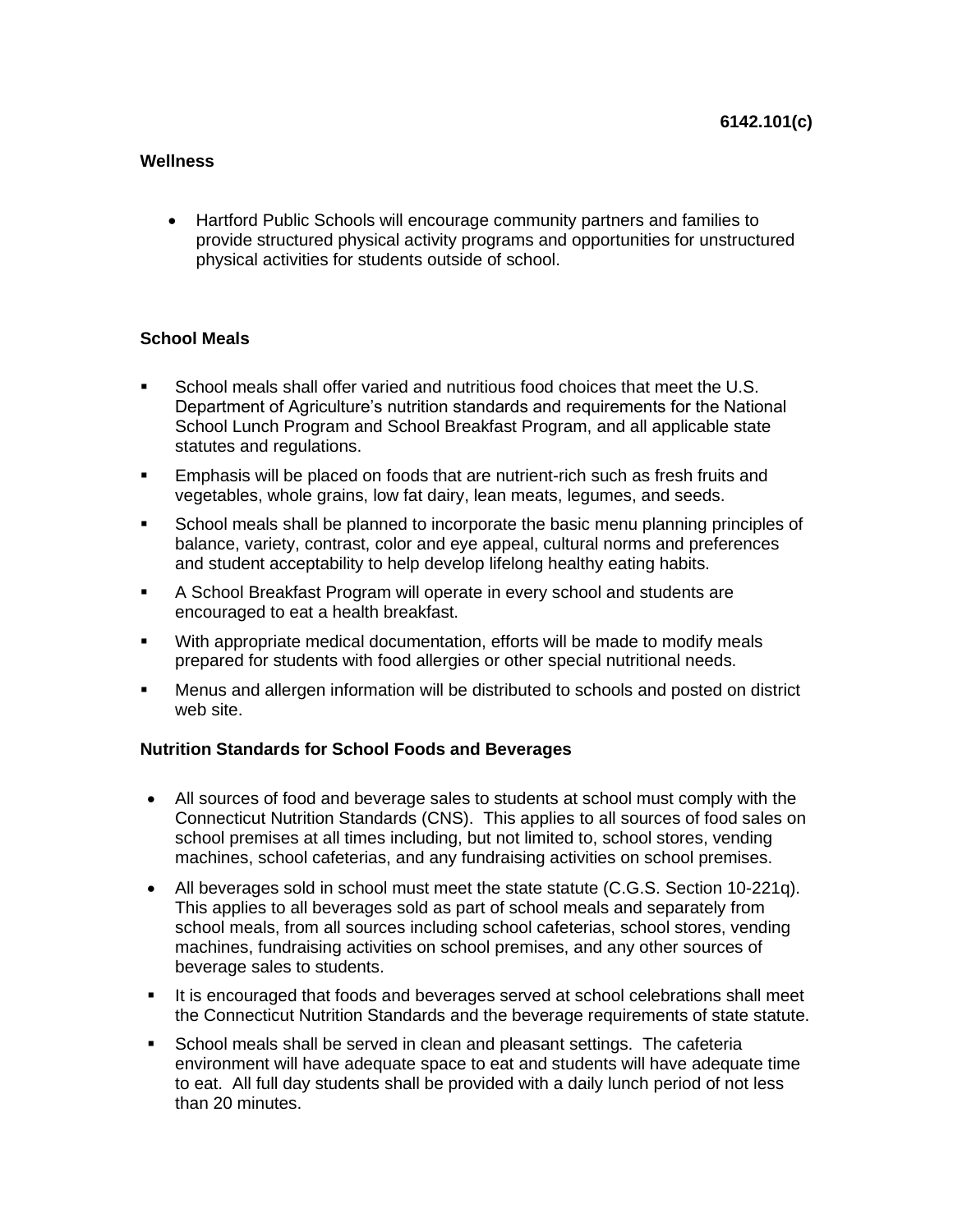#### **Other Activities to Promote Student Wellness**

It is recommended that:

- School staff members will be discouraged from using food as a reward or punishment.
- **EXECT** Schools shall discourage students from sharing their foods or beverages with one another during meal or snack times, given concerns with allergies or other special nutritional needs of students.
- Maintain updated information on HPS website with links to important public health messages and guidance for staff, parents and children.
- Ensure compliance with Connecticut State mandated physicals, immunizations, and health screenings at state determined grade levels.
- **Hartford Public Schools Dental Department to provide dental screenings and routine** dental care and procedures to students enrolled in program, allowing students to promote and maintain dental health with the understanding that student dental health is linked to overall student health.
- **EXEC** Local wellness policy goals be given priority in planning all school-based activities such as school events, field trips, dances, and assemblies.
- **EXTER-SCHOOL programs during the school year and during the summer will encourage** physical activity and other healthy habit formation.
- Support for health of all students will be demonstrated by hosting health clinics, health screenings, and helping to enroll eligible children in Medicaid and other state children's health insurance programs.
- Schools shall organize local wellness committees comprised of families, teachers, administrators, and students to plan, implement, and improve nutrition and physical activity in the school environment.

## **Staff Wellness**

It is recommended that:

- The district plan and implement activities and policies that support personal efforts by staff members to maintain a healthy lifestyle.
- The district shall build awareness among administrators, teachers, food service staff, coaches, nurses and other school staff members about the importance of nutrition, physical activity, and body-size acceptance to academic success and lifelong wellness. School staff members shall be encouraged to model healthy eating and physical activity behaviors.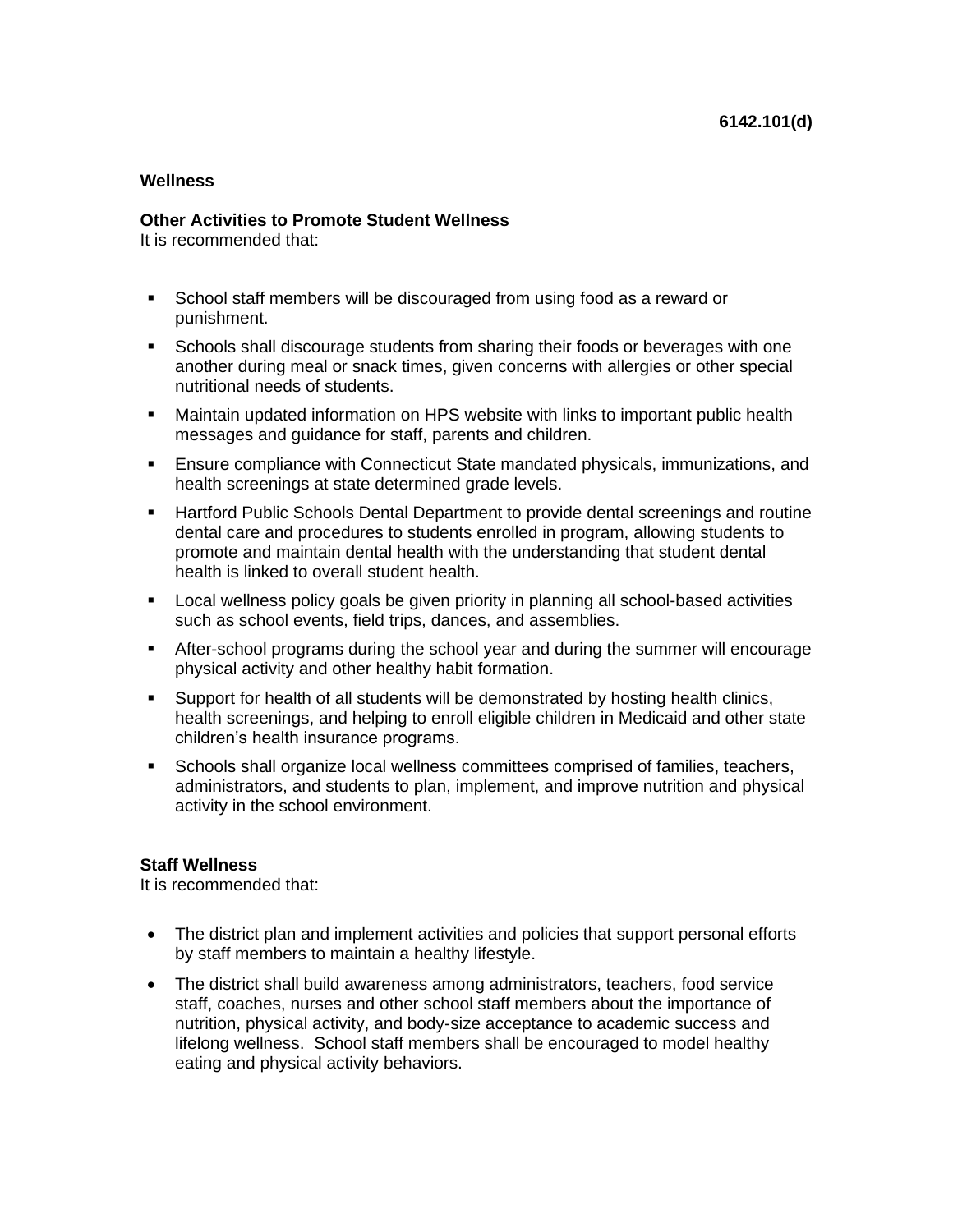# **Communication and Promotion**

It is recommended that:

- The Coordinator of Health Services and the Medical Director provide wellness and health communication for students and families within the district. Communication strategies include but are not limited to; monthly health and wellness newsletter, updating district website with most current health-related information, relevant links, and community resources for families and Hartford Public School personnel.
- Hartford Public Schools use a coordinated school health approach to wellness through interdepartmental collaboration and teamwork to promote the healthiest environment possible for students to enhance their academic, social, emotional, and physical development.
- **E** Hartford Public Schools will promote clear and consistent messages that explain and reinforce health eating and physical activity habits.
- Students shall receive positive, motivating messages, both verbal and nonverbal, about healthy eating and physical activity throughout the school environment.
- Hartford Public Schools will encourage family involvement to support and promote healthy eating and physical activity habits.
- Schools shall consider student needs in planning for healthy school nutrition environments.
- **EXECT** Schools shall partner with community organizations to provide consistent health messages.
- School-based marketing shall be consistent with nutrition education and health promotion.

## **Social and Emotional Wellness**

It is recommended that:

- Hartford Public Schools create and maintain a stress free school environment for the overall quality of life of students, families, and school personnel.
- Mental health counseling services shall be available for all students.
- Confidential Employee Assistance Programs be available and well publicized throughout the district.
- Confidential screening for stress, depression, and other mental health conditions shall be available for all students.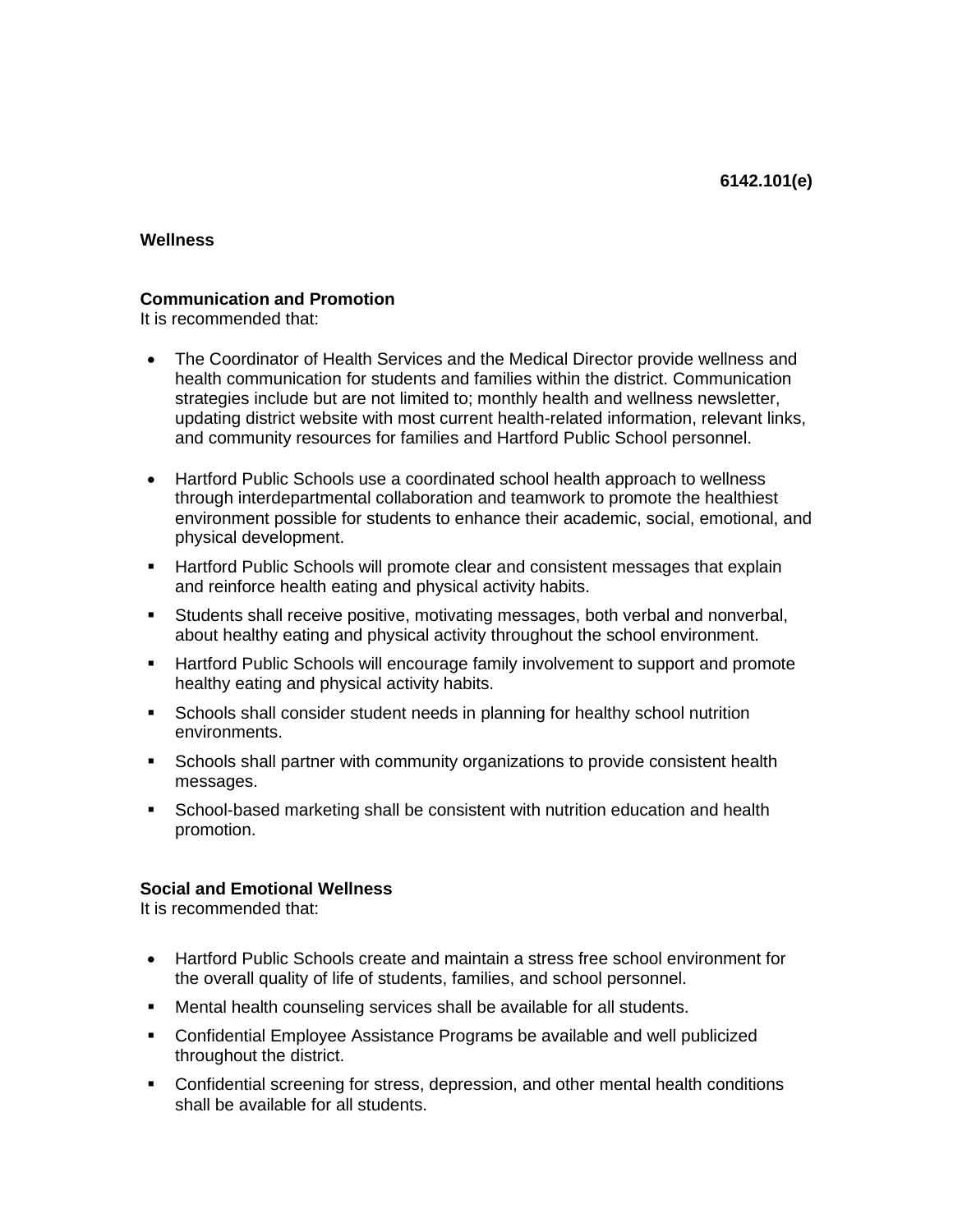#### **Measurement and Evaluation**

- The superintendent or designee shall ensure compliance with the established district-wide Wellness Policy.
- Wellness Policy Leadership shall consist of Director of Arts and Wellness and Senior Director for Food & Child Nutrition Services.
- District Wellness Committee shall be comprised of individuals from the following groups including but not limited to: Parents, Teachers, Students, School and District Administration, Food Service Director and staff, Registered Dietitian, Board of Education, Health Services, and Health and Physical Education Staff, and any other interested district community member interested in participating in the Wellness Policy process.
- Committee will meet biannually. Meeting dates and times will be posted on the district website and open to the public.
- **•** In each school building the principal or designee shall ensure compliance with the Wellness Policy and shall report on their school's compliance to the Wellness Policy Committee annually.
- **The Hartford Public Schools Wellness Committee will monitor, review, and revise as** necessary the Wellness Policy using tools such as the WellSat 2.0 on-line evaluation tool. Any changes or updates to the policy will be communicated to schools.
- The Hartford Public Schools Wellness Committee will provide an evaluation report annually to the Hartford Board of Education and post the report on the district web site.

Legal Reference: Child Nutrition and WIC Reauthorization Act of 2004 (Public Law 108- 265)

*CGS Section 10-215f CGS Section 10-221o CGS Section 10-221p CGS Section 10-221q*

Policy adopted: June 6, 2006 **HARTFORD PUBLIC SCHOOLS** Policy revised: November 21, 2017 Hartford, Connecticut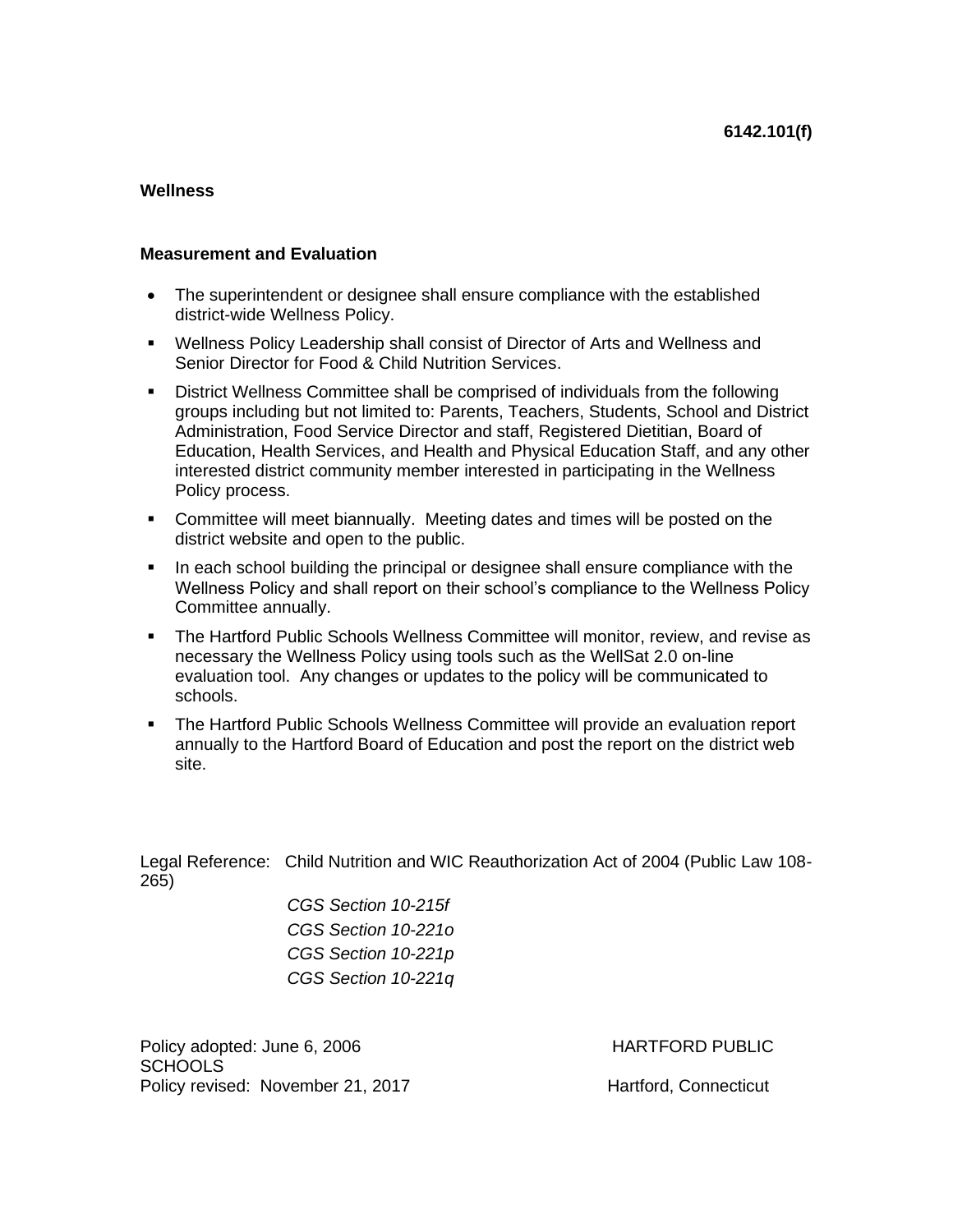## **Students**

## **Childhood Obesity and Physical Exercise in Schools**

The Board recognizes that student health and success in school are interrelated. Schools cannot achieve their primary mission of education if students are not healthy and fit physically, mentally and socially.

In conformity with state statute, P.A.13-173, an Act Concerning Childhood Obesity and Exercise in Schools, the Board requires that:

- 1. In all District schools, full time students shall be provided a daily lunch program of not less than twenty (20) minutes.
- 2. All students enrolled in elementary school (grades PreK through 5 in Hartford Public Schools) shall have included in the regular school day, time devoted to physical activity, of not less than twenty minutes in total, except that this requirement may be altered by a Planning and Placement Team (PPT) for a child requiring special education and related services according to state and federal law, as may be amended from time to time.

**Note:** The new legislation requiring the daily period of physical activity for students in elementary school does not spell out types of activity. It can be a combination of planned physical education classes, recess, and/or teacherdirected classroom activities.

- 3. School employees (teacher, substitute teacher, administrator, superintendent, school counselor, psychologist, social worker, nurse, physician, paraprofessional, coach, or any other individual working in a District school, who in the performance of his/her duties has regular contact with students and provides services to or on behalf of students enrolled in a District school, pursuant to a contract with the Board of Education) shall not deny a student's participation in the entire time devoted to physical exercise in the regular school day as a form of discipline or punishment; nor should they cancel it for instructional makeup time.
- 4. Any student in pre-kindergarten through grade twelve shall not be required to engage in physical activity as a form of discipline.

In addition, it is the intent of the Board that District schools take a proactive effort to encourage students to make nutritious food choices. Food and beverages sold or served in District schools shall consist of nutritious food choices.

The Superintendent will develop administrative regulations as needed for the implementation of this policy. There shall be an annual reporting to the Board of Education on the District's nutrition and physical activity programs.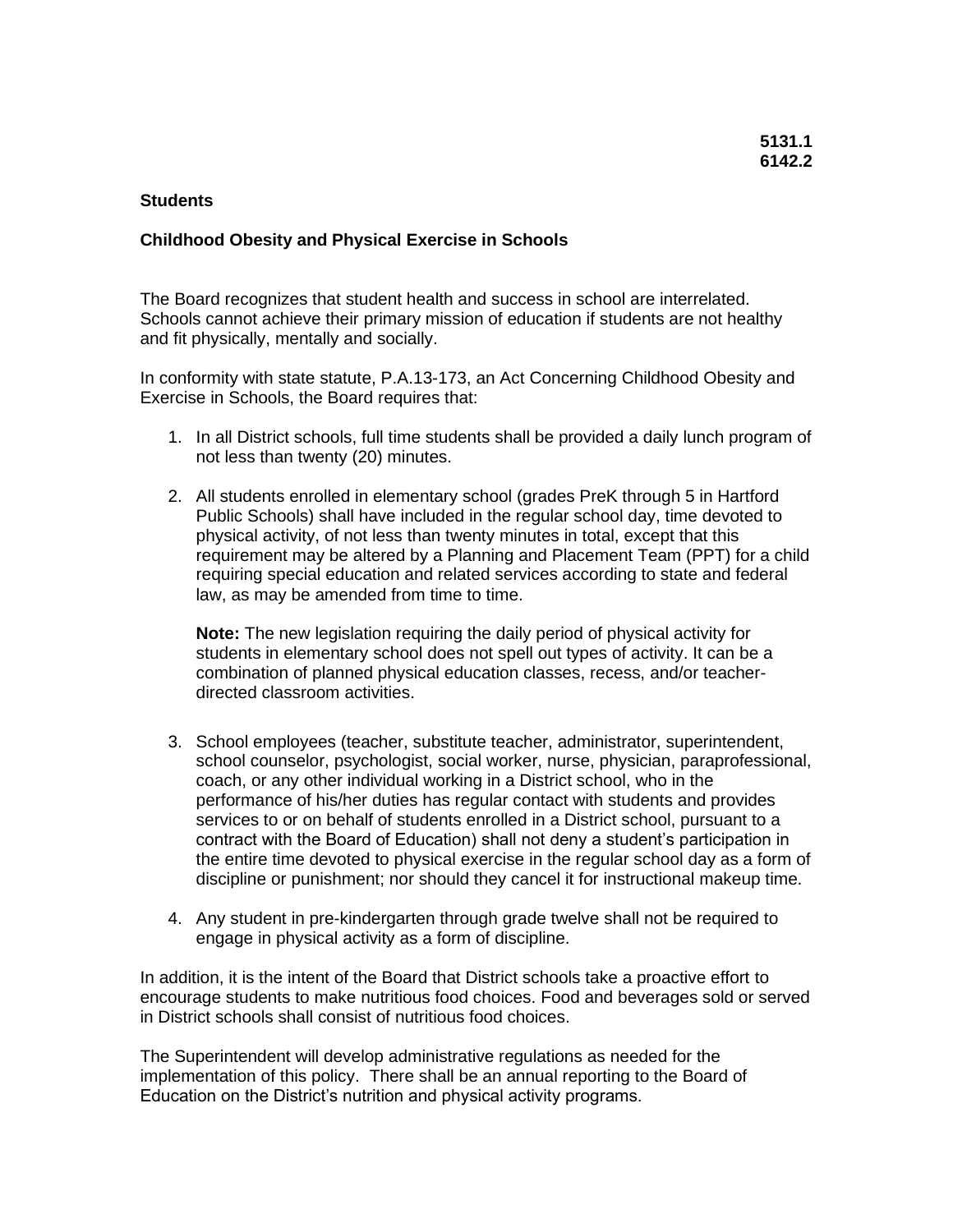# **Students**

# **Childhood Obesity and Physical Exercise in Schools**

.

Legal Reference: Connecticut General Statutes 10-215 Lunches, breakfasts and the feeding programs for public school children and employees. 10-215a Non-public school participation in feeding program. 10-215b Duties of state board of education re feeding programs. 10-216 Payment of expenses. 10-215b-1 State board of education regulation 10-221o Lunch periods. Recess (as amended by P.A. 12-116, An Act Concerning Educational Reform, and P.A. 13-173, An Act **Concerning** Childhood Obesity and Physical Exercise in Schools)

Policy adopted: October 15, 2013 HARTFORD PUBLIC SCHOOLS Hartford, Connecticut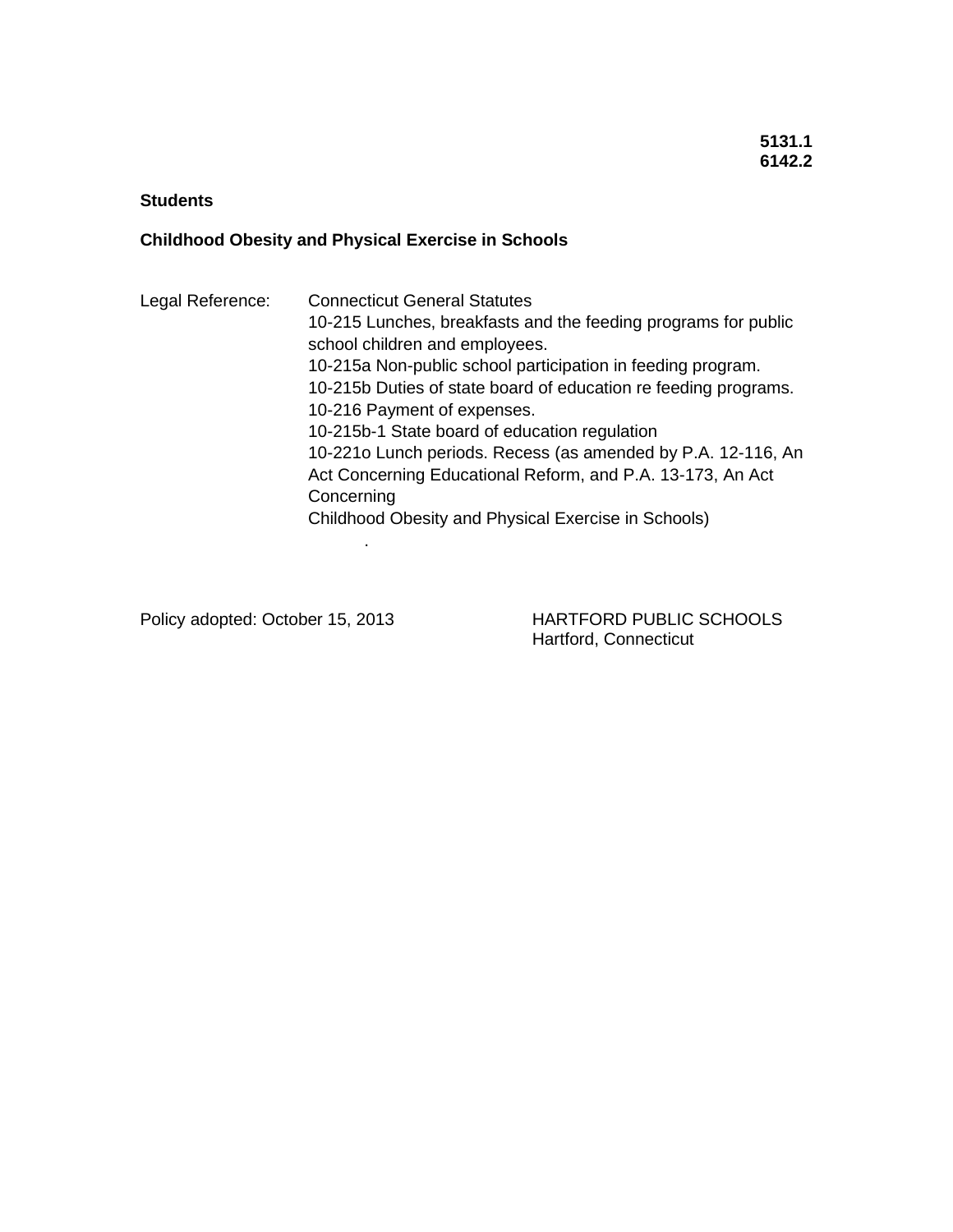## **Instruction**

## **Parent Conferences**

Parents of students in grades K-12 shall be kept aware of their children's progress in school by the use of report cards, and by means of scheduled parent conferences.

In addition, conferences with parents regarding retention of their child shall be considered essential.

Parents are encouraged to visit the schools. The classroom teacher shall be informed as to the day and time of visits so as to avoid any conflicts with the school schedule.

Policy adopted: January 4, 2000<br>
Policy updated: November 1, 2005<br>
Hartford, Connecticut Policy updated: November 1, 2005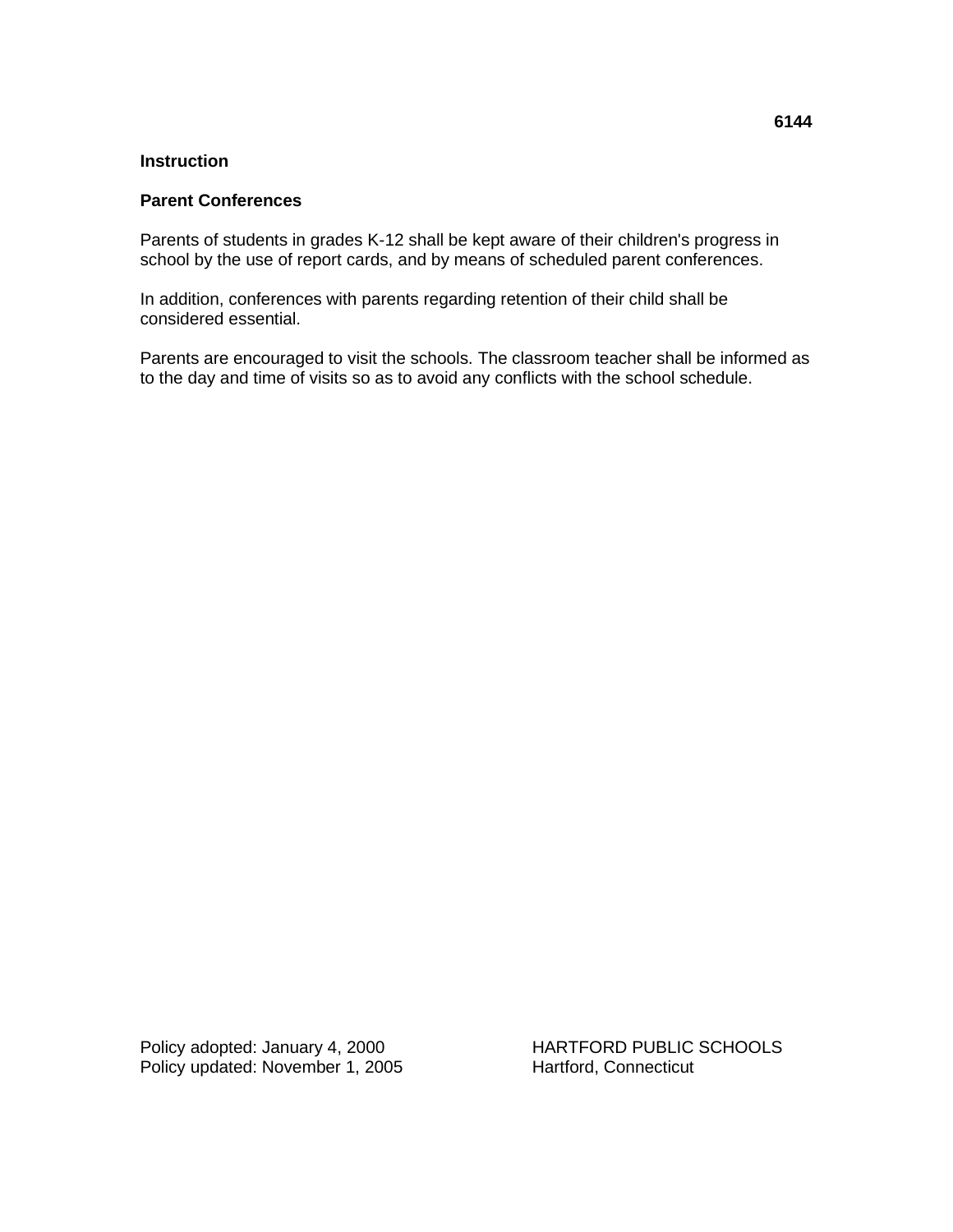#### **Instruction**

## **Grading**

The district shall establish a consistent, fair, objective and meaningful system to communicate the academic profile of student(s) to families and other approved institutions.

Report cards combined with scheduled parent-teacher conferences, and other forms of communication promote a process of continuous evaluation of student performance and communication regarding student achievement. Achievement is defined as performance measured against Common Core State Standards (adopted by CT State Dept of Ed July 2010) and other national and state standards and outcomes. This will provide students, teachers and parents with a clear understanding of what students are expected to learn. Achievement of the standards will be the measure in the process of evaluating student performance.

A grade weighting/class ranking system of grade point average (GPA) shall be in place for the high schools and shall be included with all student transcripts sent to higher education institutions.

Legal Reference: Connecticut General Statutes Sec. 10-220g Policy on weighted grading for honors and advanced placement classes.

Policy adopted: November 1, 2005 HARTFORD PUBLIC SCHOOLS Revised: September 17, 2013 Hartford, Connecticut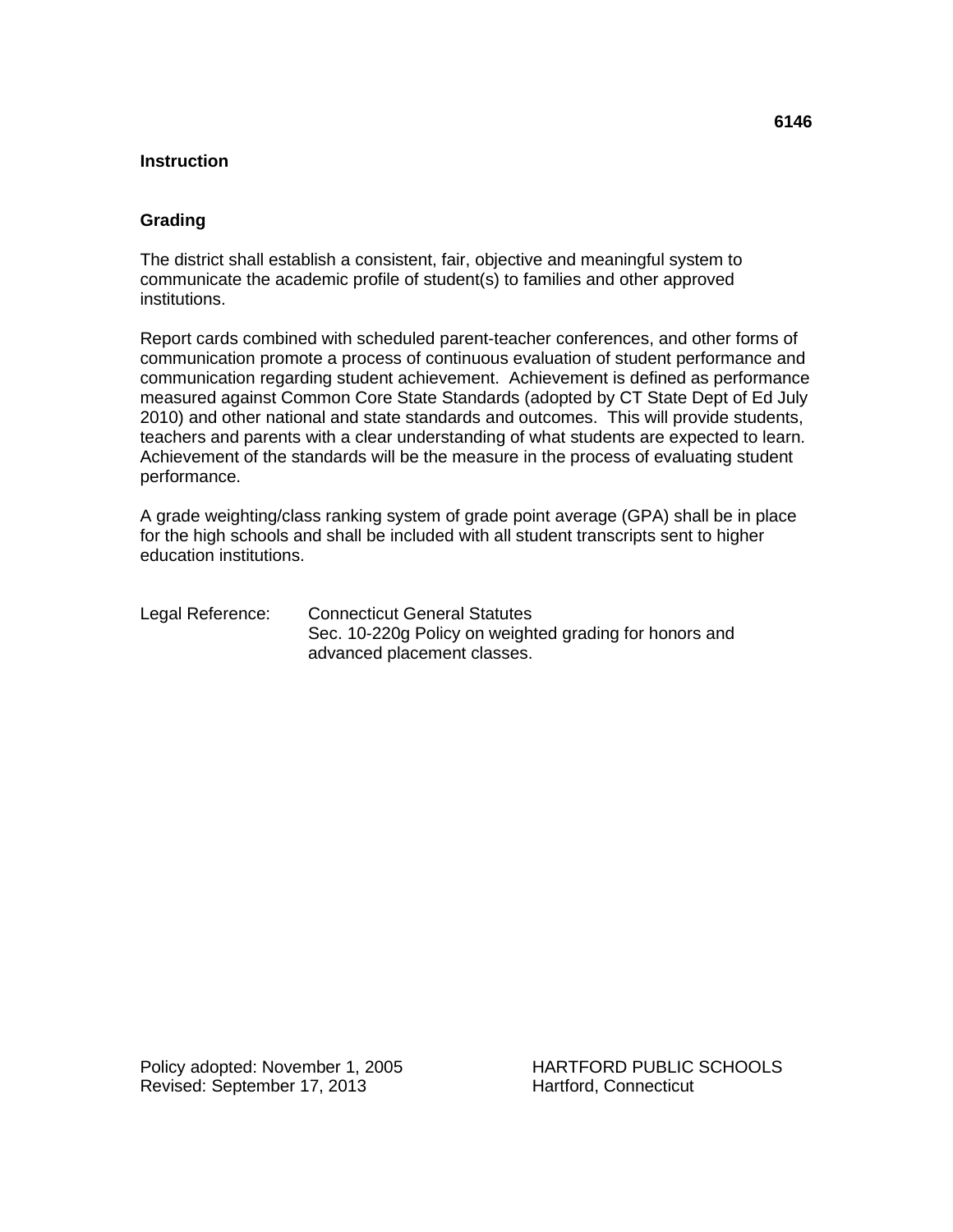#### **R-6146**

## **Instruction**

## **Grading – Administrative Regulations**

Student academic achievement shall be evaluated, recorded and reported each marking period. Students, parents/guardians and appropriate school personnel will be informed of the student's progress.

The district will utilize technology assisted systems to produce grade reports.

The 4-point model is the approved configuration for grading beginning in the 2014-2015 school year.

#### **4-point numeric system**

| A+  |     | B+  | ┕   | $\sim$ .<br>◡+       | $\sim$        | D+        |                 |            |
|-----|-----|-----|-----|----------------------|---------------|-----------|-----------------|------------|
|     |     |     |     |                      |               |           |                 | Incomplete |
| 4.V | 4.0 | 3.3 | J.U | $\sim$ $\sim$<br>د.ء | $\sim$<br>Z.U | ⌒<br>ں. ا | $\cdot$ $\cdot$ |            |

Courses are available for students at three levels of academic challenge. Students are encouraged to strive for academic excellence. A system of grade weighting recognizes the differences in student achievement. Grade weighting encourages and rewards students for selecting courses at more challenging levels of difficulty.

A grade weighting system shall be implemented for the high schools in accordance with the guidelines set forth and published annually in the parent/student handbook.

Each marking period a student will receive a letter grade (A-F). The letter grade communicates the level of achievement of current content standards

This grade along with the course "weight" is used to determine the student's Grade Point Average. At the end of the school year, a final GPA is computed from the final grade point average of each course.

|                 | $A+$ | A    | $B+$ | в    | $C+$ | C    | $D+$ | D    |
|-----------------|------|------|------|------|------|------|------|------|
| *AP/ECE/DE 5.0  |      | 4.5  | 4.0  | 3.5  | 3.0  | 2.5  | 2.0  | 1.5  |
| Honors          | 4.75 | 4.25 | 3.75 | 3.25 | 2.75 | 2.25 | 1.75 | 1.25 |
| College<br>Prep | 4.0  | 4.0  | 3.5  | 3.0  | 2.5  | 2.0  | 1.5  | 1.0  |

#### **Weighted Scale**

\*Advanced Placement/Early College Experience/ Dual Enrollment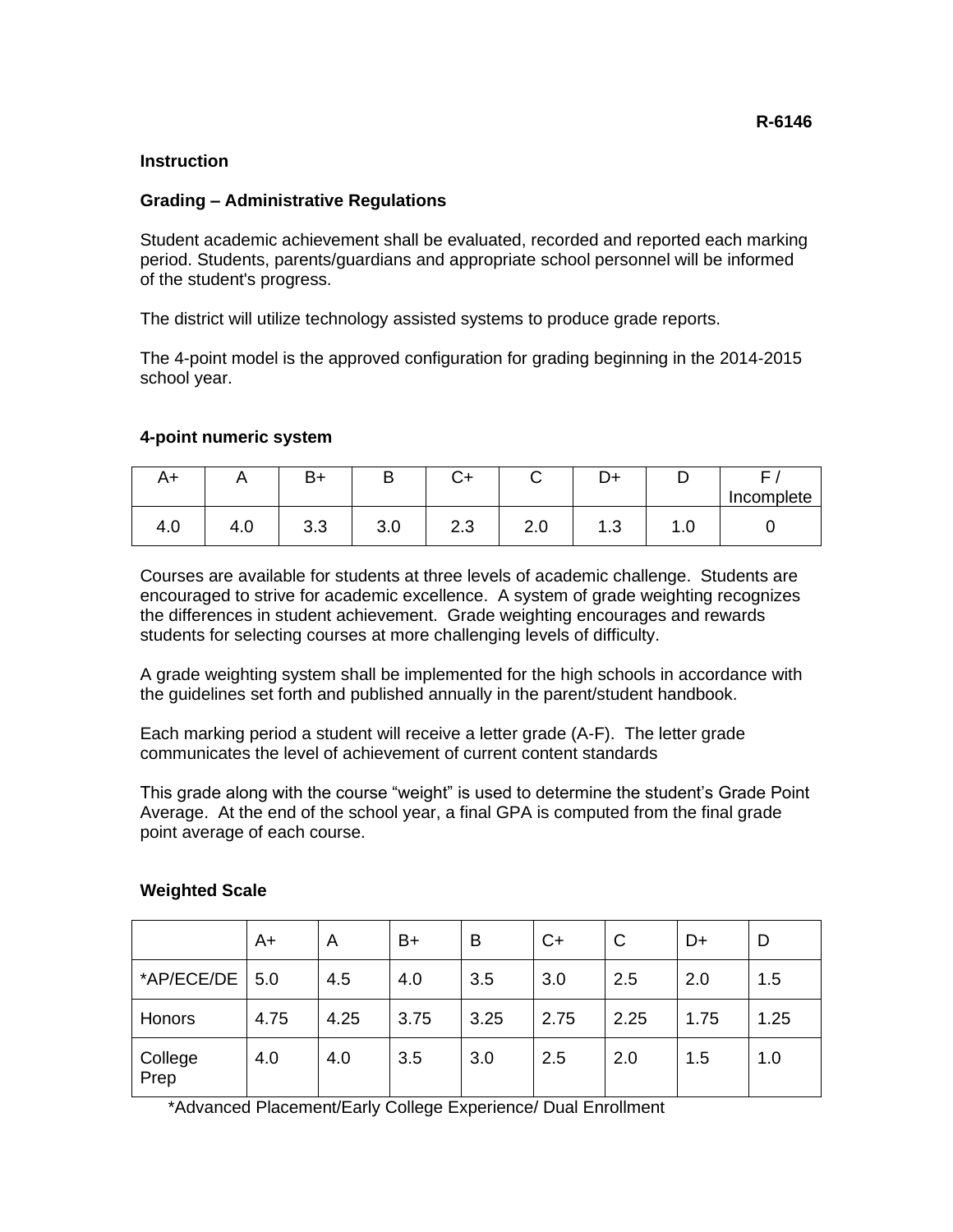# **Grading – Administrative Regulations (continued)**

# **Un-weighted Scale**

|                 | A+  | $\cdots$ | $B+$ | B   | C+  | ⌒<br>$\checkmark$ | D+        |   |
|-----------------|-----|----------|------|-----|-----|-------------------|-----------|---|
| Un-<br>weighted | 4.0 | 4.0      | 3.3  | 3.0 | 2.3 | 2.0               | ົ<br>ن. ا | . |

Both the weighted and the un-weighted scale appear on the student transcript.

The weighted scale is used to determine class rank.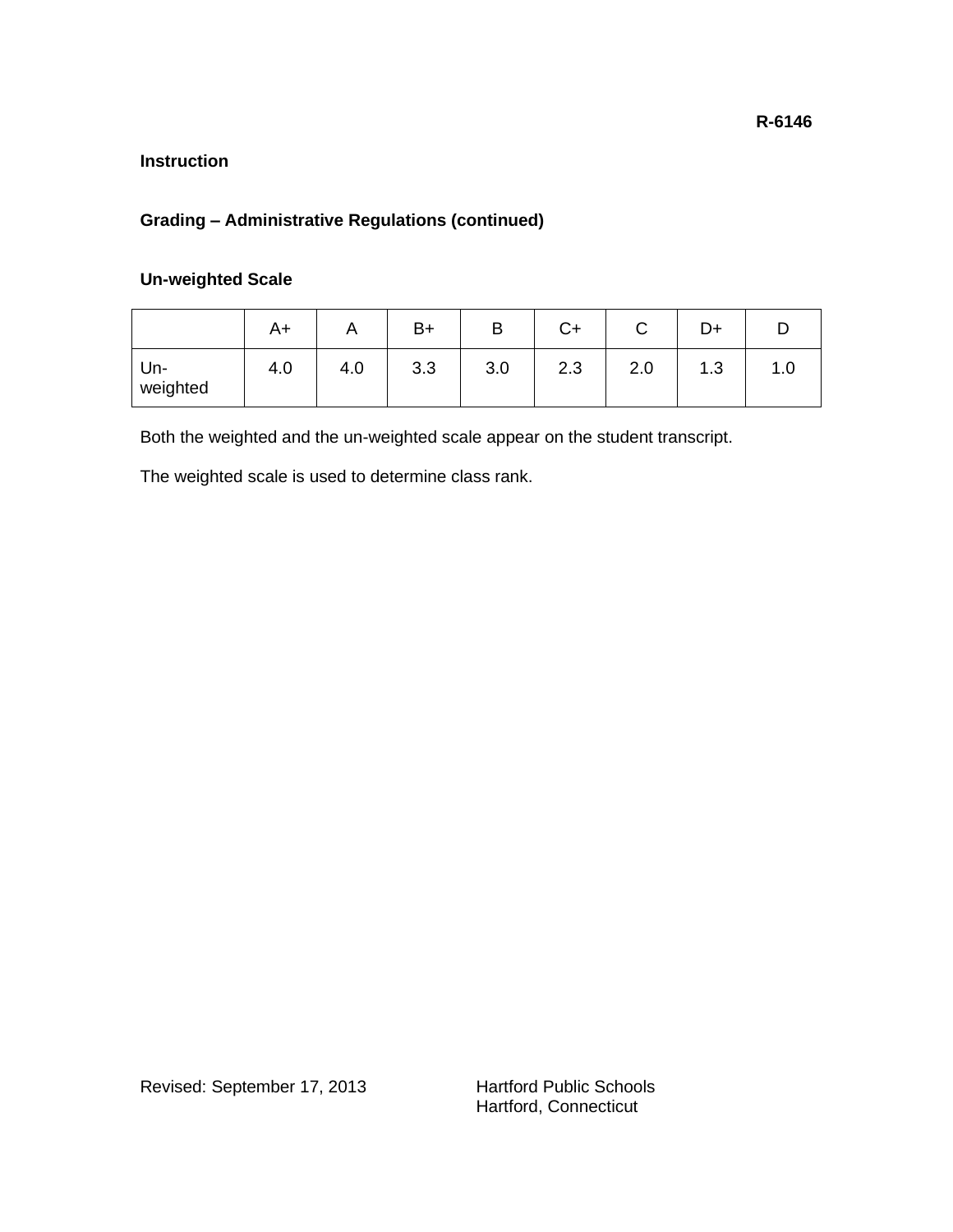#### **Equipment, Books, and Materials**

## **Provision/Selection**

The Board of Education has ultimate responsibility for educational curriculum and the selection of texts to support the curriculum. The Board of Education delegates this responsibility to the Superintendent or his/her designee for the development of appropriate curriculum and the supportive texts.

The Board of Education recognizes that appropriate texts, library reference facilities, maps and globes, laboratory equipment, audiovisual equipment, art supplies, athletic equipment, current periodicals, tests and questionnaires, and similar materials are the tools of the teaching profession. The teaching staff will serve on curriculum committees and consult with the administration for the purpose of recommending improvements in curriculum and materials. The Board of Education believes that at all times the schools should be as well equipped and maintained as may be possible within existing financial limitations.

Textbooks, instructional supplies, library materials, and teaching aids shall be judged in the light of their contribution to the educational needs of the pupils and in alignment with the content curriculum. In selecting textbooks, due consideration shall be given to the use of textbooks which present the achievements and accomplishments of individuals and groups from all ethnic and racial backgrounds. They may be requisitioned subject to the approval of the building administrator and the appropriate director and purchased by the director of management services within the limits established by the annual budget.

According to provisions of law, regular and supplementary textbooks, library books, and such supplies, materials and equipment as shall be necessary to meet the needs of instruction in our schools shall be purchased by the Board of Education and loaned or furnished free of charge to all pupils.

The Board of Education may provide for the loan of currently used textbooks to non-public schools in the district as provided by law.

The disposition of old and obsolete textbooks shall be accomplished under the direction of the Superintendent of schools in accordance with state and district regulations.

The Superintendent or his/her designee shall be responsible for developing procedures in furtherance of this policy.

| <b>Connecticut General Statutes</b>                                   |
|-----------------------------------------------------------------------|
| 10-228 Free textbooks, supplies, materials and                        |
| equipment                                                             |
| 10-228a Free textbook loans to pupils attending<br>non-public schools |
|                                                                       |

Policy updated: November 1, 2005 Hartford, Connecticut

Policy adopted: January 4, 2000 HARTFORD PUBLIC SCHOOLS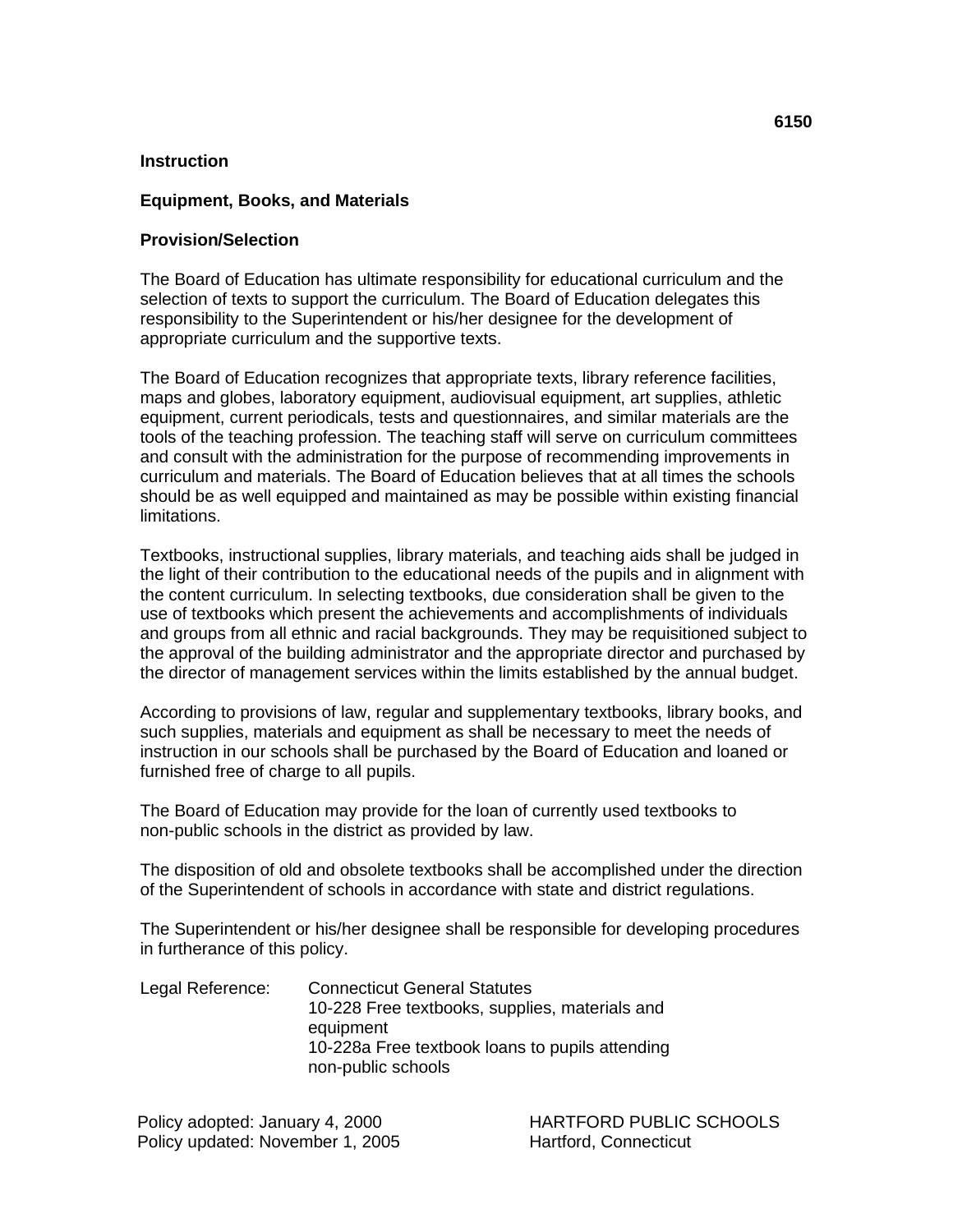#### **Guidelines For Evaluation/Selection of Instructional Materials**

#### **Procedure For Selection of Text Materials**

Appointed selection committee shall recommend text adoption in academic and other areas.

Criteria for text materials shall be consistent with the general criteria for materials selection noted in "Roles and Responsibilities of the Instructional Material and Textbook Selection Committee."

The committee shall present their recommendation(s) to the Assistant Superintendent for Curriculum & Instruction.

After review by the appropriate Assistant Superintendent and Superintendent, the Superintendent shall present his/her recommendation(s) to the Cabinet and Board of Education.

Rules for the Instructional Material, Textbook, EDUCATIONAL Software Pilot Process

Whenever a content area committee is purchasing new material, an instructional material and textbook selection committee will be formed.

This committee shall include the Assistant Superintendent for Curriculum & Instruction, the appropriate director(s) and department head(s), Principals, Pre-K- 12 classroom teachers, parents community/business representatives, when needed, and student representatives for secondary (7-12) selections. A representative from each school building must be included on the committee.

Principals shall forward the names of those individuals who are interested to the Assistant Superintendent for Curriculum & Instruction. The Instructional Material and Textbook Selection Committee will be announced by the Assistant Superintendent for Curriculum & Instruction.

Roles and Responsibilities of the Instructional Material and Textbook Selection **Committee** 

Whenever a content area committee is purchasing new material, an instructional material and textbook selection committee will be formed. The committee will elect a chairperson and a recording secretary. Minutes of every meeting will be kept. The committee will establish a timeline for the selection of the material.

The evaluation/selection of educational software will follow the preview/selection process as outlined by MHIS in the district technology plan.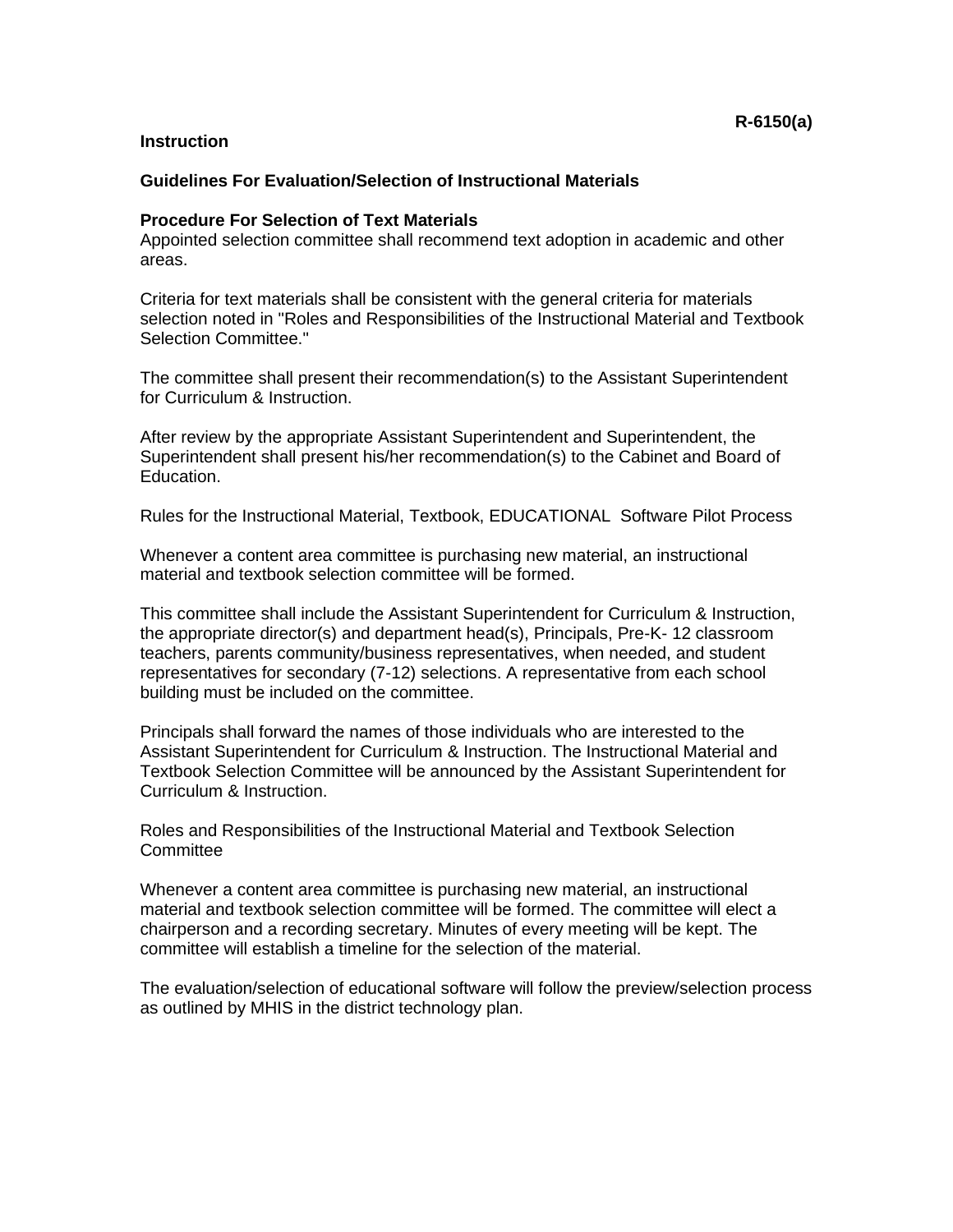### **Guidelines For Evaluation/Selection of Instructional Materials**

## **Roles and Responsibilities of the Instructional Material and Textbook Selection Committee** (cont.)

The committee will use the established criteria from the Guidelines for the Selection of Instructional Material and Textbook Policy in deciding which publishers are eligible for consideration of being piloted. Selection of publishing companies and producers of instructional materials and text shall be an open process. The chairperson of the selection committee shall notify publishers and producers of instructional materials of a new adoption. The selection committee will evaluate new materials. Publishing company representatives whose materials have met the criteria shall be allowed equal time to present previously submitted materials. The chairperson of the committee shall serve as a liaison between the piloting team and the publisher's representatives, if further clarification is needed.

During the adoption process, there shall be no meetings between the representatives of the publishing companies and members of the selection committee and piloting teachers.

The committee, in arriving at a final decision has several alternatives:

- Adopt new material;
- Re-adopt material currently in use;
- Continue study another year;
- Postpone decision for a specific time period; and/or
- Recommend that another or the same committee might consider an adoption process at a later date.

Models For Instructional Material Adoption

The above committee will determine whether a closed textbook adoption or a pilot process will be utilized. Although piloting of instructional material and textbooks is always desirable, there are times and circumstances that may prohibit it. The committee will determine when a closed or pilot process will be used.

A closed adoption is when the decision for selection of instructional material is made by the instructional material and textbook selection committee, using the Guidelines for the Selection of Instructional Material and Textbooks.

A piloting process model will include teachers using the materials identified by the Instructional Material and Textbook Selection Committee.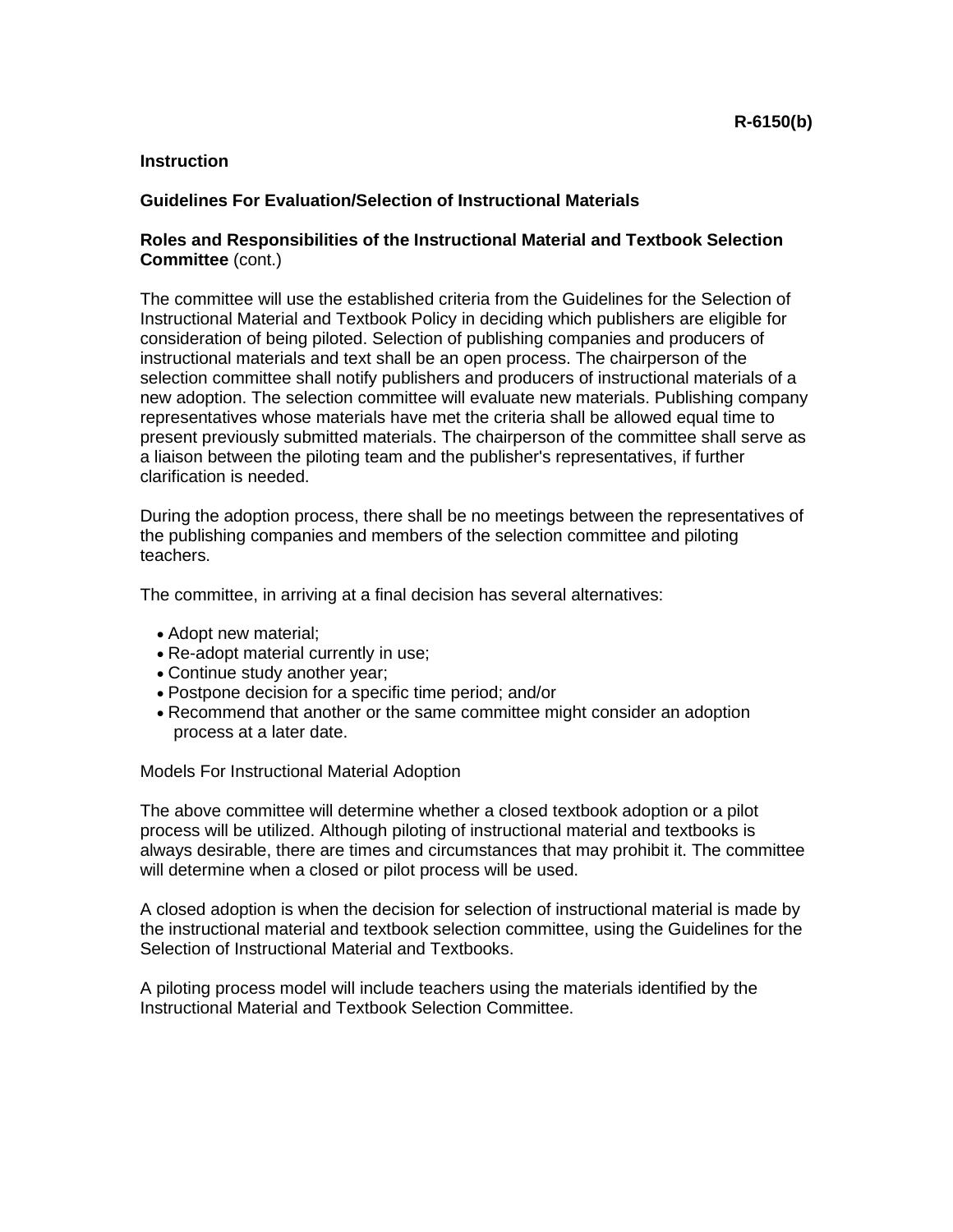#### **Guidelines For Evaluation/Selection of Instructional Materials**

A piloting model would include teacher(s) from the same grade within the primary and/or within the intermediate level at the same site to pilot material from different publishers. The goal is to allow articulation and comparison within a school building.

Models For Instructional Material Adoption **(cont.)**

| EXAMPLE | GRADE5             | TFXT A | GRADE5             | TFXT B |
|---------|--------------------|--------|--------------------|--------|
|         | GRADE <sub>2</sub> | TFXT A | GRADE <sub>2</sub> | TFXT B |

At the secondary level, the building principal, department heads and staff will determine which staff members will pilot the materials. Representatives from all the secondary schools will be included.

Teachers must complete an evaluation form for each unit taught in the pilot material. The evaluation form(s) will be designed to reflect the district content area standards and curriculum.

Representatives of those companies whose materials are being piloted shall be allowed equal time to present materials previously submitted to the committee. The company will give a presentation including type and length of guarantee; cost of all related materials and length of time material will be in print. Materials will be adopted after a confirmation letter is received from the company.

Drawings to determine the order in which publishers' representatives will make their presentations will be made approximately two weeks prior to the presentation dates. These drawings will be conducted under the supervision of representatives of the selection committee and at least one representative from the publishers. All book companies shall be allowed an equal amount of time to present materials. (A minimum of thirty minutes for each presentation will be allowed.)

Presentations will be arranged so that all teachers will have an opportunity to view the material and to fill out an evaluation form.

The materials will be on display at convenient school sites to allow parents and community members ample opportunity to attend presentations and to view the materials.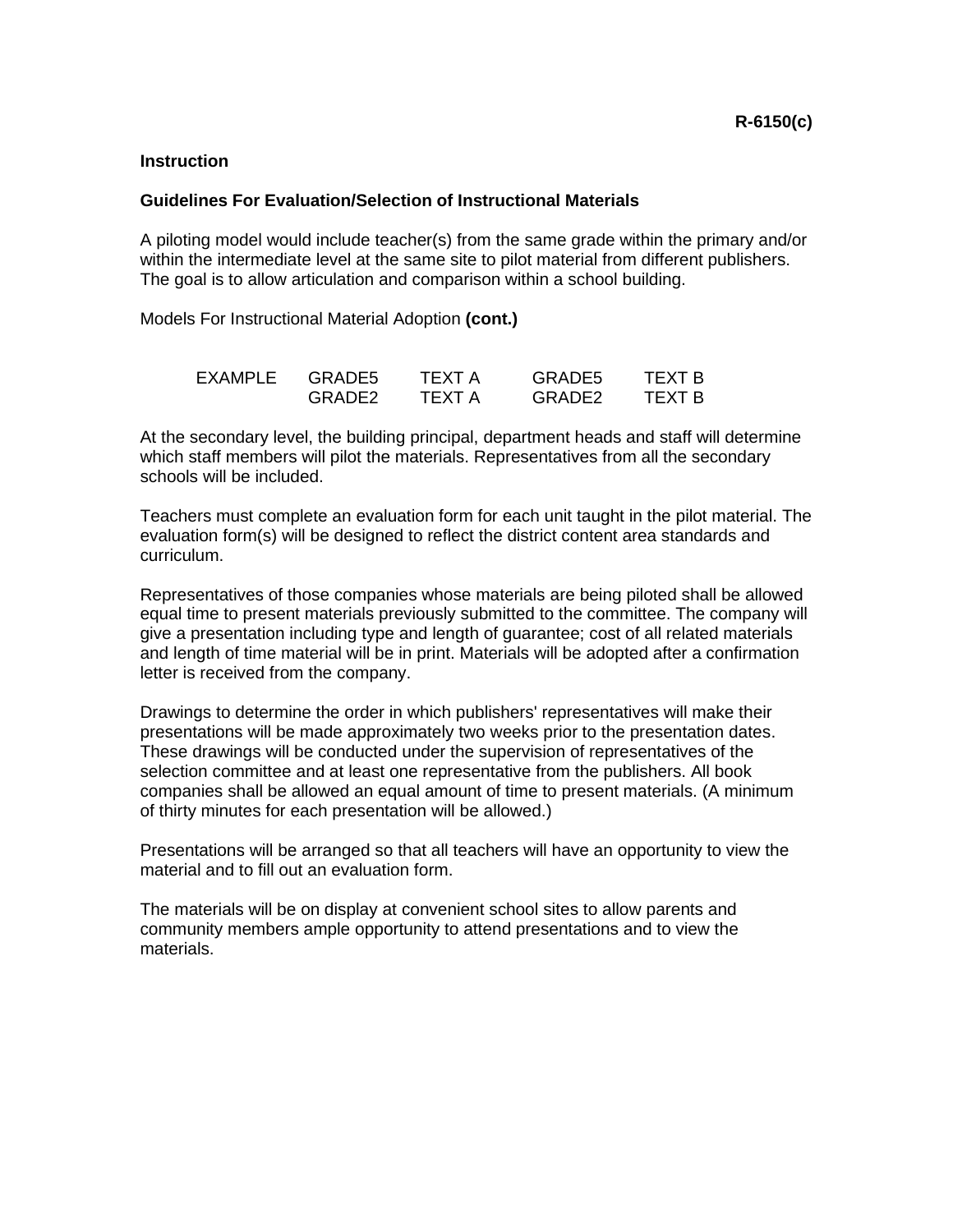## **Guidelines For Evaluation/Selection of Instructional Materials**

## **Voting Procedures**

A ballot prepared by the Assistant Superintendent for Curriculum & Instruction shall be used by all committee members in voting on final selection of instructional material. The ballot shall list the title, author, publisher, copyright date and also allow space for ranking of these materials.

After the votes are tabulated and the instructional material is chosen to be purchased, a written report and recommendation will be prepared and submitted to the appropriate Assistant Superintendent and Superintendent.

## **Suggested Timeline of Activities For Selecting Instructional Materials**

Every five years the basic material in each content area will be reevaluated.

A year prior to adoption, a needs assessment will determine if new materials or textbooks should be considered. If new material should be considered, an evaluation procedure for piloting will be established by the content area committee.

#### **Year of Piloting and Adoption**

| <b>Spring Planning</b> | · Instructional Material and Textbook Selection Committee formed                                                                                                                                                                                                                     |
|------------------------|--------------------------------------------------------------------------------------------------------------------------------------------------------------------------------------------------------------------------------------------------------------------------------------|
|                        | • Organizational meeting held                                                                                                                                                                                                                                                        |
|                        | Instructional materials and textbook committee discusses<br>$\blacksquare$<br>curriculum and standards and identifies needs<br>Criteria developed to evaluate piloted material                                                                                                       |
|                        | • Publishers informed of content area adoption                                                                                                                                                                                                                                       |
|                        | $\cdot$ Instructional material(s) and textbook(s) to be piloted are chosen                                                                                                                                                                                                           |
|                        |                                                                                                                                                                                                                                                                                      |
| September- January     | · Fall piloting begins                                                                                                                                                                                                                                                               |
|                        | · Instructional materials are placed on display                                                                                                                                                                                                                                      |
|                        | The Committee examines the materials being piloted to<br>٠<br>determine which meet the identified criteria and needs of the<br>district's content standards and curriculum.<br>Material(s) and textbook(s) are reviewed and discussed with all<br>٠<br>teachers involved in piloting |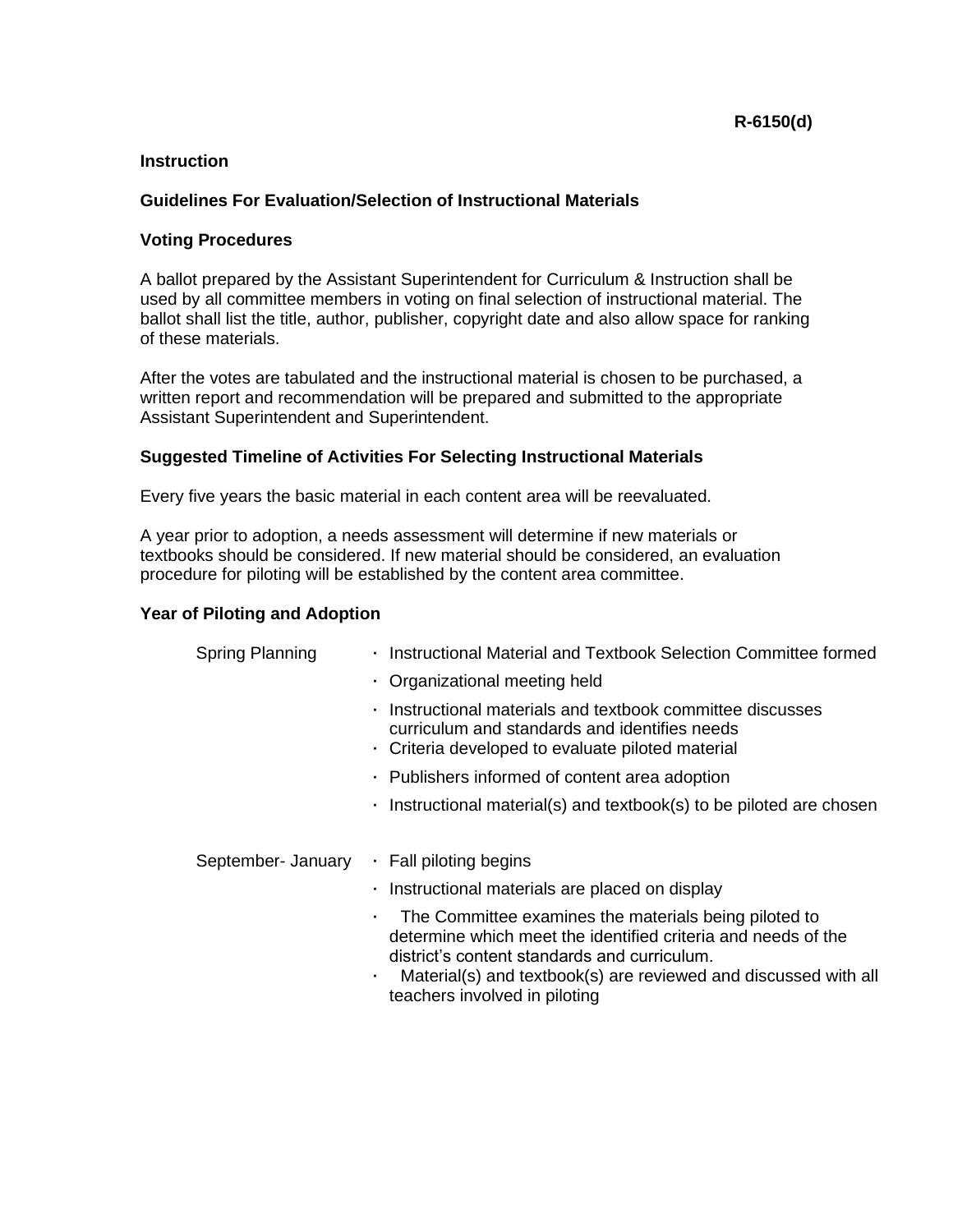# **Guidelines For Evaluation/Selection of Instructional Materials**

## Year of Piloting and Adoption (cont.)

| February- March | Meetings scheduled with appropriate supervisors                                                                                                                              |
|-----------------|------------------------------------------------------------------------------------------------------------------------------------------------------------------------------|
|                 | $\cdot$ The Committee makes final recommendation(s) to the Assistant<br>Superintendent and the Superintendent                                                                |
| April- June     | Superintendent presents recommendation(s) to Cabinet and<br>٠<br><b>Board of Education</b><br>Purchase of new instructional material(s) and textbook(s) begins<br>$\sim 100$ |
|                 | Begin professional development in use of material(s)<br>٠                                                                                                                    |

Regulation:January 4, 2000 **HARTFORD PUBLIC SCHOOLS** Regulation updated: November 1, 2005 Hartford, Connecticut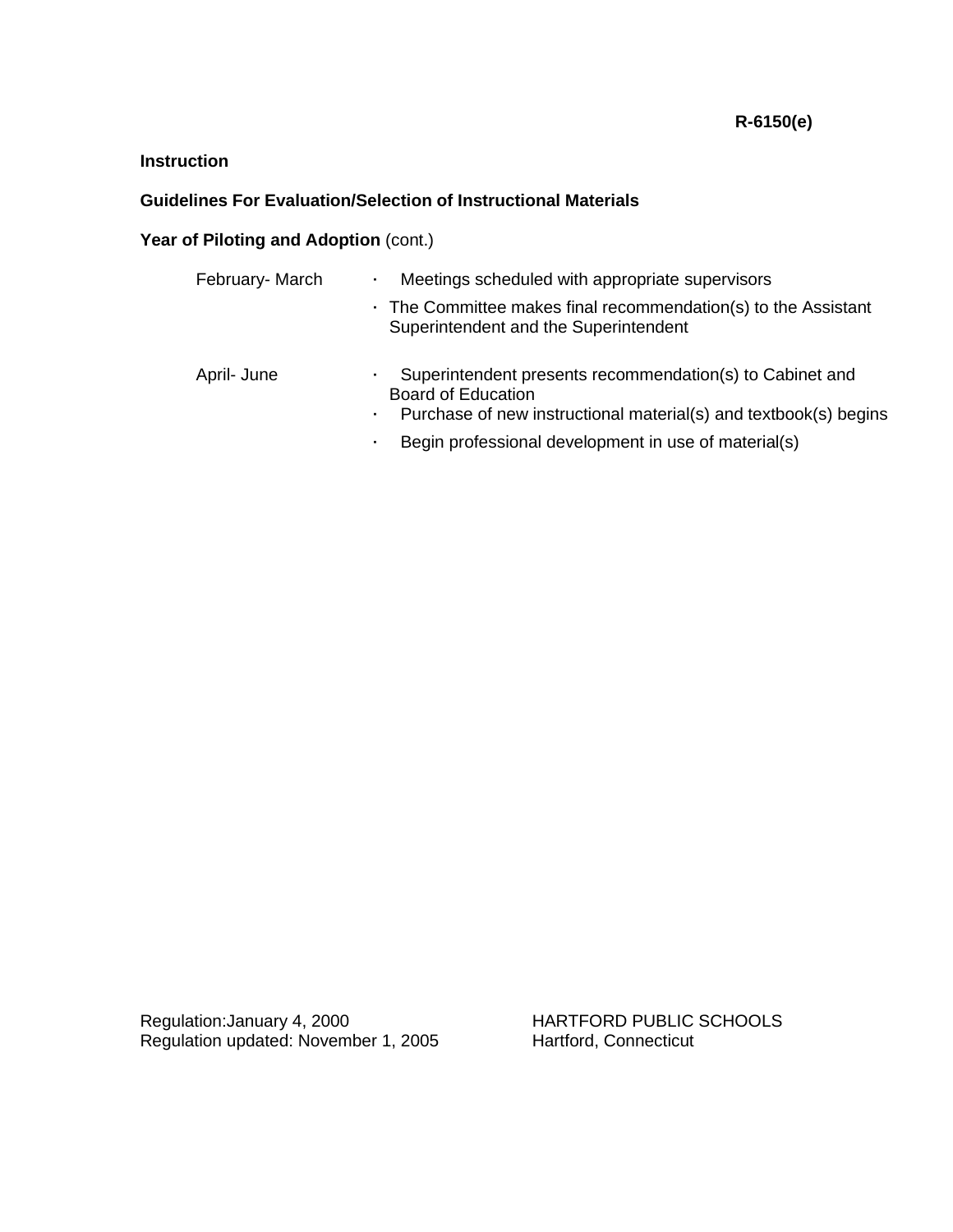#### **Selection of Books and Materials For School Library Media Center Collections**

School Library Media Specialists are responsible for the review, evaluation, and selection of the school library media collection. School Library Media Specialists work cooperatively with administrators and teachers to provide resources which represent diverse points of view, stimulate growth in thinking skills, and promote the overall educational program. Library media collections are developed to meet both curricular and personal needs. To ensure that these needs are met, Library Media Specialists apply selection criteria and use recommended selection tools. All purchases, including gifts, shall meet the same selection standards.

This selection policy reflects the philosophy and goals of the school system and supports the principles of intellectual freedom described *in Information Power: Guidelines for School Library Media Programs*, the *Library Bill of Rights* (ALA), *Students' Right to Read (NCTE),* and other statements on intellectual freedom from the American Library Association and the American Association of School Librarians.

## **Selection Criteria for Library Media Materials**

#### Appropriate for recommended levels

Library media materials shall be accessible to students of varied abilities, and meet informational and interest needs of all students.

#### Pertinent to the curriculum and the objectives of the instructional program

Library media materials shall be selected on the basis of assessed curricular needs. Materials shall reflect the identified learning outcomes of the instructional program.

#### Accurate in terms of content

Library media materials shall present facts in an objective manner. Authority of the author, organization, publisher/producer shall be a consideration in selection. Materials concerning human development and family life shall contain facts which are presented in a manner appropriate to the level of the students.

#### Reflective of the pluralistic nature of a global society

Library media materials shall provide a global perspective and promote diversity as a positive attribute of our society. It is important to include materials by authors and illustrators of all cultures.

#### Free of bias and stereotype

Materials shall reflect the basic humanity of all people and be free of stereotypes, caricatures, distorted dialect, sexual bias, and other offensive characteristics. Library materials concerning religious, social, and political content shall inform rather than indoctrinate.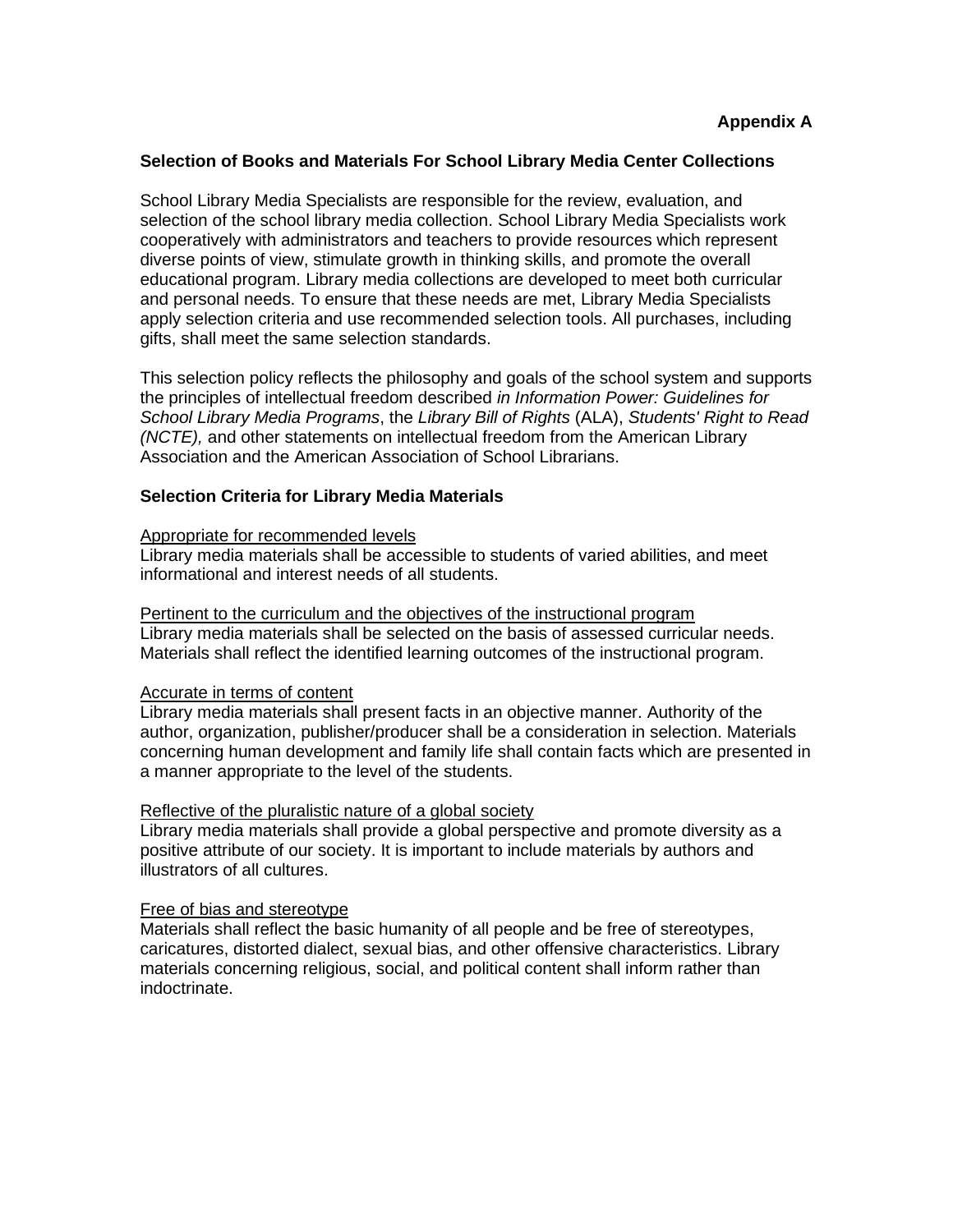### Representative of differing viewpoints on controversial subjects

Students have the right to information on both sides of a controversial issue. By having access to a variety of resources students will have the knowledge base to develop critical thinking and problem solving skills. The school library media center provides free and equitable access to all information.

## Appropriate format to effectively teach the curriculum

Library media materials shall be available in variety of formats, e.g., print, nonprint, electronic, multimedia, to meet the needs and learning styles of a diverse student population.

## Recent copyright date as appropriate to the subject

Library media materials shall be assessed for currency of the information as it relates to the content and purpose of the item.

## Acceptable in literary style and technical quality

Literary quality, technical merit, physical arrangement, and aesthetic characteristics shall be considered as integral components in the evaluation of all media formats.

## Cost effective in terms of use

Library media materials shall be evaluated for cost effectiveness in terms of accessibility, projected use, and durability.

#### Appropriate for students with special needs

Library media materials shall be provided to meet curricular needs and the individual needs, interests, and learning styles of all students at all levels.

## **Implementing the Selection Policy**

The objective of the selection policy is to increase the awareness of educators of the many considerations one must apply when making decisions about information resources available to students and teachers. The proliferation of knowledge as characteristic of the "Information Age" brings with it many challenges. According to John Naisbitt, "We have for the first time an economy based on a key resource (information) that is not only renewable, but self generating. Running out of information is not a problem, but drowning in it is."

Library media specialists play a leadership role in communicating to the educational community the purpose and scope of the selection policy. The responsibility for coordinating the selection of library materials rests with the library media specialist who seeks faculty, student, and parent recommendations for purchase of library media materials. Favorable reviews from professional review journals and authoritative selection references shall be used when developing library media collections. Wherever possible, direct examination of materials is advisable to ensure that they meet selection criteria.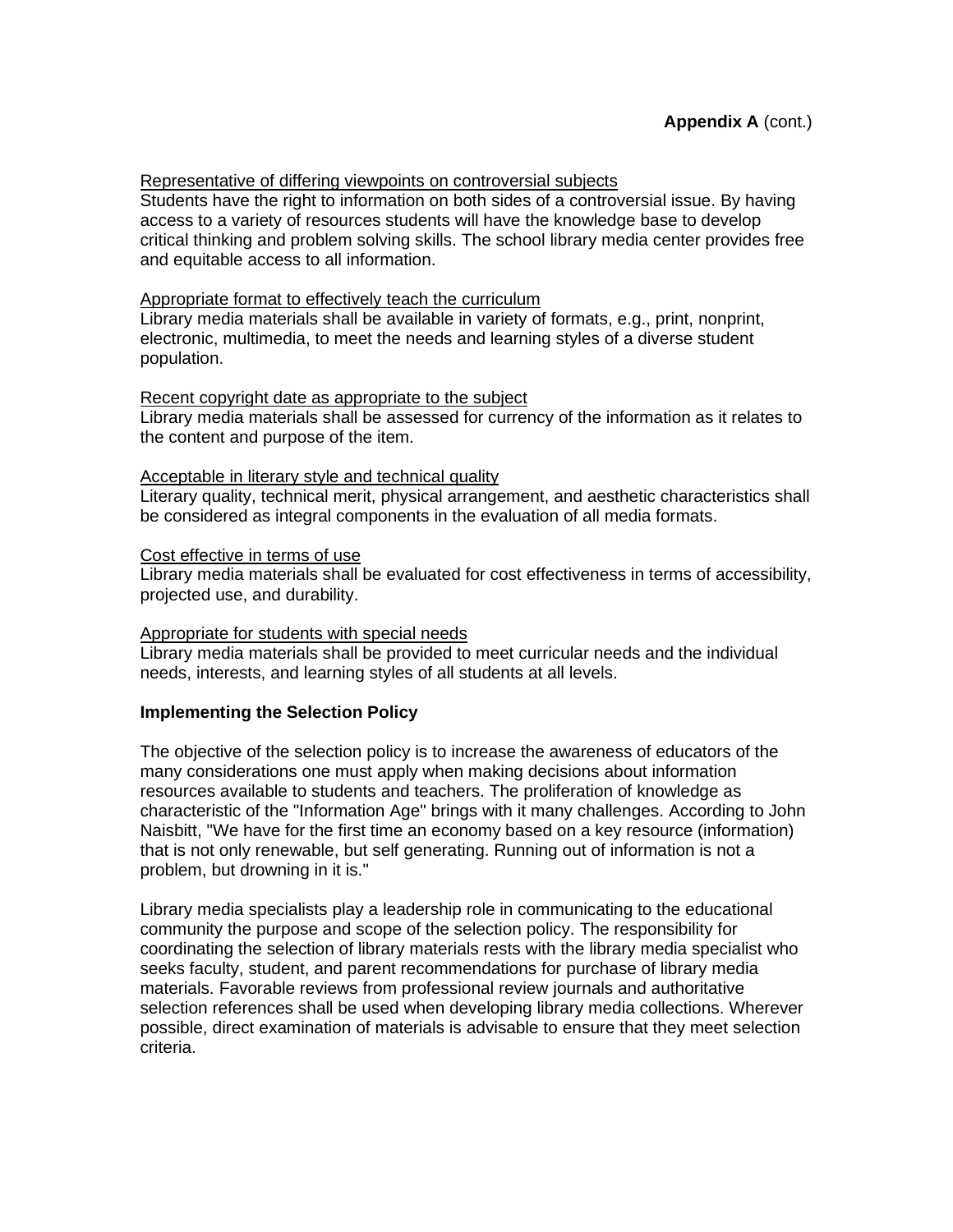## **Essential Curriculum and Collection Development**

The major emphasis of collection development shall be to provide materials which meet curricular needs. It is recommended that a copy of each curriculum guide be housed in the library media center. The library media specialist needs to be familiar with changes and additions to the curriculum and how they effect collection development.

## Teacher Recommendations

Communication with teachers to assess curriculum needs and recommendations for purchase is an important part of the selection process. Since the library media collection is an integral part of the instructional and learning process, the strength and value of the collection are ensured when teachers are actively involved in the selection process. A sample form is included at the end of this document.

## Student and Parent Recommendations

Suggestions from students and parents are also an important part of the selection process. As students seek information for curricular purposes or use the library media center for personal interests, students and parents are encouraged to make recommendations of specific resources or subject areas where information is needed. A sample form is included at the end of this document.

## Professional Review Journals

The following professional review journals are some recommended selection tools:

- The Book Report Information Searcher
- Booklinks Horn Book
- 
- Bulletin of Center for Children's Books Library Talk
- 
- Booklist Internet World
	-
- CD-ROM Professional Multicultural Book Reviews for K-
- 12

• School Library Media Activities Monthly

## Core Collection Tools

Core collection tools are authoritative selection references to help assess the quality of the media collection and the availability of resources from various publishers/producers. Unlike review journals which are published monthly/bi-monthly, core collection references are updated annually.

- 
- Elementary School Library Collection Senior High School Catalog
- Children's Catalog  **Junior High School Catalog** 
	-
- -
- Educators • Classroom Connect • School Library Journal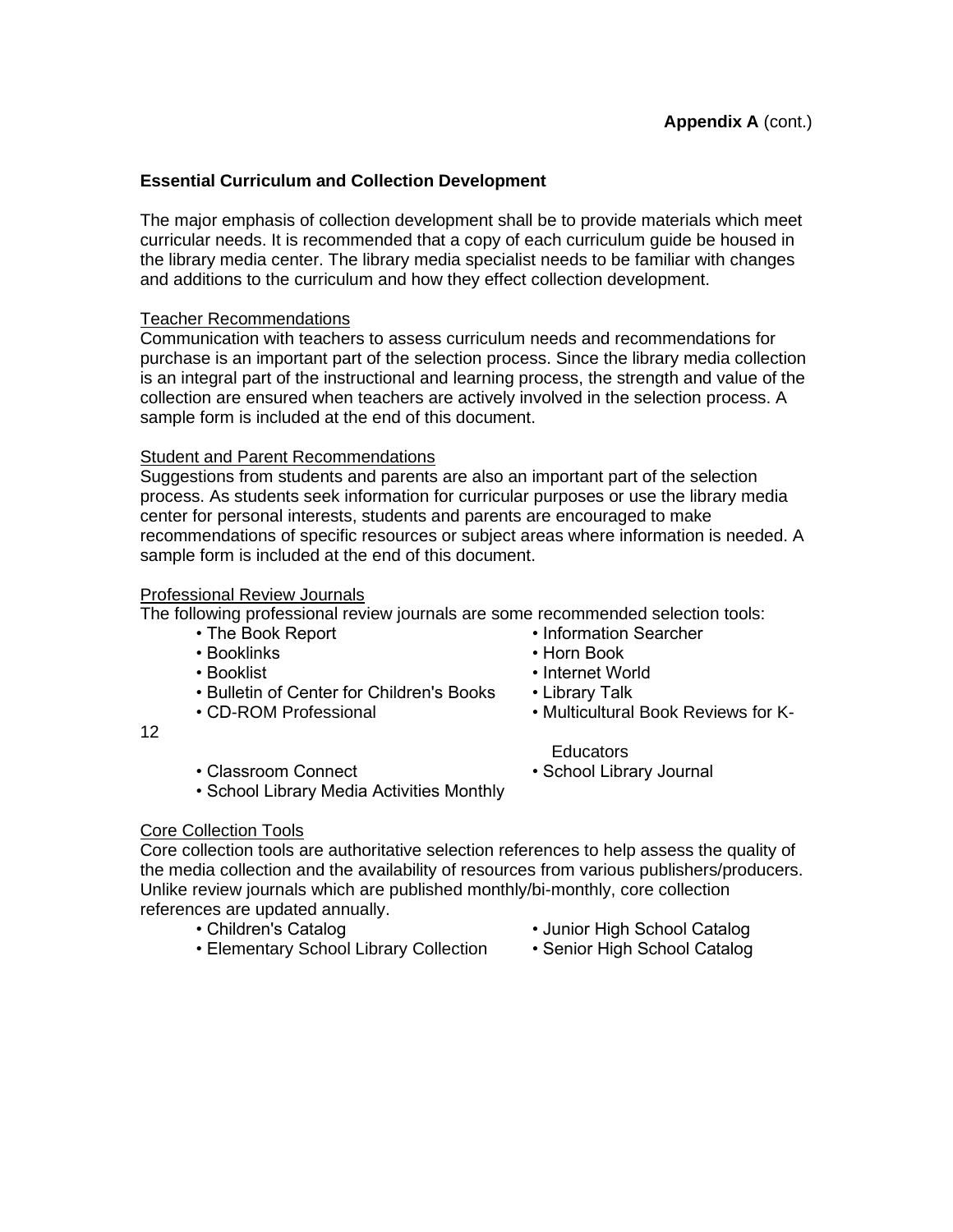## Vendor Catalogs

Publisher and jobber catalogs can be useful in preparing orders and determining the availability of materials. It is recommended that a Publisher & Producer file be kept only for those catalogs which are most useful and appropriate for the collection. Some catalogs list review sources, but they may not necessarily be positive ones. Also, some jobbers will prepare upon request subject specific bibliographies of materials, e.g., multicultural with reference to reviews. These lists can be used to facilitate preparation of purchase requisitions. The library media specialist shall keep in mind that these are marketing tools, not selection tools.

## **Consideration for Selection of Print Materials**

There are general selection criteria which apply to all library media materials. The following media formats require additional considerations.

## Books

Due to the high cost of materials, it is important to examine books with the following additional criteria in mind before purchasing:

- **Illustrations and layout**
- Type style and text density
- · Paper quality
- Durability of bindings
- Readability and interests levels
- · Indexing

## Paperbacks

Paperbacks are an inexpensive way to supplement the library media collection for duplication of titles, in-depth studies, special projects, and leisure reading. It is recommended that first copies of picture books be hardcover. When deciding whether to purchase paperback books or hardbound books consider the following:

- Curricular demand placed on these books in the individual school
- Use of these materials for research, independent reading, duplication of classics, and popular fiction
- Cost and use of paperback books as compared to the cost of hardback books

## Periodicals

Periodicals support the curriculum and provide leisure reading for students. Professional review journals and library periodicals for instruction may be considered for purchase. Consider access to full text online periodical databases.

## **Newspapers**

Newspapers may be ordered as needed. Consider access to full text online newspaper databases.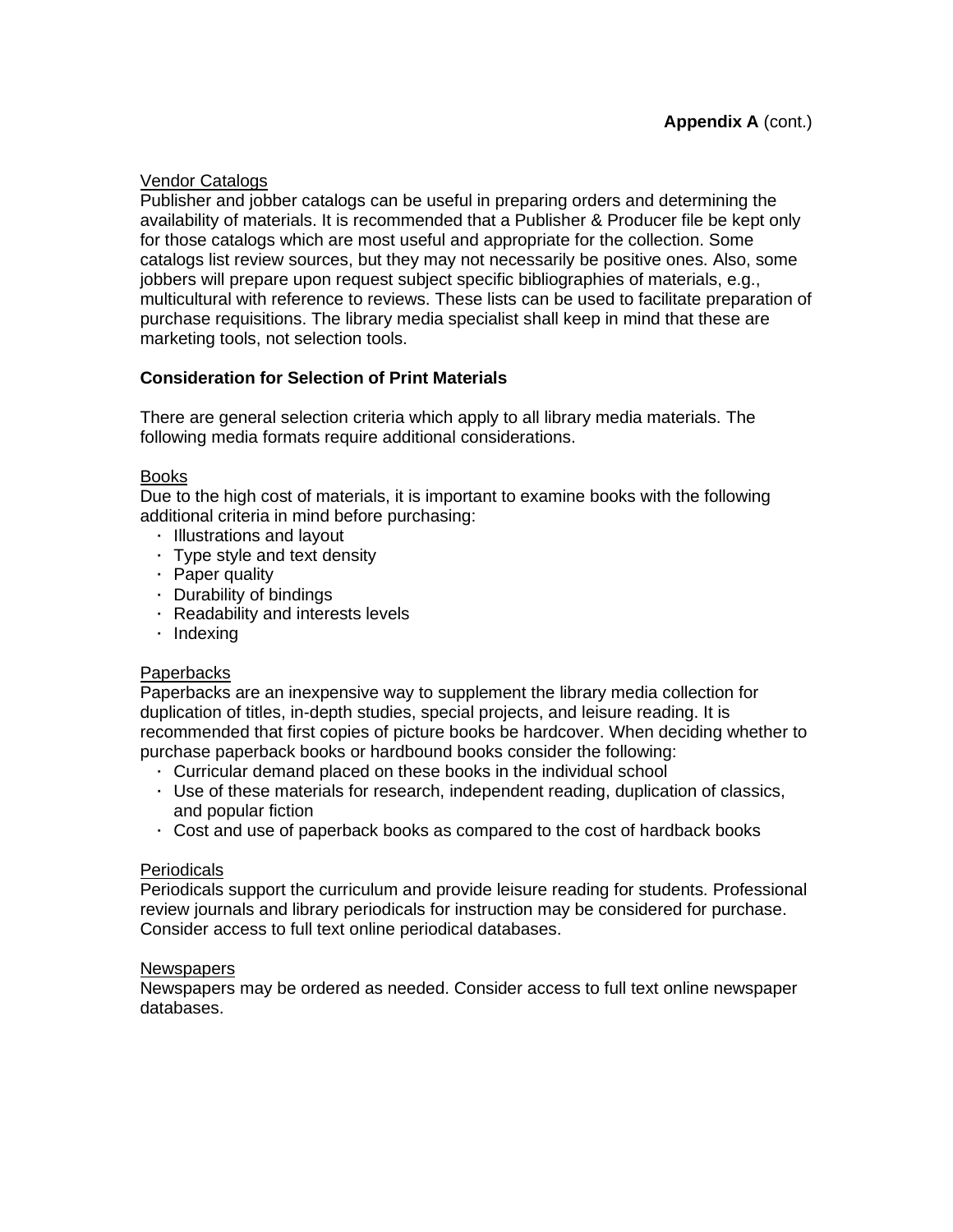### **Pamphlets**

Pamphlets that support the curriculum may be added to the collection. It is recommended that they be organized in an information file by subject rather than fully cataloged. Apply general selection criteria.

## Reference

Reference materials in both print and electronic formats provide comprehensive information in both general and subject-specific areas. They also serve as access tools to information from other sources including school, public, academic, and electronic collections.

The following points need to be considered:

- Cost effective in terms of projected use
- Authority
- Arrangement and indexing
- User-friendly

## **Selection of Nonprint Instructional Materials**

#### Considerations for Selection of Nonprint Materials

The criteria for selection of nonprint materials are essentially the same as for print materials. The quality of auditory and visual presentation shall be considered as well as accuracy of information and the appropriateness of format.

#### Nonprint materials shall:

- Promote instructional goals and support the curriculum
- Provide a variety of media formats to meet the needs of the curriculum
- Present content in appropriate format and acceptable technical quality .
- Avoid dense text and graphics

#### Considerations for Selection of Electronic Resources

The criteria for selection of electronic resources are essentially the same as for print materials. Electronic resources such as CD-ROM, computer software, and online services provide greater access to information. Availability of network versions and site license agreements may be a factor in selection.

Electronic resources shall:

- Provide learner control through flexible pacing, variable difficulty, and optimal branching and linking
- Information is accurate and reliably maintained
- Organization, searching capabilities, and navigation tools enhance information retrieval
- Provide record keeping and management options, if applicable
- Provide readable text, attractive graphics, and an appealing layout
- Have easy-to-understand, comprehensive documentation and be user firendly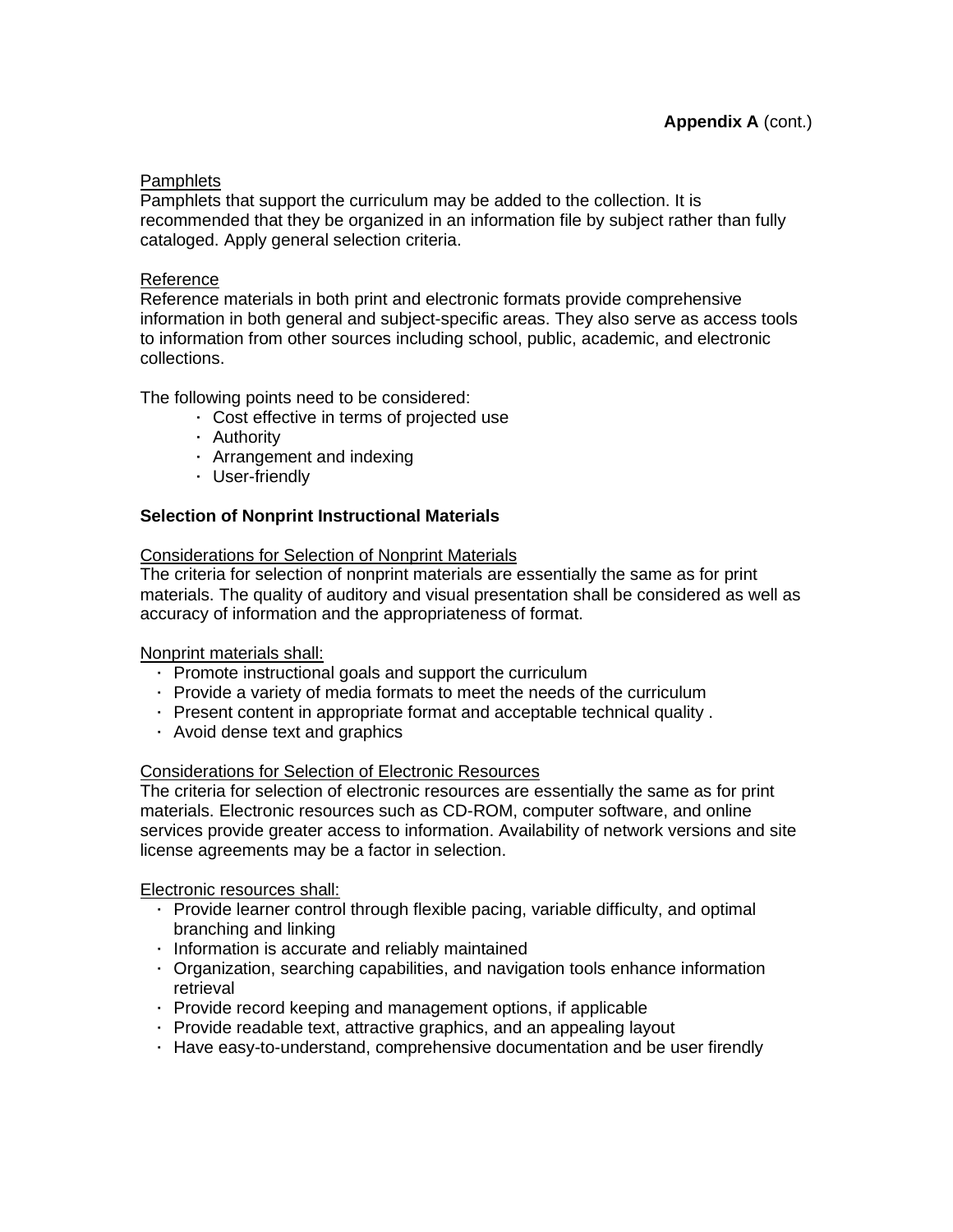## **Collection Development**

The school library media program is an integral part of the instructional process. As part of the instructional process, the collection development is based upon the belief that all students, teachers, administrators, and support staff shall have open access to all forms of information relevant to learning and teaching the curriculum. To ensure access to quality library media collections, a systematic process for assessing and building library media collections is essential.

Collection development is the ongoing process of identifying strengths and weaknesses of library media collections in terms of student needs. Collection development demonstrates that funds are being spent wisely and that library media collections meet the informational needs of the curriculum as well as independent reading and viewing needs of students. The three components involved in the collection development process are:

## Analysis of the School Community

In order to be responsive to the unique needs of each school, a collection development process must be based upon an analysis of student needs at that particular school. There will be some similarities among library media collections across the system, but the profile provided by this analysis will ensure that the specific needs of each school are addressed.

### Assessment of the Library Media Collection

Collection assessment is needed to determine the quality of the existing library media collection. It is an organized method for collecting statistics on the age of the collection, the number of titles in the collection, and the ability of the collection to meet curricular needs.

### **Selection and Acquisition of Materials**

The selection and acquisition of new library media materials will be based upon the needs of each library media center as determined by the collection assessment process and upon the availability of funding The Hartford Board of Education policy shall be followed when selecting all library media materials.

## **Assessment and Inventory Process**

An essential step in collection development is assessment of the needs of the curriculum and student population with regard to library media resources. Library media specialists will develop yearly and long-range plans to assist in ongoing assessment. Assessment of the collection includes taking inventory of existing materials, assessing materials in relation to needs of instructional units, and weeding outdated and inappropriate materials.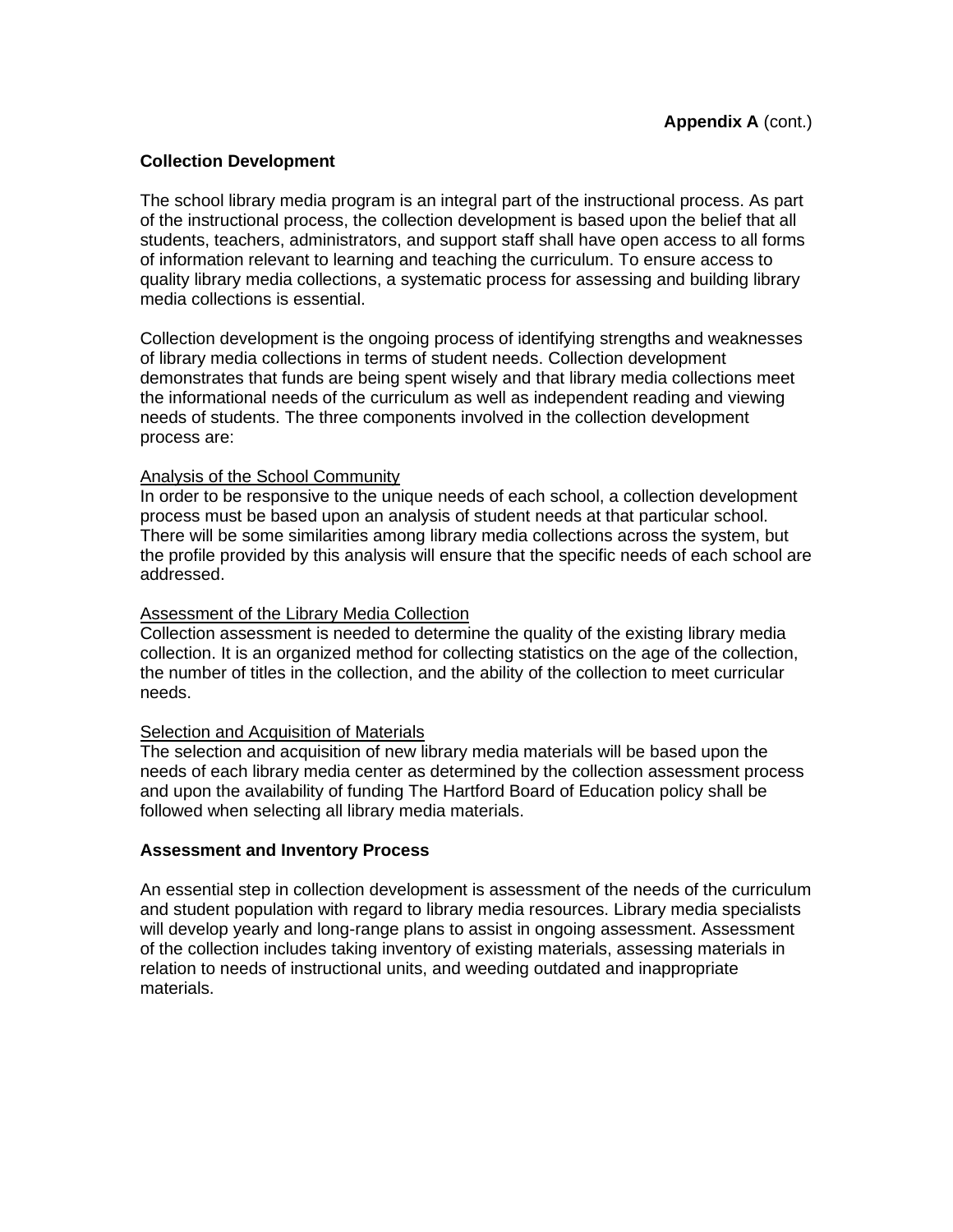The inventory is a process by which holdings are checked against the conventional or automated cataloging system and the actual item to determine if the resource is still part of the collection and still meets selection criteria. The objective of this inventory is to ensure that the cataloging system accurately reflects the collection which is the key access point for students and teachers to locate information within the library. This procedure shall not disrupt the library media program. Some library media specialists may prefer to complete an inventory annually; others may prefer to use a two- or threeyear cycle.

## **Consideration File**

Library media specialists shall maintain a consideration file for future purchases. This file shall reflect school needs, staff recommendations, and reviews. Create a database to input ordering information for resources which are recommended for purchase and to output a list of resources to order. Some suggested database fields are: Title, author, publisher, copyright, review source, price.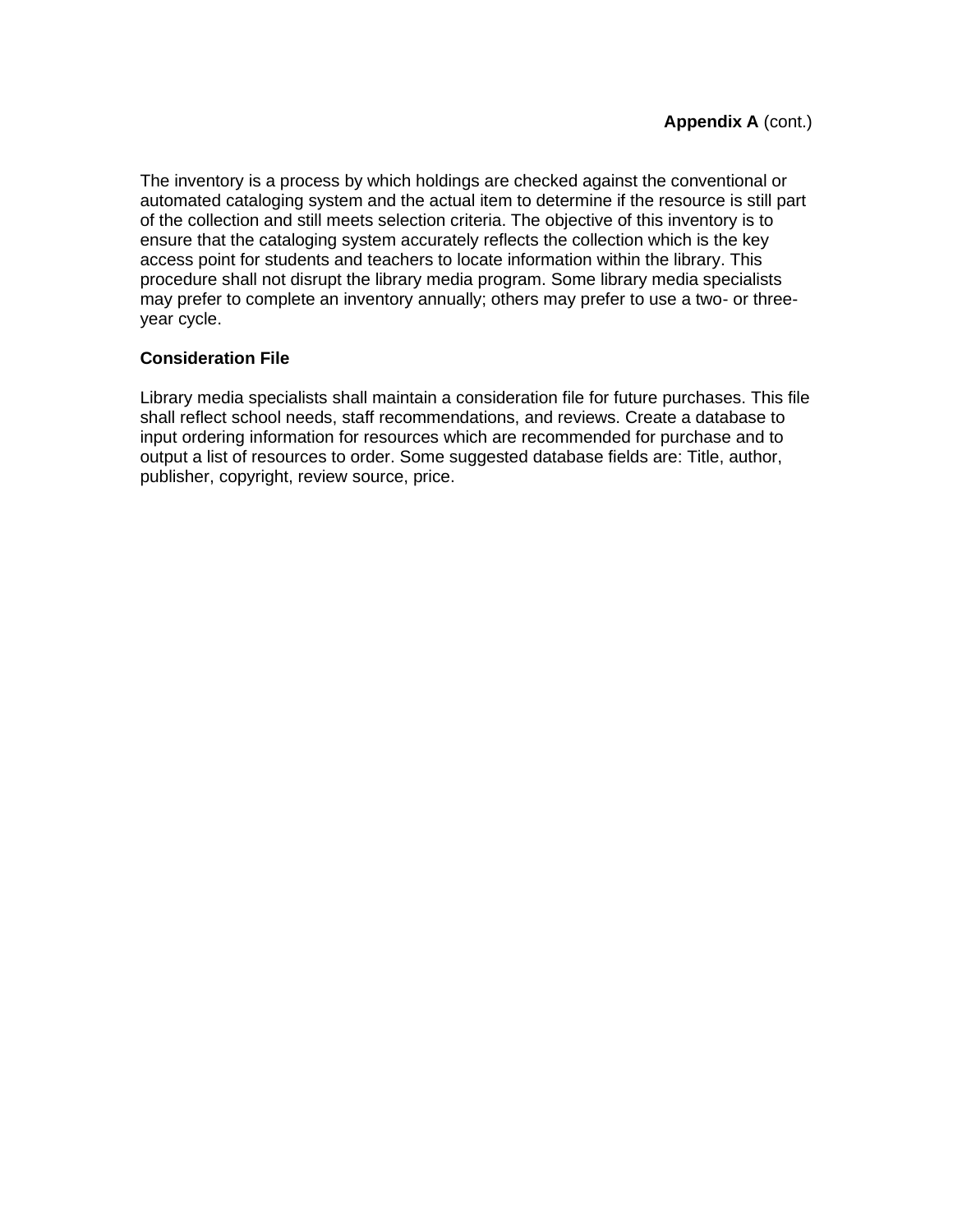### **Bomb Threats**

Upon receipt either by telephone call, letter, or other communication indicating that a bomb has been placed in or around a school or other building under the control of the Hartford Public School System, the principal or manager or his/her designee will immediately notify the Hartford police and the Superintendent's office, and will implement the regulations pursuant to this issue. The decision to evacuate the building rests with the principal in consultation with the Superintendent or his/her designee and other authorities as delineated in the following regulations.

A detailed, written report depicting the circumstances prior to and during the occurrence will be submitted to the Superintendent as soon as possible after the matter is resolved.

Policy updated: November 1, 2005 Hartford, Connecticut

Policy adopted: June 1, 1999 HARTFORD PUBLIC SCHOOLS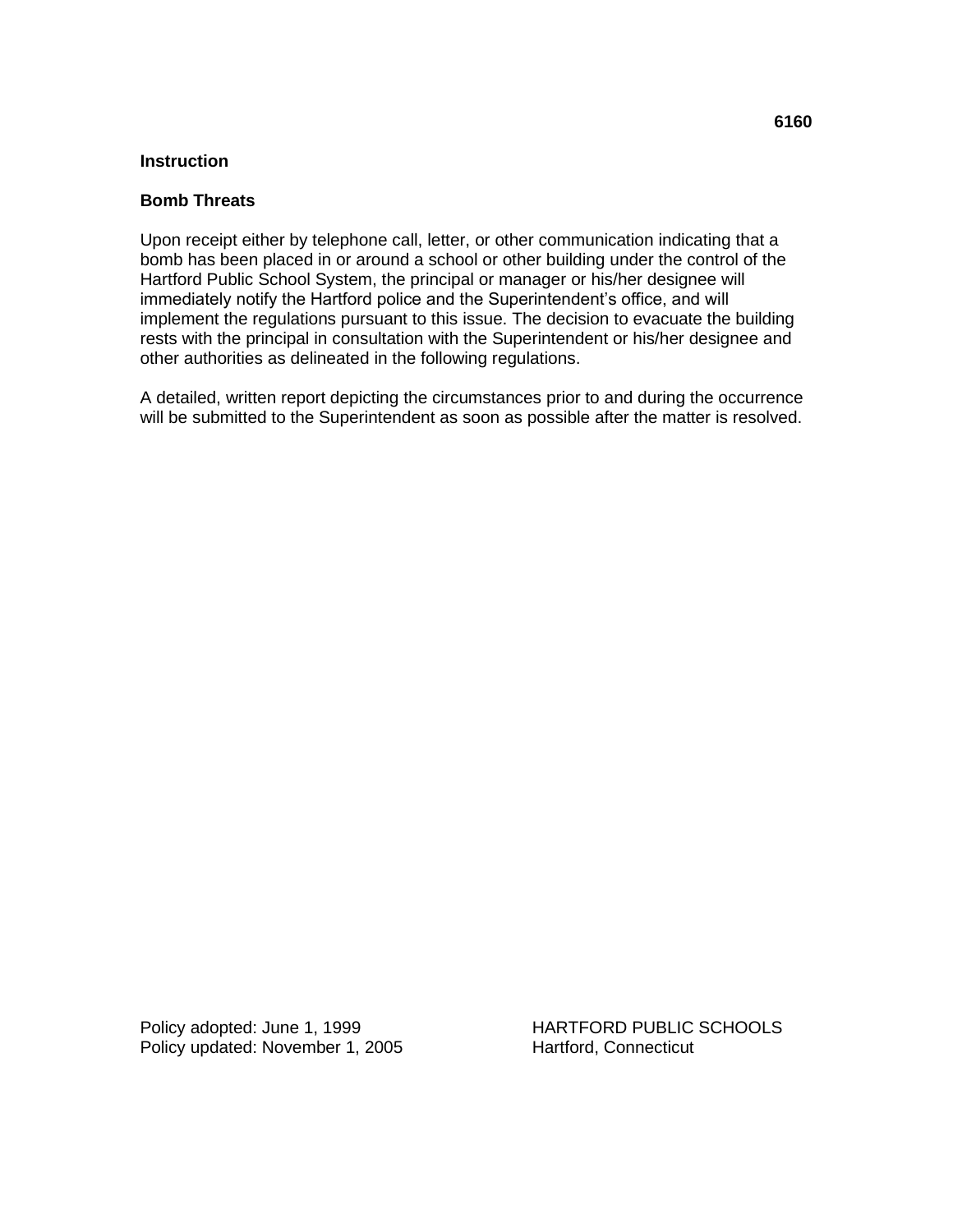### **Bomb Threats**

## **Search Procedure**

Upon receipt either by telephone call, mail, or other communication indicating that a bomb has been placed in or around a school or other building under the control of the Hartford Public School System, the principal or manager or his/her designee will implement the following regulations immediately:

- 1. The person receiving the phone call will, to the extent possible, interview the caller using the Hartford Police Department Hazardous Device Bomb Threat Questionnaire Card, per the training he/she receives on this procedure. If the threat is received by mail or on paper, photocopy the page(s) in a manner to protect the original message to preserve fingerprints or other identifying marks.
- 2. Simultaneously with #1 (above), the person receiving the call will have someone notify the principal or manager or his/her designee that a bomb threat has been received.
- 3. The principal or manager or his/her designee will notify the Hartford police, the Superintendent's office and the district security supervisor.
- 4. The principal or manager will respond to such notice immediately or cause his/her designee to respond immediately to assist during the interview.
- 5. Based on the discussion between the principal or manager and the Hartford police using the interview card as a guide, the principal or manager in consultation with the Superintendent or his/her designee will decide whether or not to evacuate the building. The Superintendent's office will notify board members that a threat has been received and will inform them again upon resolution of the process.
- 6. If the decision is made to not evacuate the school, the principal or manager will prepare a written report to the Superintendent, detailing the circumstances that existed when the threat of a bomb was received, and list the rationale for not evacuating the school.
- 7. If the decision is made to evacuate the school, the regular fire drill procedures will be used. Since bombs may be placed on building grounds rather than in the building and since a bomb planted in the building could result in the shattering of glass, security staff assigned to the affected school will assist in escorting students and staff to a safe location at least 300 feet from the building. In extreme inclement weather, students and staff may be sent to the auditorium, cafeteria, or gymnasium, escorted by security staff, after these areas have been searched and "cleared".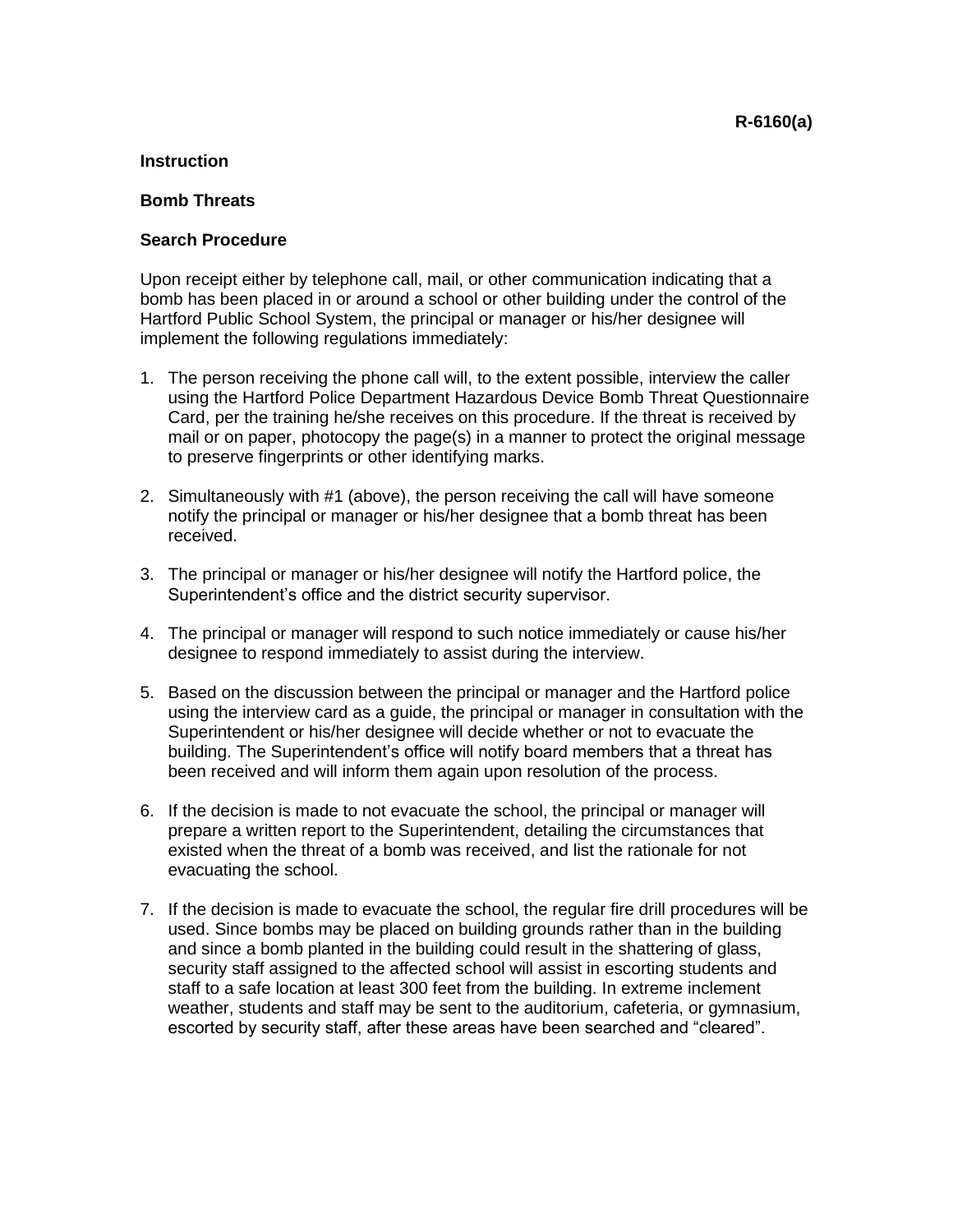## **Bomb Threats**

## **Search Procedure** (continued)

- 8. Upon the signal that a bomb threat has been received and that the building will be evacuated, each teacher or staff member, before leaving his/her designated space, shall scan their area for any unusual items. If any are found, they are not to be touched and are to be reported to the principal immediately. Cafeteria staff will scan the cafeteria area, physical education personnel the gymnasium, and custodial staff the auditorium in like manner. If any unusual or unaccounted for objects are discovered, they are to be reported to the principal or manager and the appropriate authorities. They are not to be touched.
- 9. After the building has been evacuated, a team designated by the principal or manager will search the building in sectors, per the training they receive on this procedure. If a suspicious object is identified, the police will notified and will conduct a removal when all personnel is evacuated from the building and accounted for. After the building has been cleared and after discussion with the police and/or fire departments, the principal or manager in consultation with the Superintendent or his/her designee in conjunction with the disrtict security supervisor will determine whether or not the building may be reoccupied.
- 10. The principal or manager will write a detailed report to the Superintendent indicating:
	- a. The circumstances that existed at the time of receipt of the bomb threat,
	- b. The rationale for evacuating the building,
	- c. The procedures used,
	- d. The rationale for reoccupying the building, including the resources the principal using in making the decision, and
	- e. The time from the receipt of the bomb threat to the return of the students to the building.

These procedures will also pertain to school-sponsored events which occur before or after regular school hours and/or week.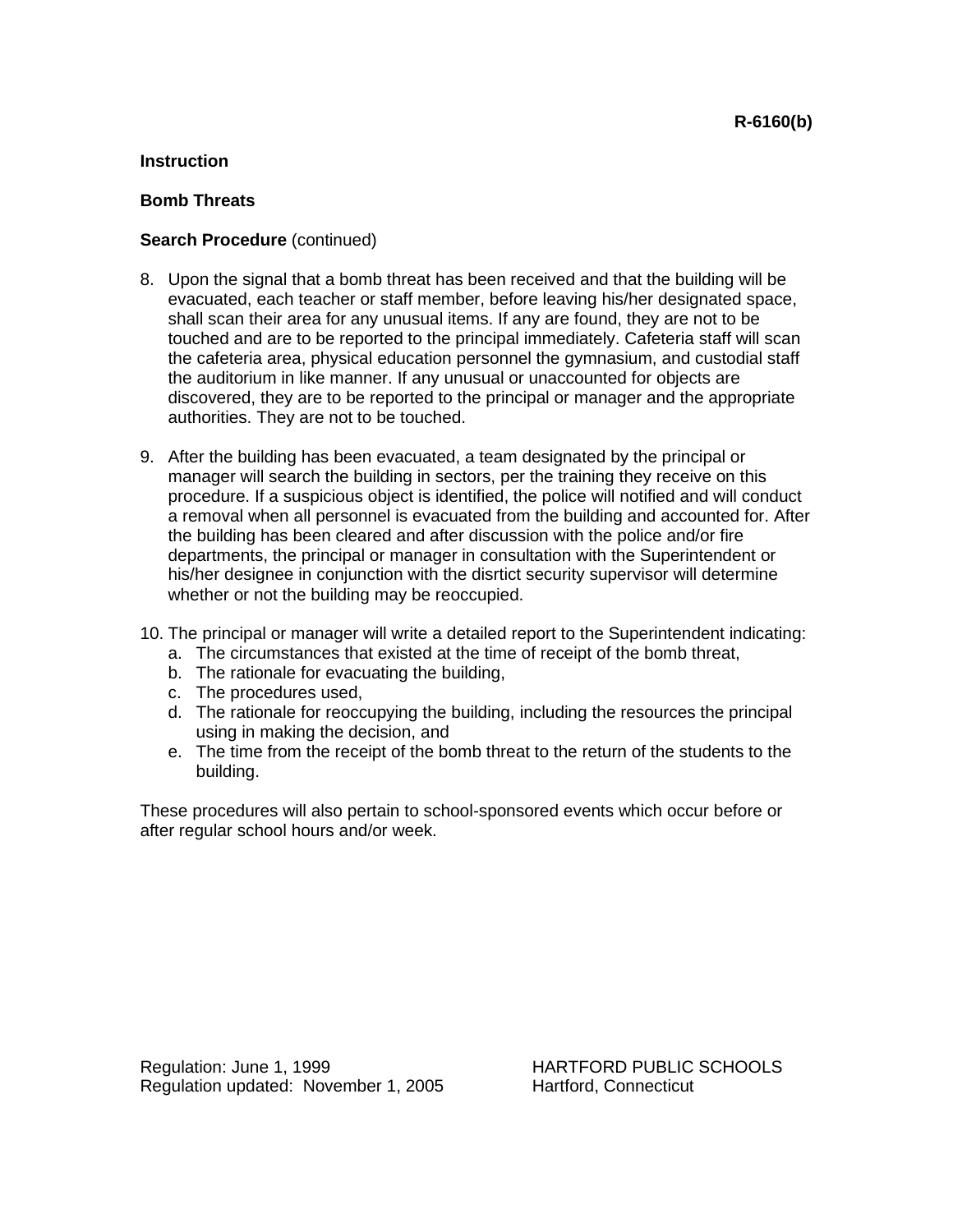#### **Fire Emergency**

Each school must have an evacuation plan for every physically handicapped student and for students with special medical needs. These plans must be individualized and reviewed on a yearly basis. Cooperation with the fire department is required.

In the event that fire is discovered in any of the school plants, the fire department shall be called immediately following giving the signal to evacuate the building.

The principal of each school shall hold at least one fire drill each month in which all students, teachers and other employees shall be required to leave the school building with the assistance of security staff.

Students must leave the building in an orderly and rapid manner. Security staff and teachers are required to check to ascertain that no student remains in the building.

Real emergencies often call for alternate exits to be used. School security staff and teachers must be prepared to select and direct their classes to these alternate exits in the event the designated escape route is blocked.

A record shall be kept in the principal's office of each fire drill conducted. A copy of the record shall also be filed in the Office of the Superintendent.

Principals,teachers and school security staff shall recognize that the essential element in any emergency is prevention of panic. Principals and teachers shall afford students such confidence as clarity of direction and supervision can contribute.

Legal Reference: Connecticut General Statutes 10-231 Fire drills.

Regulation: January 4, 2000 HARTFORD PUBLIC SCHOOLS Regulation updated: November 1, 2005 Hartford, Connecticut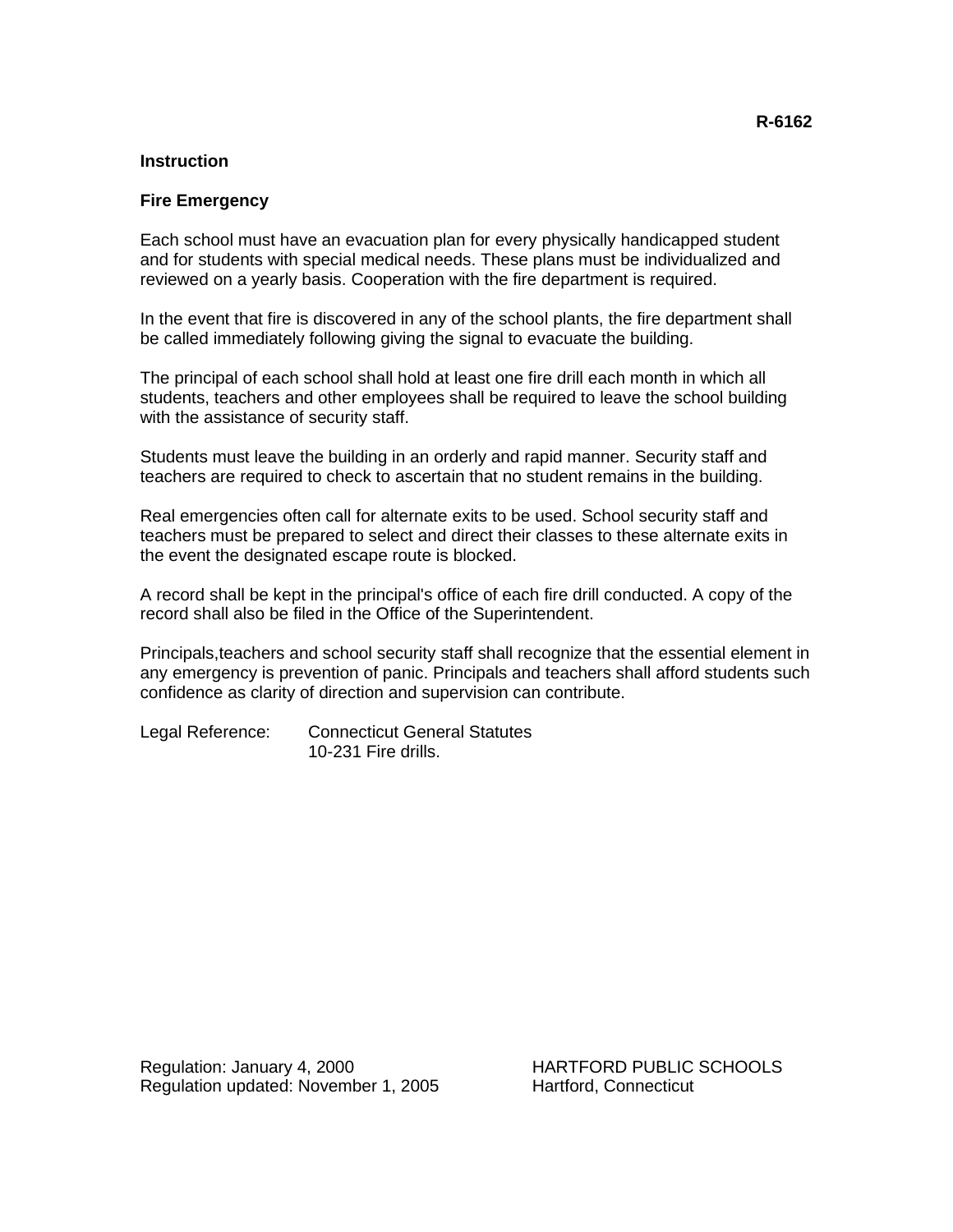## **Emergency Closing**

The Superintendent of schools or his/her designee shall determine the necessity for emergency closing or delayed opening of school due to weather conditions or other emergencies, and shall be responsible for announcing any such decisions to teachers, other staff members and the public.

Policy adopted: January 4, 2000<br>
Policy updated: November 1, 2005<br>
Hartford, Connecticut Policy updated: November 1, 2005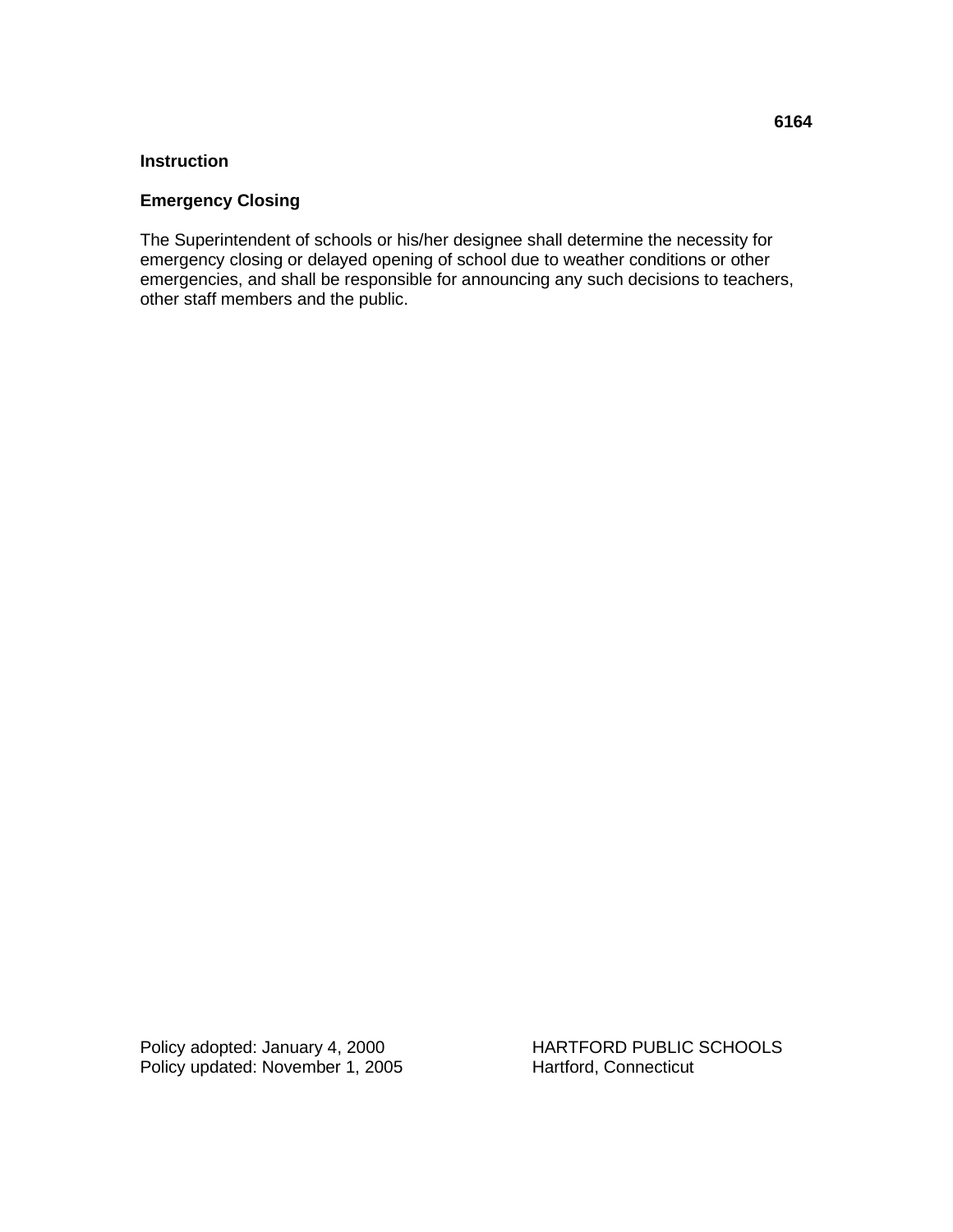### **Adult/Continuing Education**

The Board recognizes that education is a lifelong process. Therefore, the Board of Education shall establish and maintain a program of adult education classes. The adult education program shall be open to all residents age 16 or over, not attending any public or private elementary, middle or senior high school. The program shall offer a variety of subjects to serve civic, cultural, vocational, and avocational needs of the community. Course offerings shall be determined by response to courses previously given and by newly arising needs and interests, subject to limitations of the plant, personnel and equipment.

Classes shall be made available at fees to be established by the Board of Education. No tuition shall be charged for residents who enroll in adult classes for elementary and high school completion, Americanization and United States citizenship and English for adults with limited English proficiency. Other courses may be given only when the number of interested adults is sufficient to form a class of proper size, and when a qualified teacher, adequate facilities and appropriate supervision can be made available.

## **Adults In Day Secondary School Programs**

Students enrolled in any Adult Education class will abide by all student rules and regulations established by the Hartford Board of Education.

Legal Reference: Connecticut General Statutes 10-69 and 10-73a Adult education. 10-71 and 10-71a State grants for adult education programs. 10-73b Grants for adult education services of programs conforming to state plan. 10-73c Basic adult education programs.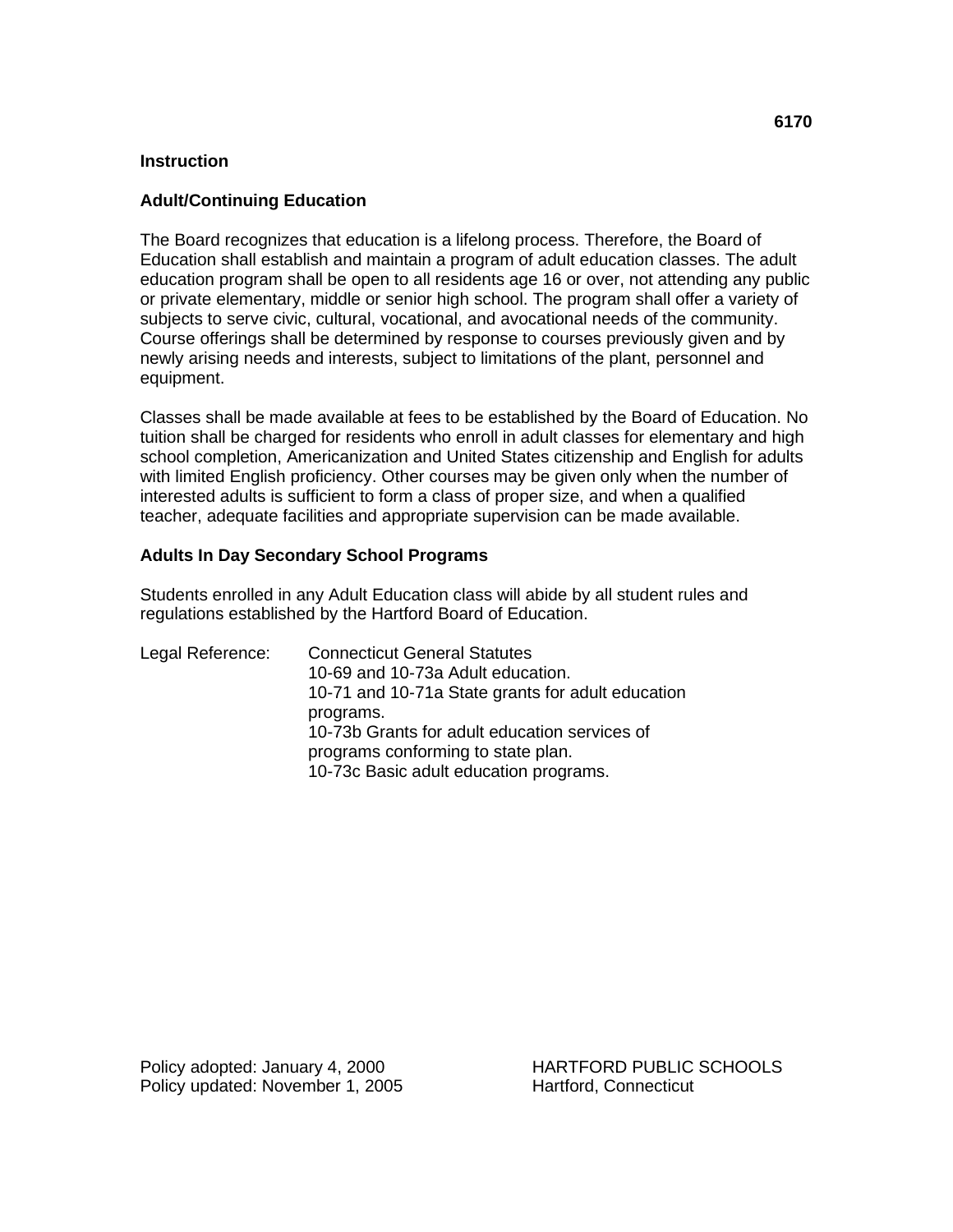#### **Home Schooling**

Educational Instruction Under Parental Direction

The Hartford Board of Education believes that formal education in public schools is highly beneficial for children and for society, but it also recognizes the right of parents to educate their children at home.

Parents must file with the Superintendent of Schools, a Notice of Intent form, which provides the basic information about the program to be provided for their child. Home schooling is viewed by the Hartford Board of Education as full time and therefore home schooled students are not eligible for school offerings or activities.

Legal Reference: CT General Statutes

10-184 Duties of Parents

10-220 Duties of Boards of Education

Policy adopted: November 1, 2005 HARTFORD PUBLIC SCHOOLS

Hartford, Connecticut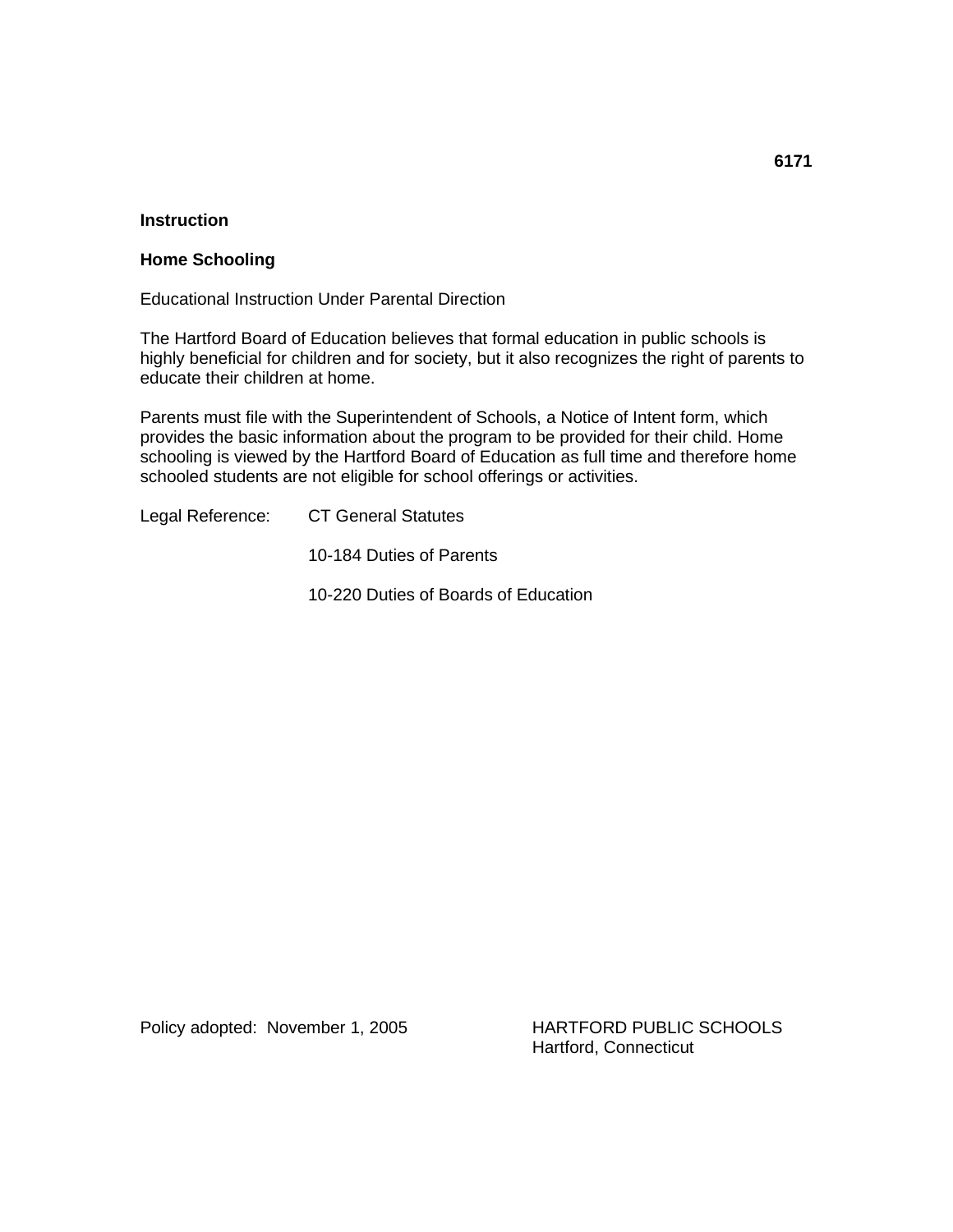#### **Home Schooling**

#### **Procedures Concerning Requests from Parents to Educate their Child at Ho**me

The following procedures have been developed in order to assist parents and local Boards of Education to work together in such a way as to assure children receive the education to which they are entitled by law. We would deem compliance with these suggested procedures as satisfying the requirements of Sections 10-184 and 10-220 of the CT General Statutes.

- 1. Parents must file with the Superintendent of Schools in the town/city in which they reside, a State Department of Education developed Notice of Intent form, which provides basic information about the program to be provided to their child. A Notice of Intent will be effective for up to one school year.
- 2. Filing must occur within ten (10) days of the start of the home instruction program.
- 3. The school district will receive the Notice of Intent, check it for completeness and keep it as part of the district's permanent records. A complete form will be one, which provides basic program information including name of teacher, subjects to be taught, days of instruction, and the method of assessment.
- 4. A parent, by filing a Notice of Intent, acknowledges full responsibility for the education of their child in accordance with the requirements of the law. Receipt of a Notice of Intent in no way constitutes approval by a school district of the content or effectiveness of a program of home instruction.
- 5. If a parent fails to file a Notice of Intent or files an incomplete form, then a certified letter shall be sent to the parent requesting compliance within ten days.
- 6. An annual portfolio review will be held with the parent and school officials to determine if instruction in the required courses has been given.
- 7. Any continued refusal by the parent to comply with the reasonable request of the school district for completion and filing of the Notice of Intent or to participate in an annual portfolio review may cause the child to be considered truant.
- 8. A school district should not accept nor require a Notice of Intent for any child younger than five years or older than eighteen years.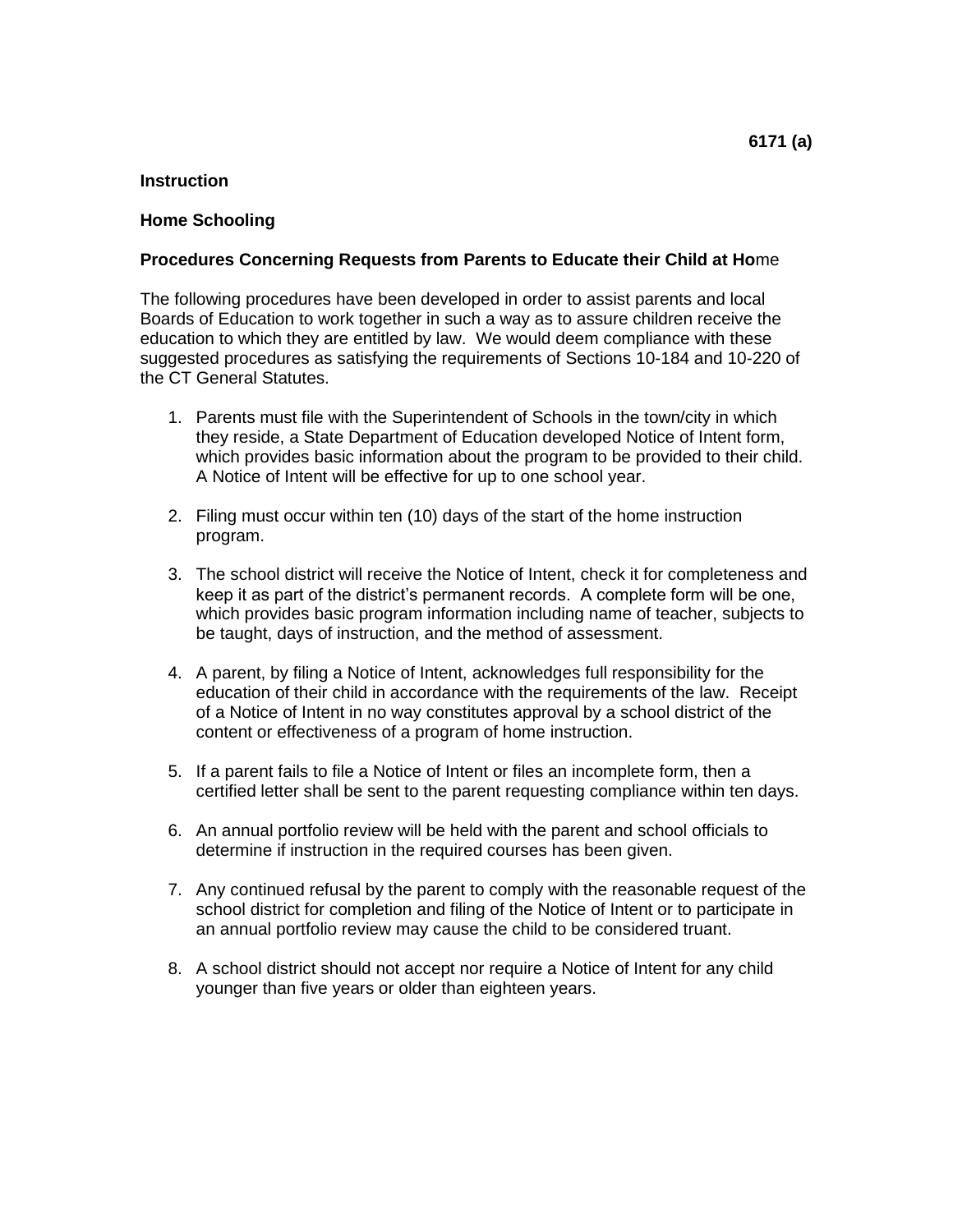## **6171 Appendix**

## Hartford Public Schools Deputy Superintendent's Office - 8<sup>th</sup> Floor **960 Main Street** Hartford, CT 06103

## NOTICE OF INTENT TO PROVIDE INSTRUCTION OF STUDENT AT HOME 2005-2006

Please complete this form in its entirety and return to the above address. Parent will receive a signed copy indicating that child is being taught at home.

| Name of Student                  | Date of Birth:          |
|----------------------------------|-------------------------|
| Address:                         | <b>Telephone Number</b> |
| Name of Teacher:                 | Telephone Number:       |
| Teacher's Address:               |                         |
| <b>Hartford District School:</b> | Grade:                  |

| The Subjects to be Taught                                 | <b>Yes</b> | N <sub>0</sub> |  |
|-----------------------------------------------------------|------------|----------------|--|
| <b>Required</b>                                           |            |                |  |
| Reading                                                   |            |                |  |
| Writing                                                   |            |                |  |
| Spelling                                                  |            |                |  |
| English Grammar                                           |            |                |  |
| Geography                                                 |            |                |  |
| Arithmetic                                                |            |                |  |
| U.S. History                                              |            |                |  |
| Citizenship (Including a study of Town, State and Federal |            |                |  |
| Governments)                                              |            |                |  |
| Recommended                                               |            |                |  |
| Science                                                   |            |                |  |
| Other                                                     |            |                |  |

Total number of days scheduled for instruction: \_\_\_\_\_\_\_\_\_\_\_\_\_\_\_\_\_\_\_\_\_\_\_\_\_\_\_\_\_\_\_\_

Teacher's methods of Assessment of student progress:

An annual portfolio review will be held on or about

\_\_\_\_\_\_\_\_\_\_\_\_\_\_\_\_\_\_\_\_\_\_\_\_\_\_\_\_\_\_\_\_\_.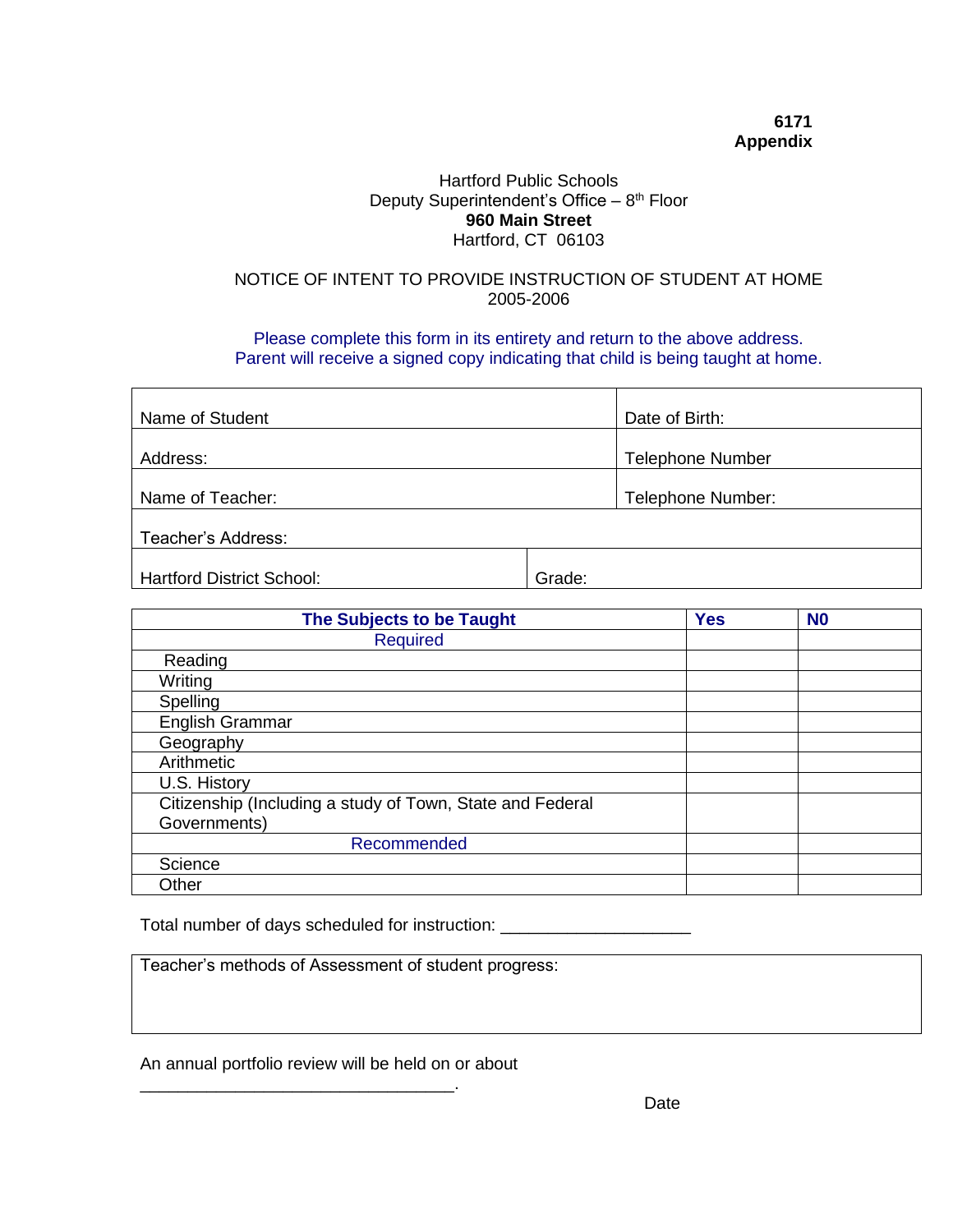| <b>Instruction of Student at Home</b><br>(continued)<br>Page 2                                                                  |    | 6171<br><b>Appendix</b><br>FORM <sub>1</sub> |
|---------------------------------------------------------------------------------------------------------------------------------|----|----------------------------------------------|
| I acknowledge and accept full responsibility for the education of my child in<br>accordance with the requirements of State law. |    |                                              |
| <b>Parent(s) Signature</b>                                                                                                      |    | <b>Date</b>                                  |
| My signature acknowledges receipt of this form and renders no opinion as to the<br>appropriateness of the planned program.      |    |                                              |
| <b>Superintendent / Designee Signature</b>                                                                                      |    | <b>Date</b>                                  |
|                                                                                                                                 |    |                                              |
| MY CHILD IS NOW ENROLLED IN <b>NAME (SEE ASSESS</b> )                                                                           | IN |                                              |
| <b>School Name</b>                                                                                                              |    | Town                                         |
| DATE: PARENT / GUARDIAN SIGNATURE                                                                                               |    |                                              |

*Hartford Public Schools reserves the right to assess students returning to Hartford Public Schools for purpose of academic placement.* 

*Rev. September, 2005*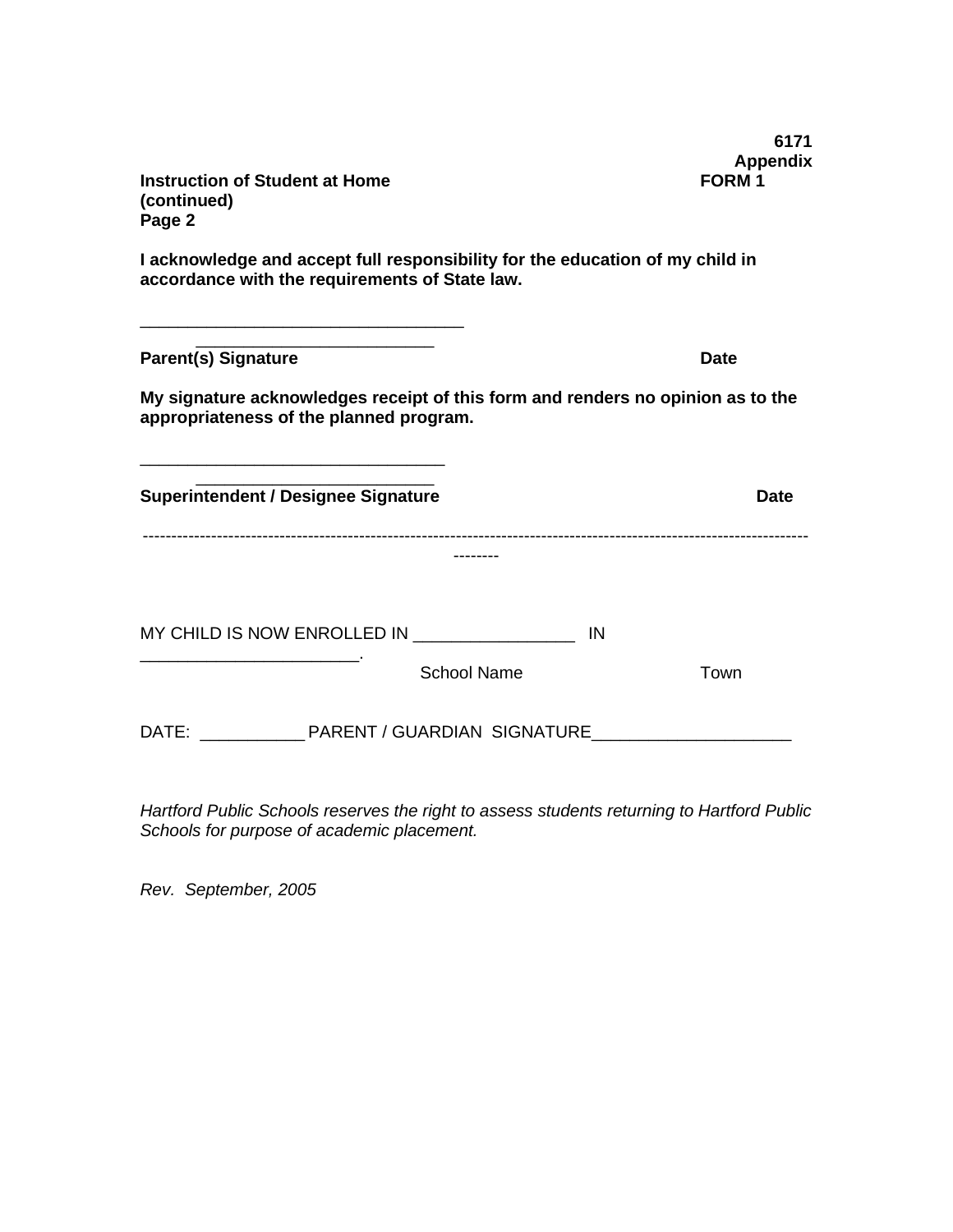## **Hartford Public Schools Home Schooling Portfolio Review Checklist**

A parent, by filing a Notice of Intent, acknowledges full responsibility for the education of their child in accordance with the requirements of state law.

| DOB.                                                                                  | <u> 1980 - Jan Barat, prima prima prima prima prima prima prima prima prima prima prima prima prima prima prima p</u> |
|---------------------------------------------------------------------------------------|-----------------------------------------------------------------------------------------------------------------------|
|                                                                                       |                                                                                                                       |
| The subject areas to be taught are:                                                   |                                                                                                                       |
| Reading<br>Writing<br>Spelling<br>English Grammar<br>Geography<br>Arithmetic          |                                                                                                                       |
| U.S. History<br>Citizenship (Including a study of Town, Sate and Federal Governments) |                                                                                                                       |
| Optional Subjects: (i.e. Science, Health)                                             |                                                                                                                       |
| <b>Other Subject Areas</b>                                                            |                                                                                                                       |

 $\mathcal{L}_\mathcal{L}$  , and the set of the set of the set of the set of the set of the set of the set of the set of the set of the set of the set of the set of the set of the set of the set of the set of the set of the set of th \_\_\_\_\_\_\_\_\_\_\_\_\_\_\_\_\_\_\_\_\_\_\_\_\_\_\_\_\_\_\_\_\_\_\_\_\_\_\_\_\_\_\_\_\_\_\_\_\_\_\_\_\_\_\_\_\_\_\_\_\_\_\_\_\_\_\_\_\_\_

\_\_\_\_\_\_\_\_\_\_\_\_\_\_\_\_\_\_\_\_\_\_\_\_\_\_\_\_\_\_\_\_\_\_\_\_\_\_\_\_\_\_\_\_\_\_\_\_\_\_\_\_\_\_\_\_\_\_\_\_\_\_\_\_\_\_\_\_\_\_

Samples of Work\_\_\_\_\_\_\_\_\_\_\_\_\_\_\_\_\_\_\_\_\_\_\_\_\_\_\_\_\_\_\_\_\_\_\_\_\_\_\_\_\_\_\_\_\_

Comments:\_\_\_\_\_\_\_\_\_\_\_\_\_\_\_\_\_\_\_\_\_\_\_\_\_\_\_\_\_\_\_\_\_\_\_\_\_\_\_\_\_\_\_\_\_\_\_\_\_\_\_\_\_\_\_\_\_\_\_\_\_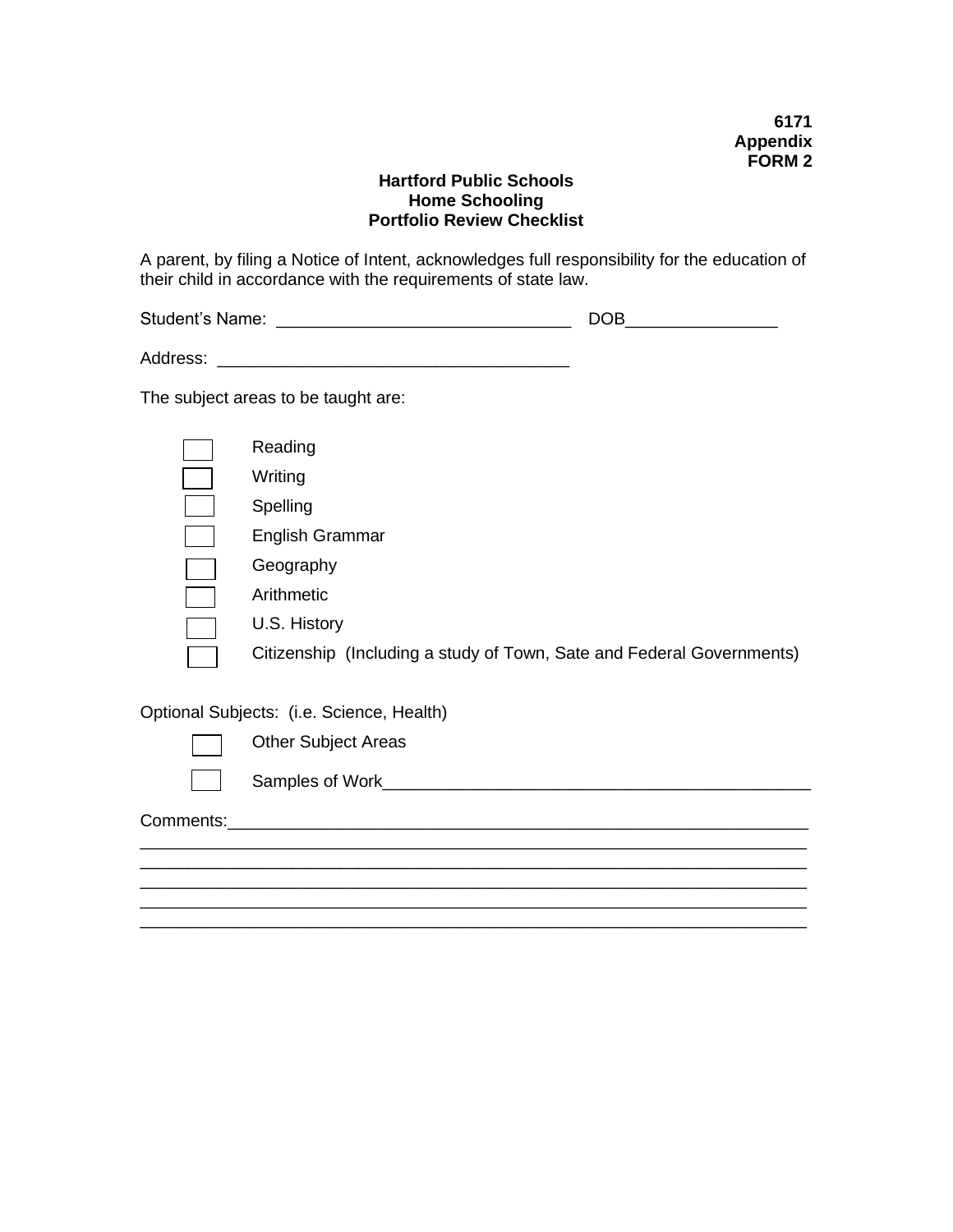## **6171 Appendix**

# FORM 2 (Continued)

| Attendees:  |          |           |
|-------------|----------|-----------|
| <b>Name</b> | Position | Signature |
|             |          |           |
|             |          |           |
|             |          |           |
|             |          |           |
|             |          |           |

Minutes of Meeting

Date of Meeting: \_\_\_\_\_\_\_\_\_\_\_\_\_\_\_\_\_\_\_\_\_\_\_\_\_\_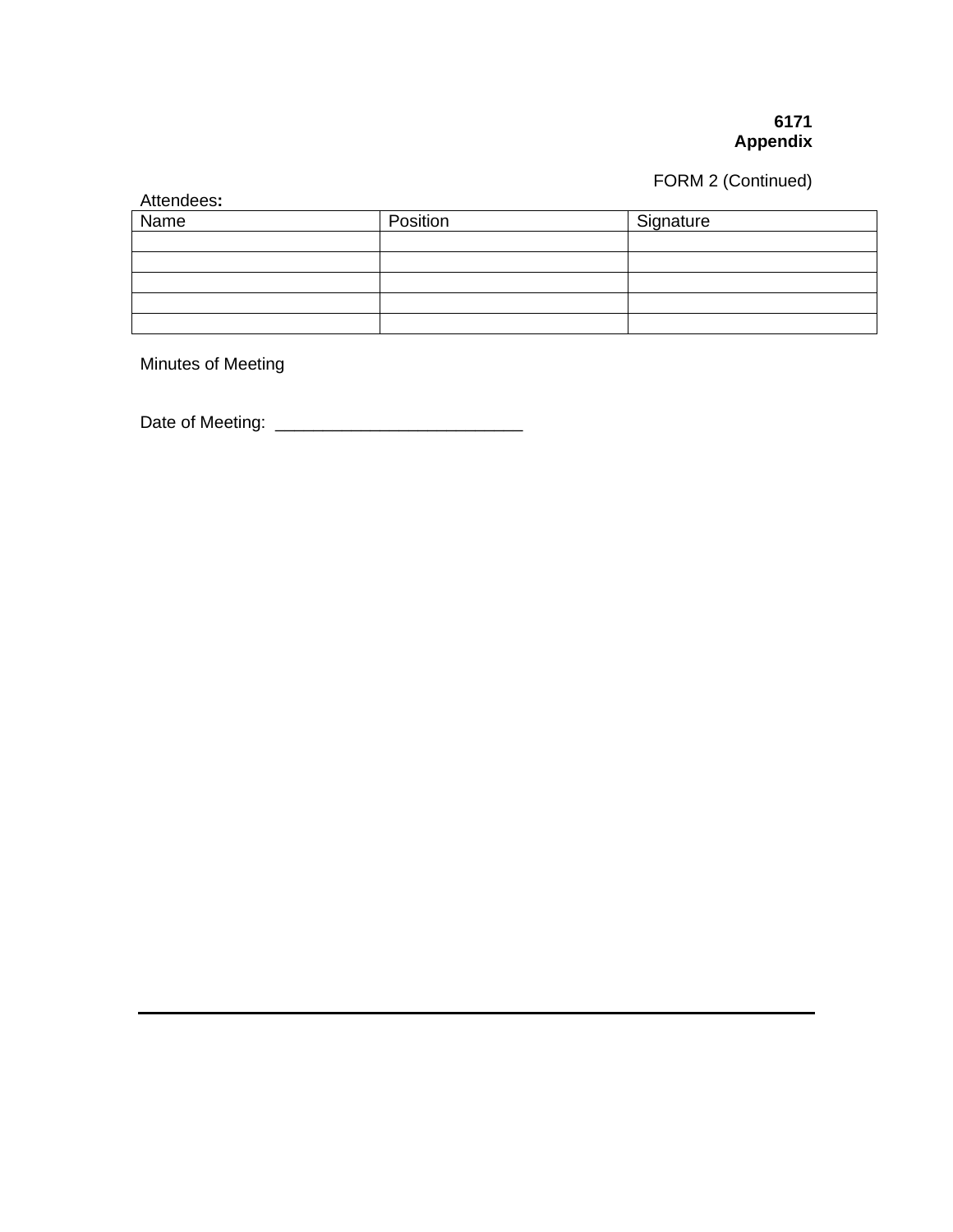### **Parameters for School Planning: School Size and Grade Configurations**

The Board of Education established the following planning parameters to guide the development of school facilities around three models for school size and grade configuration:

| Model 1 | $PK-8$<br>$9 - 12$           | $450 - 750$<br>$400 - 600$ |
|---------|------------------------------|----------------------------|
| Model 2 | $PK-5$ or 6<br>6 or $7 - 12$ | $400 - 600$<br>$600 - 800$ |
| Model 3 | $PK - 12$                    | $800 - 1000$               |

MODEL 1

The dominant model for grade organization in Hartford's system of intra-district choice schools shall be PK through  $8<sup>th</sup>$  grade elementary schools of 450 to 750 students and  $9<sup>th</sup>$ through 12<sup>th</sup> grade secondary schools of 400 to 600 students. Secondary schools shall be of two types: autonomous, independent schools located on individual sites and semiautonomous, specialized academies that may share a common campus with other academies.

#### MODEL 2

A small number of PK -5 or 6 and  $6$  or 7-12 schools shall accommodate existing successful schools, e.g., Sports Medical Magnet and new schools where program requirements may require this grade configuration or its equivalent, e.g., Montessori Primary and Intermediate Level Schools. New 6-8 schools may be created on a "special case" basis, if deemed appropriate by the Board of Education.

#### MODEL 3

In addition, a number of PK-12 feeder programs shall be developed in the organizational model of lower, middle and upper schools common to private day schools. They may be established in one of two ways: on a common PK-12 campus or through the creation of feeder schools at each level. As examples: the Capital Prep Magnet School may grow downwards from its current 6-12 configuration to PK-12 on a common campus. The current 6-12 Classical Magnet may establish a PK-5 Classical feeder school. The District may establish one or more PK-12 dual language schools either on a single campus or through feeder schools.

To the extent possible, these PK-12 schools shall serve to enhance participation of suburban students in Hartford's inter-district choice schools, as students may now enroll at any grade K through 9<sup>th</sup>.

Schools that utilize Models 1, 2 and 3 should be balanced across the whole district, and planning should take into account the transportation zones in order to ensure that there are a diversity of options for all families and their students.

Policy adopted: May 1, 2007 HARTFORD PUBLIC SCHOOLS Hartford, Connecticut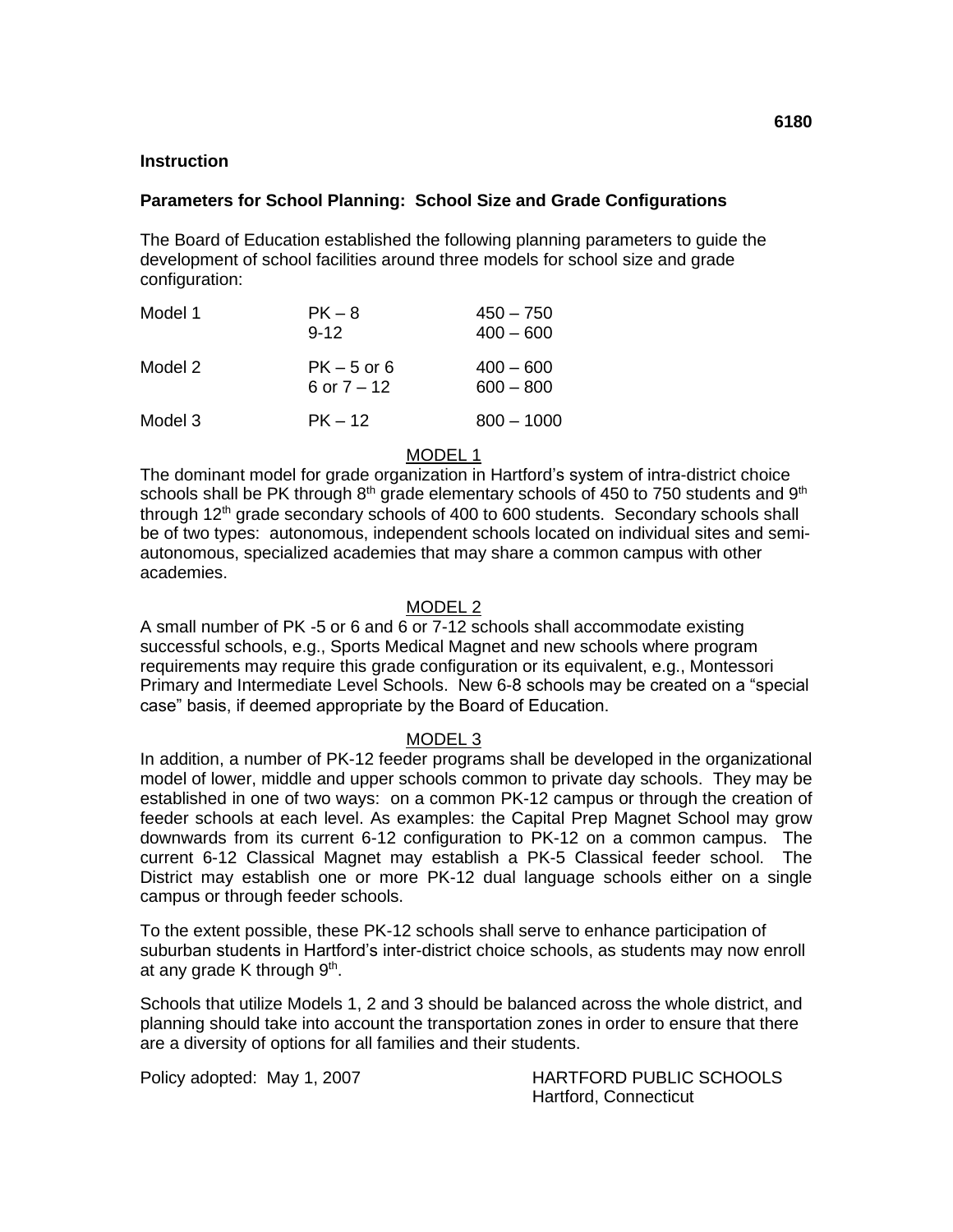## **School Redesign/Repurposing**

## **Purpose**

The Board of Education will provide all students with high quality schools in which students are able to achieve at the proficient level or above as measured by State assessments. Toward that end, the purpose of this policy is to specify the criteria for the redesign or repurposing of chronically low performing schools.

## **Definition**

Relative to achieving the Board's stated mission and vision and to achieve performance targets set by the Board necessary to close the achievement gap for Hartford students, the Superintendent has implemented an accountability system that annually assesses the relative performance and rate of improvement of each school. A school in the 'Redesign' category of this system is performing substantially below the proficient level as measured by an Overall School Index (OSI) below 40 and has failed to improve. A school in this category may be redesigned or repurposed for another school program.

## **Criteria**

The Board may take action to redesign or repurpose schools that have performed substantially below the proficient level for two (2) consecutive years without improvement and/or have failed to make adequate yearly progress under the requirements of the No Child Left Behind Act (20.USC.Sec.6316) for five (5) consecutive years.

## **Timeline**

The Board may take action to direct the Superintendent to plan and implement the redesign or repurposing of any school meeting the criteria above by December 1st of any school year. Such schools shall cease to operate in their current form at the end of that school year, except for the purpose of transition or phase out in those instances where the new school model is initiated incrementally.

## **Process for Redesign**

The process for redesign shall include the following:

- 1. Notification of parents and staff of the redesign school.
- 2. Engagement of the parents and community on design elements of the new school model that meet the academic needs and aspirations of the community for their children.
- 3. Reconstitution of the leadership, faculty and support staff through reassignment of current personnel and recruitment of personnel committed to the new school model.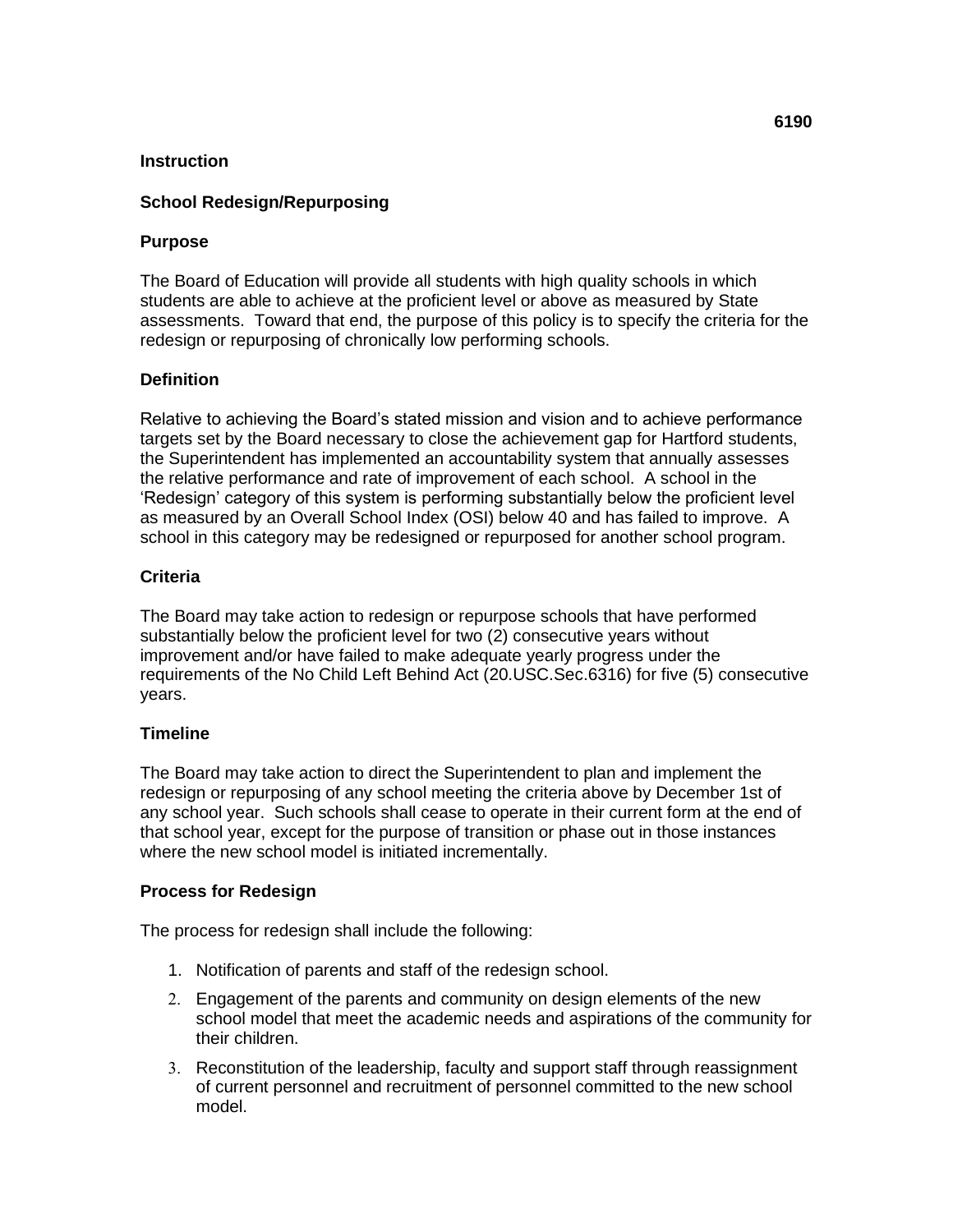## **School Redesign/Repurposing (continued)**

- 4. Development of new school design specifications that describe the curricular content, methodological focus, operational features and other distinctive elements of the school and outline student and staff commitments and parental involvement.
- 5. An enrollment plan for the school, consistent with the Board's school choice plan for intradistrict choice schools and advances the goals of the *Sheff v. O'Neill* settlement for inter-district choice schools.

The Board shall adopt the educational specifications for each redesigned school as recommended by the Superintendent of Schools prior to their implementation.

## **Process for Repurposing**

Board action on the repurposing of school buildings shall be taken on specific recommendations of the Superintendent. Such recommendations shall give consideration to the following:

- 1. Implementation of the Board's adopted framework for an 'All Choice' System of Schools.
- 2. Achievement of the goals of the *Sheff v. O'Neill* settlement to reduce racial and economic isolation.
- 3. Recommendations from school site-selection committees.

#### **Renaming of School Buildings**

To the extent practical, new schools will adopt in whole or part the names of the school buildings in which they operate. In those cases where a school redesign or repurposing calls for the renaming of all or part of a building, the Board will adhere to Naming of Facilities or Parts of Facilities Policy 3505 (a).

Policy adopted: October 16, 2007 HARTFORD PUBLIC SCHOOLS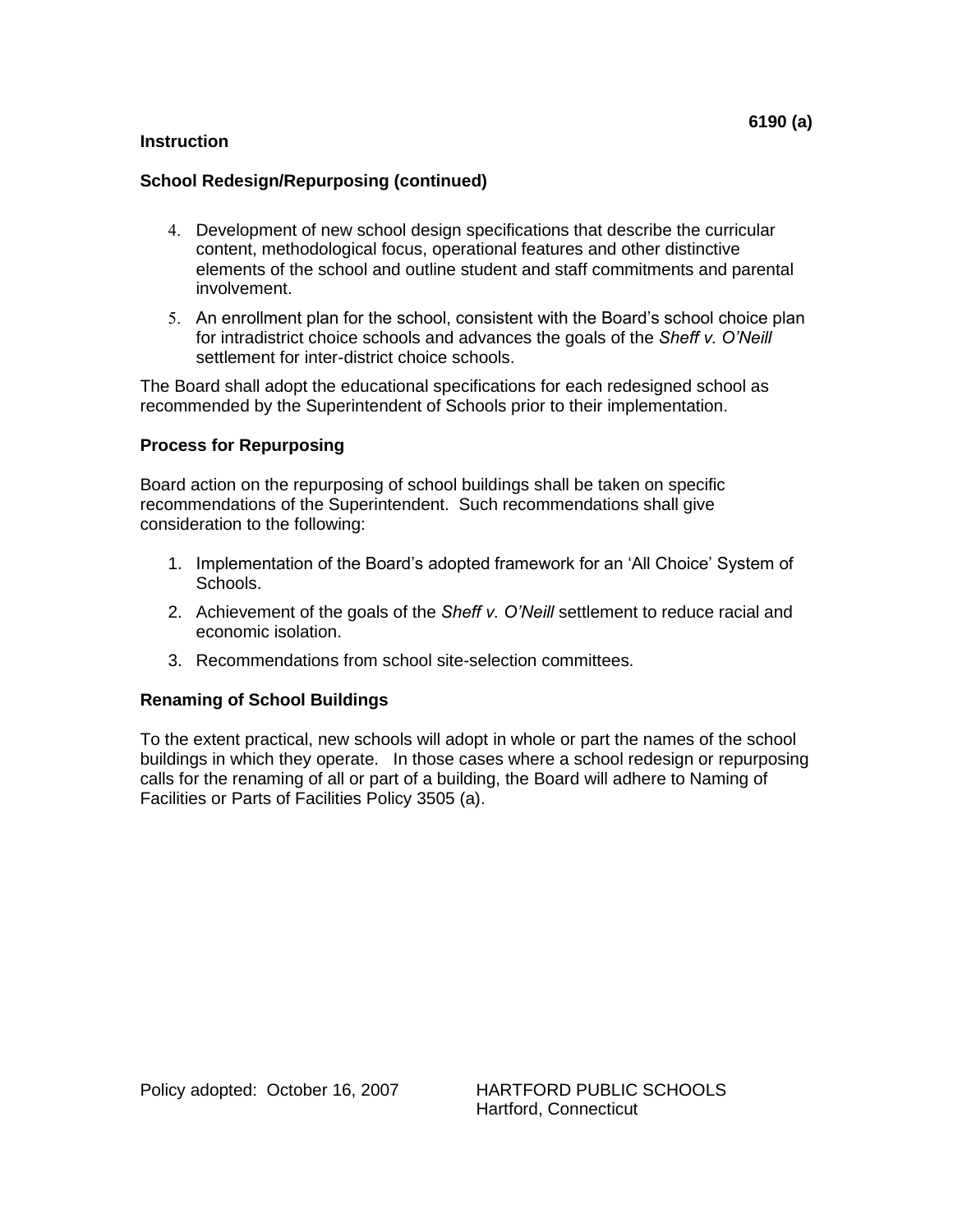## **Community Relations**

#### **District Accreditation**

#### **Background**

School accreditation is the affirmation that a school provides a quality education that the community has a right to expect and the education world endorses. Accreditation is a means of showing confidence in a school's quality.

School accreditation is:

- Adherence to standards regarding systems, processes, and practices of school personnel
- A demonstration of school improvement based on steps taken to address evaluation report findings
- Adherence to an accrediting commission's policies and procedures.

The school accrediting organization for the New England region is the New England Association of Schools & Colleges (NEASC).

#### **Purpose**

The Board of Education seeks the highest status of membership for its schools in the New England Association of Colleges and Secondary Schools, cooperating in the Association's evaluations of the school system, and considering its recommendations.

The main purpose of the accreditation process is the improvement of education by evaluating the degree to which a school has attained worthwhile outcomes set by its own staff and community. This is accomplished by periodically conducting a comprehensive self-evaluation of the total school. Through the accreditation process, the school seeks to affirm of its self-evaluation by obtaining professional findings from an independent accrediting commission on the effectiveness of the total school operation. The intent throughout the process is to seek solutions for challenges and to identify and expand best practices.

#### **The District Accreditation Process**

The Hartford Public Schools' Accreditation process shall include meeting NEASC standards, engaging in continuous improvement, and demonstrating quality assurance. Schools will be allowed to engage in the accreditation process based on the following criteria:

- school has been in existence for at least three (3) years
- school has complete Grades 9-12 structure